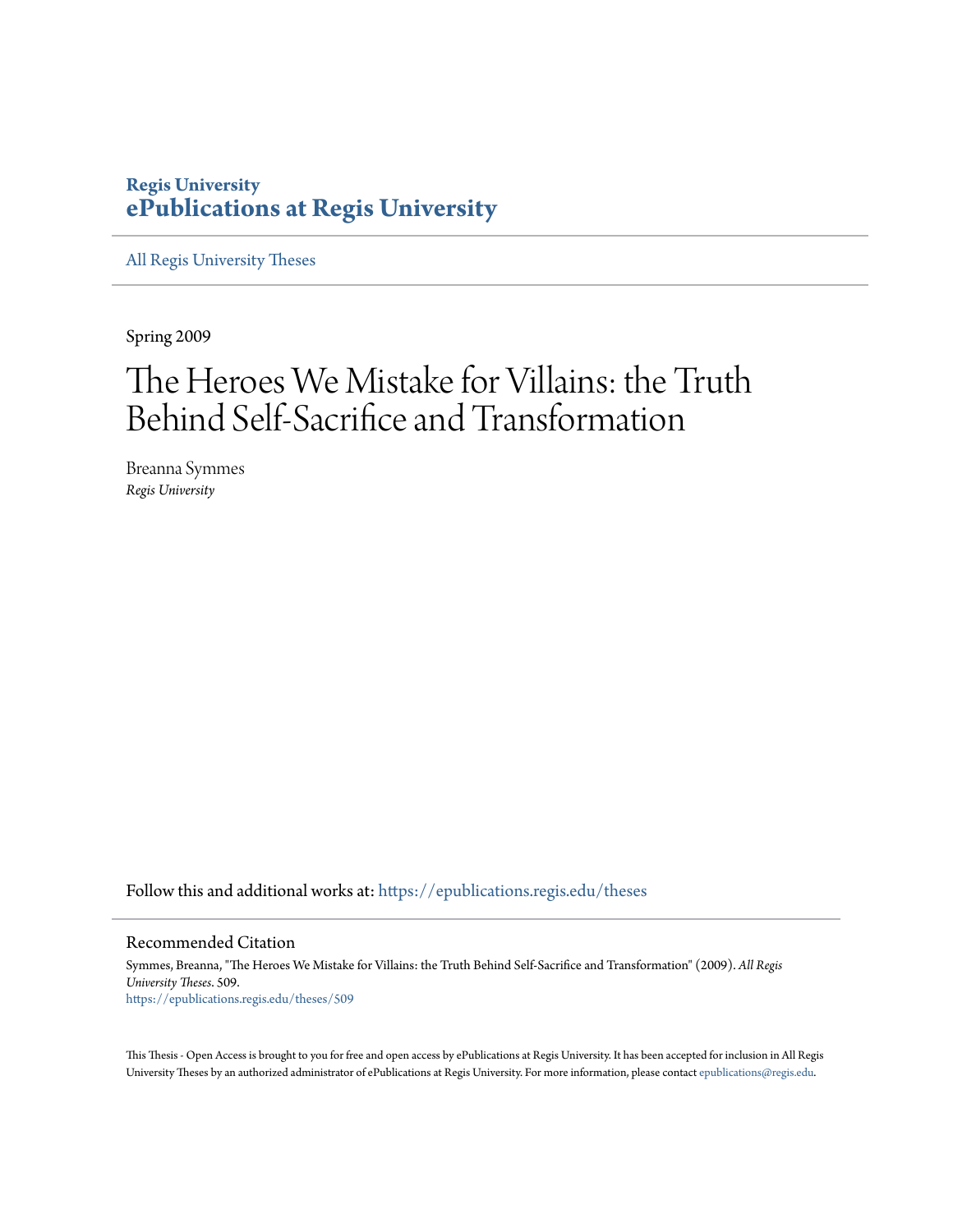**Regis University**  Regis College **Honors Theses** 

# **Disclaimer**

Use of the materials available in the Regis University Thesis Collection ("Collection") is limited and restricted to those users who agree to comply with the following terms of use. Regis University reserves the right to deny access to the Collection to any person who violates these terms of use or who seeks to or does alter, avoid or supersede the functional conditions, restrictions and limitations of the Collection.

The site may be used only for lawful purposes. The user is solely responsible for knowing and adhering to any and all applicable laws, rules, and regulations relating or pertaining to use of the Collection.

All content in this Collection is owned by and subject to the exclusive control of Regis University and the authors of the materials. It is available only for research purposes and may not be used in violation of copyright laws or for unlawful purposes. The materials may not be downloaded in whole or in part without permission of the copyright holder or as otherwise authorized in the "fair use" standards of the U.S. copyright laws and regulations.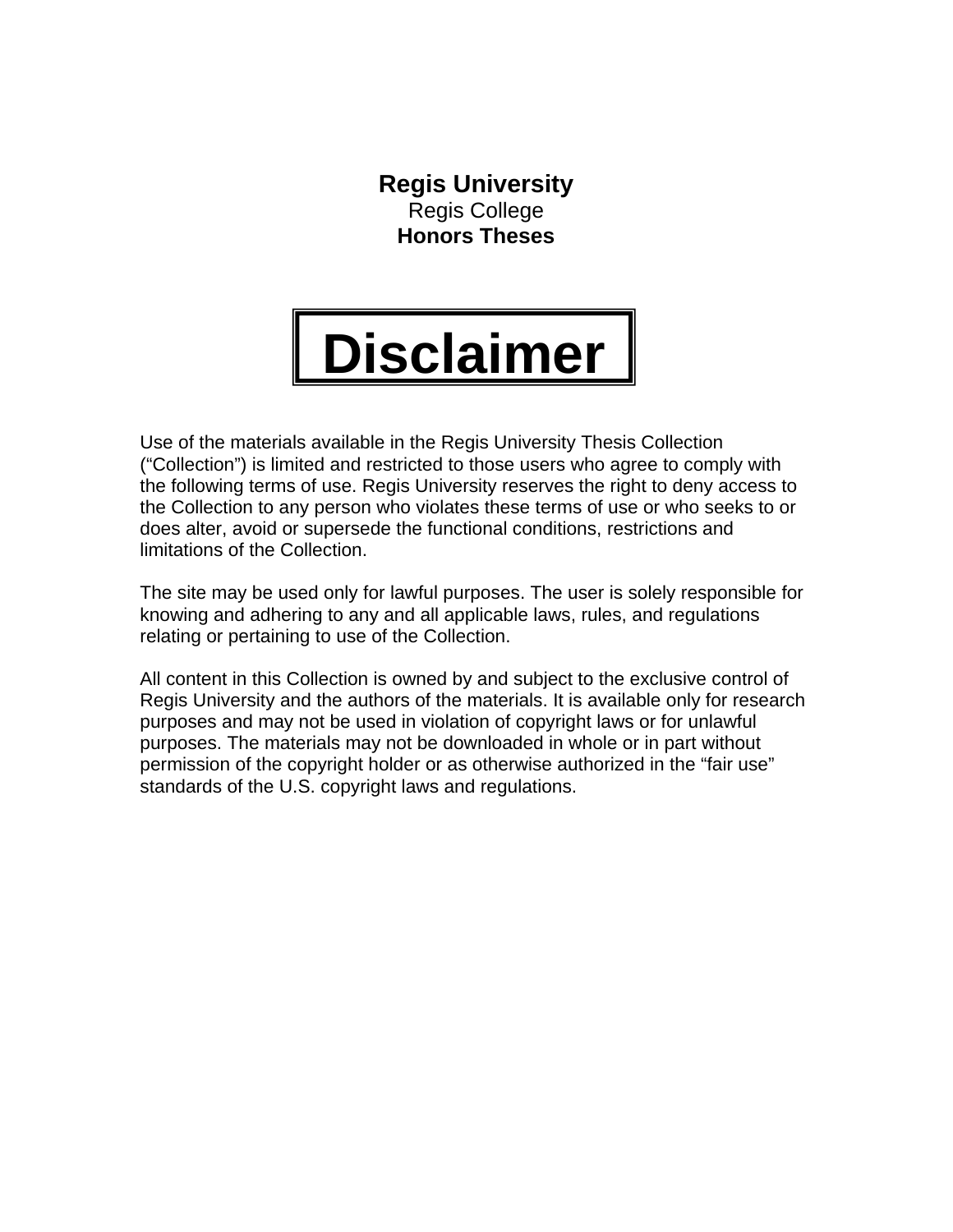# THE HEROES WE MISTAKE FOR VILLAINS: THE TRUTH BEHIND SELF-SACRIFICE AND TRANSFORMATION

**A thesis submitted to Regis College** 

**The Honors Program in partial fulfillment of the requirements for Graduation with Honors**

**By Breanna Symmes**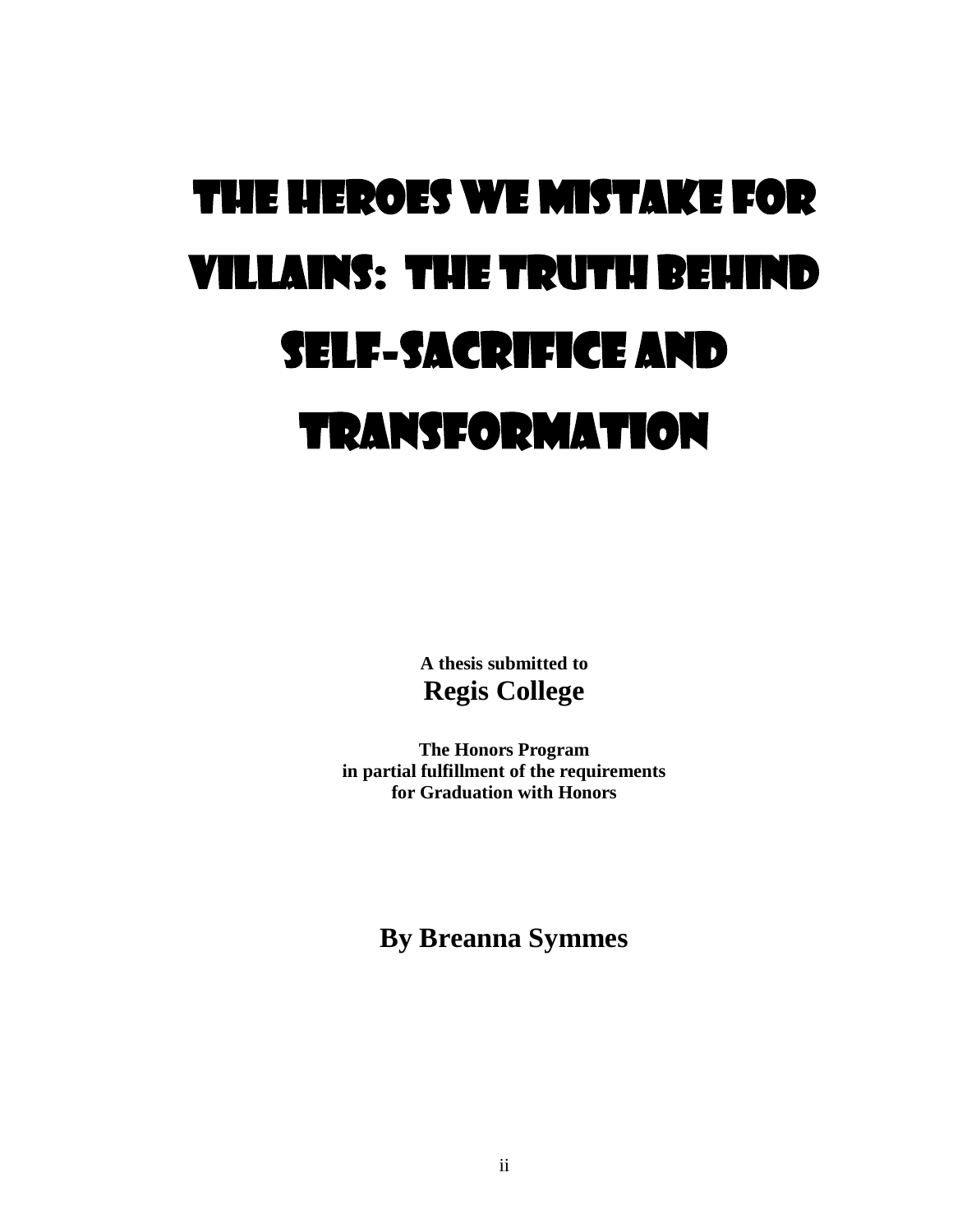**April 30, 2009**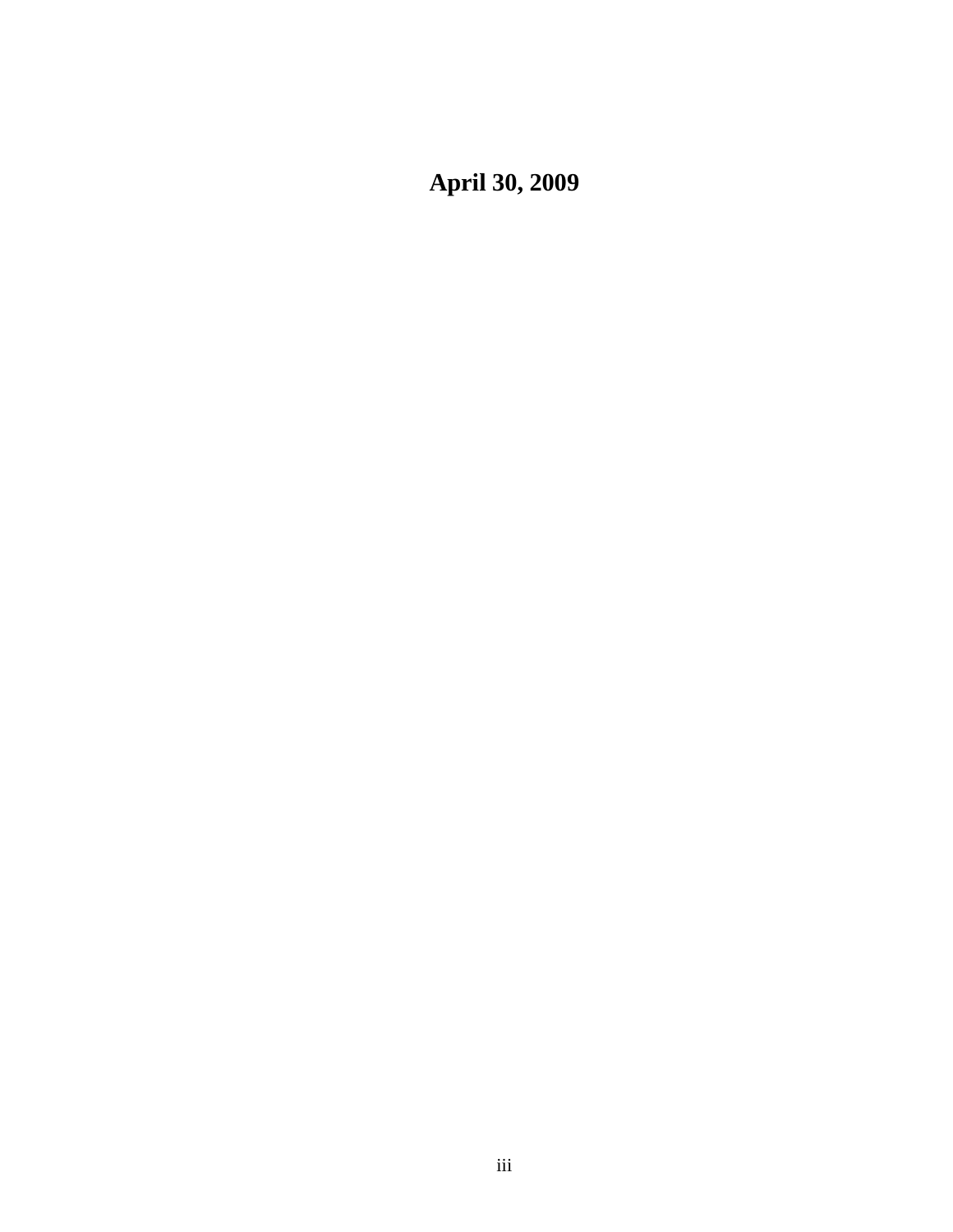## **Thesis written by**

Breanna A. Symmes

#### **Approved by**

\_\_\_\_\_\_\_\_\_\_\_\_\_\_\_\_\_\_\_\_\_\_\_\_\_\_\_\_\_\_\_\_\_\_\_\_\_\_\_\_\_\_\_\_\_\_\_\_\_\_\_\_\_\_\_\_\_\_\_\_\_\_\_\_

\_\_\_\_\_\_\_\_\_\_\_\_\_\_\_\_\_\_\_\_\_\_\_\_\_\_\_\_\_\_\_\_\_\_\_\_\_\_\_\_\_\_\_\_\_\_\_\_\_\_\_\_\_\_\_\_\_\_\_\_\_\_\_\_

Thesis Advisor

Thesis Reader or Co-Advisor

## **Accepted by**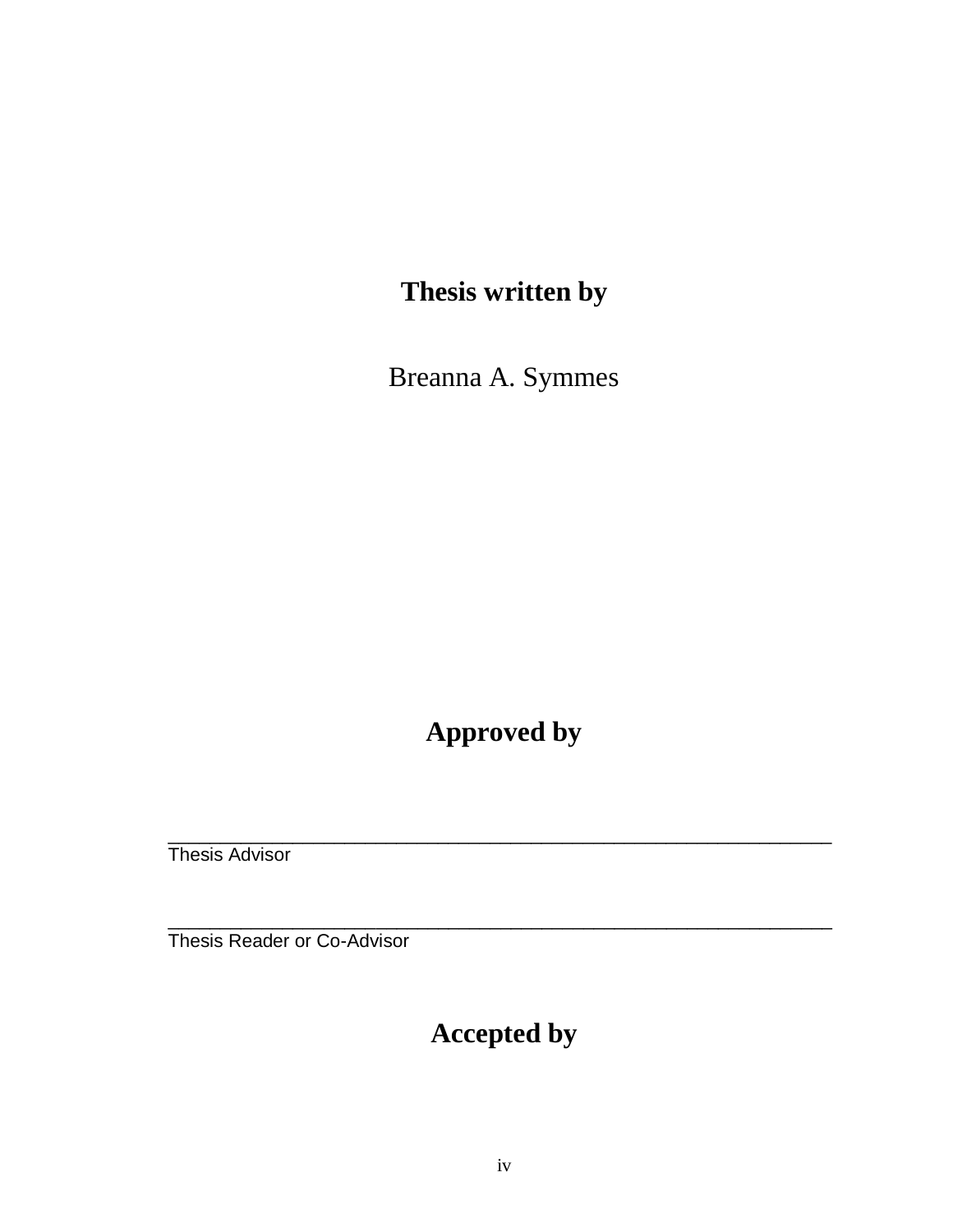Director, University Honors Program

\_\_\_\_\_\_\_\_\_\_\_\_\_\_\_\_\_\_\_\_\_\_\_\_\_\_\_\_\_\_\_\_\_\_\_\_\_\_\_\_\_\_\_\_\_\_\_\_\_\_\_\_\_\_\_\_\_\_\_\_\_\_\_\_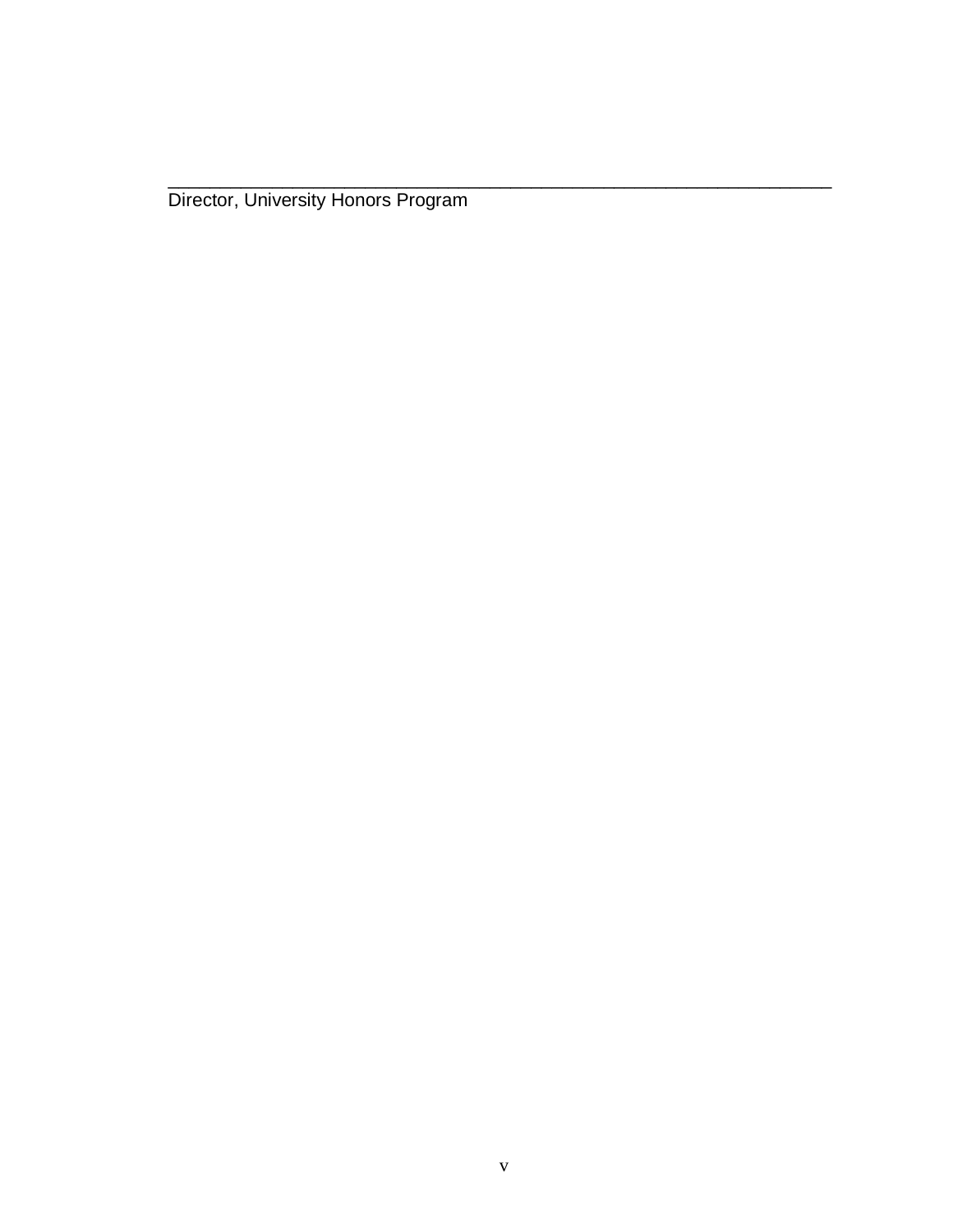### **TABLE OF CONTENTS**

| II. The Inherent Oppression of Hegemony and Self-Transcendence15<br>III. Self-Knowledge and Heroism Lead to Self-Sacrifice32 |  |  |  |
|------------------------------------------------------------------------------------------------------------------------------|--|--|--|
|                                                                                                                              |  |  |  |
|                                                                                                                              |  |  |  |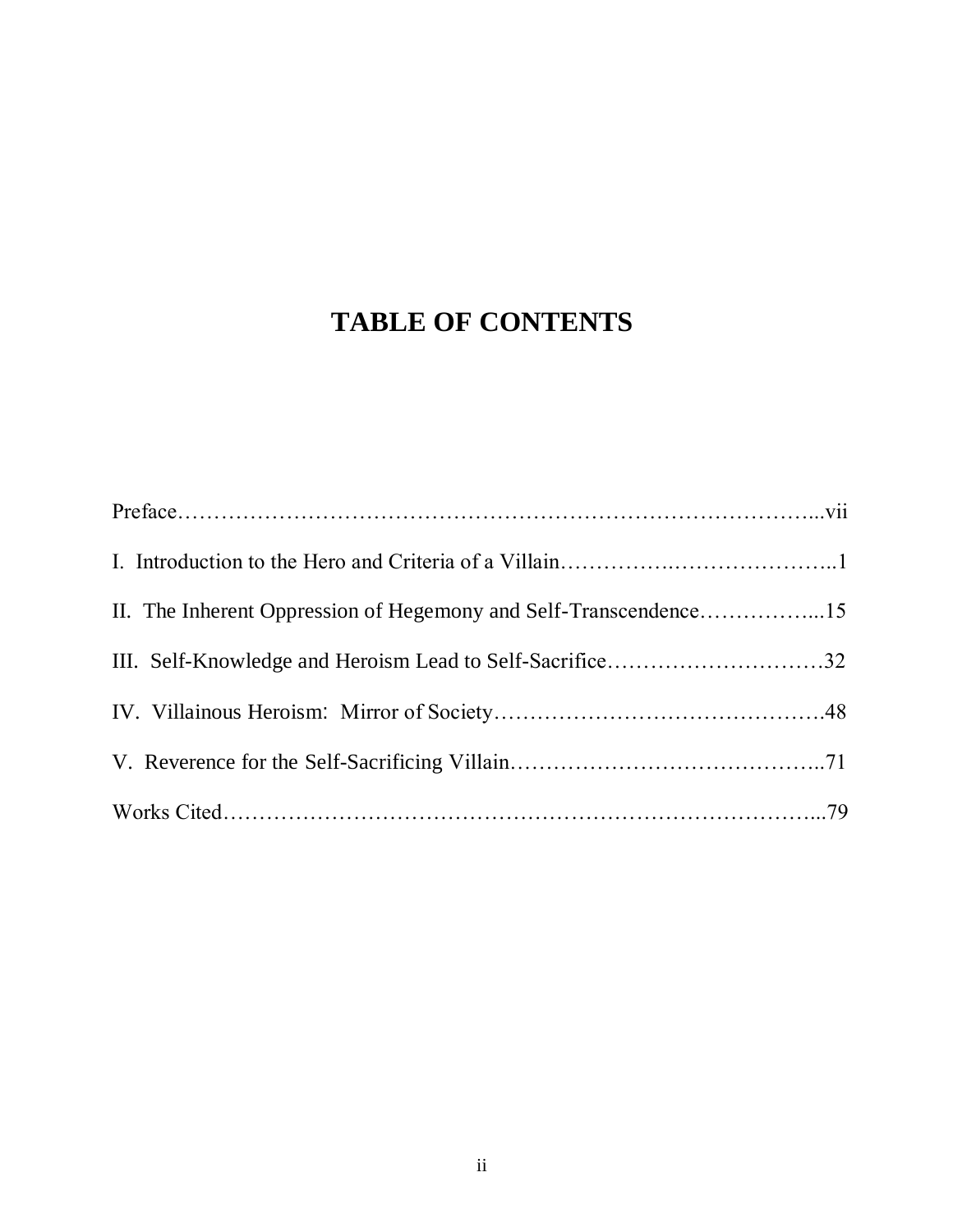#### **PREFACE**

Acknowledgements: I would like to thank Dr. Robert Margesson and Dr. Abigail Gosselin for their extensive help in the construction of this work. Their patience and dedication has contributed greatly towards the quality of my writing and the depth of my arguments, while their discussions have enlightened and inspired me to pursue this work to the ultimate extent of my abilities.

Special thanks: I would like to also express gratitude to my parents and younger brother, who have stood patiently by my side in the construction of this work and provided nothing but encouragement. I thank my friends, whose witty conversations inspired the writing, and Mr. Thompson and my fellow G/T students, who inspired the topic. True self-sacrificing heroes go unnoticed and even castigated in our society; this thesis is written for them.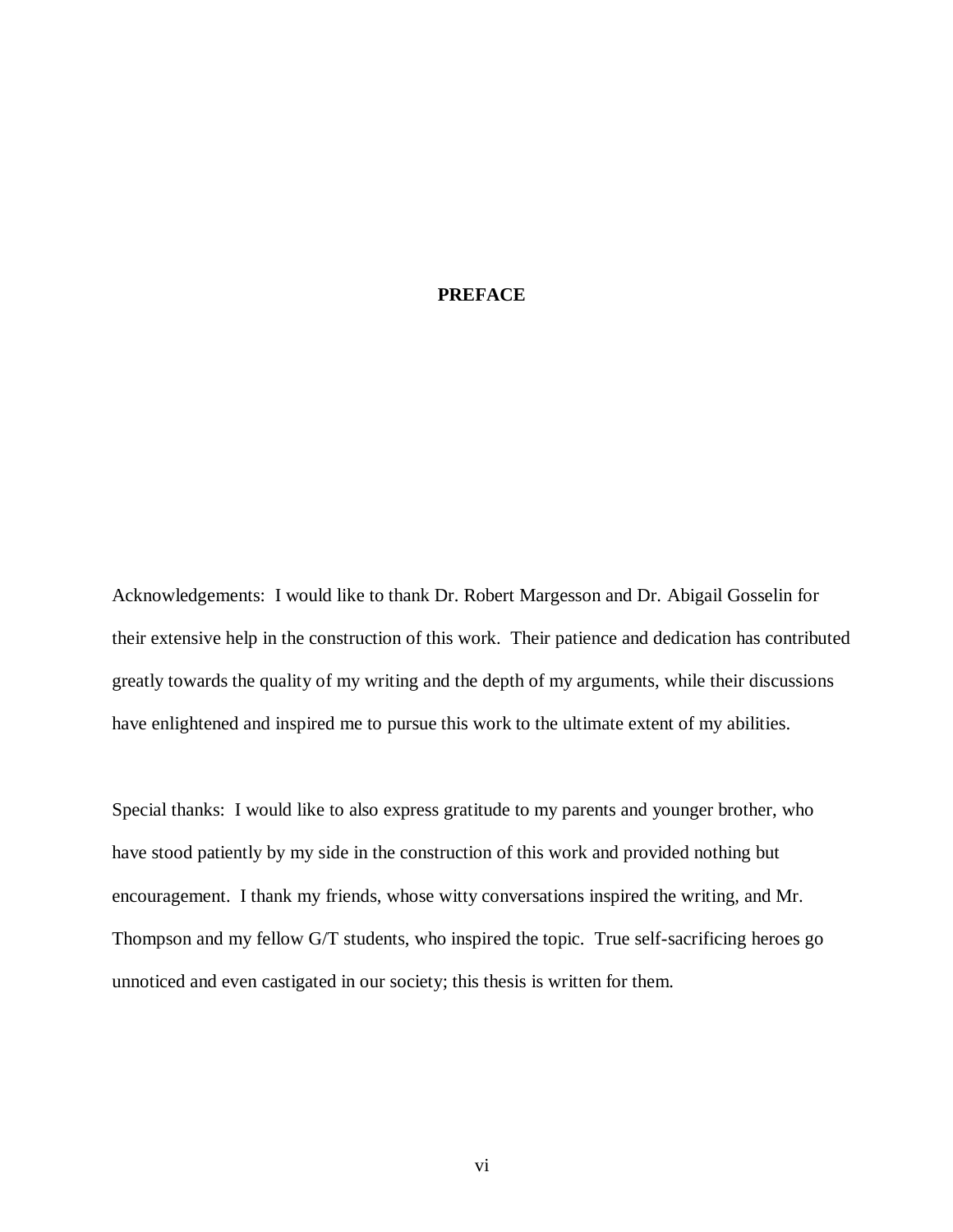# Chapter 1: Introduction to the Hero and Criteria of a Villain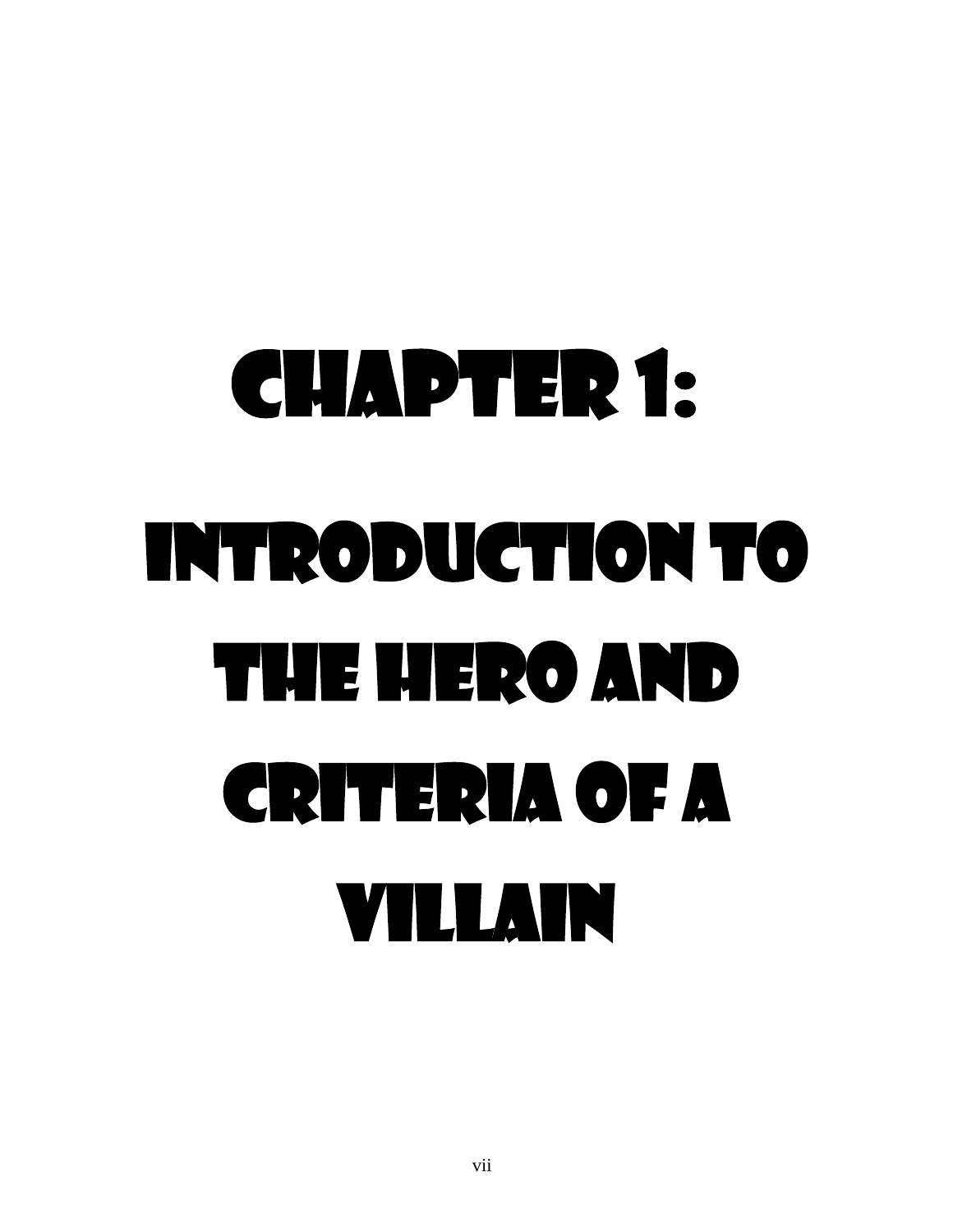Throughout the centuries of human civilization, the notion of the self-sacrificing hero has evolved in parallel to the evolution of societies. Heroes are shaped by their creators—the populace of a society—in regards to the ideals that society wishes to uphold. A hero is a person who represents the greatest aspects of human beings, epitomizing the characteristics that society holds most dear. These characteristics have transitioned in their levels of importance over time, shifting the "ideal" self-sacrificing hero from one figure to another. However, as these transitions occur, inevitable discrepancies will evolve in the varying minds of the participants in society. Those who wish to value one attribute above another will disagree with another's archetype of the ideal self-sacrificing hero. Ultimately, one view will prevail in the mind of society itself, while the other will fall by the wayside. This thesis has been written to contend that the contemporary view of the self-sacrificing hero is incomplete, and that another type of self-sacrifice should be recognized for its contribution to society"s greater good.

The introduction portion of this thesis will explain the evolution of the heroic figure over the course of time. In this process, we will examine the attributes of the hero that are most valued by society as the hero morphs from one form into another. Next, we will examine the relationship between ethics and heroism and utilize this connection to describe the contemporary view of heroism through modern ethicists. Finally, a brief overview of the rest of the thesis will be laid out in order to provide an understanding of the structure of the argument that some selfsacrificing heroes sacrifice more than their lives to save their societies, and that they merit recognition for their contributions as well as other heroes.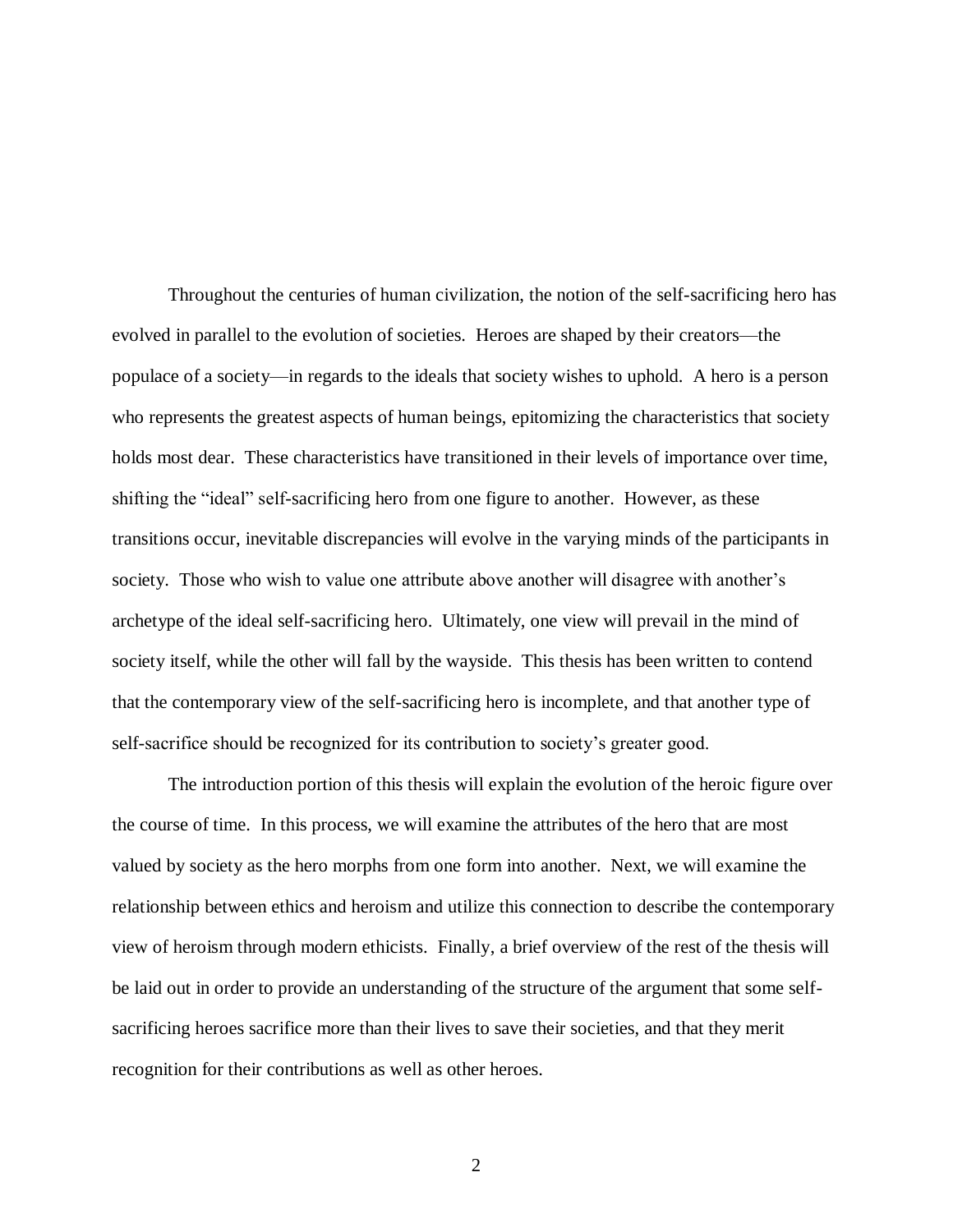According to Joseph Campbell, the figure of the hero has evolved throughout the centuries from a cosmological miracle-worker to a defiant member of society.<sup>1</sup> Early heroic figures derived from myths that detailed their cosmological origins, whether those origins were the blood of a deity or a dragon. The emperor Huang Ti, who united China and was said to have led his people into a golden age was supposedly conceived by starlight and could talk at the age of seventy days.<sup>2</sup> These types of heroes—predestined from birth and endowed with supernatural powers—are manifest throughout numerous ancient cultures, from the Egyptian pharaohs that were considered descendants of the gods to the Buddha.<sup>3</sup> Common folklore endowed the heroic figures with whatever level of miraculous origins was necessary to convince the populace of the hero's power to affect salvation. Over time, these heroes developed more human characteristics that related their innate powers to those of the populace. Stories of miraculous birth evolved into tales of humbler beginnings, such as the infant abandoned by a fearful mother, $4$  or the child sovereign sent into exile by jealous competitors;<sup>5</sup> these heroes would later return to society and utilize their innate powers to transform the world around them. These progressive myths contributed to the perspective of a hero as merely a human being, but still a human being with superhuman capabilities. Though these abilities were the product of the hero"s destiny, the hero had nonetheless to overcome the same obstacles and trials as everyday people in order to gain these gifts through merit rather than miracles.<sup>6</sup>

Incidentally, this notion of striving to attain greatness later inspired the notion that any human being can become a hero with enough dedication. In attaining these new capabilities that render the hero powerful in the face of a society, the hero enters a period of obscurity, separated from society by her talents.<sup>7</sup> That which makes the hero supernatural leads to her being perceived as an unnatural being, isolating her from her own humble and human origins. However, through this separation and learned dedication, the hero becomes aware of her true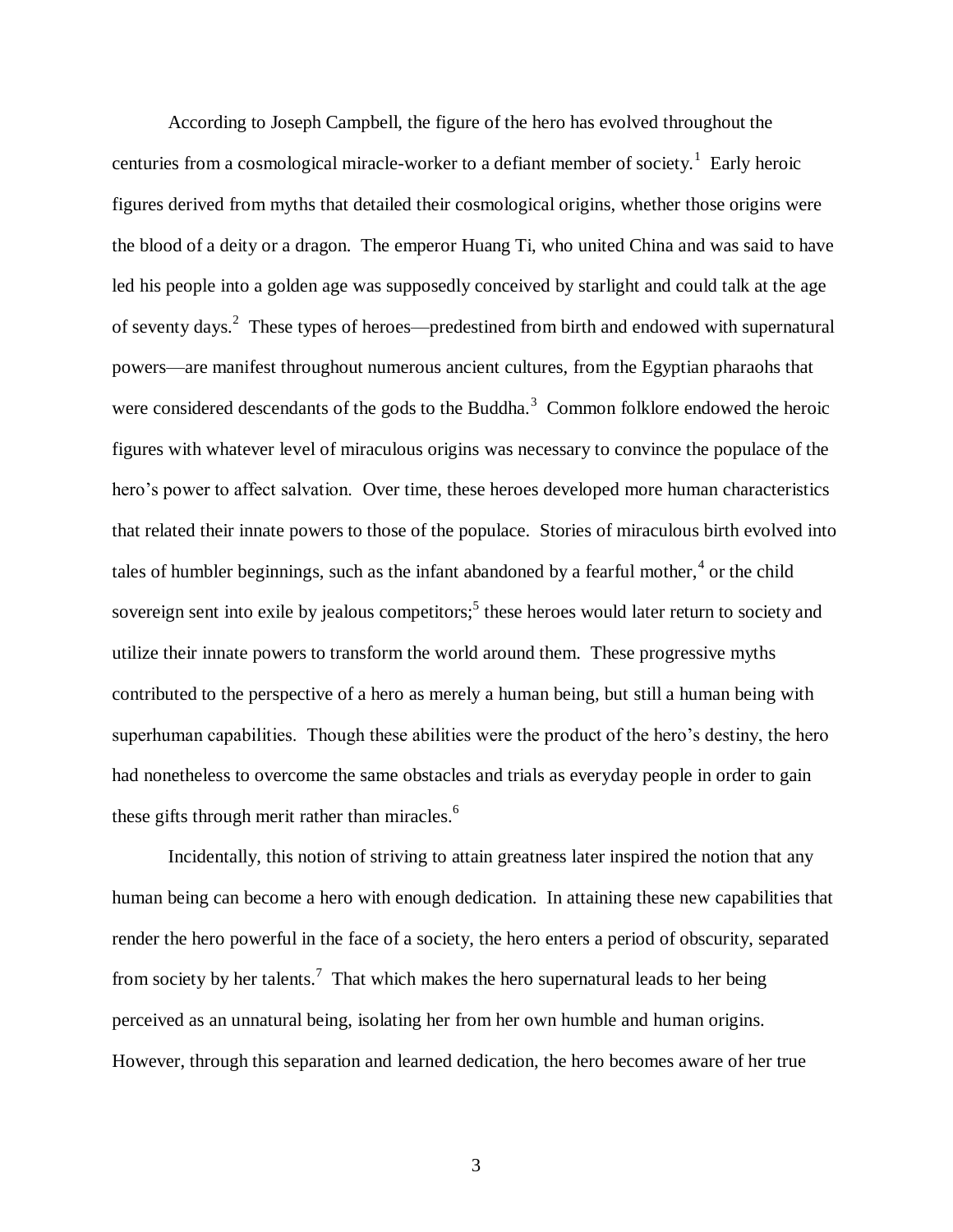character—her autonomous self—and enters the world as a creator, a person capable of reshaping the world into something better than what it already is. $8<sup>8</sup>$ 

If the notion of society at this point was that a hero could improve the world, then Campbell argues that the hero must then have begun to represent a transforming force against conservative practices. As he phrases it, "The mythological hero is the champion not of things become but of things becoming; the dragon to be slain by him is precisely the monster of the status quo: Holdfast, keeper of the past."<sup>9</sup> Therefore, a hero's role became to transform society, to unite the present world with the ideal world the hero hoped to attain. The enemy of an ideal world is consistency—generation-to-generation monotony in a systemic structure—and the hero became the agent of change. As an individual who was isolated from society by predestination or by meritorious effort, the hero capably defined his own character apart from the society from which he was born. This introspect rendered the hero with an additional capability beyond those attained through years of separation and training: the ability to view society from an outside perspective and judge it objectively so as to redefine it for the betterment of all within that society. A hero, thus, by definition should instigate change, but whether predestined or dedicated to a higher cause, the heroic figure nonetheless maintained supernatural powers to become that transforming force. Later however, the heroic figure evolved in the minds of his creators once again, this time to encompass the possibility that any living person is capable of being a hero.

Campbell contends that the modern view of a heroic figure is that of a woman who, although she lacks any supernatural powers, maintains the perspective of a heroic figure—she can judge society objectively from an outside perspective and initiate change for the better.  $^{10}$ Regardless of the idealistic origins and practices of a society, that society can always be transformed into something more. This notion guides the hopes of countless individuals who believe in a brighter future, and gives life to the need for an agent of change: the hero. The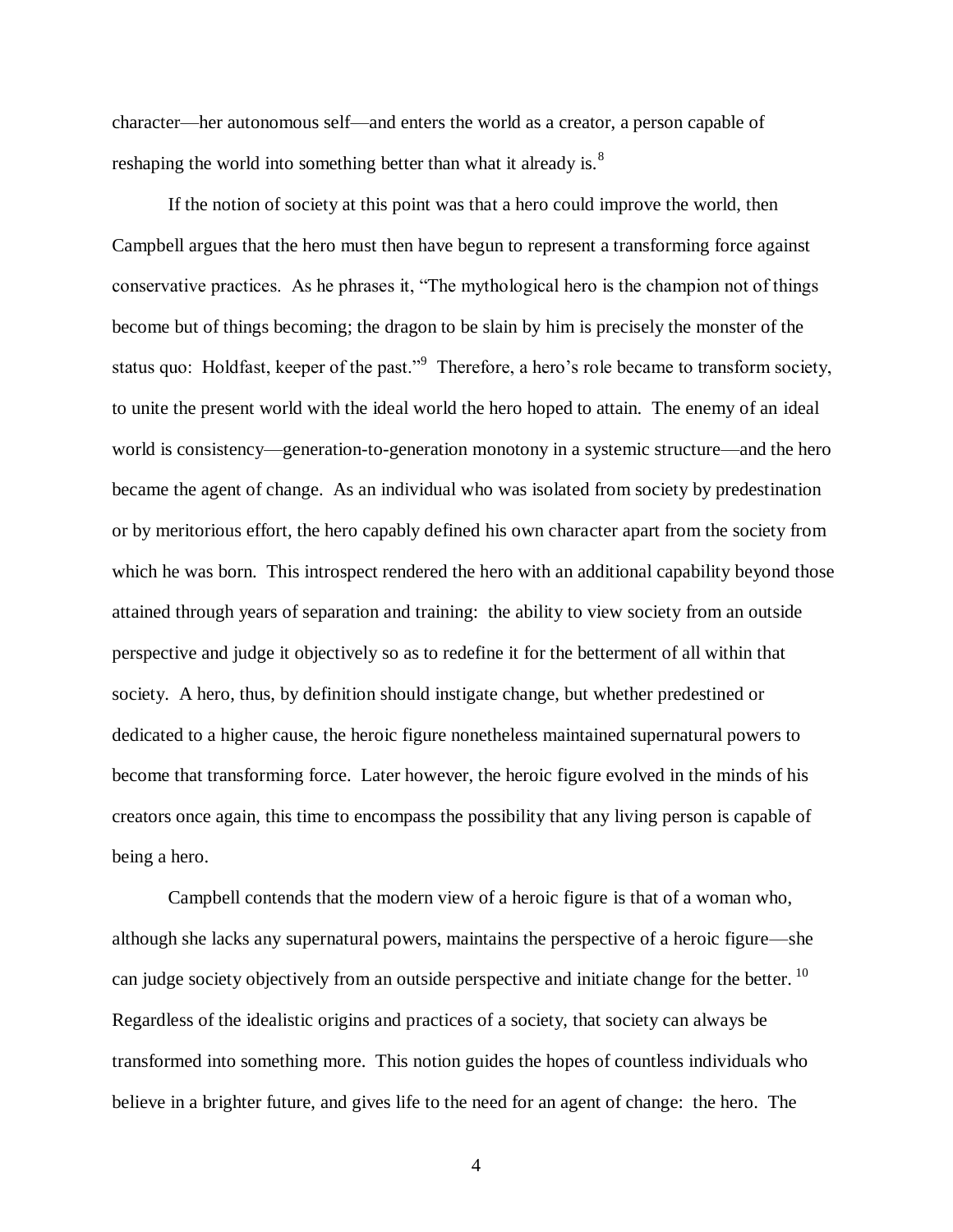enemy of society then, as Campbell has already suggested, is Holdfast—the dragon of perpetuity, unwilling to release traditions of the past for the sake of an uncertain future. These "keepers of the past" are found in modern times; they are "namely the patriots whose ubiquitous photographs, draped with flags, serve as official icons<sup>"11</sup>. Those members of society who insist that their society is a manifestation of the "best" society that exists, are precisely the hindrance to attaining an ideal society. Thus, these agents of conservation become monsters in the mythological sense, and the role of the hero is to destroy their strength as retainers of the past, bringing to light a greater future.<sup>12</sup> This type of heroism requires no supernatural birth or powers. Normal individuals with autonomy, an individual perspective to step outside of society and judge its deficiencies, and the willingness to heed this call are what Campbell would deem to be "modern heroes."<sup>13</sup> They represent the voices calling out the wrongs of society in the face of oppression, and risk their reputations, sometimes even their lives, for the pursuit of a greater good. The hero then, has transformed over the course of several centuries from a divine force, to a dedicated being who attains supernatural abilities, to an autonomous individual with the perspective and desire to make the world a better place. Modern philosophers emphasize the latter portion of these requirements to define modern heroes, essentially demonstrating that a typical person, in order to be worthy of heroism, must demonstrate qualities of ethics and act as an ethical human being.

Heroism is acting on behalf of others in such a way as to benefit them in ways that they cannot benefit themselves. Thus, the notion of heroism is inherently dependent on the interrelatedness of people within a society, and therefore is dependent on a notion of ethics. Ethics is a method of interrelationships between individuals. Those individuals with ethics of goodness place the needs of other before themselves because they are capable of rendering a service to others so long as they resort to selflessness first. Thus, an ethical person, in essence is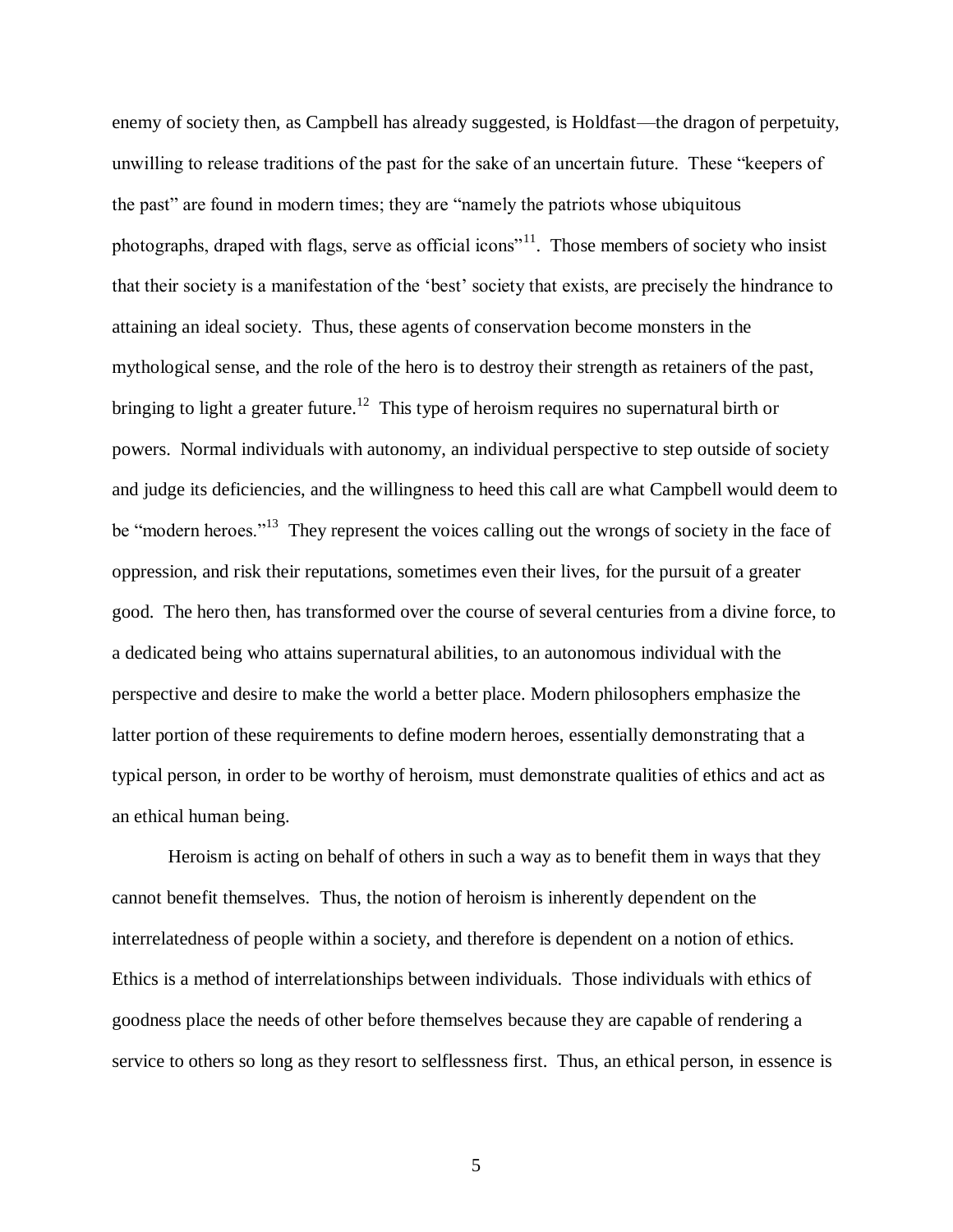a hero, because an ethical person acts benevolently towards another person for the sake of helping them in a way that the second person could not help his or her self.

Emmanuel Levinas defines ethical interactions through relationships between different people. The entire essence of what is "ethical" is derived from each individual"s sense of the "other"—those individuals separate from oneself that give rise to the notion of "self" as an independent entity. If the "other" did not exist, then we would have no self-awareness, because there would be no "self." Human beings require an awareness of something separate from themselves with which their independent mind can be compared in order to comprehend even the concept of what is a "self."<sup>14</sup> Therefore, because the "other" is the partly responsible for our self-awareness, the "other" should be treated with as much respect and dignity as our own personal creator, because the "other" is the creator of the self. Levinas therefore, contends that the greatest good is striving for the betterment of the "other," because the "other" defines our universe. The essence of a hero then, in Levinas' view, is that of a person who is constantly in a state of giving rather than receiving, of focusing on the "other" rather than the self, thereby demonstrating selflessness. Levinas contends that whereas the golden rule says that we should do unto others as we would have them do unto us, we should actually "do unto others as they would have us do unto them."<sup>15</sup> The role of the hero, as an ethical human being, is to promote the greater good for the "other," indicating that a hero plays a completely selfless role in acting on behalf of society. Such selflessness places the burden of suffering on the ethical person, which Agnes Heller advocates as a key feature of ethics.

Heller defines an ethical human being as one who prefers "suffering injustice (being wronged) to committing injustice (doing wrong)."<sup>16</sup> Advocating the same notion of the self as a less important entity than the other, Heller believes that ethical people act on behalf of their community to fight injustice, if not by opposing injustice, then at least by enduring its oppression rather than contribution to it.<sup>17</sup> A hero can be a victim just as much as a normal citizen, but the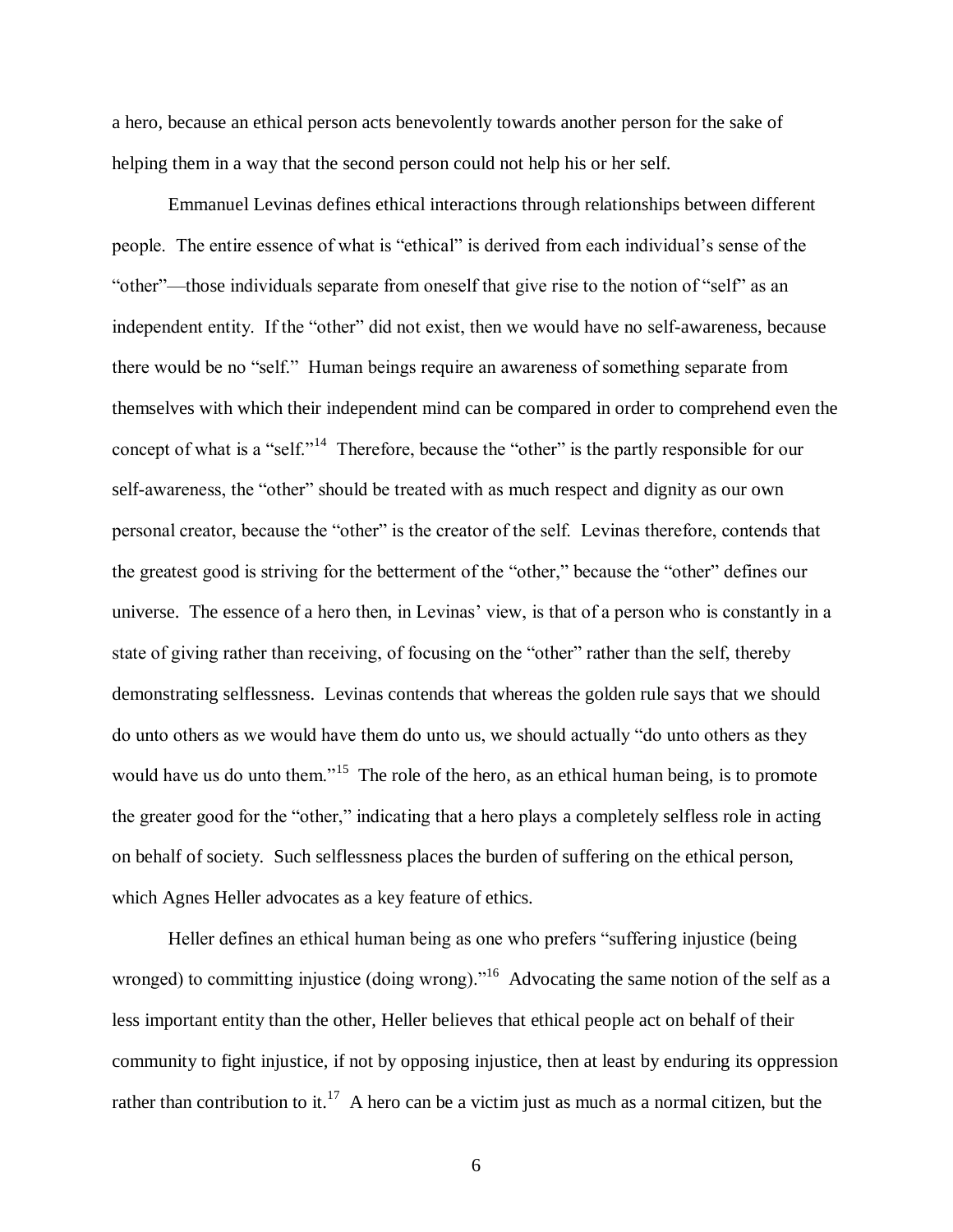hero commits an essence of self-sacrifice to the cause of justice, refusing to do harm unto others, and in turn accepting the harms that others would yield unto him. Even if he is not a powerful figure, a man can still be heroic as a victim by confronting his (and others") oppressor.

Paulo Freire emphasizes this role of an ethical person as one who defies oppression from a weaker position. He also believes, like Heller, that ethical human beings must take a stance on their notions of justice, but he takes this argument a step further, indicating that the role of an autonomous individual within society, as an ethical individual, is to "challenge and question" authority figures.<sup>18</sup> Freire maintains that each individual's critical perspective is absolutely necessary to promoting the greater good, and that these individuals have a responsibility to stand up against injustice.<sup>19</sup> Institutions, he argues, are inherently damaging and oppressive, because they advocate a single perspective rather than the myriad of perspectives represented by the individuals they consist of.<sup>20</sup> An ethical individual should act against oppression, therefore, an ethical individual acting as a hero, according to Freire, should constantly criticize and oppose institutions in an effort to enhance the voice of the individual. A hero should not only avoid oppressing others, but should stand up to the oppressors within an institution in society. The role of the hero in this instance relies on her ability to stand out amidst the other members of society, and to influence change therein for the benefit of others.

Renowned philosopher Michel Foucault emphasizes the importance of individuality within a society and the hegemony associated with the development of institutions. Ethical human beings, as argued by Levinas, act on behalf of others. Foucault indicates that this is possible only through the recognition of the autonomous self.<sup>21</sup> To reach the level of individuality necessary to act against institutions, a person must first be able to determine what is "individual" about herself. The next step then, in beginning to interact on behalf of others, is to renounce this "self" that has been discovered. Renunciation of the "self" acknowledges Levinas" "other" as more important, thereby defining an ethical interaction between two people. Whereas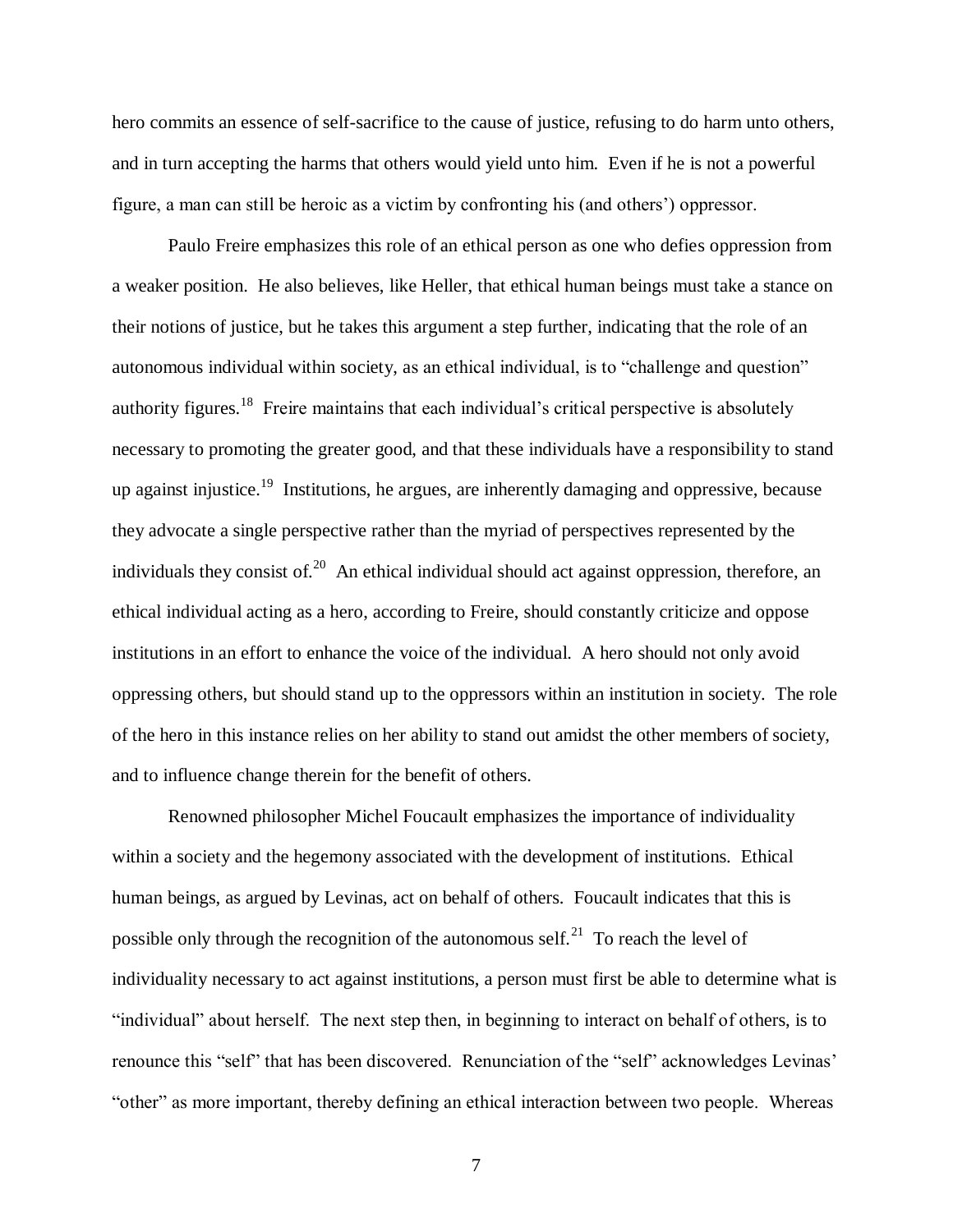Levinas emphasizes the importance of one individual never claiming to "know" another,  $2^2$ Foucault claims that individuals should not permit systems of thought to manufacture individuals through definition of what is "normal."<sup>23</sup> Political and historical institutions of thought claim to know what is true and what is right,  $^{24}$  but according to Foucault, "Universal truth and general right are illusions and traps."<sup>25</sup> Regardless of how perfect a system appears to be, the power structure of a society inevitably omits the needs of its less powerful citizens. This type of oppression must be overcome by the individuals capable of impressing their notions of "self" onto society, acknowledging the value of individuals even in a consistent power structure. Furthermore, because the "other" is more important than the individual herself, these autonomous thinkers have a responsibility to stand up against systems of thought in order to give voice to the powerless. This movement is not necessarily political or legal, but rather cultural.<sup>26</sup> A hero in society must work towards cultural revolution for the benefit of the powerless.

Clearly, contemporary views of heroism inherently rely on a basic understanding of ethics whereby heroes in society are those who place others above themselves, but beyond that, they strive to improve the entire society around them for the benefit of all. This connotation includes a hint of self-sacrifice, indicating that a hero holds the lives of others above his own, as well as the good of the society itself. Such views describe the heroism of real individuals such as Oscar Schindler, as well as fictional heroes like Superman. However, I would contend that while these contemporary views of self-sacrificing heroes encompass broad elements of absolute heroism, they also lack a key understanding of self-sacrifice that can be used to define an entirely different type of hero: the hero who cares so deeply for his society that he willingly embraces the role of the villain for the sake of the greater good. Contemporary heroes are respected for sacrifice of life, liberty, and happiness, but what of the hero who is willing to sacrifice his soul? If the conception of one's "self" extends beyond the physical, then absolute sacrifice of the "self" would be the sacrifice of the very essence of one"s morality. Levinas argues that the very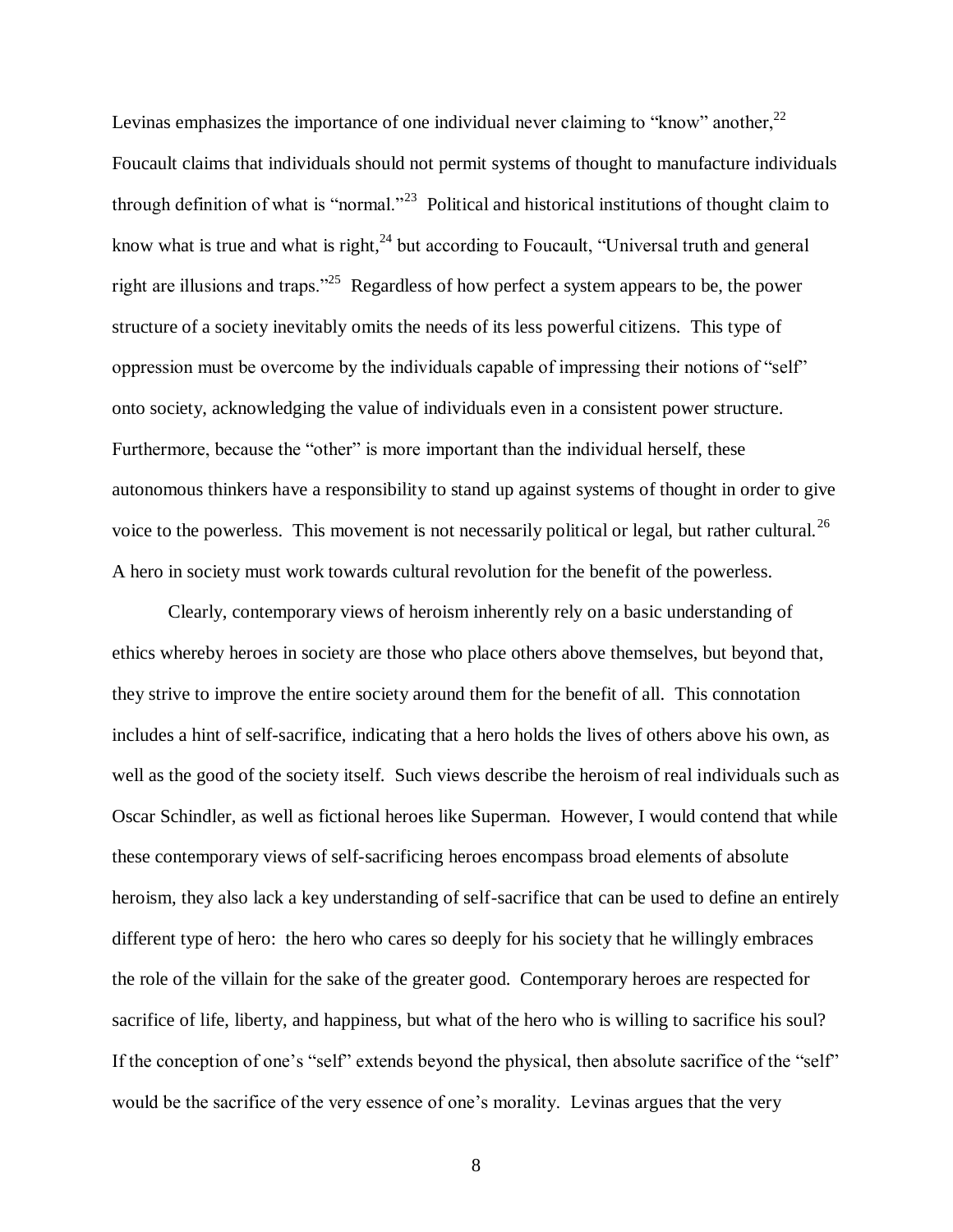definition of "self" begins with ethics, therefore, to eliminate oneself at the very core, one would necessarily have to sacrifice his ethics for the benefit of others. Therefore, the intention of this thesis is to argue that contemporary views of self-sacrificing heroes are incomplete. These views should be expanded to acknowledge the hero whose sacrifice is so complete that he ceases to become a hero and instead becomes a villain.

This thesis will demonstrate the importance of the ultimately "self"-sacrificing hero using a variety of methods. First, we will examine the role of institutions and power structures within society and their effects on cultural understanding. Foucault asserts that power structures lead to the oppression of individuals through a process of normalization, which is called hegemony. Hegemony exists within every power structure, regardless of its design or intentions. The mere construction of a system of thought, a system of ideas, or a system of government requires the definition of normality. Normality, by definition, must exclude certain individuals, or more likely, groups of individuals from consideration of what it means to be "normal," because a definition, no matter how flexible, imposes boundaries on the notion of normality and prevents it from extending to certain groups of people. For example, Foucault uses the example of mental institutions, which house individuals whose mental status or behaviors deviate from what is deemed to be within the confines of "normal."<sup>27</sup> The only criterion that separates the "normal" from the "abnormal" is the dominant perception of what the word, "normal" signifies. Thus, mental illness and abnormality are not objective states of being, but rather social constructions of the human mind used to draw a line between one individual and another.

The second portion of this thesis will involve the discovery of the individual "self" and how that discovery leads to the creation of an autonomous hero. By defining what is "normal" within a society, systems oppress the individuals that do not meet the criteria of normality, but the nature of hegemony is such that even those who are being oppressed do not recognize the source of their subjugation. Thus, to break the pattern of conformity with an oppressive system,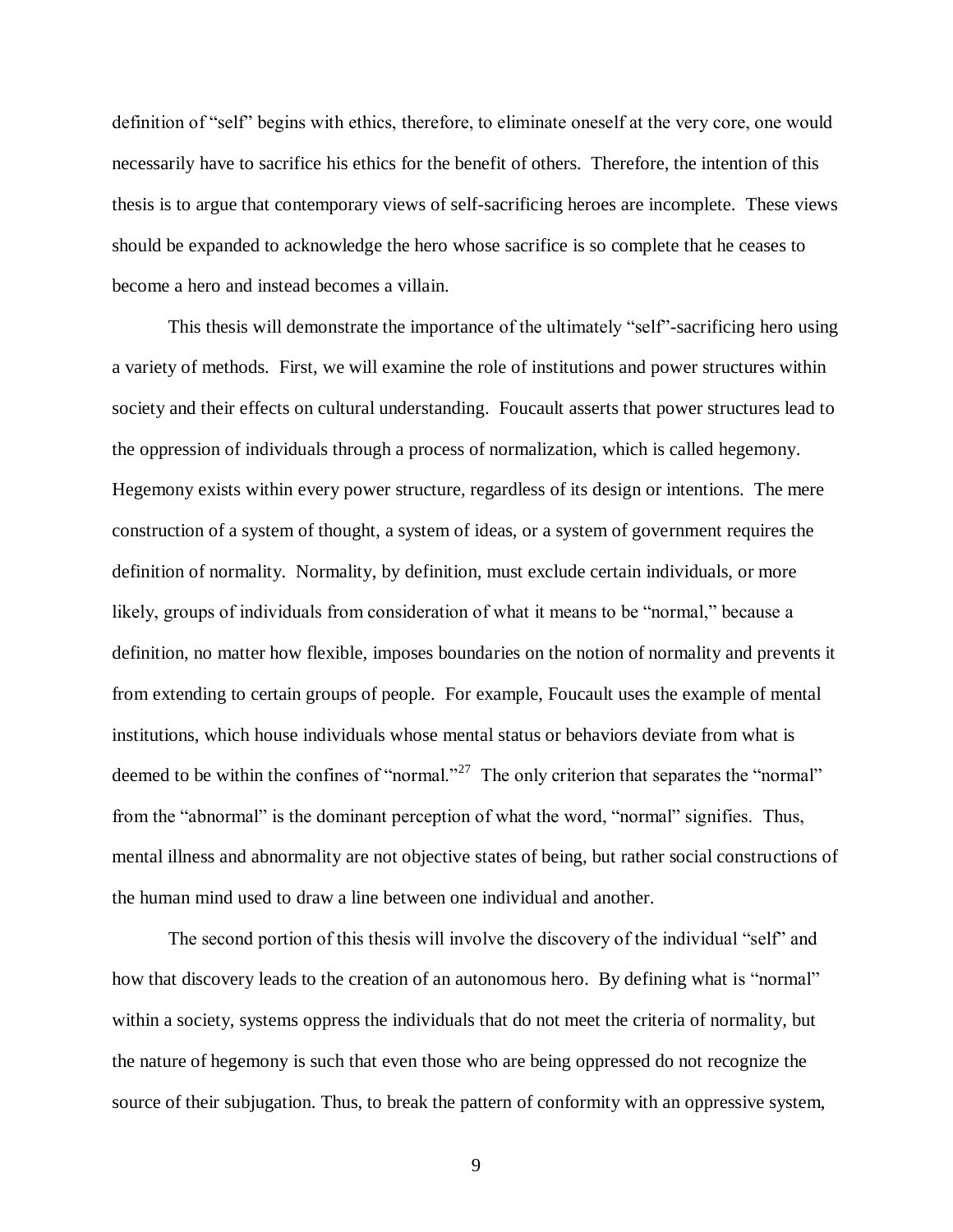an individual must become autonomous from the system of thought into which she was born. She gains autonomy through recognition of the part of her self that is independent of society"s influence—the part that does not judge "normality" per se, based on socially constructed definitions. Rather than depend on social constructions to define states of being, the individual adopts an independent conception of these states and thus frees herself from the confines of rigid social definitions. This frees the individual to pursue her own reasoning of abstract ideas such as justice, heroism, and love, creating a new perspective through which she participates in society. However, upon this realization of autonomy and its accompanying unique perspective also generates a previously non-existent rift between the individual and the society from which she came, because upon realizing this autonomy, the individual recognizes that complete adherence to the societal norms is incompatible with complete expression of the self. Societal norms require an individual to utilize the socially constructed definitions of abstract ideas in order to live in concordance with the rules and regulations that have been generated from the common understanding of those definitions. When the individual begins to utilize her own definitions, her notions of abstract ideas inevitably clash with those of the system. Hence, the newly born "hero" recognizes that any system used to define normality is inherently flawed, because it does not account for the unique aspects of individuality and the value of every individual, including those who do not meet the social definition of what is "normal." Thus, in this section we begin to define a hero as a person who recognizes her own individuality and willingly steps outside of the "normal" realms of perception in order to transgress the constraints of socially constructed definitions. A self-sacrificing hero steps outside of the systemic "box" of thought in order to evaluate the integrity of that structure from a new perspective. The autonomous perspective however, is not enough. As Heller, Freire, Levinas and Foucault suggest, heroism also contains a strong element of selflessness, whereby an individual uses her new perspective for the betterment of others. Foucault indicates that upon the final realization of the autonomous self,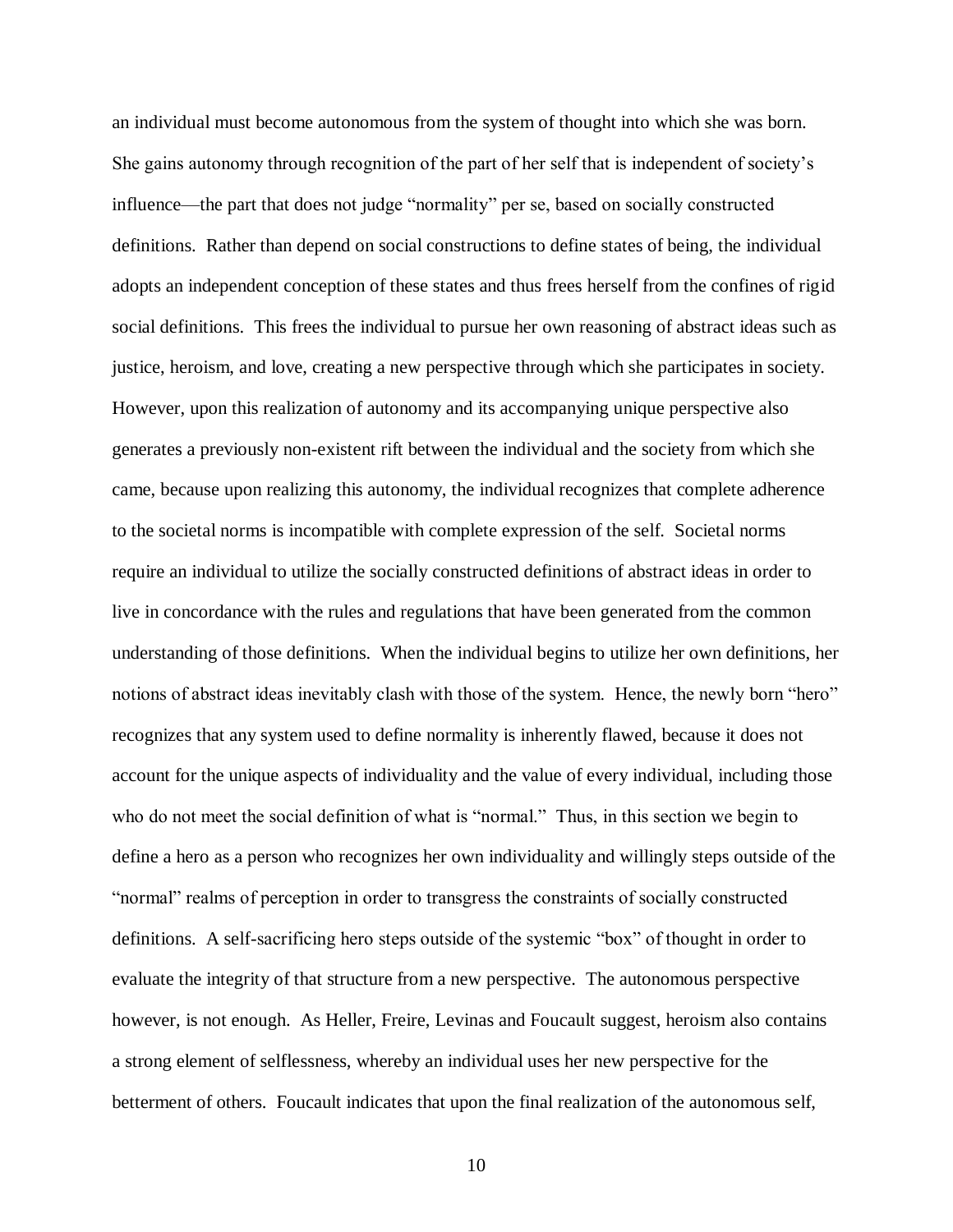the individual then chooses to renounce this self in favor of the others within society. As a selfaware individual who views the flaws within a society because she has an autonomous perspective, the ethical hero has a responsibility to then confront the system in order to instigate change within it.

The third portion of this thesis will be devoted to the notion that the type of selfsacrificing hero described herein not only exists, but *must* become the enemy of the society which he is trying to reform if he is to truly serve the role of a hero. There are numerous historical examples of individuals who have sacrificed their lives and reputations for the good of society, such as Martin Luther and Qin Chi Huang Ti, but there are also numerous fictional examples that are relevant to this study, including Nietzsche"s Zarathustra, Dostoevsky"s Grand Inquisitor, and Unamuno"s San Manuel Bueno. Philosopher Richard Rorty contends that fictional archetypes of people who exhibit cruelty help us as readers to examine the effects of our actions on others through institutions as well as personal interactions. As an example, he cites the reader"s relationship with Mr. Causaubon in Middlemarch, or with Mrs. Jellyby in *Bleak House.* In both instances, the reader becomes more aware of the effects of actions done unto others through sympathy with the central characters.<sup>28</sup> Thus, Rorty maintains that fictional examples of autonomous people are just as relevant as historical examples to the examination of the human perspective. Since the type of hero defined in this thesis necessarily implicates the autonomous person, this thesis adopts the same notions of non-fiction and fiction and applies it to the concept of a self-sacrificing hero. By Rorty"s examples, we can legitimately contend that Martin Luther's historical self-sacrifice is just as relevant as the Grand Inquisitor's fictional selfsacrifice, and both are equal in validity to the story of Socrates, whose self-sacrifice falls somewhere between the lines of history and fiction.

Up to this point we have demonstrated that upon the realization of autonomy from society, the individual has a moral responsibility to challenge the practices of the existing system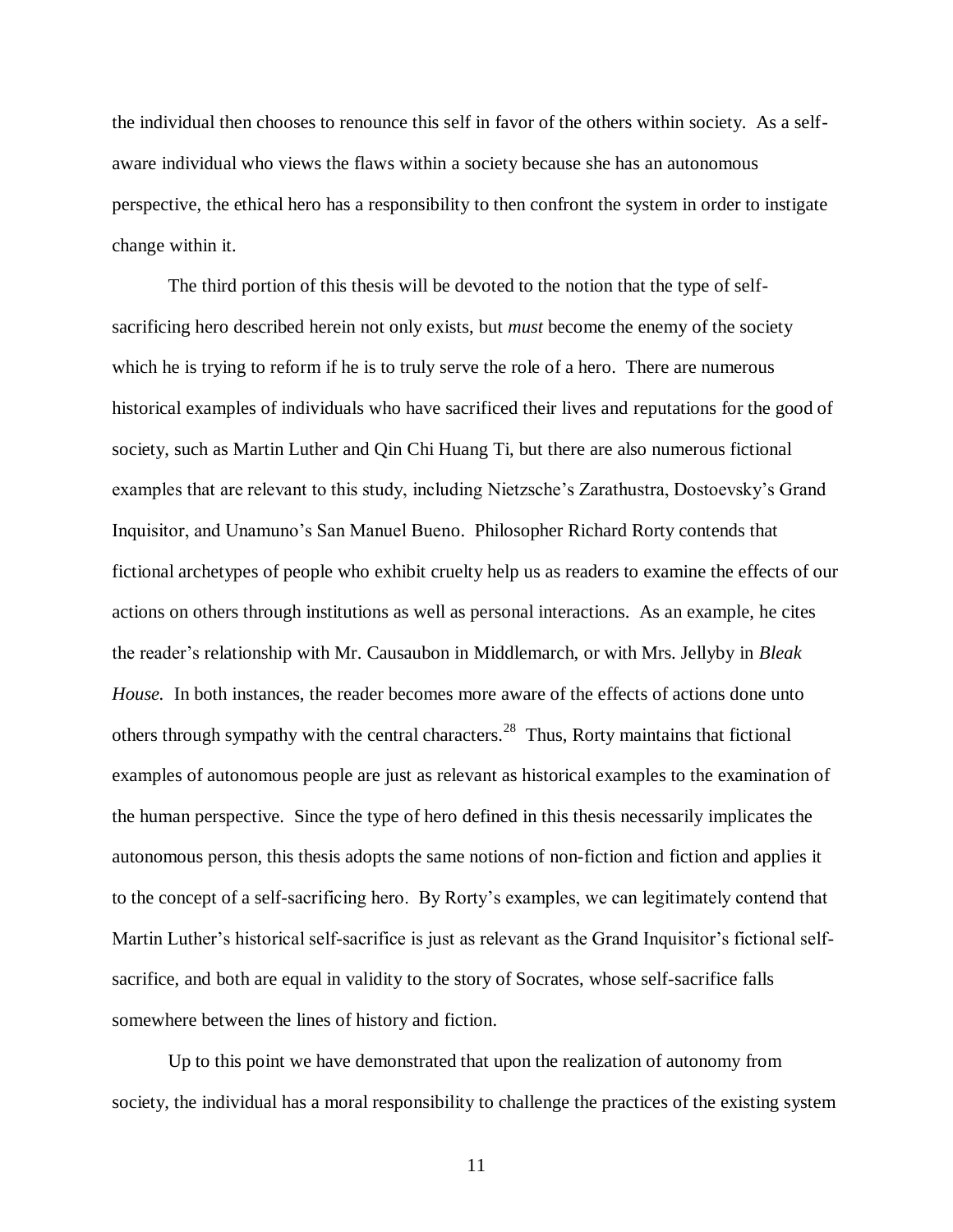in order to reform it, but now our purpose is to demonstrate that this self-sacrificing hero cannot accomplish this task without becoming the enemy of his society—the "villain" in the perceptions of the populace. Thus, this portion of the thesis will demonstrate that the nature of hegemony is to subjugate the individuality of the populace and its leaders, and to maintain this oppression through the systemic establishment of norms. This systematic approach towards normalization blinds oppressors and oppressed alike to recognizing the suppression of individuality by emphasizing solidarity and faith in a system rather than a system"s purposes. The autonomous individual who adopts the role of the hero then, defies faith in this system by stepping outside of the "normal" realms of thought, effectively becoming an outsider within her society. Outsiders are permitted within a system of oppression so long as they do not oppose the established guidelines of the system. However, as we have already noted, the role of the autonomous individual as an ethical human being is necessarily to oppose the systems of thought that suppress individuality, ergo the hero of a society—one who seeks to reform it for the better inherently becomes an enemy of the system by nature of opposing any of its established norms. Those who faithfully adhere to the system"s establishments will view the autonomous individual with fear and contempt, because autonomy threatens their sense of solidarity. Similarly, the leaders of society will censure the autonomous hero in order to maintain their seats of power. Within a functional society that has defined its norms and expectations, the harbinger of change is a villain to be opposed and ultimately destroyed, along with her ideas, because those ideas threaten the solidarity of the system, and therefore endanger the order of society—from the perspectives of those within it.

The final portion of this thesis will be its conclusion. Overall, the purpose of this thesis is to define a new type of self-sacrificing hero who currently lacks recognition within contemporary views of heroism. Current perceptions of self-sacrifice are limited to the sacrifice of one"s life, one"s happiness, or one"s livelihood; the hero who relinquishes his reputation and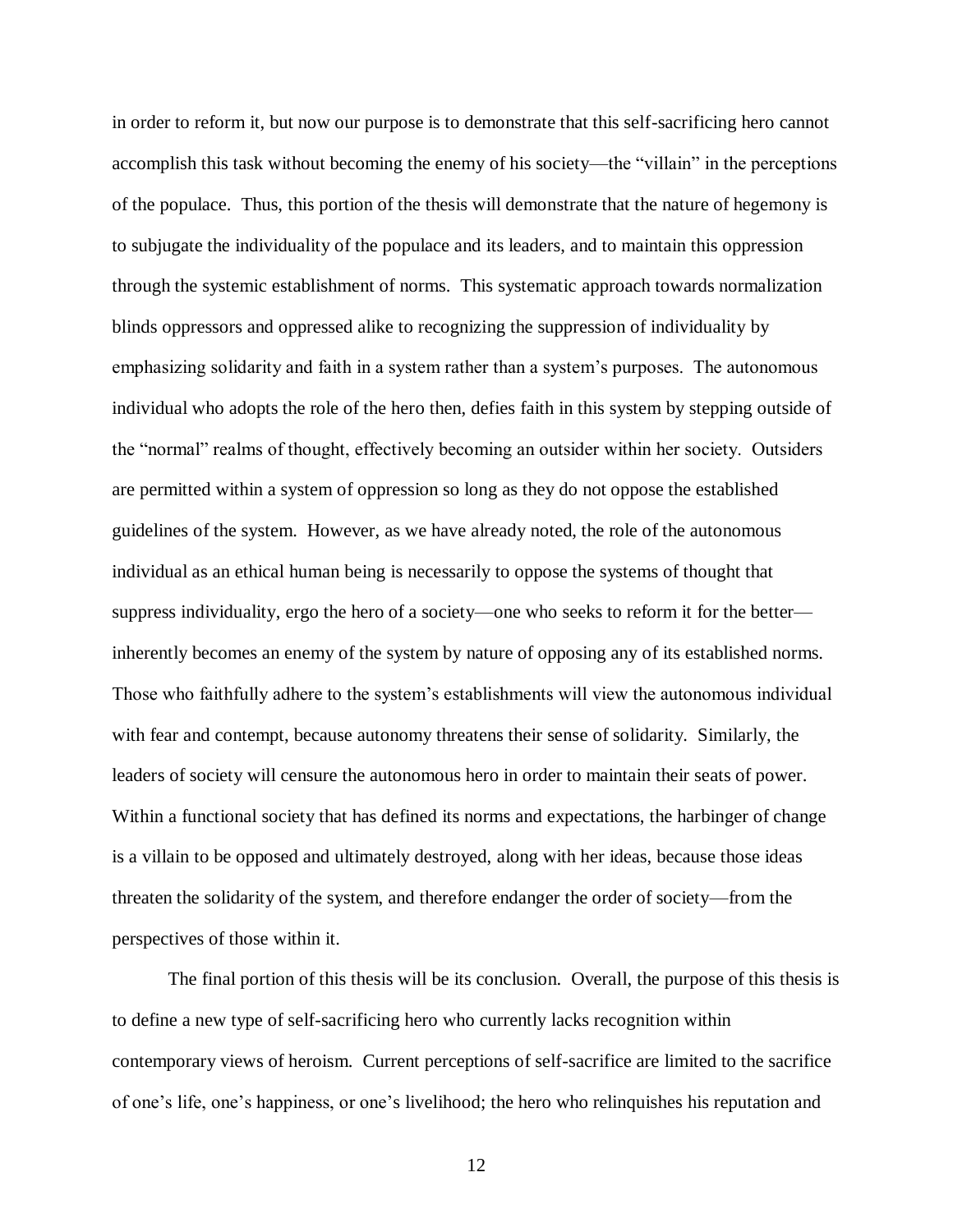even his soul is still viewed as a villain until many years after he has truly brought about reform. This thesis proposes that self-sacrificing heroes are those who willingly challenge the norms of systemic thought to embrace change for the better within a society, and that these heroes should be recognized as heroes, rather than as 'enemies of the system' or 'criminals,' as they are often labeled by the societies they ultimately transform for the better. Thus, in the conclusion we will revisit the contemporary views of heroism and compare them to the realizations we have come across in the course of examining the role of hegemony in society, the importance of defining a notion of the "self" to overcome this form of cultural oppression, and the examples of such "self"-sacrificing heroes that exist in historical and literary examples. Ultimately, we should conclude that some individuals who are perceived as "villainous" in contemporary terms ought to be considered heroes for their efforts to transform the world around them for the greater good.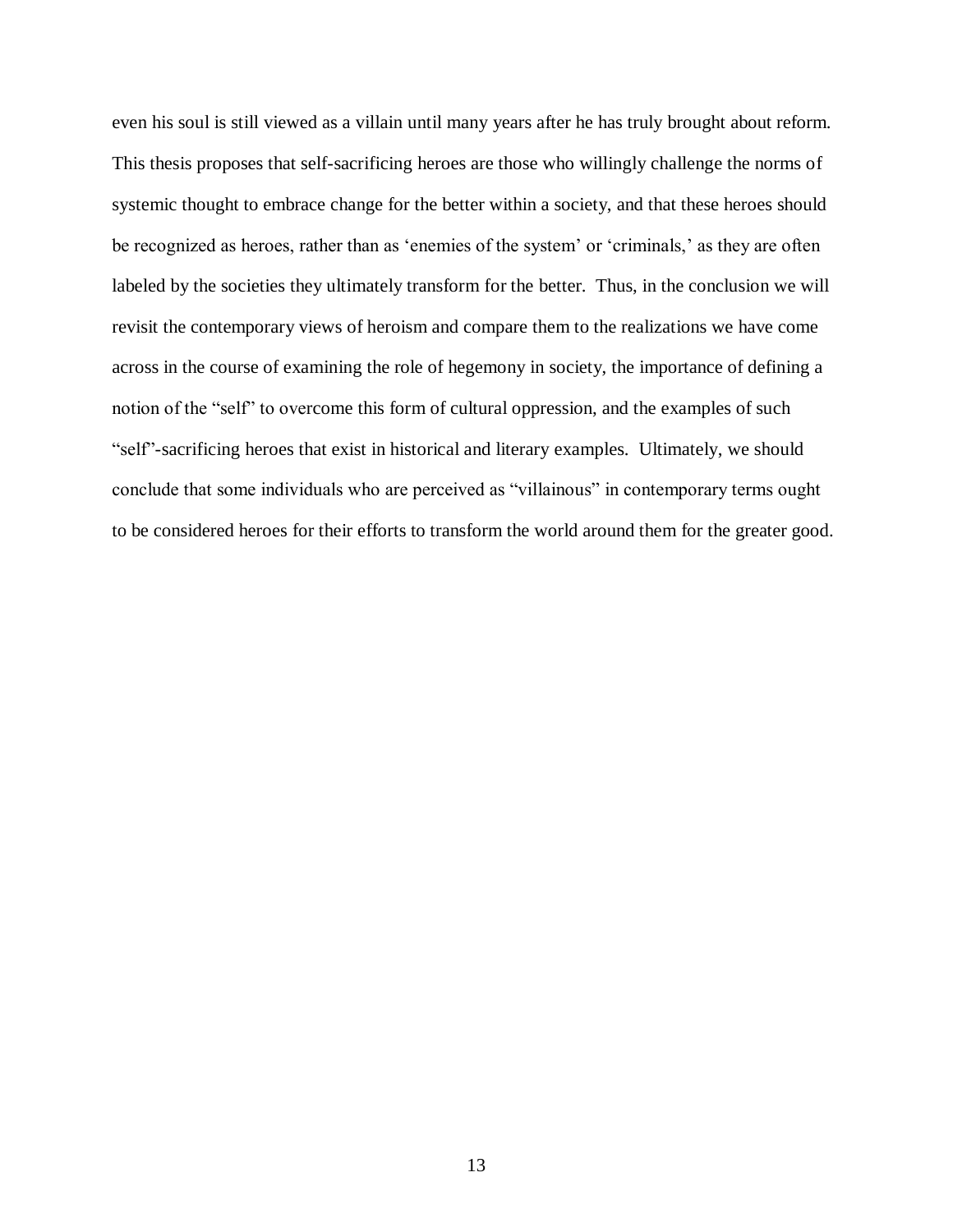#### **Notes**

 $\overline{a}$ 

Campell, Joseph. *The Hero with a Thousand Faces*. P. 317.

- Id. P. 317-318
- Id. P. 321
- Id. P. 323
- Id. P. 322
- Id. P. 334
- Id. P. 329
- Id. P. 336
- <sup>9</sup> Id. P. 337
- Id. P. 389
- Ibid.
- $^{12}$  Id. P. 391

Ibid.

- <sup>14</sup> Murray, Jeffrey W. "The Other Ethics of Emmanuel Levinas: Communication Beyond Relativism." P. 180 Id. P. 176
- <sup>16</sup> Christians, Clifford G. "The Social Ethics of Agnes Heller." P. 279
- Ibid.

<sup>18</sup> Arnett, Ronald C. "Paulo Freire's Revolutionary Pedagogy: From a Story-Centered Narrative-Centered Communication Ethics." P. 160

Id. P. 162

Id. P. 106

- Foucault, Michel. *Ethics: Subjectivity and Truth*. P. 260
- Murray, Jeffrey W. "The Other Ethics of Emmanuel Levinas: Communication Beyond Relativism." P. 174
- <sup>23</sup> Cooper, Martha and Carole Blair. "Foucault's Ethics." P. 59
- $^{24}$  Id. P. 61
- $^{25}$  Id. P. 62
- Foucault, Michel. *Ethics: Subjectivity and Truth*. P. 267
- <sup>27</sup> Cooper, Martha and Carole Blair. "Foucault's Ethics." P. 52
- Rorty, Richard. *Contingency, Irony, and Solidarity*. P. 141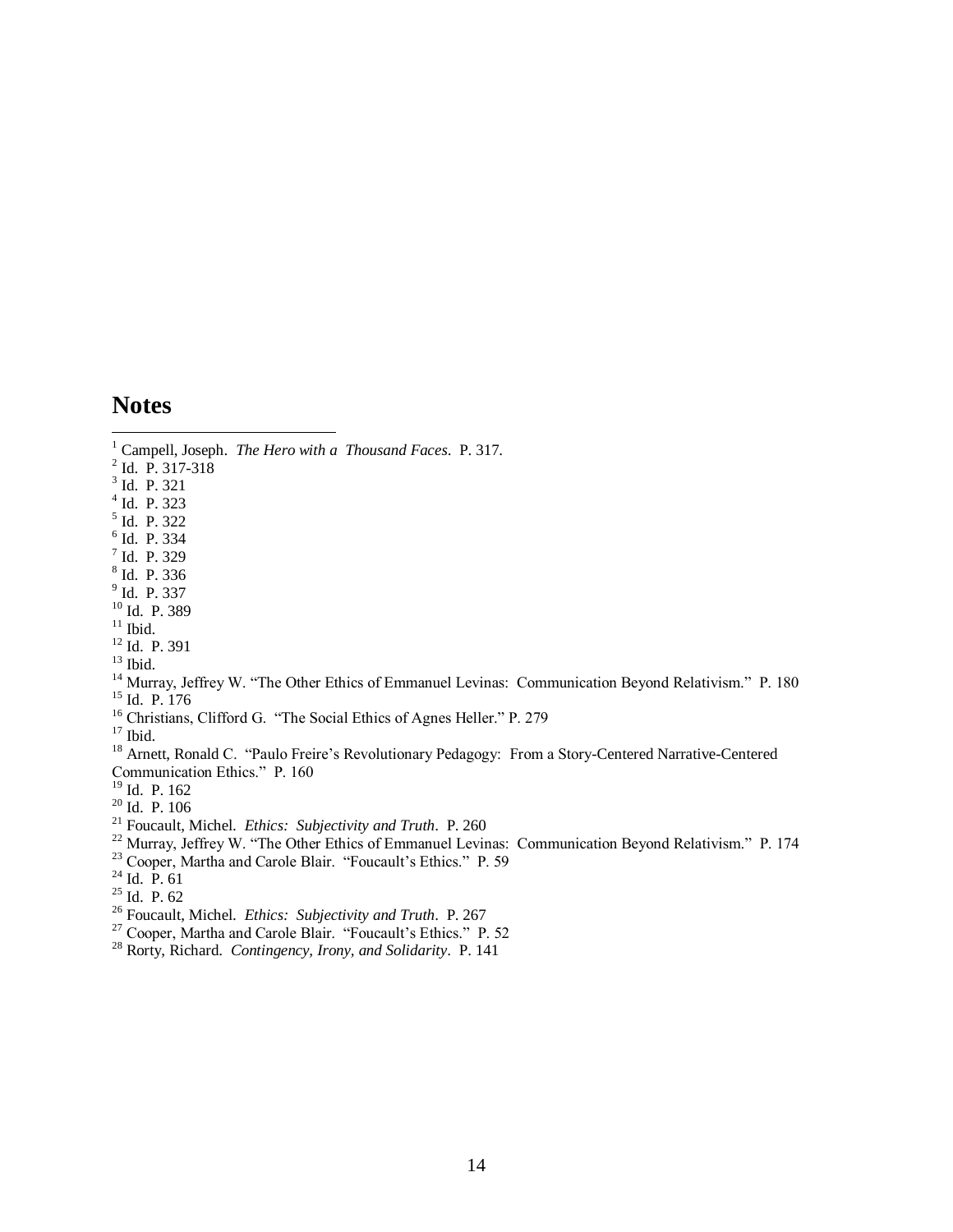# Chapter 2: The Inherent Oppression of Hegemony and Heroic Transcendence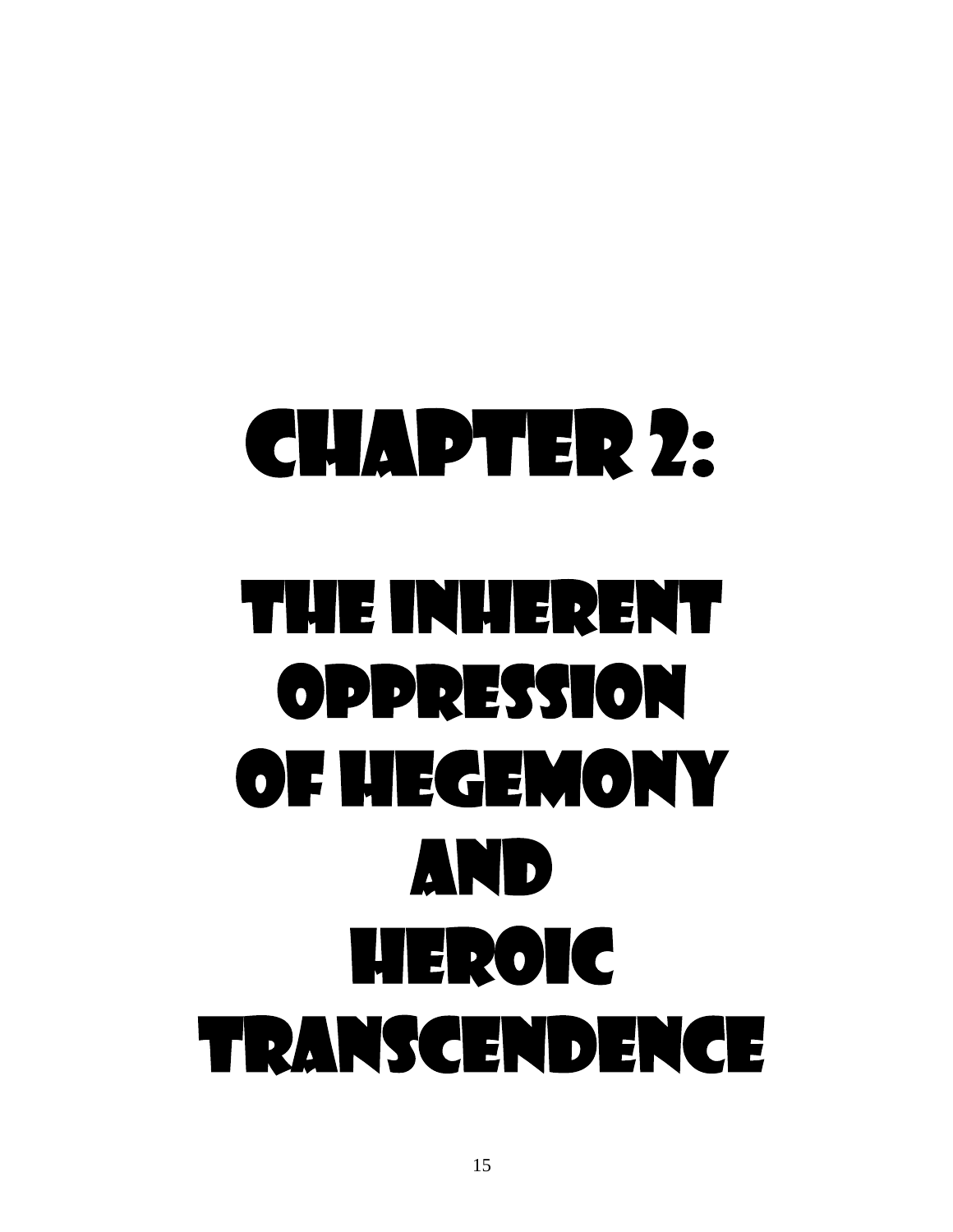Hegemony is defined as "the spontaneous consent given by great masses of the population to the general direction imposed on social life by the dominant fundamental group."<sup>29</sup> The dominant group that forms the power structure of a society inherently defines its values of what is "normal or "acceptable," but whether it works by active coercion or subliminal communication, hegemony itself is a term of domination over the human intellect.<sup>30</sup> Processes of defining normality occur in daily interactions between individuals, but the perceptions of these individuals are shaped by the definitions of the dominant group—the group within a society that has the most influential power. This group of dominant individuals utilizes these definitions—whether intentionally or unintentionally—to reinforce the social hierarchy and maintain these individuals" dominant status.<sup>31</sup> Thus, processes of normalization involve the transfer of concepts of 'normal' and "acceptable" behavior from dominant power structures to everyday communication.

Agnew explains that hegemony has been used in the past to refer to the structure of a dominating empire—an oppressive regime that maintains its standards of normality and rules through coercion.<sup>32</sup> Dominant power structures that dictate normality via coercion rarely stand for long, as the general populace is likely to disagree with the structure's definition of what is 'acceptable' within a society because of the inherent feeling of being oppressed. Individuals living under a dictatorship are not permitted to express their personal views; instead their views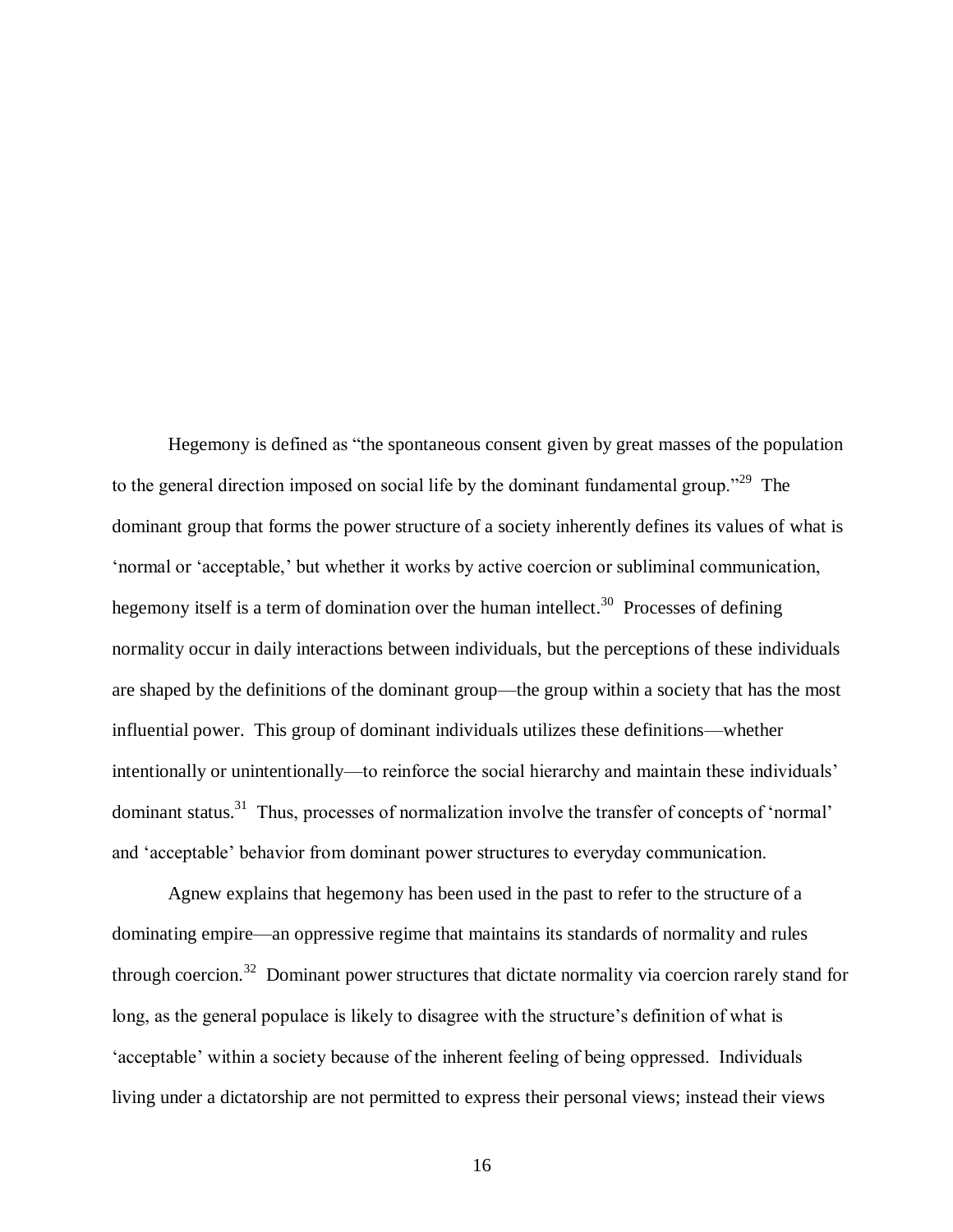are imposed upon them, drawing a natural disconnect between the individual and the perspective they are supposed to have—according to the regime. Those who do not—or are not allowed to form their own views or express their own perceptions of what is 'right' within a society, or what is "good" never have to engage the topics at hand, thus it is easier to say that rather than having their views expressed for them, they have no views at all—their perspectives are merely represented by the dominant power structure, and falsely represented, at that. The individuals hold no views of their own because they are discouraged from doing so. Ergo, what follows from this process is an apathetic populace that does not engage philosophical notions of what is "right," what is "good," what is "normal," etc. Instead, individuals within this dictatorial society repeat monotonously the mantras of the regime, never fully comprehending what the values are that they are supposed to be preaching, much less understanding how to defend those values to criticism from the outside world.

Individuals under the oppressive form of hegemony of which Agnew speaks represent the shells of their philosophies. Coercive hegemony compels individuals to detach themselves from the thought process involved in defining abstract concepts and instead encourages robotic repetition of definitions of which the subjects cannot grasp the meaning because they have no direct connection to the definition—merely a phrase that is to be spoken, and never to be comprehended. Such a type of hegemony is insipid, to be sure, but not so dangerous as more subtle types of sublimation. Coercive hegemony, while compelling, does not reach the subconscious levels of individual mindset, and therefore exists only as long as the dominant power structure that creates it. In a society where individuals are discouraged from autonomous thought, their closest connection to their personal values extends only so far as the depth of their entrenchment within the power structure; most individuals therefore, have no more belief in the values imposed upon them than outsiders—they merely follow the rules and speak the words they are supposed to without understanding their meaning. Therefore, when the power structure falls to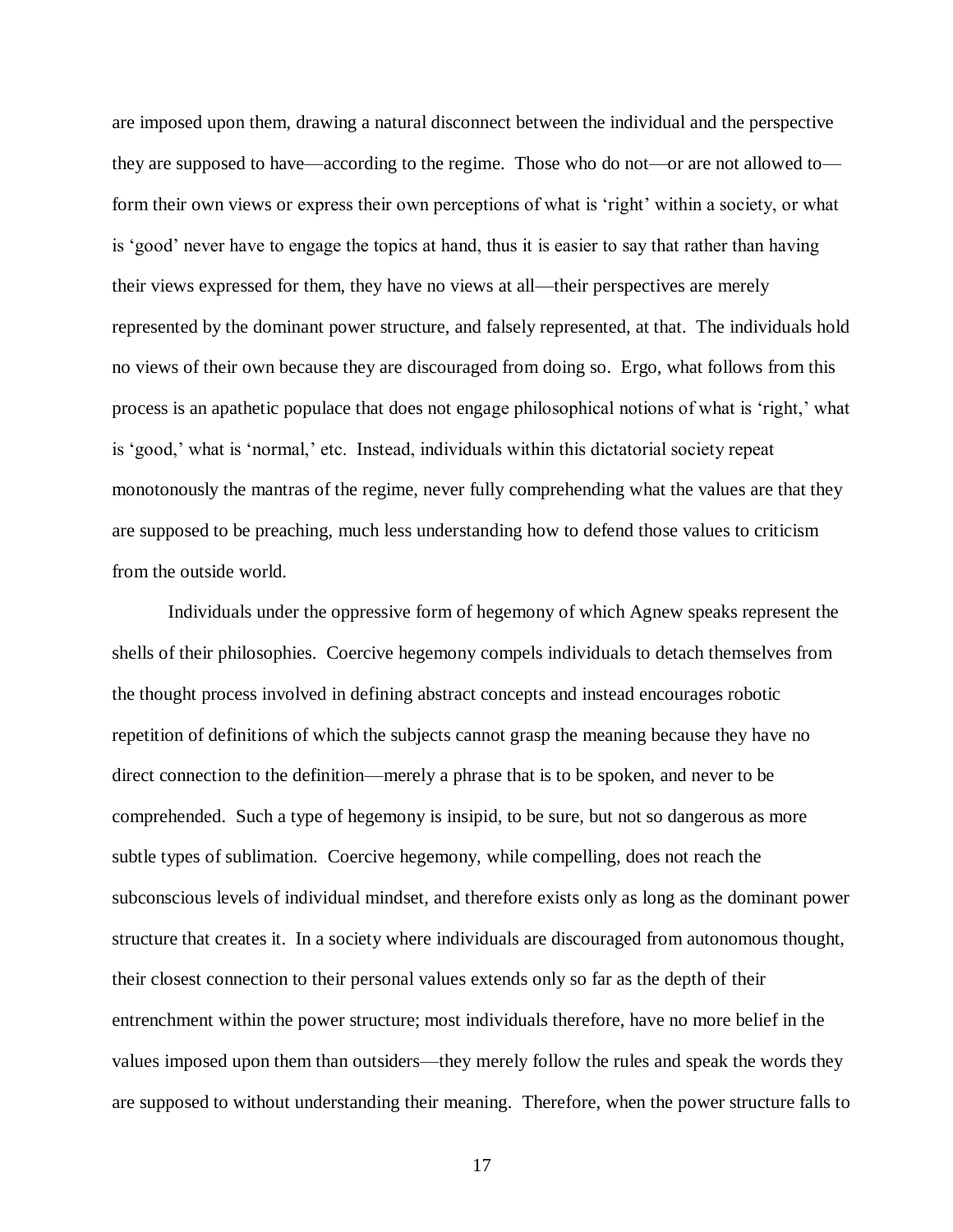outside influences, the hegemonic ideals that it sustained cease to exist, for there is no one competent left to defend them.

Coercive hegemony is well portrayed in the film *V for Vendetta*. Recovering from an apocalyptic era, the citizens of London live under the commanding regime of High Chancellor Adam Sutler. When a deadly and contagious virus broke out in Britain, Sutler assumed the mantle of leadership and used his influence to diminish the power of individuals within the society and thus further augment his own. With the full force of the military behind him, Sutler restricts the freedoms of Londoners by instituting random surveillance to monitor citizens" dedication to his regime's cause, by heavily censoring the media for messages that run counter to the regime's purposes, and by arresting any members of the public who question his authority or the authority of his representatives, such as his elite police division called "fingermen." This type of domination by power forces the people of London to submit to Sutler"s views by preventing them from dissenting and also encouraging them to voice their thoughts in favor of Sutler"s regime lest the random surveillances and fingermen repeat that the individual has not demonstrated significant favor of the regime and therefore must oppose it. Sutler holds the power to execute at will, therefore anyone whom he deems to be opposed to him is subsequently eliminated. In response, the people of London post signs emphasizing Sutler"s motto: "Strength through unity, unity through faith," and submit to any demands made by those in power, for those in power hold the power to kill.

This coercive hegemony, while powerful, lacks somewhat in substance, in that it oppresses the majority of a society"s population, encouraging widespread internal dissent because anyone who is not a part of the dominant power structure is not free to express their personal views. Individuals outwardly ascribe to the demands of the dominant power structure, as the Londoners of *V for Vendetta* ascribe to Sutler, but in the end when revolution is called for, nearly every person in the city shows up to counter the visible power of Sutler"s regime. The individuals who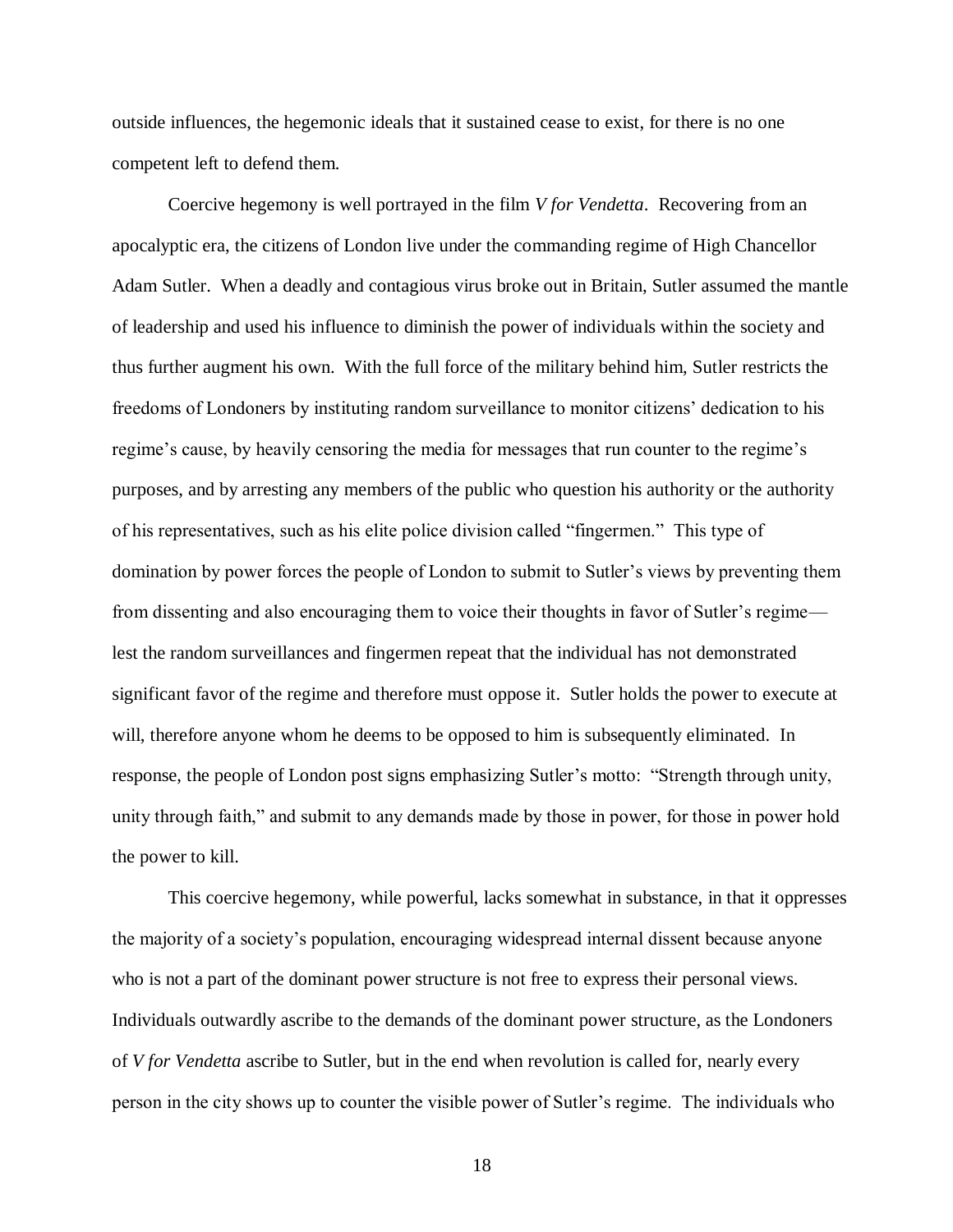harbor internal resentment of their own oppression manifest their protest in the form of a demonstration that changes, we led are to assume, the entire power structure of London for many years to come. Thus, the external public assent, while it is influential in leading to further entrenchment of Sutler's power, is insignificant when compared with the genuine values that the people of London hold in their hearts. Coercive hegemony functions, but only so long as the dominant power structure stands. When Sutler and his highest commanders are eliminated, the people of London rise up, demonstrating that coercive hegemony is not so great a force as the willpower of the people.

The other type of hegemony however, the more subtle version which Agnew discusses, is far more insidious because it turns this willpower of the people into the very oppressive force that those who are being oppressed ought to resent. Subtle hegemony is based on what Agnew refers to as, "soft power." This type of power is not coercive, but rather influential, using social constructs to augment the influence of the dominant power structure. This subtle hegemony pervades the perceptions of a society through social influences. By defining what is 'good,' "right," or "normal" within a society, the dominant power structure encourages individuals" thought processes to work in accordance with those definitions. These classifications are not imposed on the populace by coerciveness, but rather utilized tacitly within cultural communication such as the media. The media, therefore, has the power to define normality by ridiculing that which lies outside of the dominant power structure"s definition of "normal," or by praising that which encompasses that very definition, establishing the 'rules of right.' Such political sway need not be obvious, for merely in presenting the news stories about one side of an issue and not presenting stories about the other side, the media encourages perception in favor of the former. This type of hegemony inevitably leads to the oppression of individuals—or more likely, groups of individuals—by excluding them from the "normal" category. In defining what is normal, the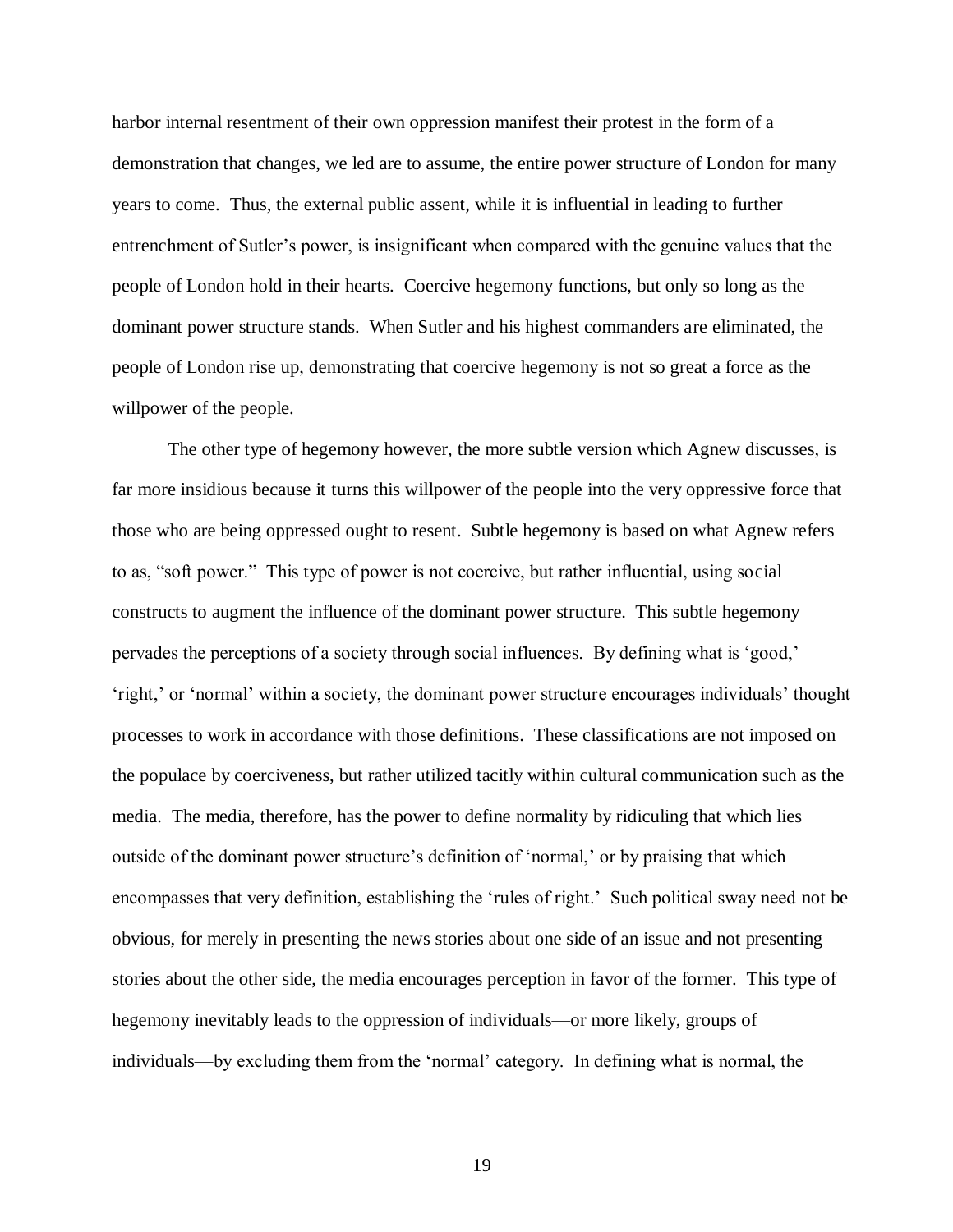dominant power structure establishes what is "not normal," and abnormality, as a concept, links to negative connotations because it is perceived as that which is outside of society"s preferences.

Brenda Allen notes that dominant groups control the ideologies within a society, and over time, these ideologies disseminate into everyday language, "become taken for granted and accepted as universally valid by most members of a society.<sup>33</sup> Such blind acceptance of established norms disguises the potentially oppressive nature of these practices. Allen says further:

[Rules of right] guide and regularize our interactions with others, and they help to maintain power positions. Members of society and organizations routinely and robotically invoke rules of right with statements or sentiments such as 'that's the way we do things around here," these are the standard procedures," or "it"s just common sense.<sup>34</sup>

This "common sense" logic pervades the thoughts of every individual and interrupts the normal continuum of their independent responses. Even individuals that think autonomously from the societal power structures still identify with the central values of the society to which they ascribe themselves, so they contribute to this soft power by ingraining the values of the dominant power structure into their own thought processes. Further, they neglect to recognize the source of these responses—society itself—by connecting the thoughts to such asinine platitudes as "common sense," ignoring the powerful influence of social pressures and dominion through normalization. Thus, groups of individuals are inherently oppressed by whatever definition of normality is laid out by the dominant power structures within a society. This oppression, while inevitable, also lacks recognition, making it more dangerous to those who are being oppressed. As Freire explains, those who oppress others—whether consciously as in coercive hegemony, or unconsciously as in the use of "soft power"—lack the strength or ability to recognize their oppressive actions, therefore, the oppressed must rise up against the social order that is oppressing them. $35$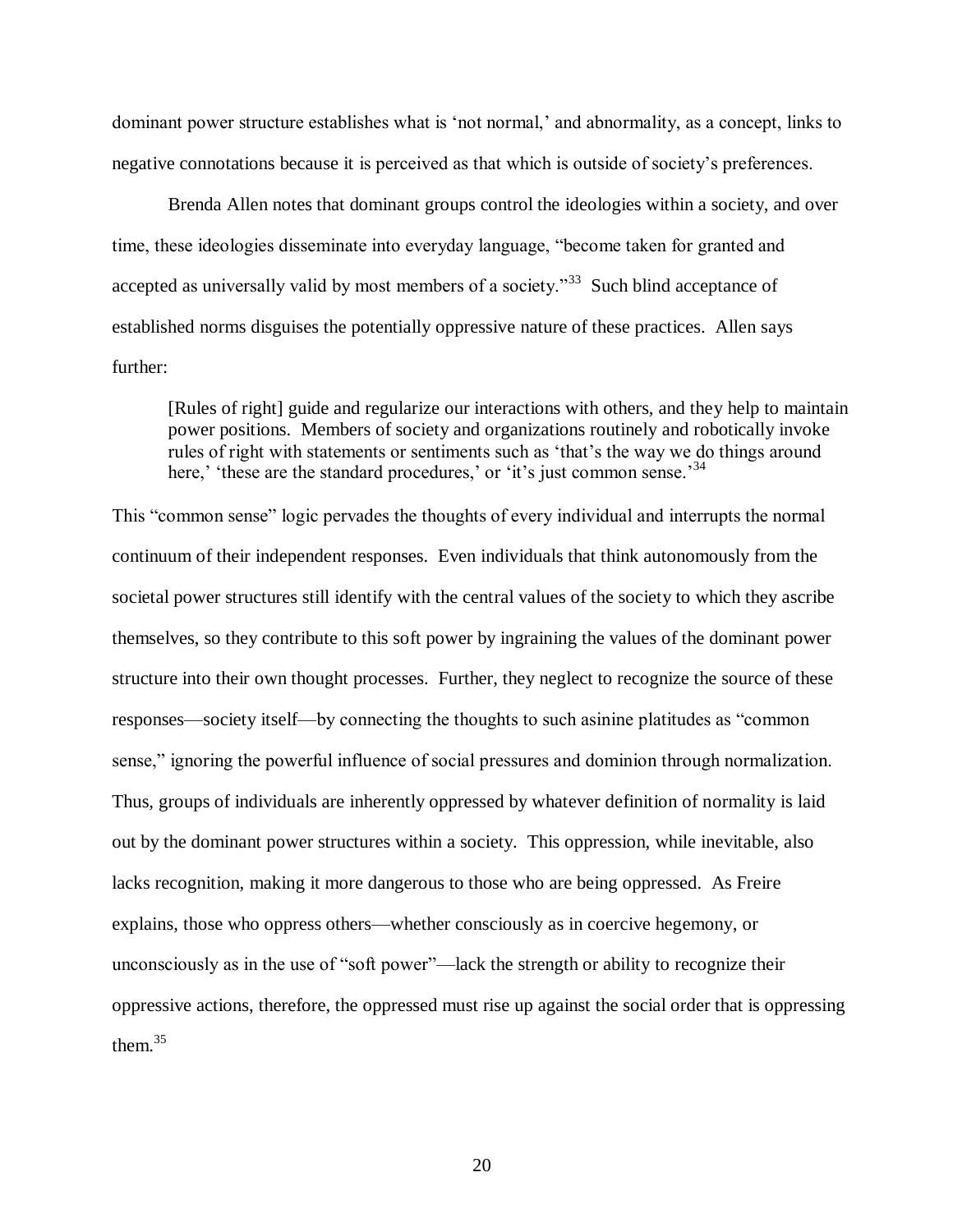The more subtle hegemony, Agnew explains, is more insipid than the coercive form, for the members of society ascribe to it almost at thoughtlessly as those under an oppressive regime, but even more dangerous, they actually take the values of the dominant power structure to heart and assemble it as part of their own value system. Individuals that perceive themselves as "functioning members of society" value the society for its solidarity and therefore submit to its most fundamental tenements so as to acknowledge that they are a part of that solidarity. Society imposes the perception of what is 'right,' and what is 'normal,' such that individuals begin to perceive righteousness and normality within these contexts and ascribe their reasoning to "common sense" logic. Agnew says, "Hegemony is absolutely *not* equivalent to simple domination (territorial or otherwise) but refers to widespread assent to principles of conduct that are the 'common sense."<sup>36</sup> The people give assent to relinquishing their power as individuals by believing that common sense dictates that they should, because they work in solidarity with society, and society demands centralization of power.

In Dostoevsky"s *The Grand Inquisitor*, Christian followers do not question the cardinal"s authority, even when he arrests Jesus Christ, because their faith does not ascribe to Jesus Himself, but rather to the sense of solidarity that the Church under Jesus Christ has come to represent. They believe that it is wrong to question those who speak for the Church, because they have willingly submitted themselves to a "higher power," which initially was God, but has been twisted through subtle definition to also be interpreted as the Church. Such subliminal manipulation of the understanding of the masses of people that surrender their personal values to that of the dominant power structure is exactly the type of subtle hegemony that Agnew warns us about. In permitting their beliefs and surrender to Jesus Christ to be misconstrued into believing in and surrendering to the values of the Church, Christian followers in *The Grand Inquisitor* give silent acquiescence to the antithesis of their original beliefs. Through internalizing the Christian teachings of submission, and allowing this submission to influence their own values, Christian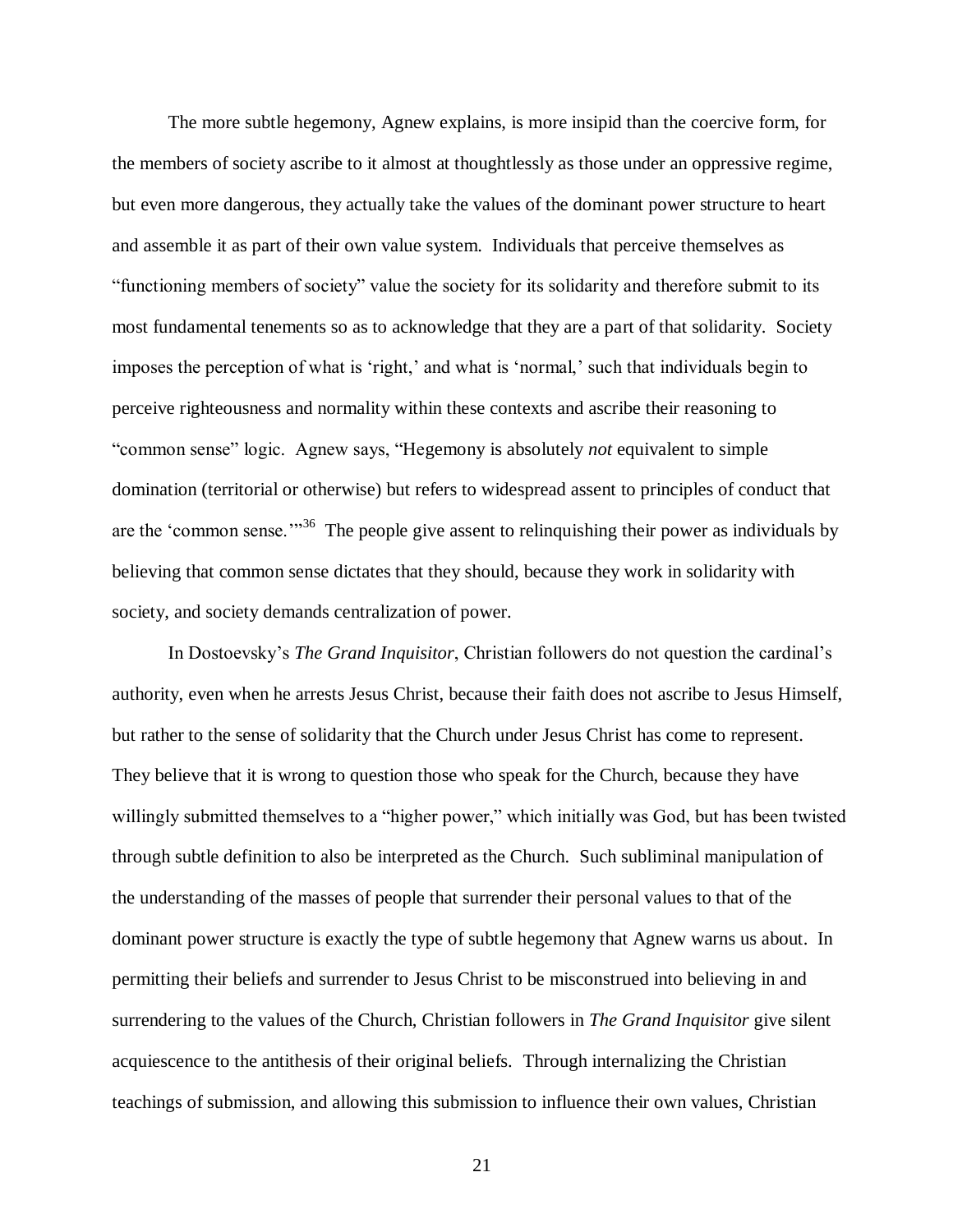followers unintentionally yield the Grand Inquisitor more power than Christ. As Agnew suggests, this hegemony is far more dangerous than coercive hegemony because the people within the society do not realize that they are even yielding power to someone else. Worse, the citizens perpetuate the oppressive hegemonies that they take part in by permitting those ideologies to guide their thoughts and behaviors. $37$ 

Unfortunately, the subtle form of hegemony that is demonstrated in *The Grand Inquisitor* and occurs in a variety of ways in every society, not just societies that are dominated by powerful political figures like the Grand Inquisitor. Even societies that do not intentionally create oppression for any of their citizens must inevitably do so when they begin to form laws and regulations, for the society justifies those constraints on human actions through moral arguments. The society ascribes to a specific set of moral guidelines by which all members are expected to abide, and these guidelines themselves derive from the dominant power structure, whether that structure is a dictatorship with one person at its head determining the rules by which all others are governed, or whether that structure is a democracy with a majority at its head determining the guidelines by which all citizens—even the minorities not represented in this instance—are to be governed. In any case, the dominant power will inevitably oppress the non-dominant powers by electing to govern in a way that favors those who dominate society"s rules and leadership. However, as already discussed, the people who willingly submit to this system of government, even those who disagree with its tenements, further reinforce the dominant power by offering it their support because they favor the solidarity it brings over their autonomous ideals—as the townspeople favors obedience to the authority of the Grand Inquisitor even after recently witnessing the miracles of Jesus Christ and following Him.

Subtle hegemony is dangerous because it is a form of oppression to which even the oppressed submit. Out of fear of losing solidarity with others, or dedication to a cause that transcends the individual, he relinquishes his personal power and sense of values, electing to allow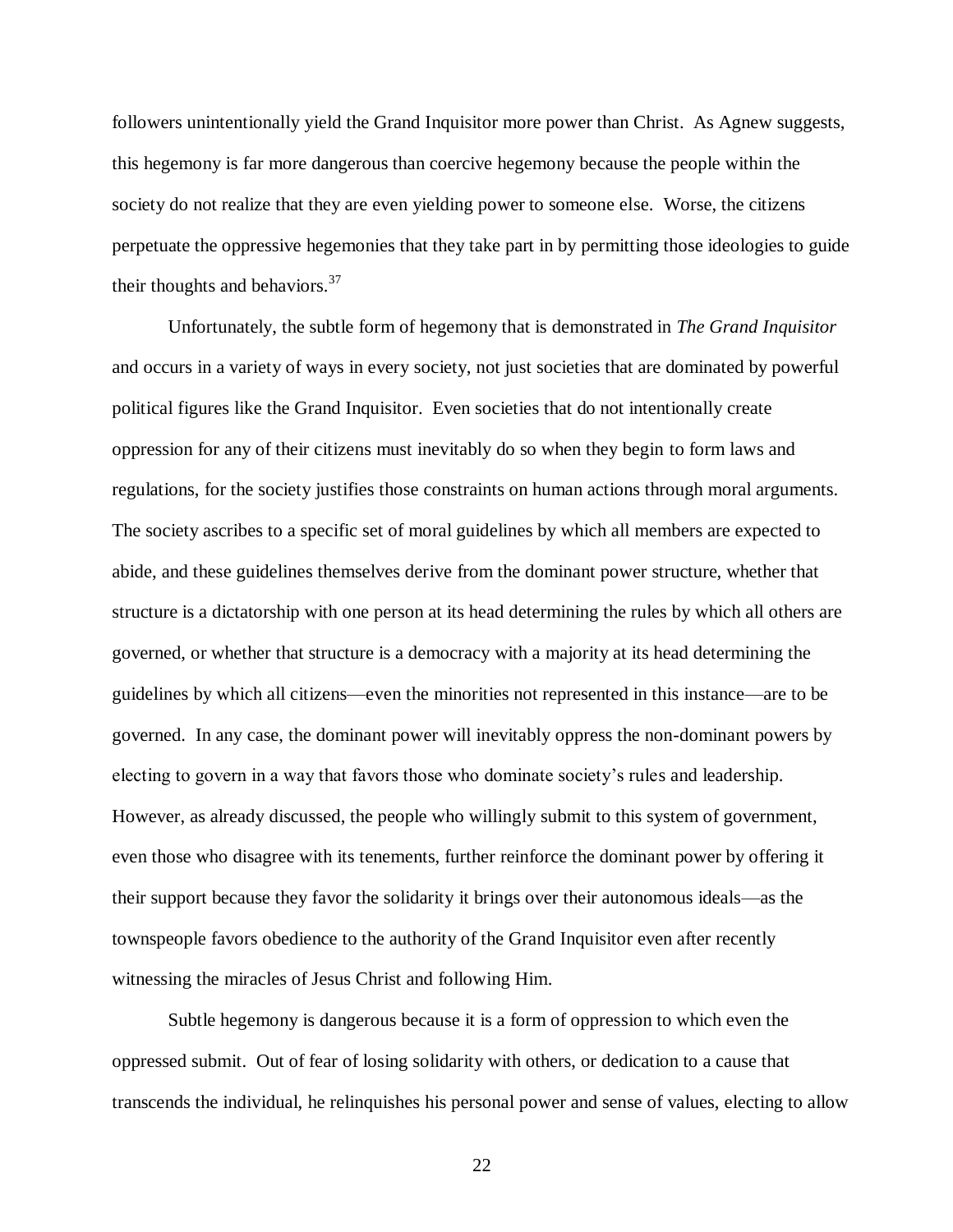the society, which theoretically represents the "greater good" he wishes to promote, to choose his values and actions for him. The individual"s autonomous views may in fact be in line with many of the society"s values, but hegemonic influences manifest in the form of complete submission to the views of the dominant power. Definitions of normality strip the unique attributes of individuals of their potentiality of goodness by emphasizing conformity with that which is not them—that which is the society"s ideal, which no single individual can ever hope to encompass. Ergo, these definitions in a sense, oppress everyone within a society by separating individuals from their ideals and instead encourage them to live up to the impossible task of ascribing fully to an ideal that is not even their own. Individuals that attempt to engender the ideal concept of "individuality" as society defines it, inevitably become frustrated by the fact that even if they appear to succeed, they are just like everyone else who has succeeded, and therefore not individual at all.

Hegemony is suppression of individuality because it is submission of one"s will to the will of the dominant power structure. In a sense, it is a subliminal form of oppression because it is self-inflicted, but that does not make it any less insidious in its effects. Even if not imposed by coercive dominant power structures, hegemony damages individuality by encouraging suppression of unique attributes within an individual. Favoring the protective and social benefits of solidarity over diversity in viewpoints, citizens of a society relinquish their personal values, submitting to a single, unified view regardless of whether that view lies in accordance with their own being. For example, in *V for Vendetta*, Evey's best interest lies in assisting V in liberating their nation from a tyrannical government; she even agrees that "this world is screwed up," but when given the chance to help assassinate Bishop Linnamen, she instead attempts to foil V"s plot by revealing it to the disinterested clergyman. She demonstrates the social tendency to favor rejoining the masses in solidarity over going against the grain to bring society as a whole to a higher form of existence. Through manipulation of the ideals of freedom and justice, Sutler"s regime encourages obedience,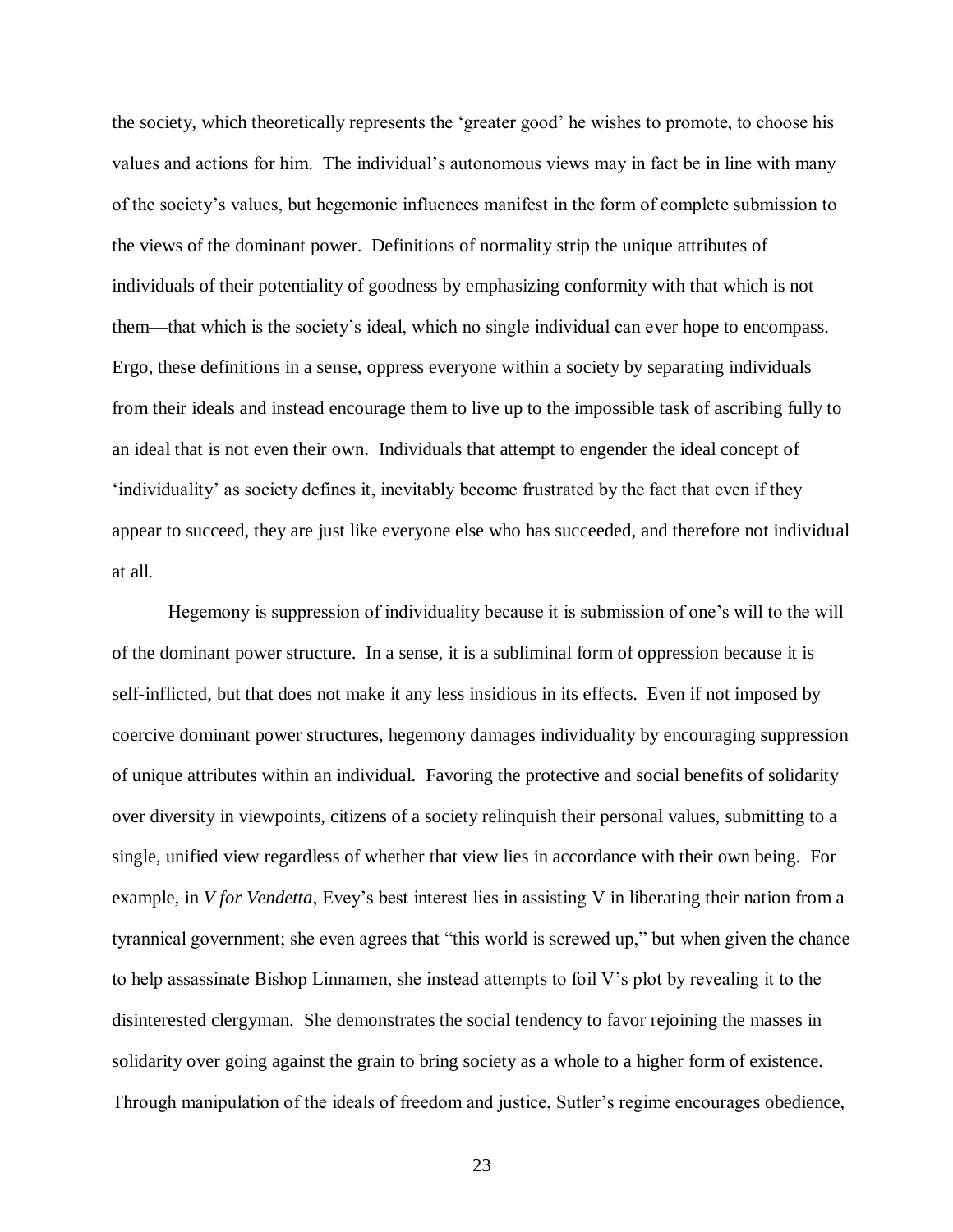and through the desire to become part of a greater whole within society, individuals such as Evey encourage conformity. Within a society such as the London of *V for Vendetta*, individuals have the option of submitting their willpower wholeheartedly to the dominant power structure, as the unquestioning believers in Dostoevsky"s *The Grand Inquisitor*, or of conforming to the norms and expectations of that power structure, as Evey consistently attempts to do. In either case, individuals cease to function as individuals—they no longer possess an autonomous mentality to contribute a diverse perspective to their society, ergo they might as well be automatons—robots mechanically performing a designated function but lacking in the ability to change or adapt.

The importance of change and innovation is a widely recognized economic concept—those industries that do not consistently improve their product eventually lose out in competitive markets to newer industries that produce superior products at lower costs.<sup>38</sup> History has demonstrated similar tendencies in societies, such as the Roman Empire that could not adapt to the changing perceptions of the populace as they edged more towards pacifism and egalitarianism.<sup>39</sup> Stagnation destroys societies as surely as it does industries, because it undermines human tendencies of creativity. Artists exist even in the most oppressive of societies create that which does not already exist, thus these creative spirits assist in the evolution of the human psyche towards new conceptions of the abstract. Under oppressive systems that suppress this individuality, there is no room for creation and thus no room for improvement, but it is in the nature of human beings to perceive the imperfections of their surrounding society. Thus, forbidden from improving a world that they recognize as less-than-perfect, individuals feel smothered. Subtle hegemony prevents these individuals from moving towards revolutionary tendencies, thus further entrenching their own sense of oppression. This oppression manifests and endures because of hegemony, and thus hegemony becomes the source of suffering within society.

The significance of an individual can be stripped away by hegemony through the dehumanization of those who do not conform with the dominant system of thought.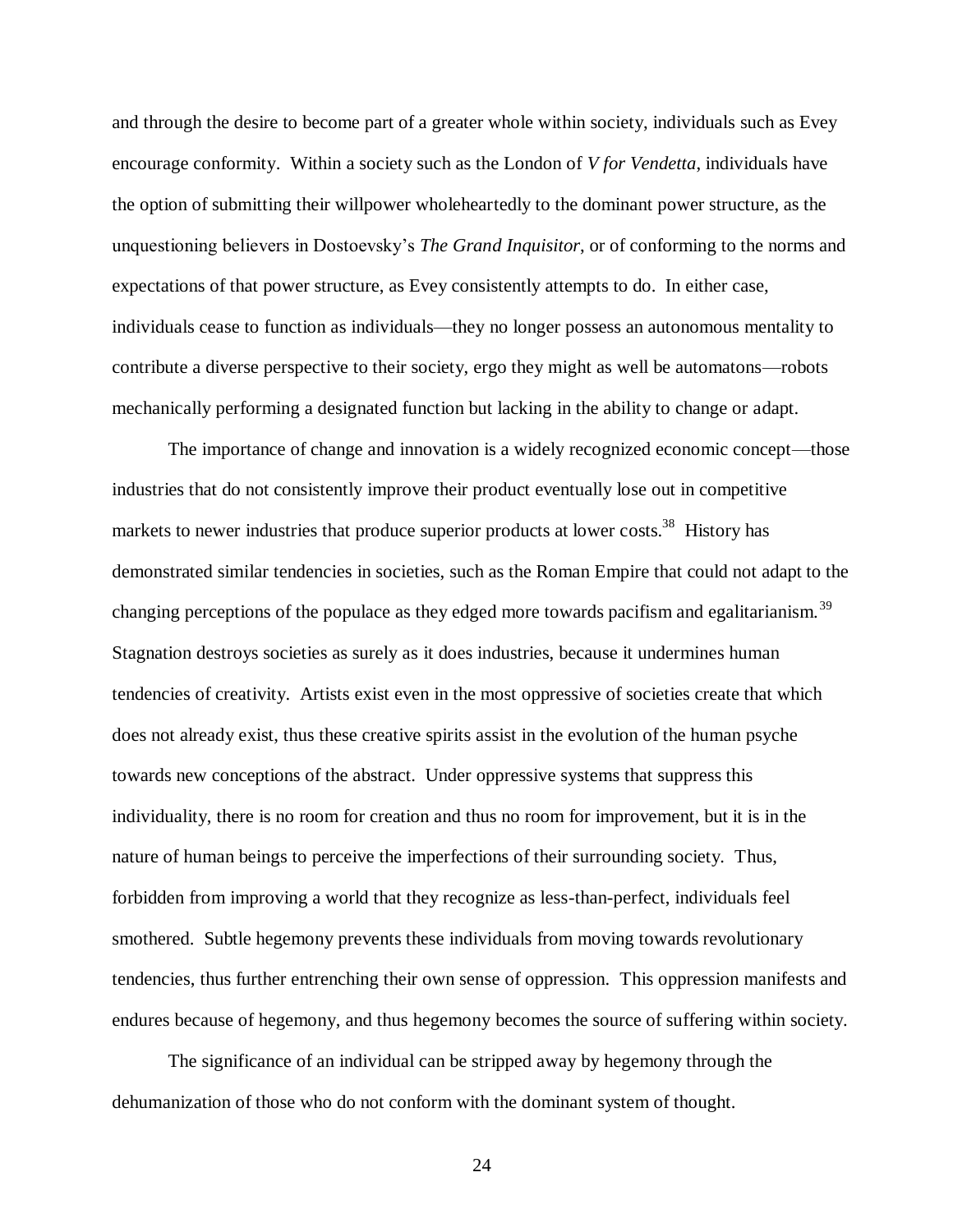"Disabilities," as they are termed in society, refer to abnormalities within individuals that inhibit their ability to function as normal individuals. As previously discussed, the definition of "normality" emanates from the values of the dominant power structure, so that which is perceived by a society as "normal" merely reflects these values. In modern society, paraplegia is perceived as a physical disability because "normal" behavior involves walking on two legs. However, if the dominant power structure of society, say for instance, the majority of the population in a democratic nation, experiences paraplegia, then this condition ceases to become an *ab*normality. Thus, a "normal" individual is more likely to be defined as a person who moves about using a wheelchair, and the inability to walk on two legs ceases to become a disability.

Similarly, mental disabilities are distinguished by mental constructions based on definitions of normality. Brenda Allen discusses the effects of the DSM—Diagnostic and Statistical Manual of Mental Disorders—and explains that any person who demonstrates symptoms of the disorders listed in this manual "is subject to categorization and stigmatization."<sup>40</sup> Further, she points out that for several decades, this manual classified homosexuality as a mental disorder, producing a negative social effect on countless individuals through a technique of normalization of heterosexuality. Numerous mental disabilities may be interpreted differently according to whether they are viewed as "disorders" that indicate some form of dysfunctionality of an individual"s mind, or as variations in perceptions or perspectives. Schizophrenia is recognized as a mental illness because "normality" involves hearing only one voice inside one"s head—one"s own—, therefore hearing multiple voices demonstrates a perceived wrongness in a person"s mind. Foucault discusses the fact that madness is the product of social hegemony, saying, "You know very well that the mad subject is not an unfree subject, and that the mentally ill person is constituted as a mad subject, precisely in relation to and over against the one who declares him mad."<sup>41</sup> In other words, the person who accuses another of being mad defines the concept of madness, and truly no madness exists except that which deviates from the perceptions of the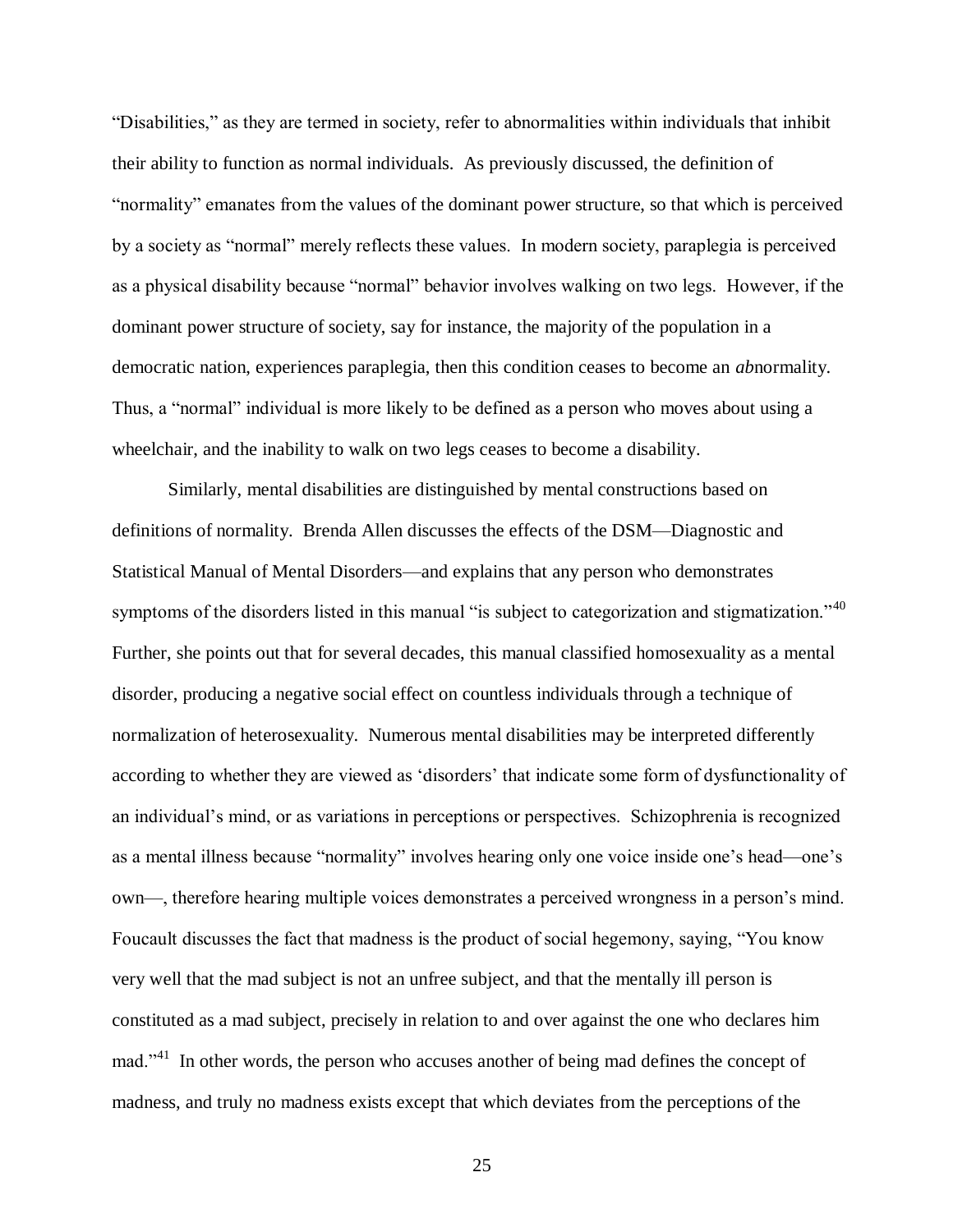dominant power structure—in this case, the accuser. This is not to suggest that clinical mental disabilities do not exist, but that perception of what constitutes a mental disability in general, is a social construct defined by those in the dominant role who define normality. Thus, a Nazi-like regime has the power and potentiality to define those who disagree with them as 'mentally ill,' because they can convince the populace through hegemonic influences that only the mentally incompetent would express ideals that run contrary to the regime.

In Camus' *The Stranger*, the narrator of the story is condemned as a murderer with malicious intent, even though he acted in self-defense in killing a man. The narrator is convicted of murder because his behavior deviates from that of the dominant norm. The jury expects the narrator to admit that his actions were the result of an emotional reaction to his mother"s death, which occurred earlier in the story, but upon finding that he has no emotional reaction to this experience whatsoever, and that he shows neither sadness nor remorse for the person whom he has killed, he is assumed to have had malicious intent in killing the man. His lack of emotional response is his condemnation, for it deviates from the expected normal response of a decent man, therefore, the jury assumes that the narrator is not a decent man—rather than someone whom is merely different from them.

Similar to the instance of Camus" narrator in *The Stranger*, individuals are often condemned of malicious intent within their societies merely for deviating from the thoughts or behaviors of those enforced by the dominant power structure. Indeed, as Foucault suggests, deviation in thought can be interpreted as a mental disability within an individual, undermining that person"s credibility in the public eye, and justifying their seclusion and confinement to prevent these individuals from harming others in society. In this case, individuality is not only suppressed, but it is also punished. Those who do not fit the model of the "ideal" citizen run the risk of being perceived as not only different, but also dangerous.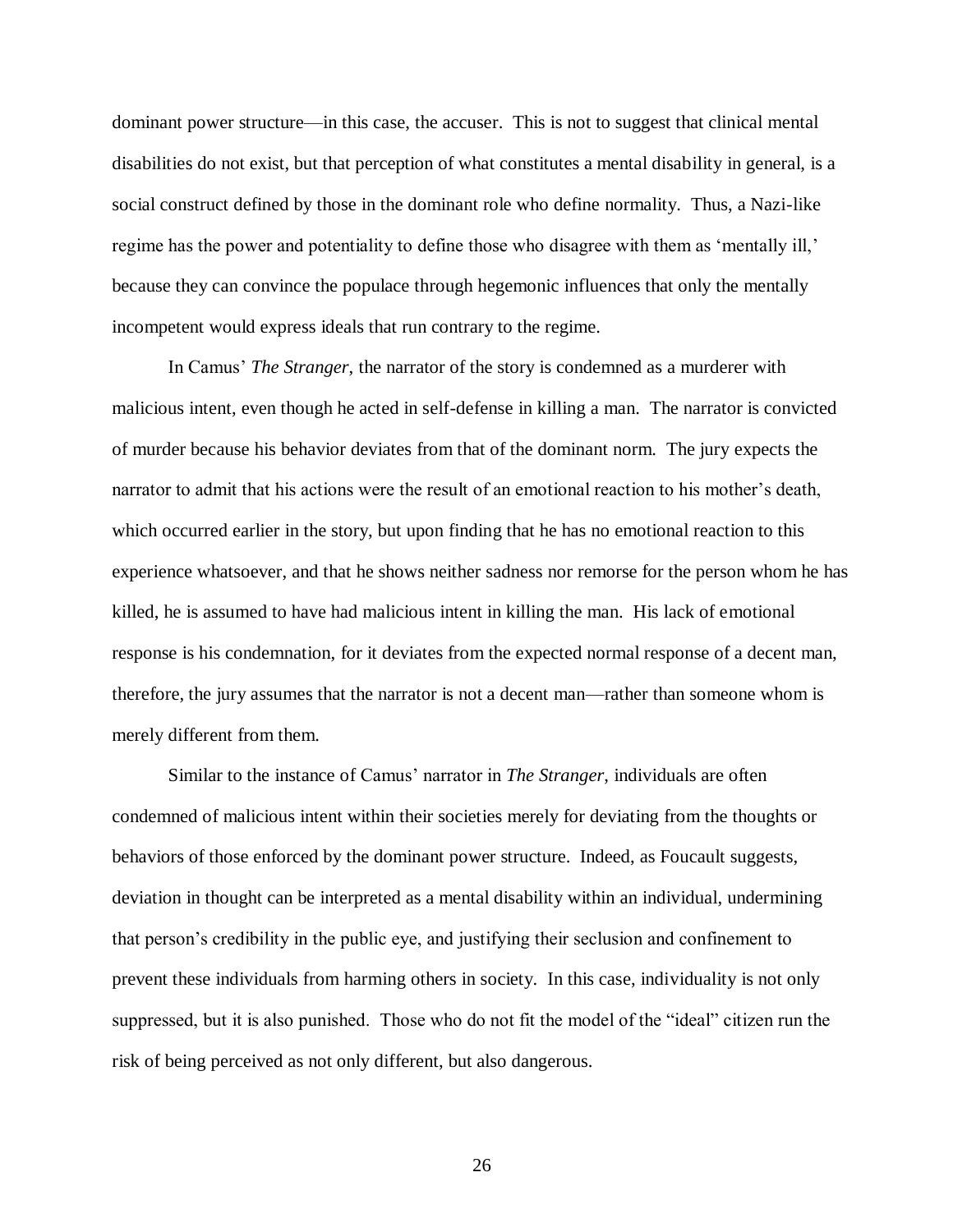The irony of this situation whereby the unique individual is perceived as dangerous is, of course, that society is more endangered by stagnation than by revolution. Just as inflexible Rome could not adapt to worldwide changes in perception, societies that prohibit freedom of thought and expression—new ideas—from emerging can buckle under newly emerging pressures. Individuals who demonstrate diverse opinions and ideas expose societies to potential innovation, thus strengthening the likelihood of survival in a constantly changing world. However, societies that discourage these innovative ideas commit the sin of oppression of their citizens, and in addition, they diminish their own ability to withstand change. Hegemony endangers societies that preach freedom and justice by oppressing their own citizens, and it endangers them by putting them in a position to fail to adapt. Yet, hegemony encourages the citizens of a failing society to label any person who perceives this downward spiral as the true "danger," because these individuals lack "faith" in the system and therefore undermine it.

Perception of individuals who question hegemonic structures as dangerous figures within a society is not new. In ancient Rome, individuals who perceived that the empire was overstretching its resources and expanding too quickly for the government to possibly maintain control were denounced if they shared their opinions with the general public. Those who thought the empire was heading towards ruin and destruction could not possibly believe in the empire"s invincibility, and in ancient Rome, this was treason. Societal perceptions of Rome's superiority had, at the point when the empire began to decline, started to encompass the notion of an indefatigable kingdom. Through this hegemonic influence, the public was convinced that any person who believed that Rome could destroy itself by overstretching its resources, did not believe in Rome"s strength as an empire because they did not believe that it was incapable of being destroyed. The obvious error in this line of reasoning is apparent, for while an empire's ideals may be invincible, its system of government and borders will never be thus.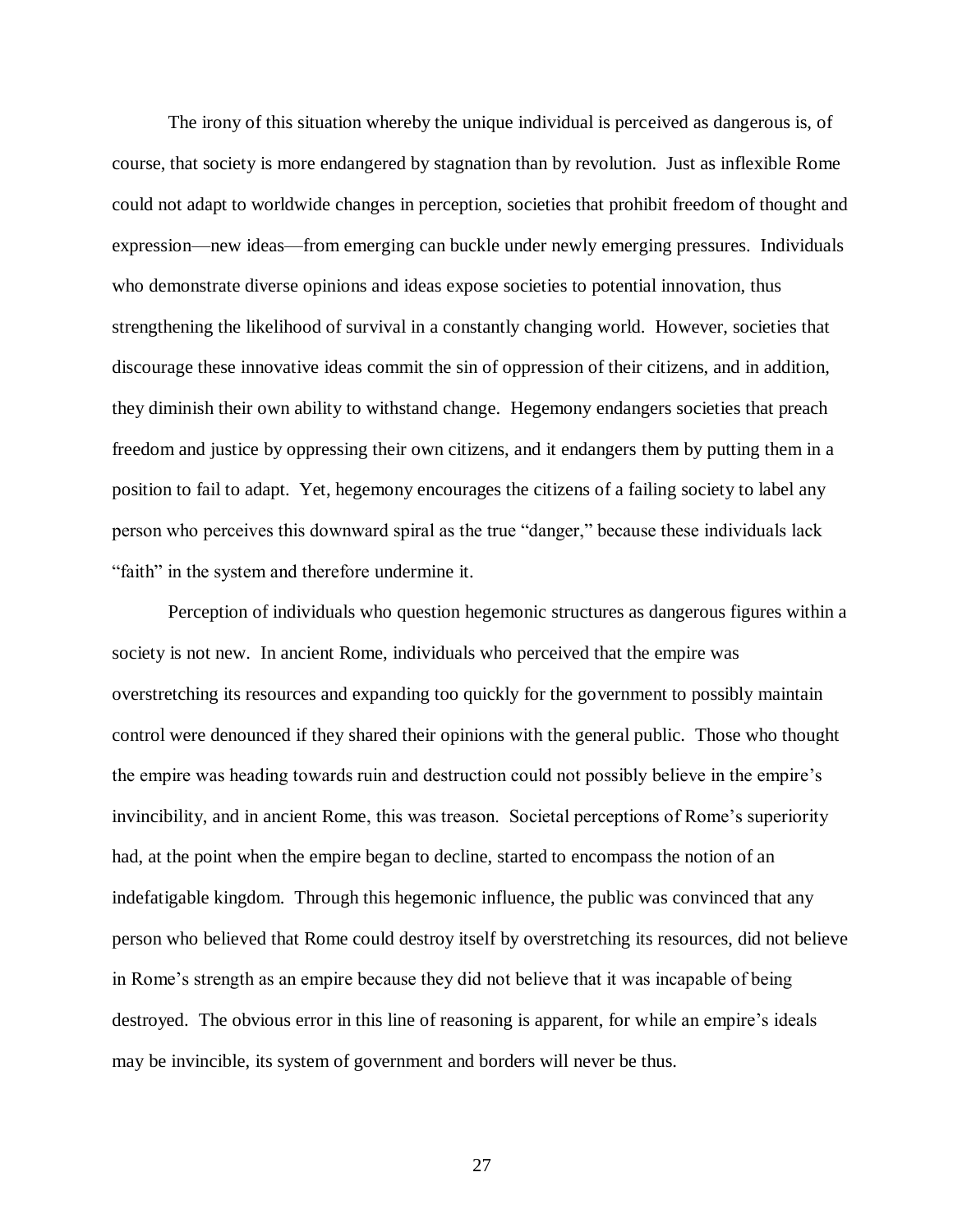Regardless of the apparent erroneous nature of ancient Roman patriotism, such hegemony persists in modern nations. For example, in the most recent war engaged by the United States, the justification for going to war against Afghanistan, and then Iraq, was that the United States is a world power capable of dominating many nations, therefore it should serve as the policing force that keeps terrorist nations across the globe in line. In an effort to sustain funding and moral support for troops, military leaders began condemning war protesters as "unpatriotic." The natural assumption of the military has been that individuals who oppose the war must naturally oppose belief in their military and their government, while the truth is more likely that protesters believe in the role of their nation as a self-sustained democracy that has no more of a right to impose its system of government on other nations than Britain had on the United States upon its founding. Inherent danger lies in these accusatory assumptions, because the oppression of one"s citizens diminishes public morale, and it allows unexpected occurrences—i.e. Rome"s ignominious fall to blind-side systems of government and the countless individuals who naively submit to their hegemonic structures. Thus we arrive at the role of the autonomous individual and her importance in reforming hegemonic societies for the greater good.

Amidst governments that wield immeasurable control through coercive power and political / hegemonic influence and thus oppress their population and endanger it to unexpected phenomena, the individuals who deviate from the "normal" and submissive group that follows the rules and expectations of the dominant power structure possess the sole ability to recognize the society's potential flaws and thus reform them before these flaws can be exploited to bring about the society"s unexpected end. Individuals whose thoughts do not depend on the pensive reflections and definitions of others, or at the very least, on the dominant power structure, are autonomous individuals. Their ability to perceive society outside of its own definitions is an invaluable asset to analyzing the society from an outside perspective, thereby presenting alternative viewpoints and possibilities while simultaneously exposing that society"s weaknesses

<sup>28</sup>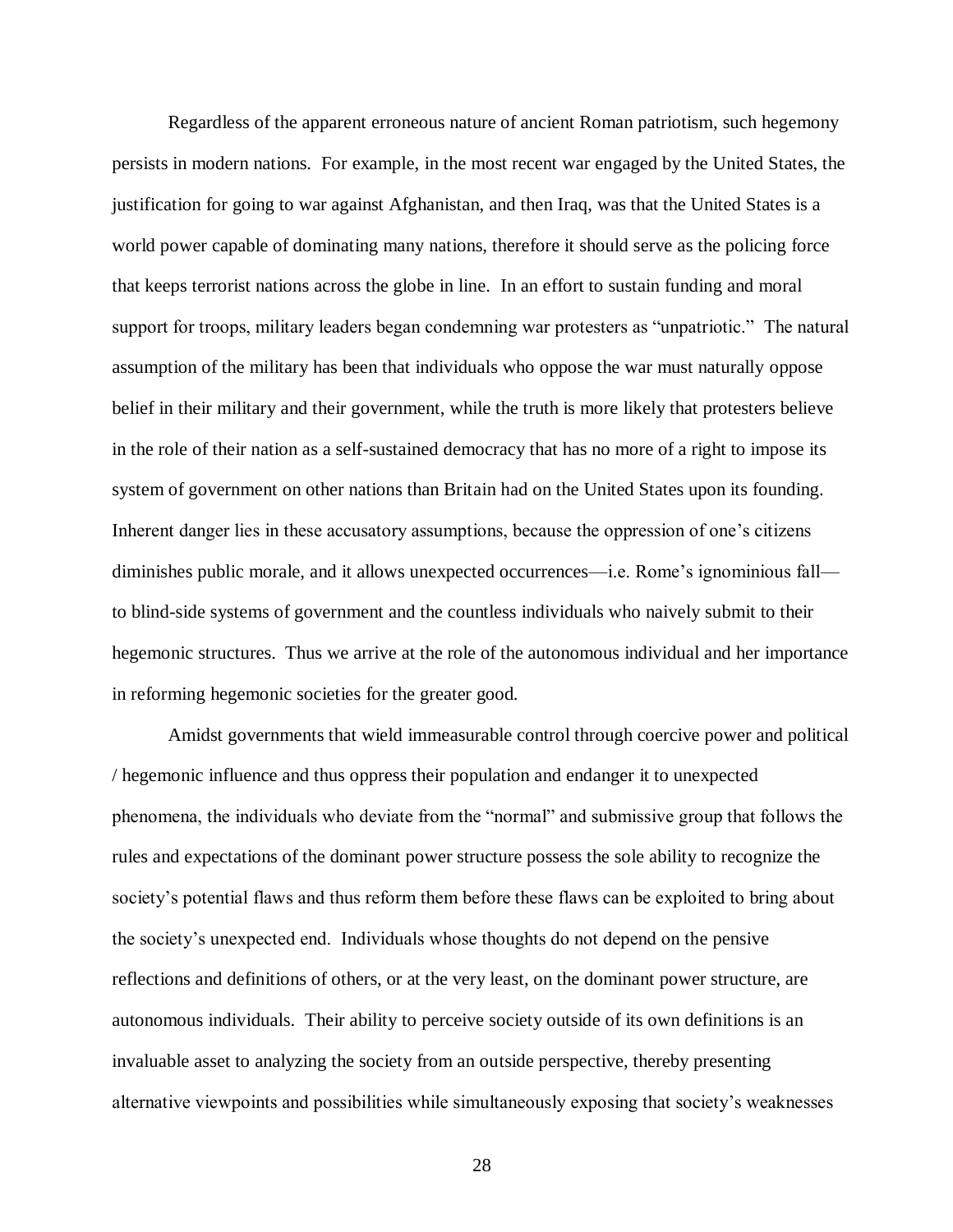so that they can be strengthened to make the society better. The role of such individuals inherently lies in their ability to recognize the hegemonic structures within their societies and how those structures are oppressive.

Recognizing Heller"s definition of an ethical person, it is at this point which the ethical autonomous individual begins to defy society"s rules and expectations. If every society, in defining normality inherently commits injustice by oppressing individuals who do not meet its definition of "normal," then Heller suggests that the ethical person would defy this oppression, either by not taking part in oppressing others himself, or by acting exactly contrary to that system of oppression. Thus, the role of the ethical autonomous individual resides in passively or actively contradicting the hegemonic ideals and practices of his society. The individual that chooses to act contrary to the system of oppression, despite the fact that he need not do so in order to be considered ethical, is exactly the individual whom Campbell would define as a hero, because he directly pursues the greater good of his society by attempting to make it better in ways that other individuals—because they lack the autonomous mindset to recognize the society"s flaws—cannot. This hero combats oppression within his own society while simultaneously preventing its selfdestruction, thus sustaining the society in spite of the likelihood that his perceptions and actions will be viewed by the dominant power structure and its hegemonic followers as inherently "dangerous" to that society's survival.

In the process of this transition, some would argue that the hero could possibly become the tyrant that she seeks to destroy. Her efforts to impose her autonomous self upon society could easily warp into a selfish act of oppression if she neglects the aim of betterment for those around her. However, recall that Levinas' requirement of the heroic figure is recollection of the role of the "other" in constructing the self, and deference toward the other before the self for that very reason. A hero's primary concern is for the other, and secondarily for the self because the other is the reason the self exists in the first place. As such, escape from the hegemonic structures of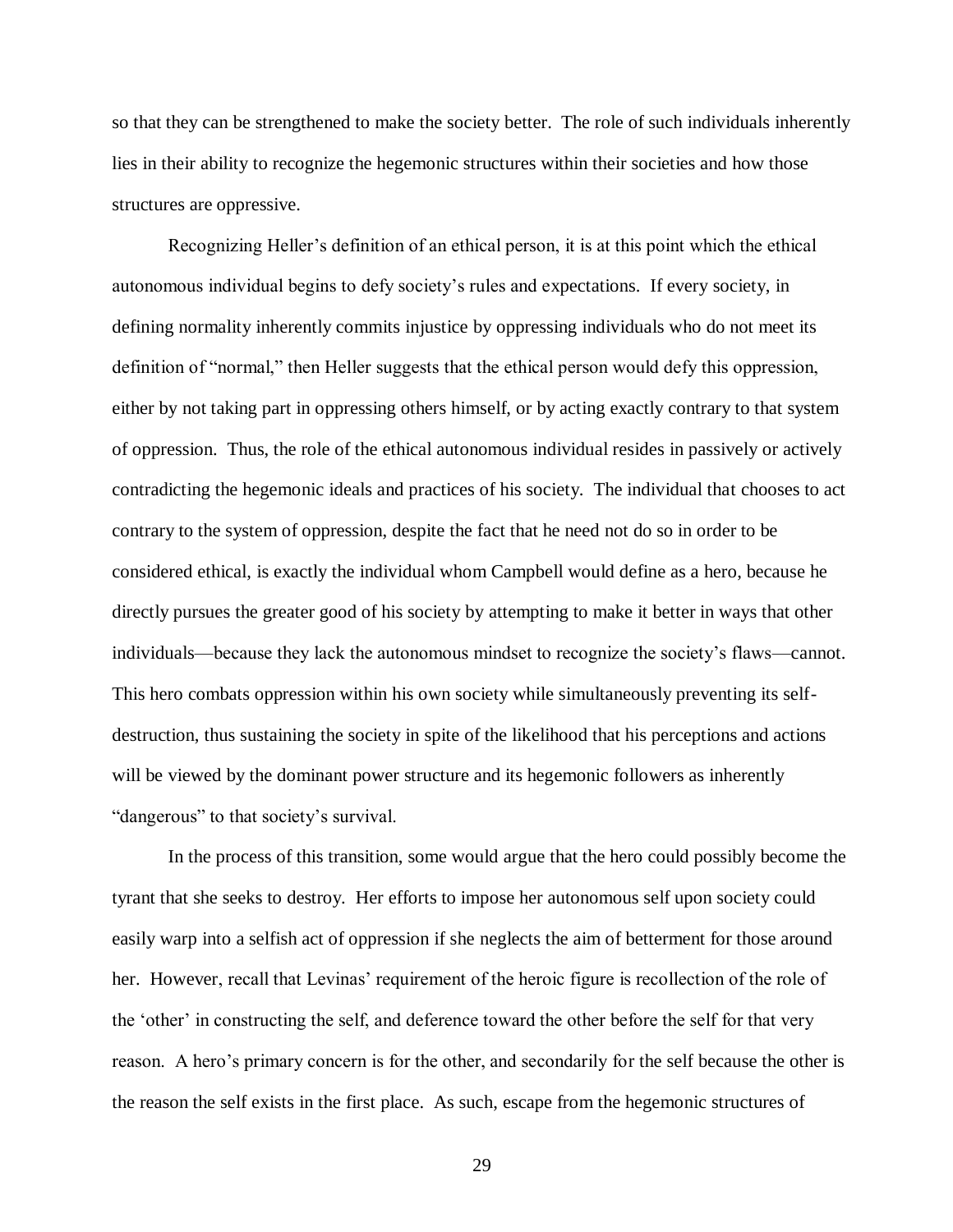society necessarily implies that the heroic figure will help the other to escape from them, but never to unjustly impose her own hegemonic structure upon that other for selfish purposes. Indeed, if the necessary evil that this heroic figure recognizes within society is the construction of hegemonic structures within themselves, then the hero must never so much as attempt to introduce a hegemonic structure into the life of the other once the other has been freed from society"s constructions.

This is not to say that hegemony is possible to completely escape. We have already explained here that wherever there is an organized system of government, there is a system of moral values upon which it was founded, upon which the citizens rely to define their "normal" existence, and which is inherently oppressive. Nonetheless, hegemony remains a dangerous construct by which society can destroy itself, so it is important for autonomous individuals to fulfill their roles as independent entities by challenging that system to move towards selfimprovement. Despite being perceived as the "danger" towards society, the autonomous individual must protect society from the dangers of itself.

The process of autonomy and exercising its influence to better all of society is a difficult one. Autonomous individuals are rare within the context of society because discovering autonomy requires a great deal of self-reflection and a willingness to travel on unknown paths of thought without moral guidance from another person or system. Even rarer is the autonomous individual who chooses to wear the mantle of a hero, because that type of autonomy, while deemed ethical and heroic by philosophers, alienates the individual from her society and thus, she does not accept such a station in life without knowing that in doing so, she relinquishes her former identity and any future attempt to assimilate once more into the dominant power structure. As such, autonomous individuals who combat hegemony in an effort to live as ethical human beings and thus reform their societies as heroes engage in a process of self-discovery that eventually becomes their basis for transformation.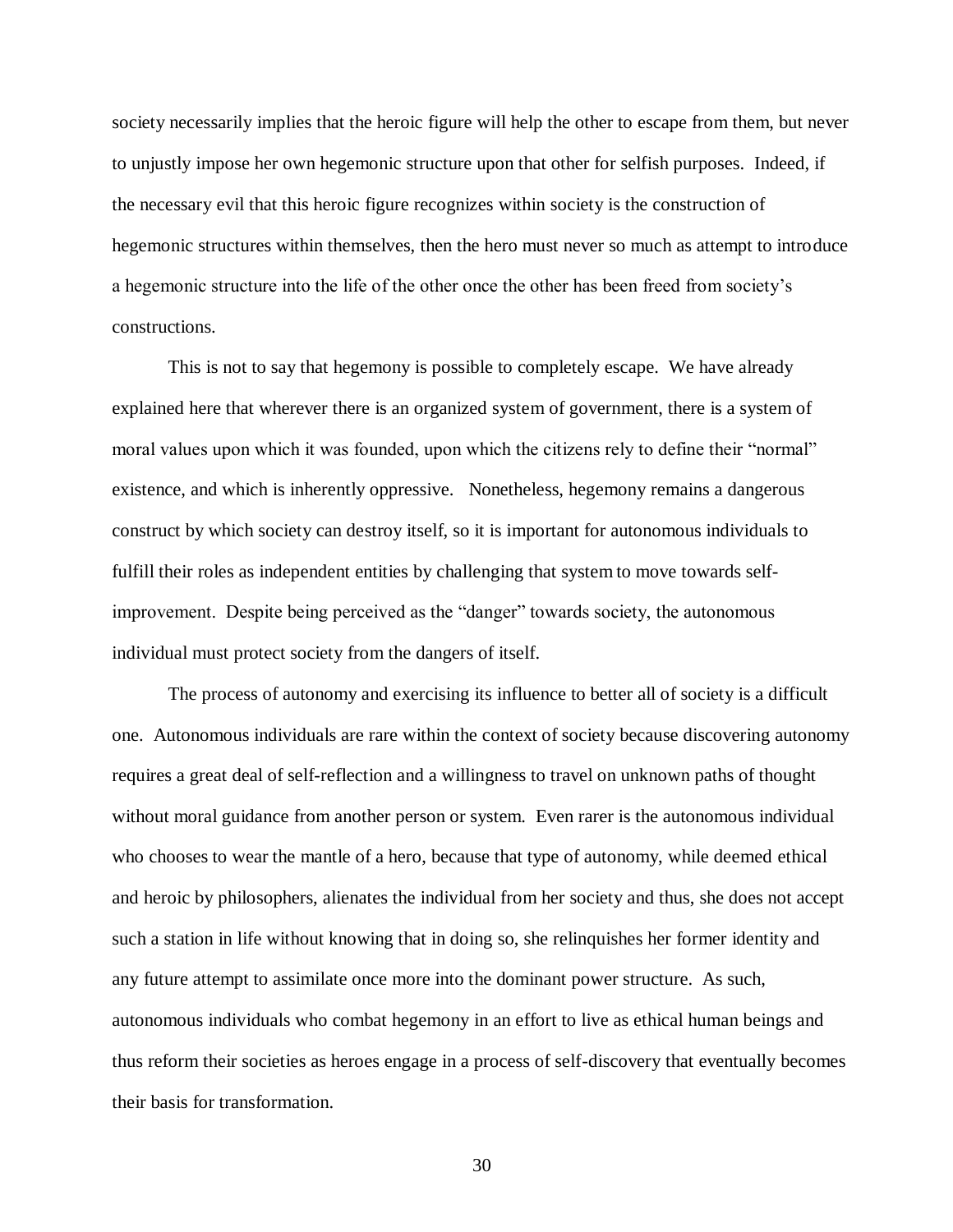## **Notes**

 $\overline{a}$ 

- Gramsci, Antonio qtd. in Allen, Brenda. *Difference Matters: Communicating Social Identity.* P. 30.
- Agnew, John. *Hegemony: The New Shape of Global Power*. P. 20
- Allen, Brenda. *Difference Matters: Communicating Social Identity.* P. 27
- Agnew, John. *Hegemony: The New Shape of Global Power*. P. 20
- Allen, Brenda. *Difference Matters: Communicating Social Identity.* P. 32

Id. P. 28

- Agnew, John. *Hegemony: The New Shape of Global Power*. P. 26
- Allen, Brenda. *Difference Matters: Communicating Social Identity.* P. 33
- Riddell, Tom, Jean Shackelford, Steve Stamos and Geoffrey Schneider. *Economics: A Tool for Critically Understanding Society, 11th edition*. P. 116-119.
- Heilbroner, Robert L. and William Milberg. *The Makings of Economic Society*. P. 23
- Allen, Brenda. *Difference Matters: Communicating Social Identity.* P. 28
- Foucault, Michel. *Ethics: Subjectivity and Truth*. P. 291

Freire, Paulo. *Pedagogy of the Oppressed*. P. 44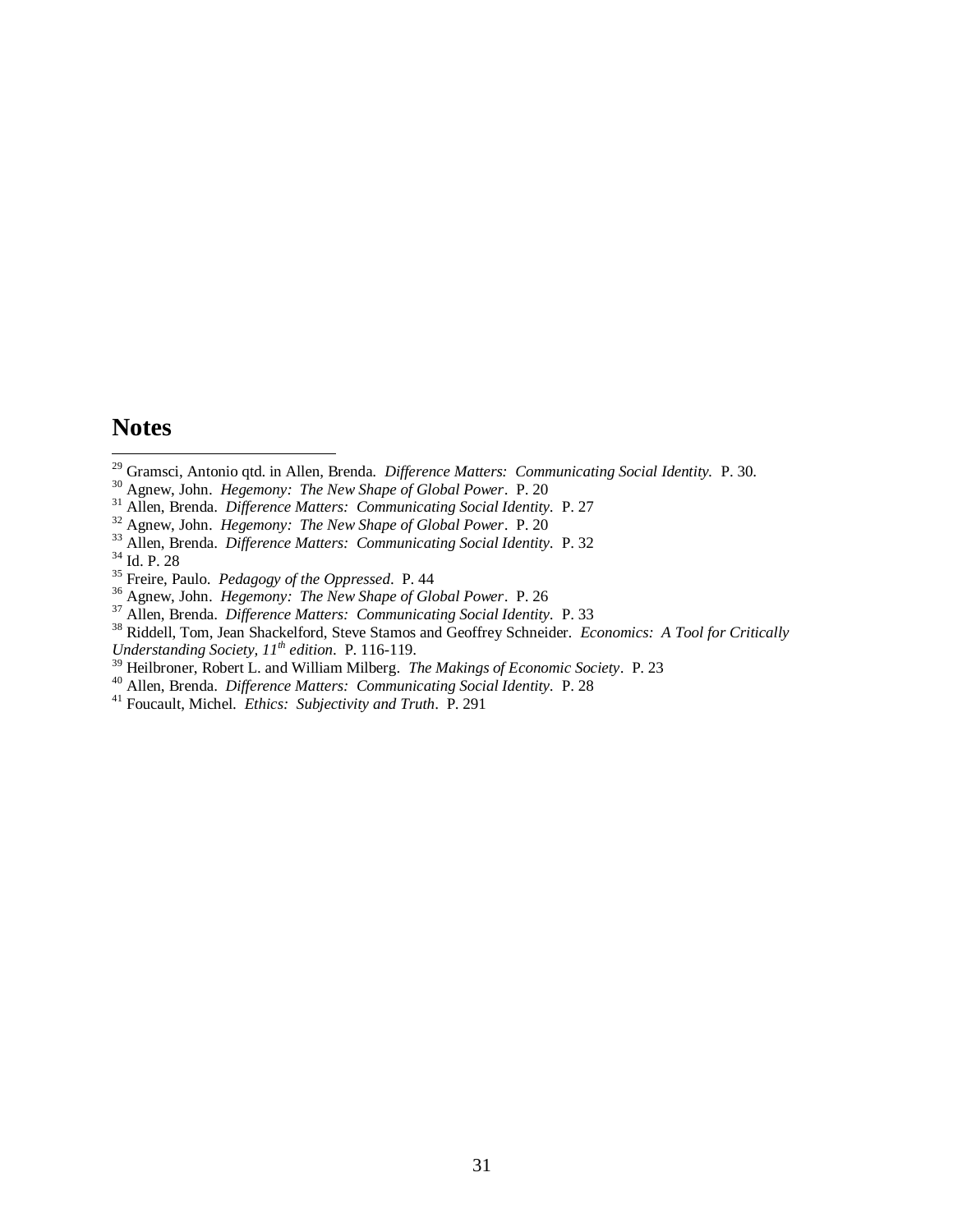## Chapter 2: Self-Knowledge and Heroism Lead to Self-SACRIFICE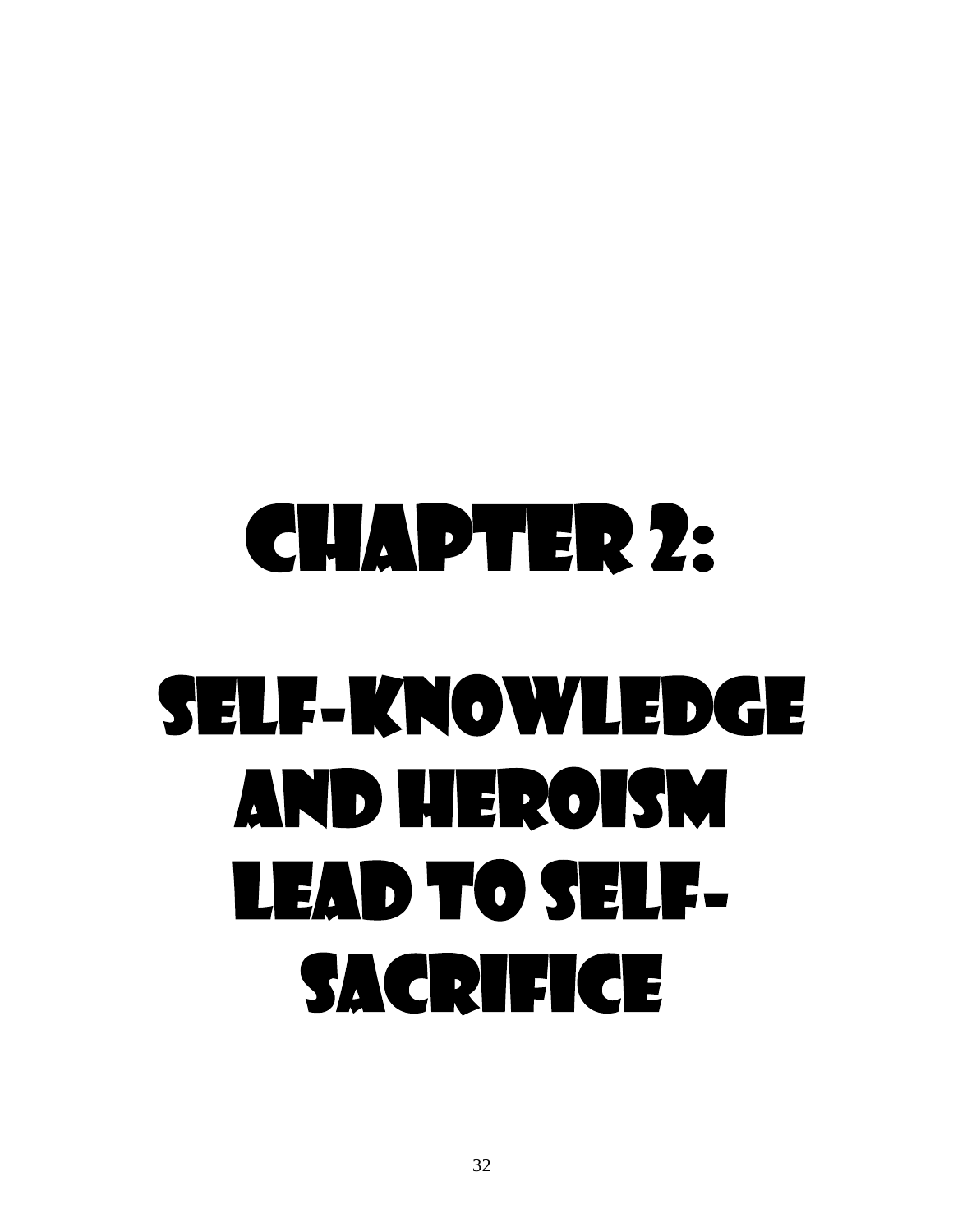The definition of "self" is a complex process, more so when that definition must be constructed outside the contexts of society. Typically, as Sartre tells us, "The other is essential to [our] existence, as well as to the knowledge [we] have of [our]self."<sup>42</sup> Individuals define their selves through comparison of their person to the "other." This "other" is the average citizen that one perceives as the epitome of normality—not a solitary, identifiable person, but the embodiment of what this person represents: a functioning individual within the confines of a defined society. We have already discussed the effects of hegemonic conglomeration—the solidarity enforced by societal ideals that serve as the glue that molds individuals into a solitary "people"—but now we must examine the perception of this singular entity from within its boundaries, that is to say, from the perspective of an individual within that solidified mass of others. Comparison is the basis for self-definition, for it allows one to perceive the self in relation to that which is not the self. Nonetheless, it is not possible for an individual to compare herself to a conglomeration of others, ergo she must single out the attributes of what an ideal individual ought to be. Thus, the notion of the 'ideal citizen' is born.

Previously, we mentioned the impossibility of embodying all of the aspects of an "ideal" person, and now we will expand upon that notion. The essence of the ideal citizen within a society is that this person fits the mold—the sum of expectations that society imposes upon the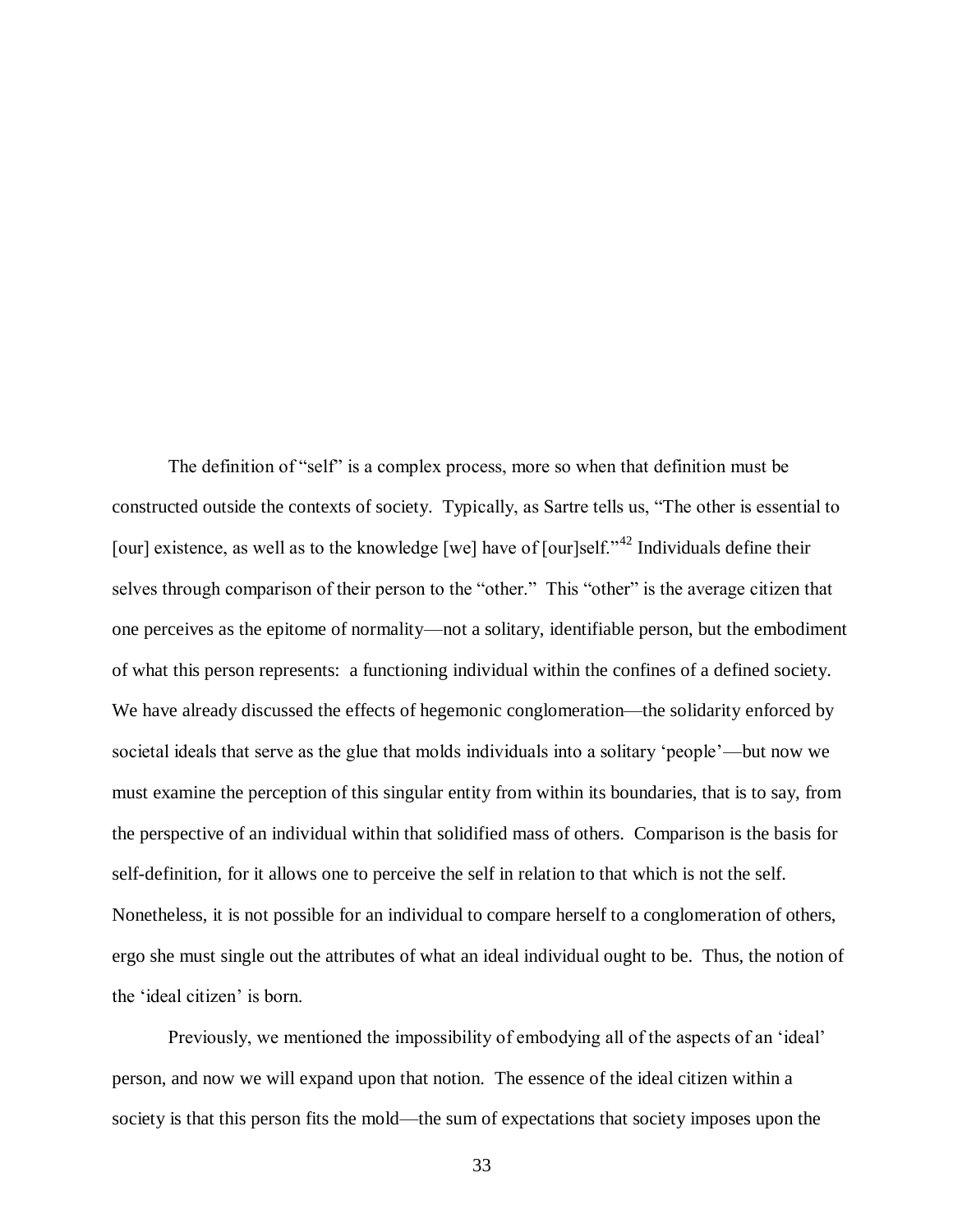people within it. It may be possible for one individual to fit this mold upon society"s foundation if that individual was the founder, because only the founder can hope to encompass every combined ideal of that society—no two individuals share the same sentiments about absolutely every aspect of society"s functions. However, any doctrine that is written in stone cannot change as the perceptions of people do. It is in the nature of the person to change his perspective as he grows older and wiser to the workings of the world and its peoples. However, the imposed rules of a society, if they cannot be modified, quickly become incompatible with even the original individual who created them. In large societies, this problem becomes even more pronounced, such as in Camus" *The Stranger,* when a man stands on trial and is condemned for murder, not because his action was not done in self-defense, but because the man feels no remorse for taking the life of another human being. His prosecutor admits that this man cannot be blamed for his inability to acquire the moral tendencies common to the other members of society, but says to the jury, "In a criminal court the wholly passive ideal of tolerance must give place to a sterner, loftier ideal, that of justice. Especially when this lack of every decent instinct is such as that of the man before you, a menace to society."<sup>43</sup> The man on trial does not meet the hegemonic ideals of his society as far as what constitutes a 'decent' person, so instead of being perceived as a member of his society, he is condemned by it as a "menace" to the foundational ideals to which all others in that society ascribe. This man, who had no say in the foundational ideals of society in the first place, cannot hope to live up to the societal expectations of an ideal citizen. Even if he had been more involved in the foundation of society, he still could not hope to meet these guidelines, because even the prosecutor, who represents the ideals of the people, originally attempts to vindicate the man on trial because he knows that he is innocent. Yet, the prosecutor"s perspective changes as he discovers the 'soulless' nature of the man on trial, and his entire conception of 'innocence' evolves from that point on. Even secured in the foundations of his original beliefs, the prosecutor's societal perceptions change over time in such a way that he himself no longer embodies the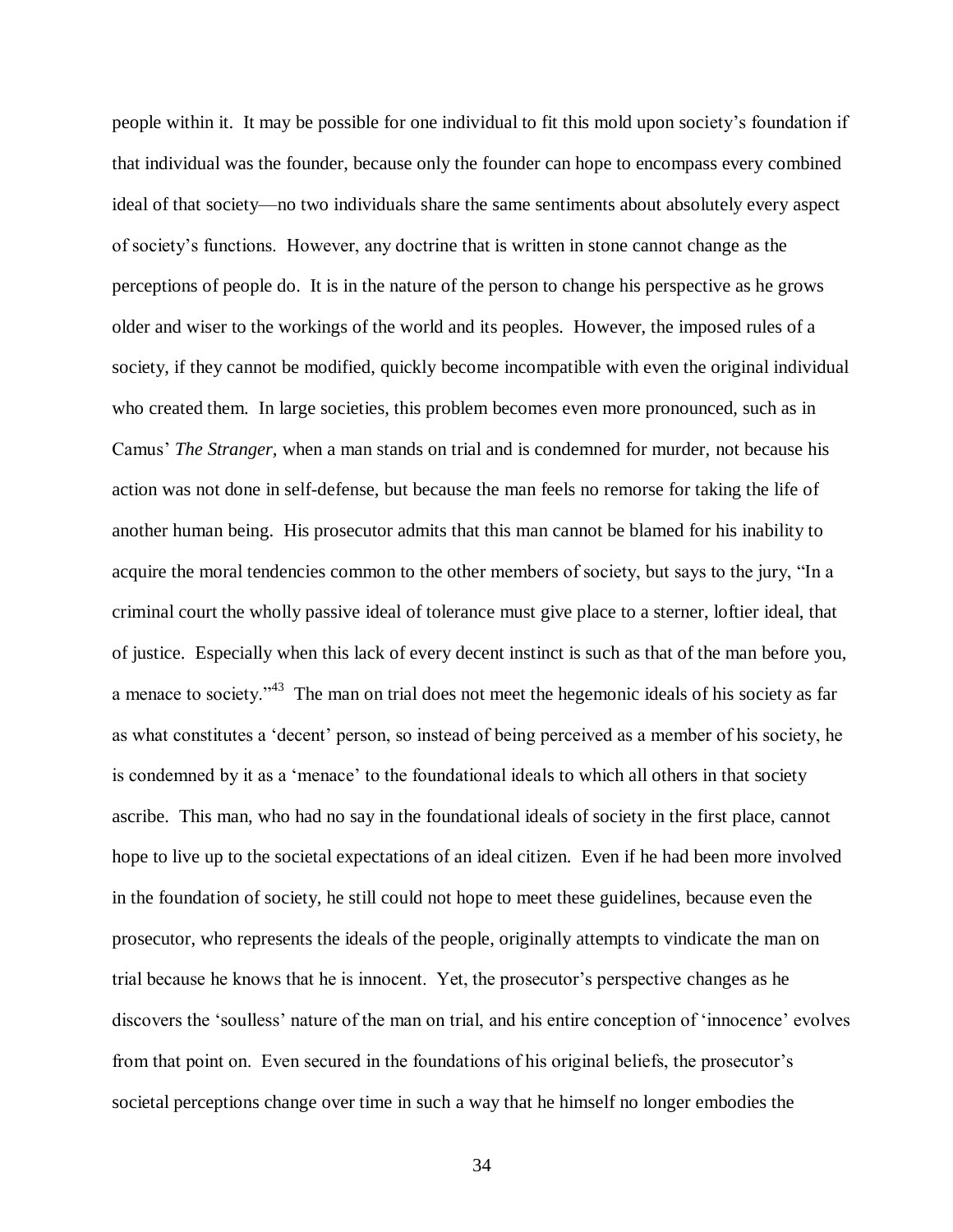original ideals he represented, so how can a person, such as the accused man on trial, ever hope to represent these ideals? It is clear from this example that an individual cannot possibly meet all of the expectations of the ideal citizen, for even if that individual exists upon the foundation of the "ideal" model, the definition of "ideal" evolves in the mentality of the individual as well as the society, such that no person can ever hope to entirely encompass the attributes of the 'ideal' citizen. An individual self cannot exist within the contexts of society.

Definition of self, therefore, begins where the individual and the society clash, because it is at this point where the individual becomes distinct from the mass of others that comprise the society. The similarities between this individual and the ideal citizen are what contribute to her perception of solidarity with others as a member of the same system of thought. In contrast, the variations between this individual and others distinguish her from the ideal citizen, and thus the society of which she feels she is a part. Societies that encourage diversity emphasize the positive aspects of individuality and differences that distinguish between one citizen and another, thus creating the notion that partial separation from the ideal citizen is not a negative attribute. Ergo, it is possible for individuals to perceive their uniqueness in a positive light, which ultimately enforces processes of social innovation through diversity in perspective.

William James argues, "There can be no final truth [...] until the last man has had his experience and said his say. […] However, the hypotheses which we now make while waiting, and the acts to which they prompt us, are among the indispensable conditions which determine what that 'say' shall be."<sup>44</sup> Every individual perspective matters because each perspective contributes to the overall perception of truth. If truth can be discovered through universal knowledge, then everything that each individual knows is part of this conglomeration of truth. James contends that each perception is an "indispensable hypothesis" of truth, and so to find ultimate truth, we must acknowledge and test every hypothesis. Individuals that contribute unique perspectives are instigators of social change because they influence the opinion of the dominant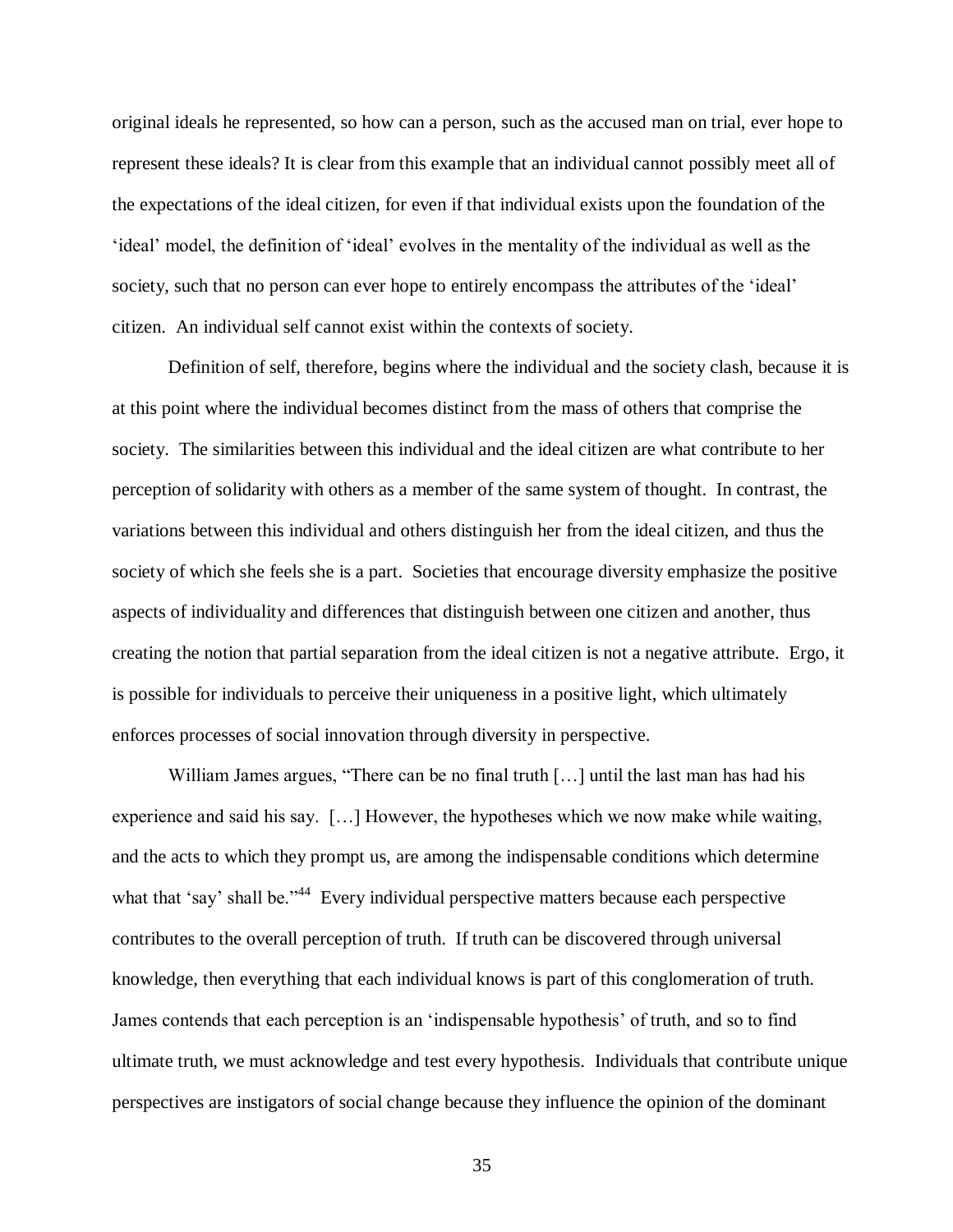norm in that they present an opposing view. To present this view is to introduce a new method of observation of circumstances previously unavailable to others because they could not recognize the circumstances outside of their own experiences. Thus, the individual presents a new reality to the conglomerate "other" and influences social change through alteration of perception. Without this individual"s perspective, the other would have no concept of a different situation from that which already exists, thus change would never take place. However, upon the introduction of this altered perception, the other then has the potentiality of recognizing various viewpoints and adopting one that previously did not exist.

In order for an individual to adopt a perspective that varies from that of the dominant norm, it is necessary for that individual to first attain autonomy from the current system of thought. Comparison of oneself to the ideal citizen is merely the beginning of realization of one"s perceived separateness from the conglomerate society, but regardless, it is a critical first step. Perceiving oneself as different from the expectation is vital to understanding one's role and significance as an individual because it alienates the individual from the sum of norms that diminish the individual identities of all others. By recognizing that he is different from all others, an individual thus acknowledges that he *is*. Such recognition is the realization of existence, not as part of a larger whole that is society, but as an entire whole within oneself who contributes to a larger entity that is comprised of many individuals that are themselves whole. This is William James' theory at work, for just as each individual perspective comprises part of the larger notion of truth, the mere existence of every individual comprises the entirety of the existence of society. As Levinas declares, recognition of the "other" allows for recognition of the self, ergo the existence of the self is entirely dependent upon the "other."

In order to escape one's identity as part of a greater mass and instead define oneself as an autonomous individual, it is necessary to first escape the realms of categorizations and perceptions that are used to define individuals within the context of a society that diminishes their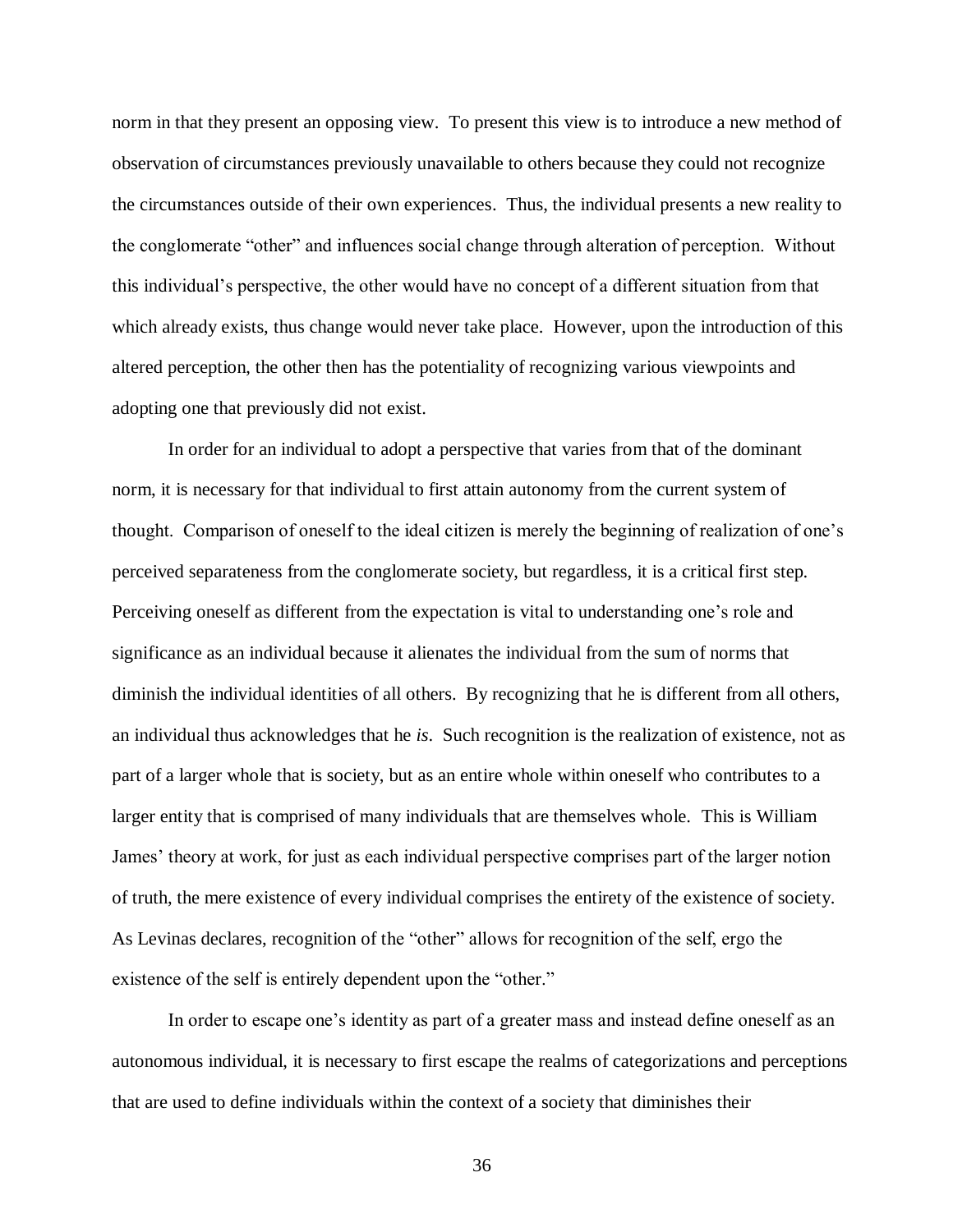individuality. Some would contend that this process begins with language, others that it begins with person-to-person interactions, or perhaps visual associations. Regardless of the precise method of the beginning of this process, the important aspect of it is the realization that the definition of self naturally occurs within the context of societal perception, ergo it is dependent upon a system of thought rather than one"s self—we cannot define ourselves by ourselves until we have first defined our self through society. This demonstrates an inherent problem with the notion of autonomy, for it is impossible to define the self independently of a system that oppresses the individual. However, as we have previously noted, the key portion of this process is recognition. By defining the self within the contexts of society and using definitions limited by societal perceptions to recognize the key differences that distinguish the individual from others, including the ideal citizen that embodies society"s preferred characteristics, the individual realizes a self apart from society, some aspect of her independent being that transcends societal boundaries by varying from the dominant norm.

Recognition of a single, distinguishable entity outside of the contexts of society creates the notion of an autonomous self, but true autonomy derives from what follows this critical realization. "Inasmuch as it can inspire revolutionary ambitions, existentialism must […] first make a commitment to a self-examination process."<sup>45</sup> The autonomous self cannot exist autonomously until it severs its existential origins within the context of hegemonic constructions. Once one recognizes the self apart from society, he must then proceed to identify the processes of hegemony that transform this identification into an epiphany rather than a mere reflection, else he will remain entirely dependent upon those processes rather than his autonomous self, and will cease to be autonomous. Hegemony encourages diminishment of the self and loss of individuality—dependence upon the dominant system of thought—for the sake of societal solidarity. Numerous hegemonies construct our entire conceptions of existence, from self-identity to a sense of purpose and action. However, the power of a single individual is no less than that of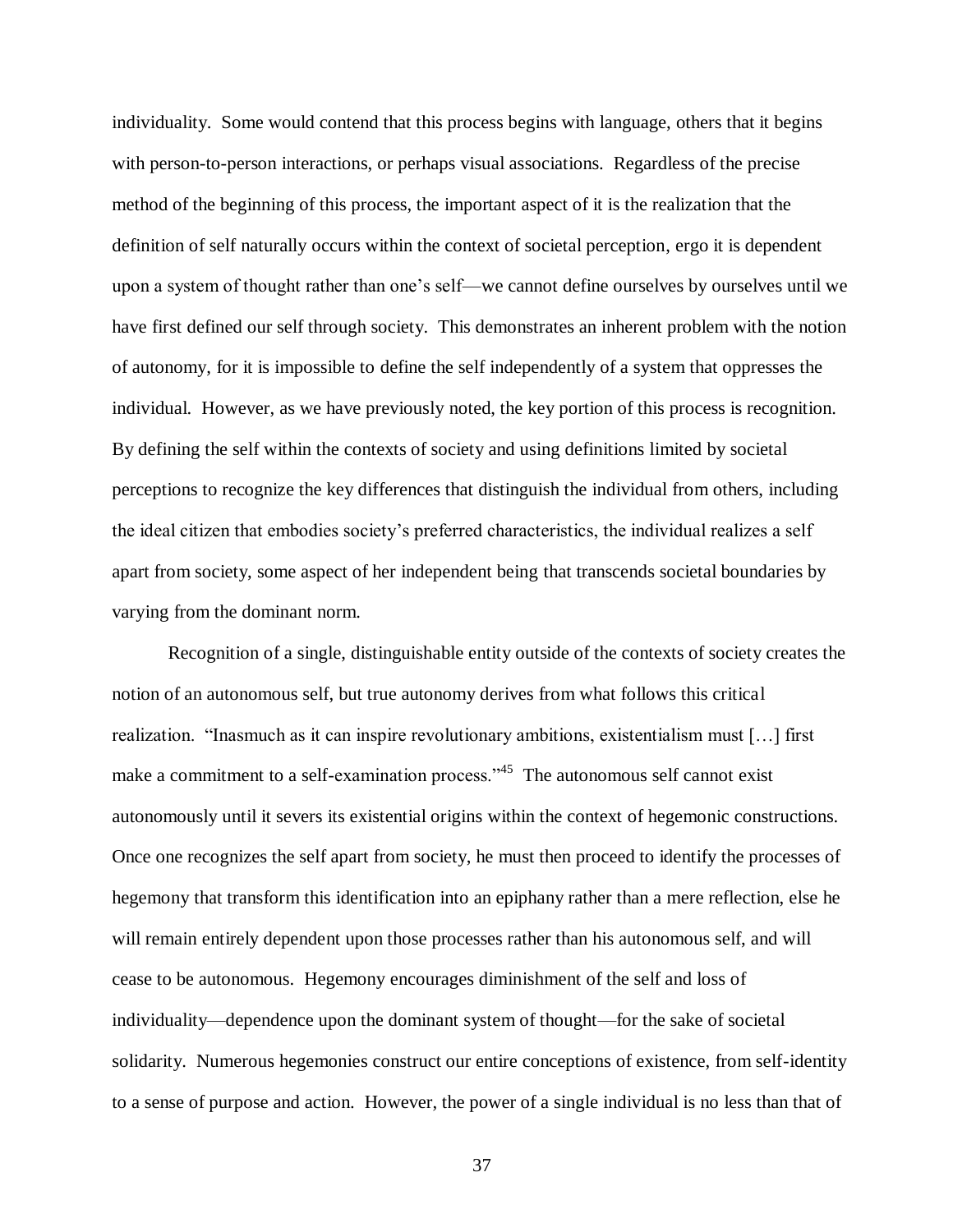a combined consciousness of individuals that represent the same societal "self" that these hegemonic processes create. One individual who perceives differently from the rest of society presents as many new viewpoints as the sum of the rest of individuals who think alike. $\oplus$  Although his perceptions, too, have been shaped by society and its hegemonic processes, he has escaped the confines of that source of oppression by recognizing it, despite its secrecy, circumventing the most insidious attribute of oppressive hegemony in order to transcend it. He thinks independently of the oppressive system, recognizes its original construction of him as a person, and therefore is capable of stepping outside of the confines of those societal constructs in order to examine them from a personal standpoint and reevaluate himself. Once this individual establishes his personal relationship with the hegemonic structures, recognizing them for what they are and how they have contributed to his self-identity up until that point, he can choose to conform to those hegemonies or to criticize them and fight their oppression of truth based on his personal beliefs. Thus, the individual recognizes the importance of his own uniqueness, and begins to develop that individuality for the sake of becoming even more than what he already is—he begins to develop the self.

In defining the hegemonic processes that oppress individuality, the autonomous person must eventually realize that even the process that led to her self-identification is tainted with groupthink tendencies, and that she has defined herself through hegemony and is not, in fact, a genuine individual until she can escape societal definitions of self and perceive apart from the thoughts of others. This does not necessarily entail total escape from the realms of societal perceptions—i.e., common language, cultural and behavioral practices, etc.—but the individual must at *least* examine these perceptions for what they are. She cannot choose to utilize language as a method of communication merely because everyone else does, but rather because she recognizes it as a common method by which ideas are transferred from one independent being to another. Thus, the individual must begin a process of completely redefining everything that she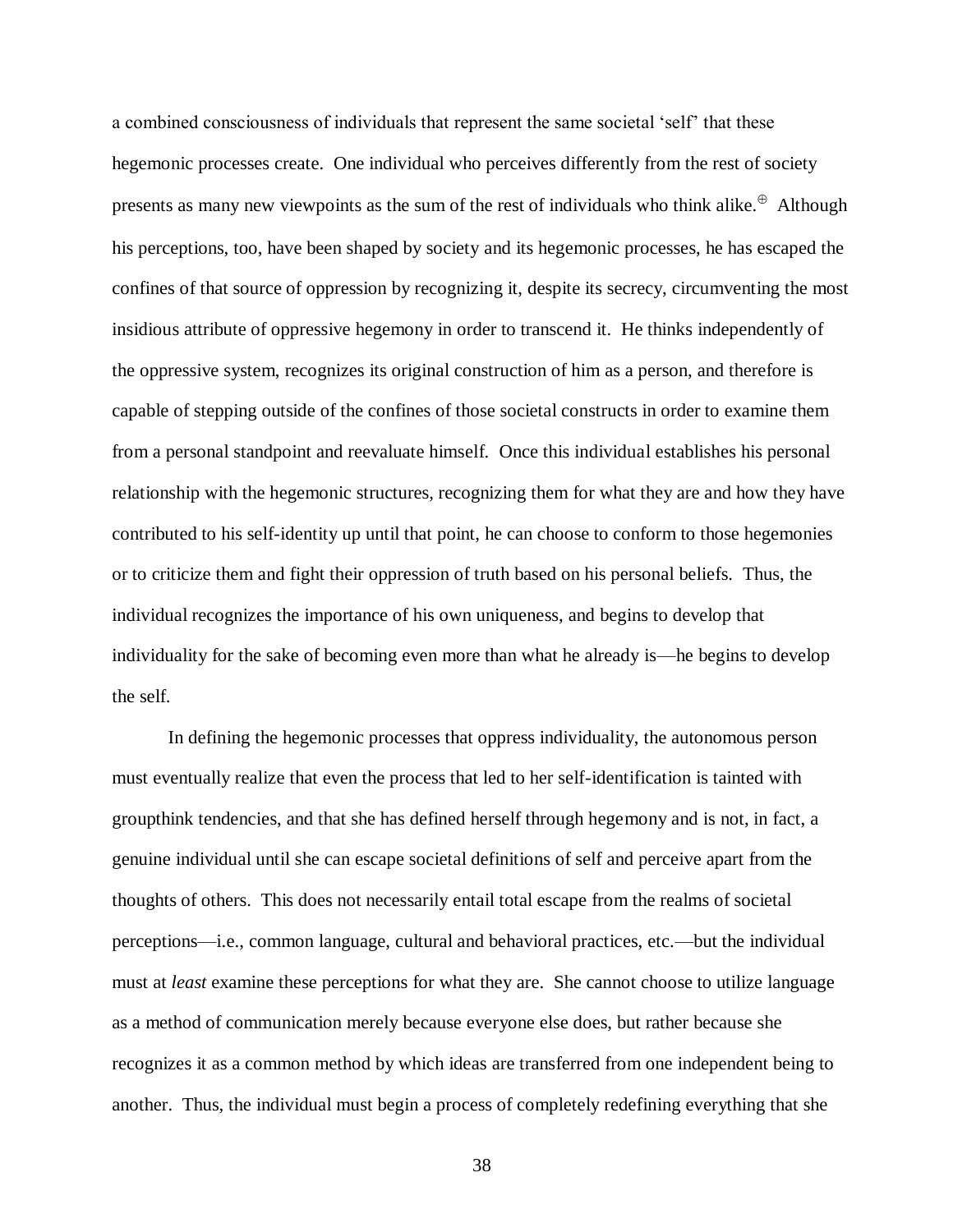perceives in light of self-understanding rather than hegemonic thought. If she defines even one aspect of her life through the lens of society rather than evaluating it in light of her newly-born and autonomous self, then she risks, at least in that one aspect, becoming a part of the hegemonic system she only just escaped. As we have already said, it is not possible to completely escape hegemony—it is too subtle for even the most autonomous individuals to recognize in every aspect of their lives—but to conform without examination of those processes and complete accordance with them is to become oppressed once more. Construction of the self, therefore, is a lifelong process of examining which hegemonies contribute towards our self-understanding and asking whether those trades of freedom for systemic order are in accord with our personal beliefs. One must never stop examining oneself and the hegemonic structures that create us, lest we make the false assumption that we have discovered all there is and fall into the same groupthink tendencies we set out originally to avoid. This essay is not written to imply that groupthink tendencies are necessarily bad, nor favoring solidarity over individuality, but for an autonomous person to exist and contribute new perspectives to a perceptually stagnant society, it is critical for her to release herself from the confines of societal definitions and think apart from others.

Solidarity benefits society, but stagnation is its bane. "My brothers!" Nietzsche warns us:

What actually poses the greatest danger to the future of man? Is it not the good and the righteous? Is it not those who speak from their hearts and feel in their hearts: "We already know what is good and what is righteous, we already possess it; watch out for those who are still searching for it around here!'

Whatever harm the evildoers may do: the harm the good do is the most harmful of all!<sup>46</sup>

The "good and the righteous" to whom Nietzsche refers are those who are already satisfied with the state of society and believe that it no longer needs change. Perfection is a lofty goal that some argue can never be attained, yet societies all over the world contend that their methods are the "best possible." Democratic societies admit that although they can never fully represent the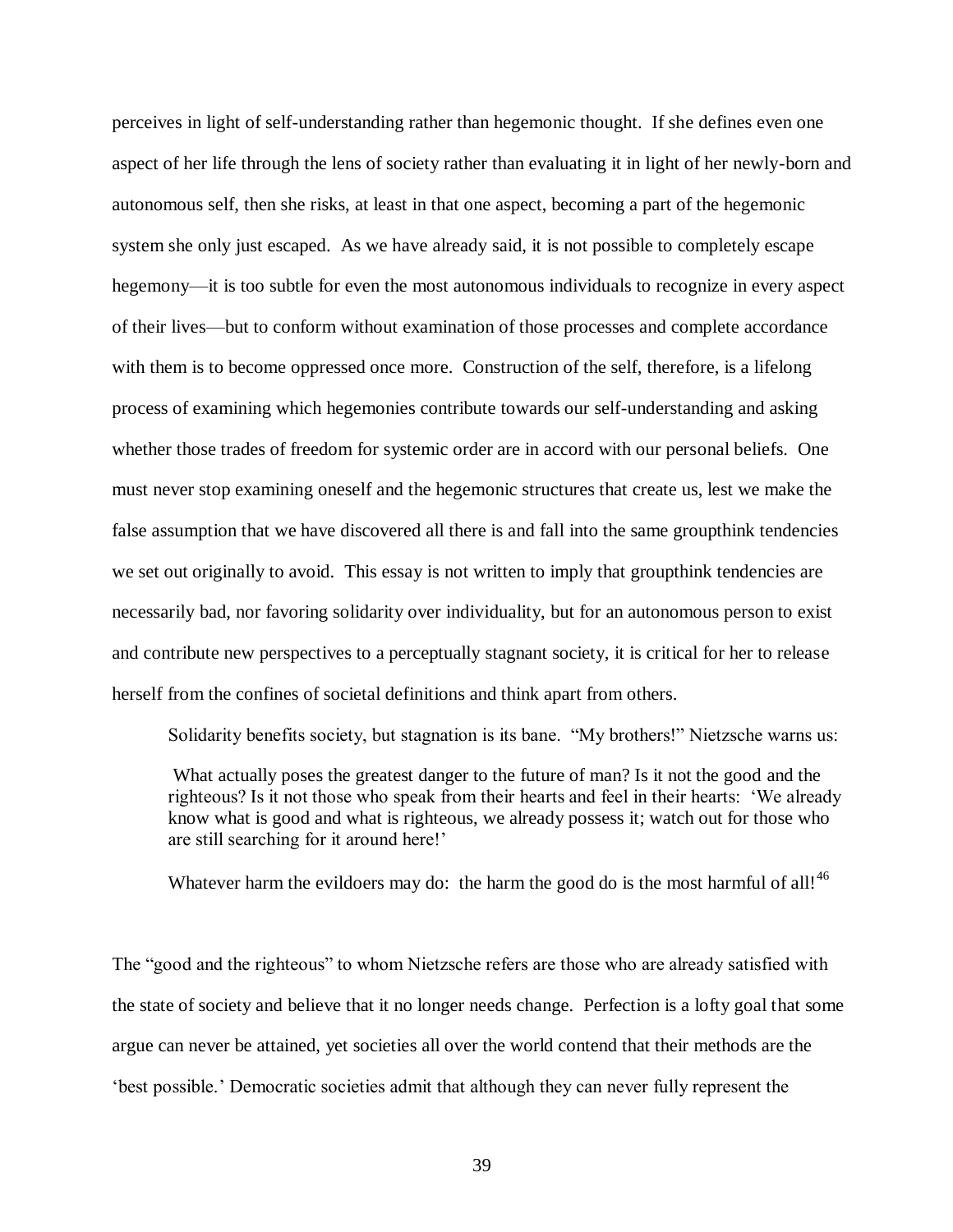interests of all the people, their governmental systems are the best at doing this, therefore democracy should exist everywhere. Nietzsche"s warning to us is that these "good" and "righteous" people who "know" what goodness and righteousness is, and act upon those tenets with every fiber of their beings do society the absolute greatest harm, for as 'perfect' as any society may deem itself to be, James" philosophy resonates within us all—we cannot know absolute truth, therefore we cannot know absolute goodness until the very last person in existence has spoken her very last thought. Perfection cannot be attained until the end of everything, so those who claim to know that we have attained it and should search no more do society the greatest harm by discouraging it from continuing to move forward. "To *know* is one thing, and to know for certain *that* we know is another.<sup>347</sup> Individuals who think apart from hegemonic structures are needed to help us perceive this reality, for they lead the ignorant righteous out of their dark corners, illuminating the potentiality of society and thus establishing the basis for an ever-brighter future. In order to do this, these autonomous individuals must discover the nature of their inherent selves and delve into that personal nature of existence. The self that exists apart from society is the saving grace of society, because that individual saves society from itself.

Hegemonic processes suppress individuality, and upon examination of them, the individual realizes this and begins to define himself beyond those processes. However, the realization that he is a separate and distinguishable self apart from society occurred within the context of this hegemony, meaning the process itself did not define him. Something that inherently suppresses individuals from developing cannot create individuals, so the mere fact that his individual self exists apart from the society and its constraints implies that something else created him. Since there are only two entities—society, and all of its influences, and the individual—this necessarily demonstrates that the individual is self-manifesting. From the stagnant oppression of society was born a creative individual who thinks apart from all others and perceives differences that draw him apart as a separate and independent self. Deep within his being, this individual exists, and has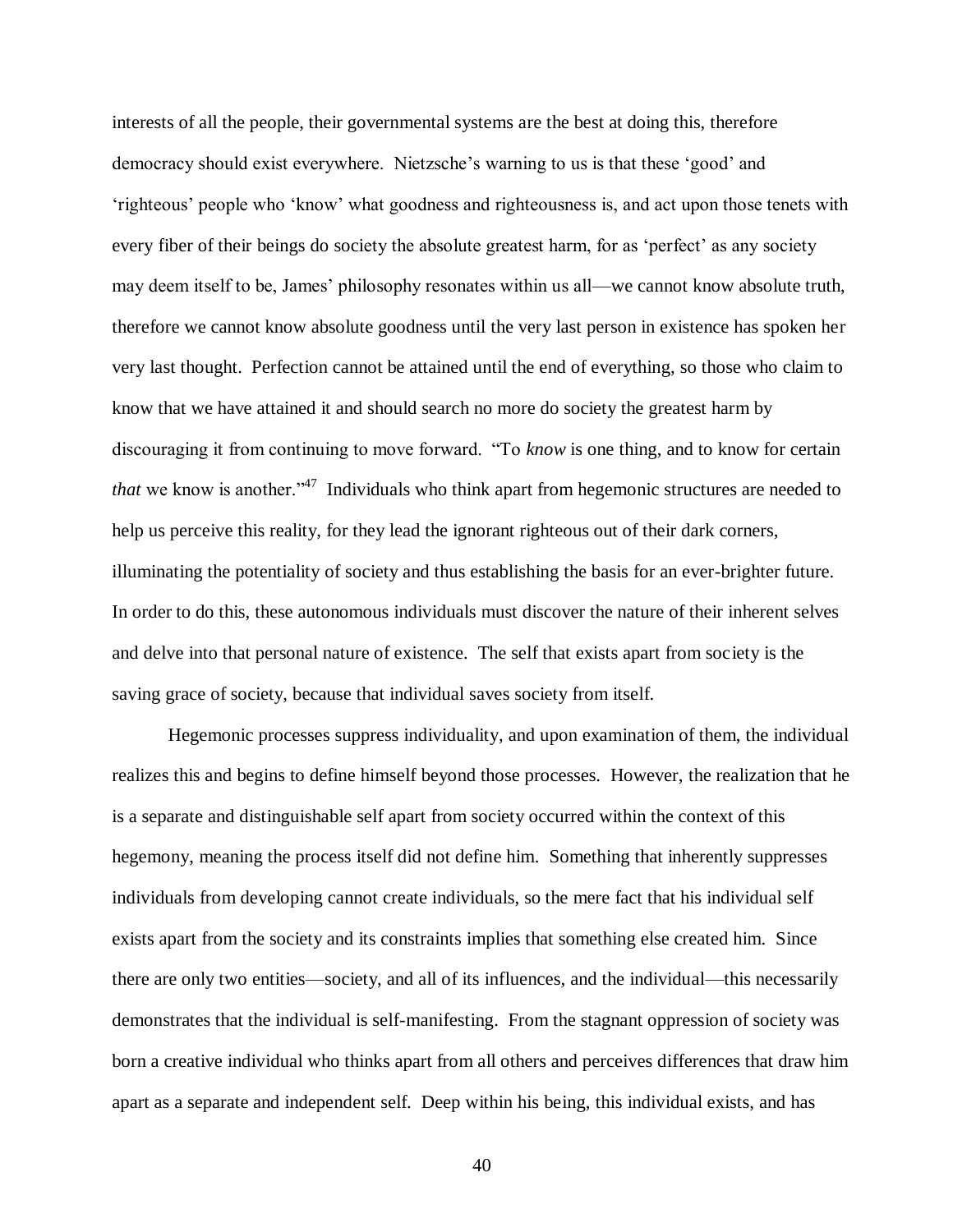always existed apart from society and its definitions. Those definitions may have taught him how to categorize and communicate his individuality, but the similarities and dissimilarities between him and others existed prior to this understanding. He was an individual before he was the citizen of a hegemonic society, and he knows this because the society that assimilated him as a part of itself did not draw him apart by its own devices—something within himself did.

It is at this stage that the individual realizes her own potentiality and the nature of the inherent self that exists independently of societal constraints. The hegemony that destroys individuals can still be recognized as hegemony because certain individuals do not naturally fit the mold of the ideal citizen, and thus they feel oppressed. The fact that these "abnormal" individuals exist implies that their uniqueness manifests from who they are, not who they have been shaped by society to be. $\theta$  Thus, the individual recognizes that there is an inherent self that responds to society"s influences apart from the manner in which she has been taught to respond. She perceives herself as different from others, not because she has been encouraged to perceive herself apart from the unified whole of society, or distinguishable from the ideal citizen, but because she *is* different, she *is* self-manifesting, and she *is* defined autonomously. This individual exists as a separate entity. She exists, not as a part of a functioning society of solidarity, but apart from a unified and stagnant system of thought. Her nature as a person who responds to external stimuli exists outside of external influences and instead manifests from an internal self that has always existed and responds in accordance with her personal preferences and perceptions, not the perceptions that she has learned to express. This individual is, in the truest sense, an ideal citizen within herself because she embodies the very conceptions of society through her experiences, yet exists autonomously so as to contribute to its growth. The alienation she feels may diminish her personal self-worth and encourage resentment of society from within because of that diminishment, but Nietzsche says, "I love the great despisers, because they are the great reverers, arrows of longing shot across to the other shore.<sup>348</sup> True citizens are they who love society so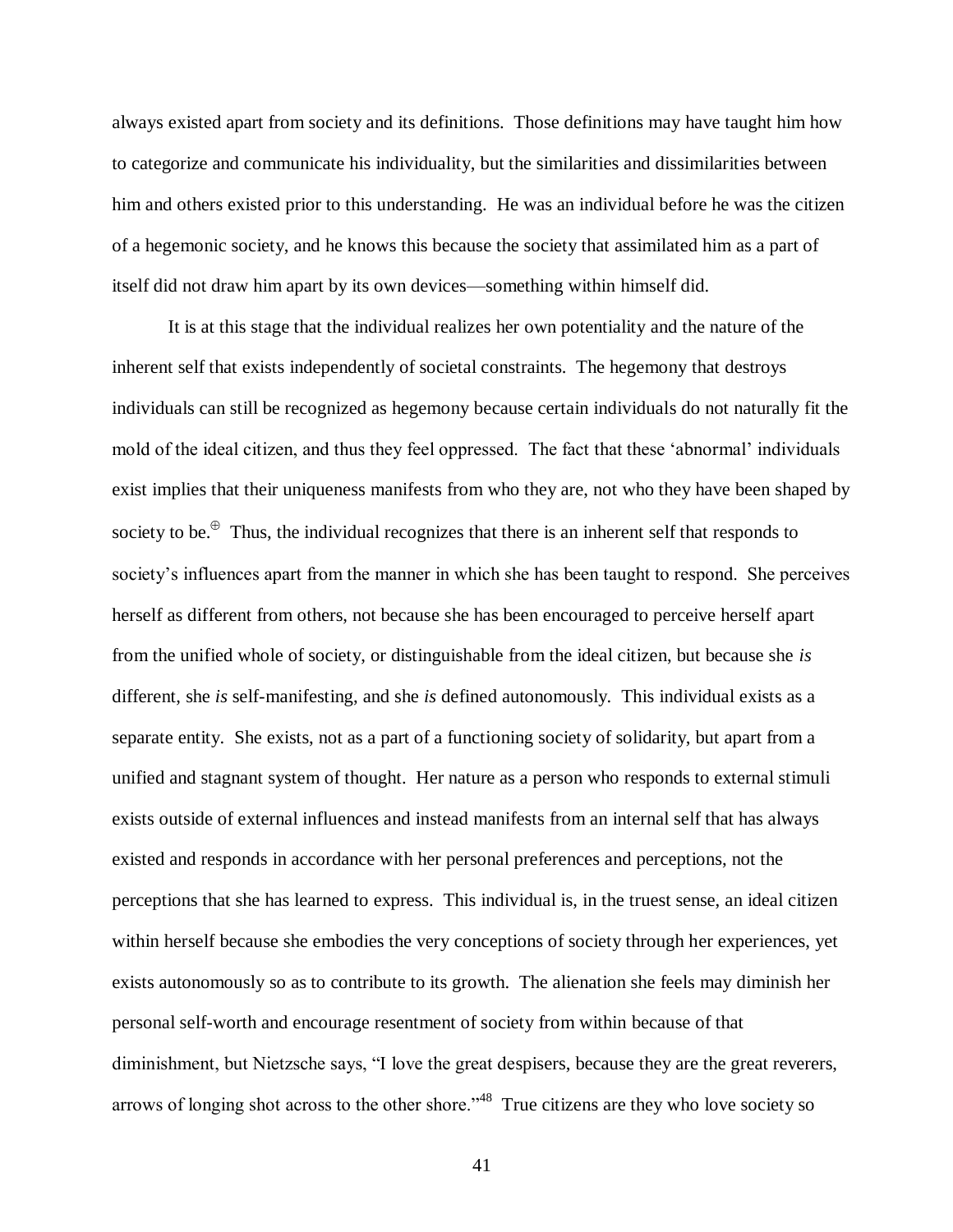much that they begin to despise it, begin to reveal its inner flaws, because ultimately, their way of contributing towards the goodness of that society is by reforming it. There is no better way to do this than to develop the autonomy that breeds this "longing" for a better world. Autonomous individuals can continuously improve their societies for the better, attaining the dream of making the world a better place, and they do this by defining themselves apart from those societies.

Defining the self can be a tricky process, because it involves the use of learned processes of self-examination within the contexts of society"s methods. Psychoanalysis teaches individuals to draw their emotional responses back to experiences in their early childhood, suggesting that experiences shape an individual, rather than the individual being self-manifesting. Other methods of self-examination, such as religious views of determinism relate the self back to cosmic forces. Some psychologists suggest that individuals think merely based on processes of positive and negative reinforcement from others. However, as we have demonstrated through examination of an autonomous individual, the true self that he discovers exists apart from all of these external influences. Society encourages individuals to relate their feelings back to societal influences, but true self-examination must extend beyond these factors to find what is the response of one"s true self. For instance, if our self-manifesting individual was to express the sentiment that "hegemony is bad," he would have to reflect on where this sentiment is coming from. At first, he might find that society utilizes the word "hegemony" in negative contexts, but this does not reflect his own views, so he moves past such superficial realizations. He might then delve into the definition of hegemony as a process of normalization, but then he must discover why normalization is negative in his mind. Society encourages diversity, so he might conclude that because diversity is good and normalization inherently runs contrary to diversity, hegemony is bad, but this still relies on societal definitions. Perhaps he concludes that he enjoys diversity, but if he enjoys it because society encourages him to do so, then his sentiments still are not self-manifesting. If he takes this examination process one step further and evaluates the value of diversity as something that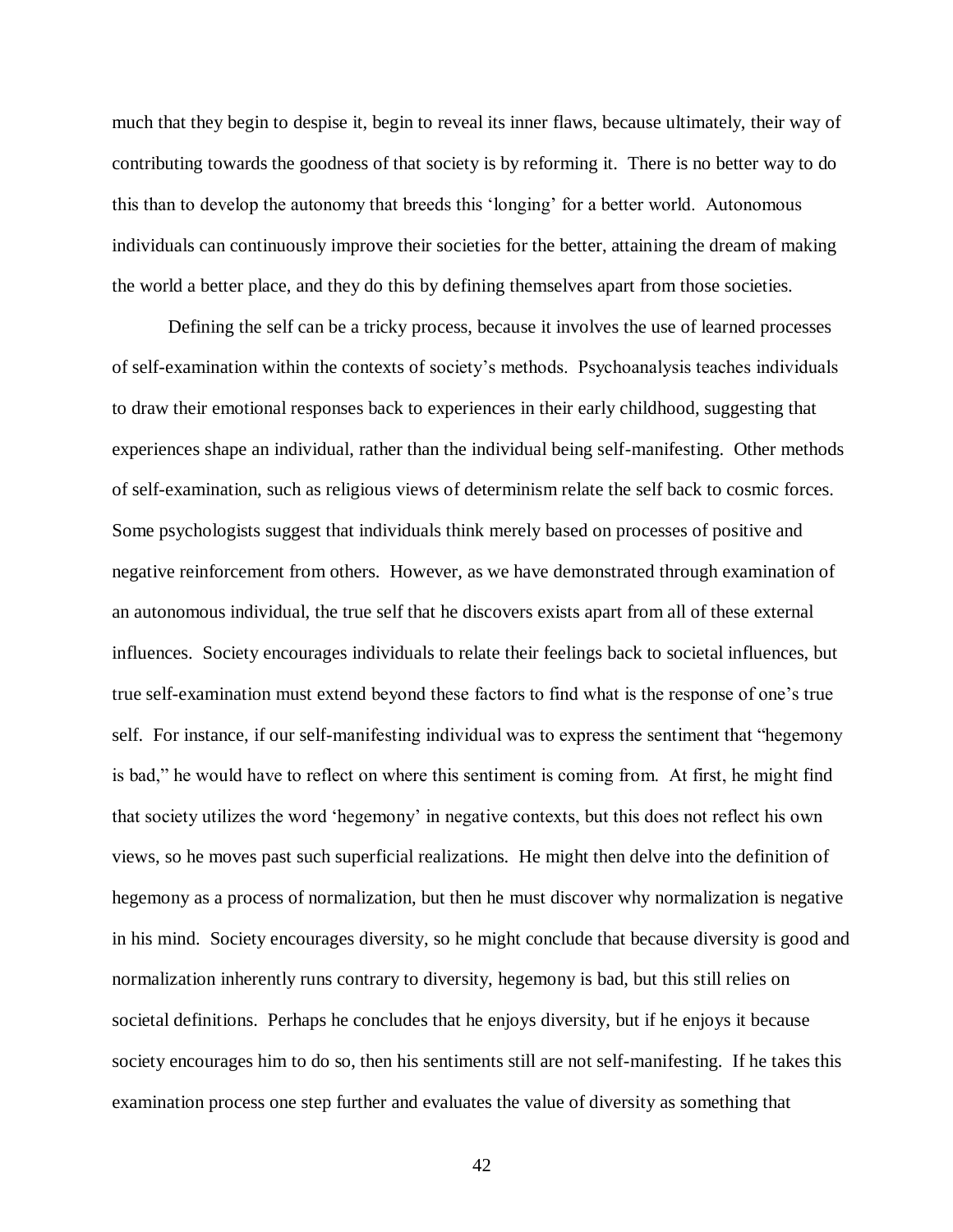recognizes the inherent qualities and differences between separate individuals, he might then conclude that he values diversity because he values differences between individuals. This value may be derived from his personal sense of self-worth, because he recognizes that he possesses inherent qualities and differences, and ultimately, he likes those differences because he values himself as an individual that exists apart from the dominant norm. Therefore, he believes that hegemony affects society in negative ways because it discourages his own existence, which he has come to value through recognition of his self. Overall, the process of discovering one"s self can be long and tedious, because it involves going back to the very beginning of one"s core beliefs apart from the responses that individuals have been conditioned by society to express. Those who truly examine their selves to the very core might find that their true self is not the kind of person society would encourage them to like—an evil person, for instance. Perhaps they have a natural tendency towards violence and at their very center, believe violence is not truly wrong because it reflects their natural sentiments and the natural order of the universe by encouraging survival of the strong. Ultimately, this process involves finding within oneself the true feelings and emotions that exist independent of societal influences. This is how we come to know the self more thoroughly, and thus develop an autonomous perspective, for the self that we learn to recognize is independent of hegemonic processes and is thus different from all others.

It is not the intention of this essay to imply that experiences and interactions with others do not influence our behavior and thought processes, but rather to imply that people"s behaviors and thoughts may not necessarily run in concordance with the sentiments or aspirations of their true selves. Normalization and hegemony naturally encourage individuals to behave and think alike, so these processes draw on similarities in human circumstance to encourage similarities in behavior and thought. Rather than suggesting that some people are merely born with a tendency towards depression, society relates these individuals" feelings to depressing aspects of their upbringing, such as the death of a close family member of friend. This process undermines the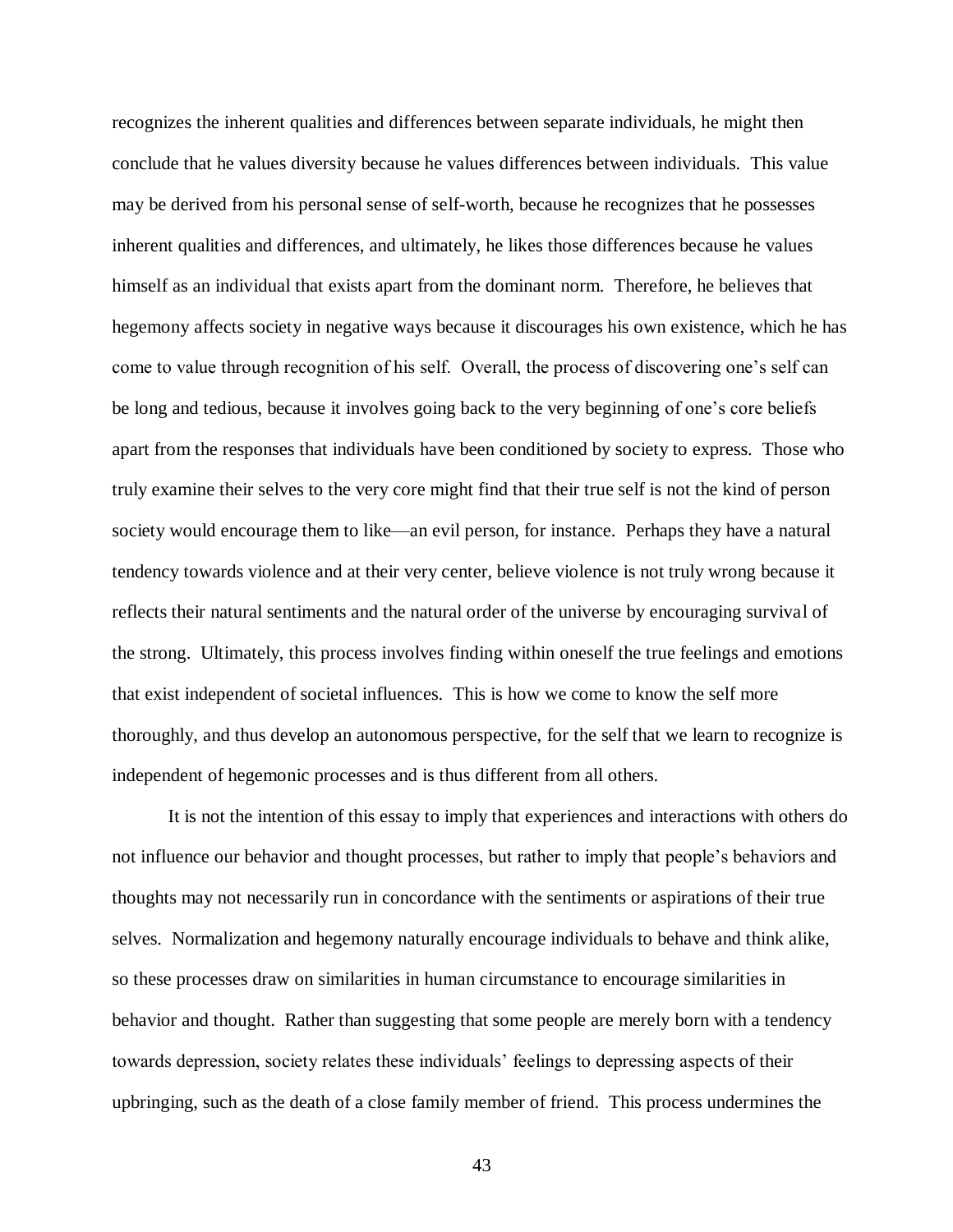reality that demonstrates that some individuals who lose close family members respond optimistically rather than with bouts of depression. It is simply assumed that depression is a "normal" human response, and that anyone who responds to the death of a family member differently is lacking in some fundamental human tendency, just like the narrator in Camus" *The Stranger*. True autonomy means that individuals respond in their thoughts and behavior to external stimuli in accordance with their deeper selves rather than in accordance with expectation. Cultivation of the self, therefore, demands that individuals act contrary to society"s expectations when their true selves diverge from the dominant norm. An individual who wishes to remain autonomous and has a natural inclination to go sky-diving should do so, rather than avoid the natural inclination because of society"s emphasis on risk-aversion.

Autonomous individuals have the potential of revealing a new and diverse perspective to their society by using normal processes of communication to share their abnormal responses to various situations. Autonomy implies creativity, because an autonomous individual can develop ideas outside of the normal realms of thought—her scope has no boundaries because it is not limited by societal norms or perceptions that are funneled through the common lens of the dominant norm. Therefore, autonomy is essential to innovative processes because it allows unique solutions to be presented to new problems. A society is limited in its prospects by hegemonic processes because it inhibits new ideas from emerging by encouraging everyone to think alike, and to limit their thoughts to those that the dominant norm is likely to share. Innovation is an important process in helping societies to face new challenges, like the inherent oppression of a society that defines normality. Hegemony is destructive as a social process because it oppresses individuals, but it is also destructive because it is self-proliferates—hegemony discourages people from recognizing that hegemony affects society in a negative way and should be changed in order to benefit everybody.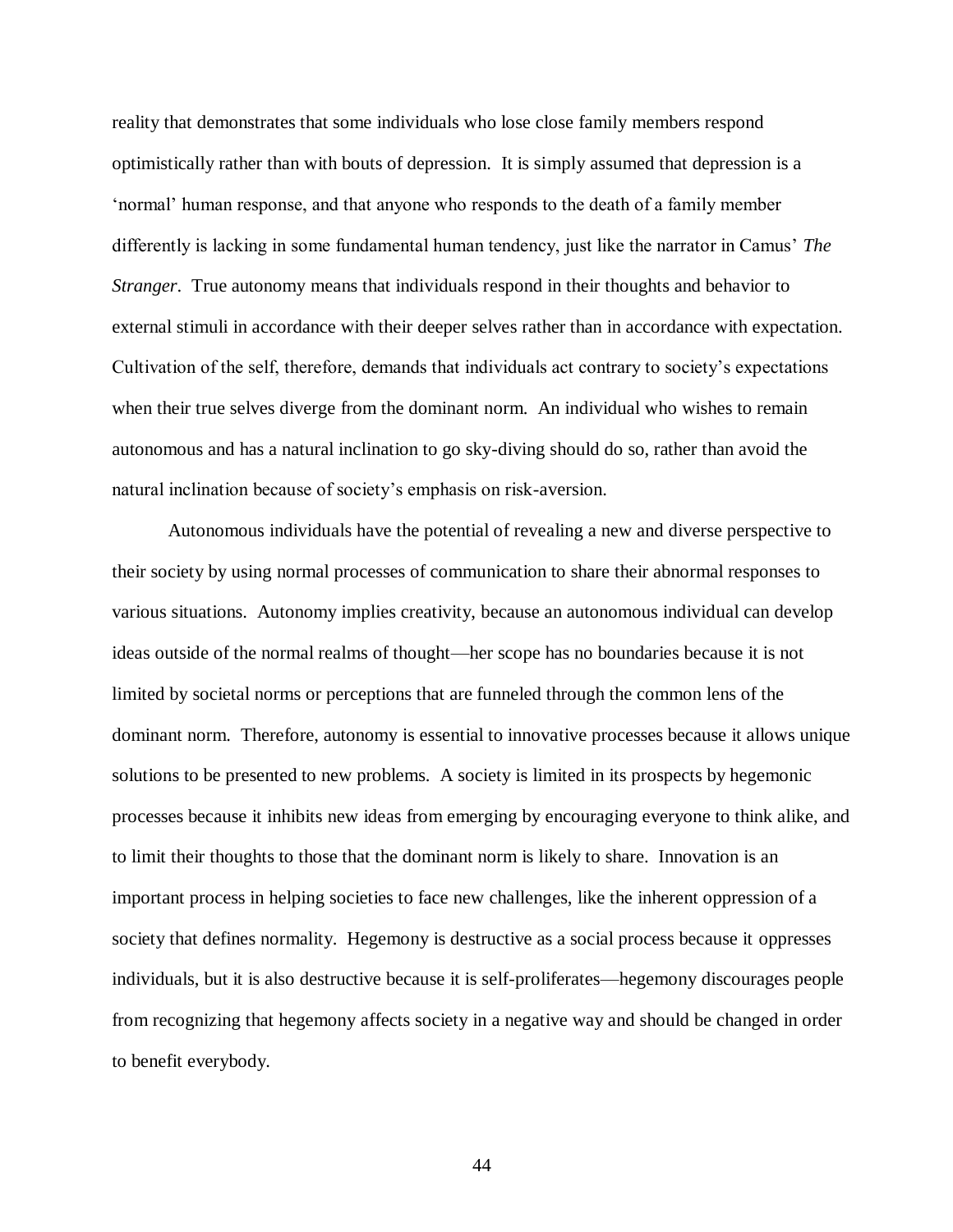Freire says that ethical individuals have a responsibility to stand up against injustice when they recognize it, and to combat oppression for the sake of the greater good.<sup>49</sup> Ergo, an ethical autonomous individual has the responsibility to combat the hegemonic system of oppression essentially, society itself—for the greater good of all of society. Oppression limits society"s potentiality, and hegemony further entrenches this system of oppression, so it is the responsibility of autonomous individuals—those who have stepped outside of the cultural norms to recognize independently of an oppressive system—to fight hegemonic processes, vindicating themselves and freeing others from social tyranny. Levinas supports such notions, saying that an ethical individual, out of deference for the "other" who essentially created the self by existing as a basis for comparison, ought to strive for the good of the "other" always. However, in combating oppression, it is important for the autonomous individual to remain autonomous, yet ethical in striving for the greater good. He ought always to have the greatest good of others in mind, not through society"s definitions of "good," which inherently oppress the minority, but through his own understanding of "good" through his autonomous lens and personal experiences with others" autonomous selves. Nietzsche "love[s] him who squanders his soul, who neither seeks nor offers thanks, because he always gives away and does not preserve himself<sup> $50$ </sup>—real heroes are those who know the self first but cares for the self second.

Hegemony suppresses autonomy, but so long as autonomous individuals develop their notion of self and recognize that self independently of hegemonic influences like conglomerate societies, then the hope that the wrongs of hegemony will be undone persists. Autonomous individuals are the creators in society that present innovative ideas, but if they are to be ethical individuals, then they should, as our philosophers dictate, also strive to better the lives of others around them. Not every autonomous individual is strong enough to recognize and work against oppressive forces like hegemony, but those who are become the heroes of society. A true hero is an autonomous individual—someone who recognizes goodness itself apart from society"s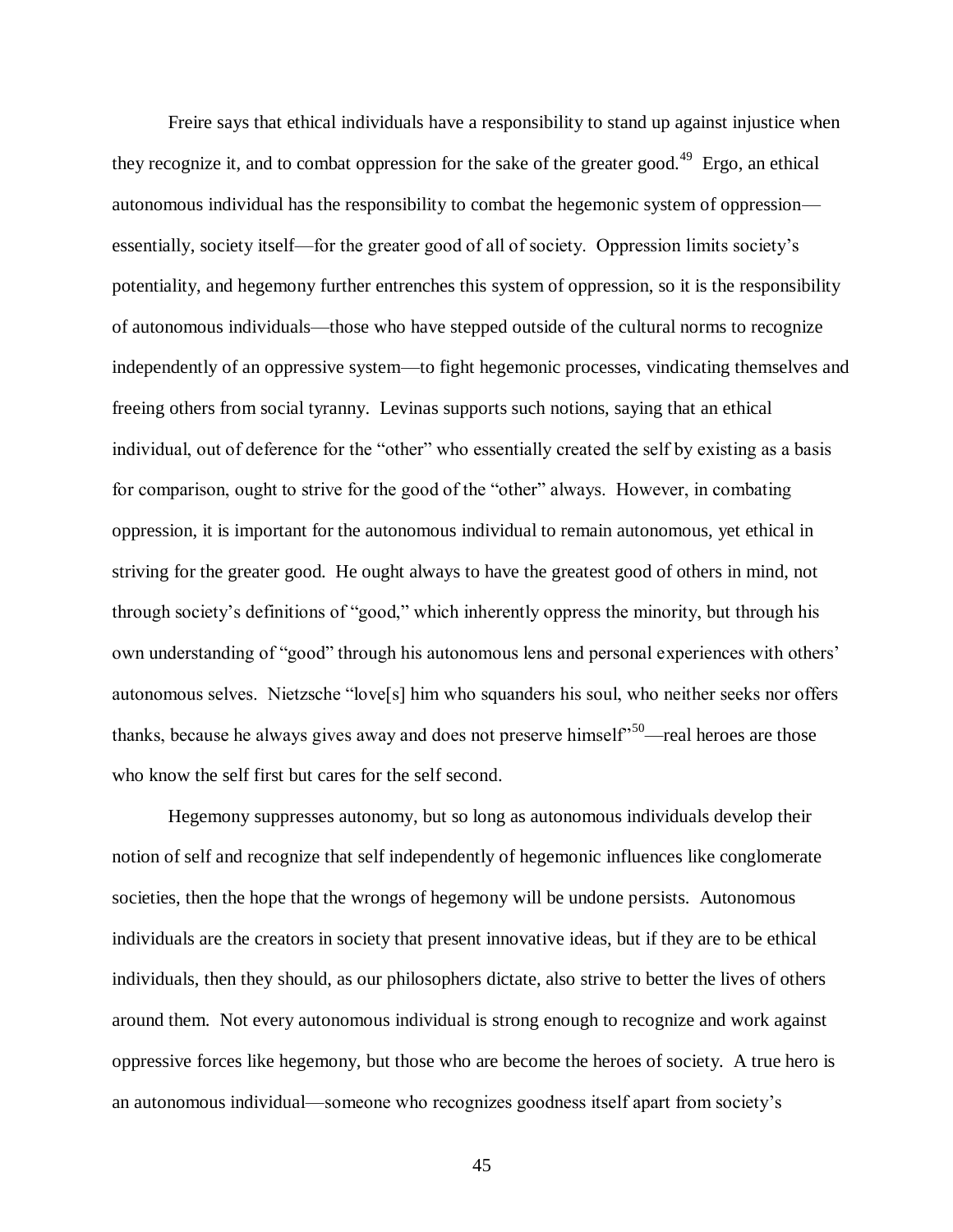definitions of what is "good"—who works to better all of society and the people therein by helping others to recognize their selves. This may be done by the hero helping others to reach self-realization, but weaker individuals first need oppressive forces to be removed before they can allow their true self to step forward. Thus, our hero, in reaching self-realization and recognizing hegemonic processes, must help others by combating those processes that would oppress others from being who they are in lieu of what society encourages them to be.

Definition of self is critical in the heroic process, for only through self-realization can a hero step outside of the confines of society in order to recognize its flaws. By thinking independently of a system convinced of its own self-worth, the true individual has the power to transform that system for the better. Indeed, as we have shown here, the ethical individual must do so for the sake of the "other," fighting against oppression. Ultimately, the true hero is a person who not only recognizes his inherent worth as an individual, but also the inherent worth of every individual and the diverse perspective that she represents. By recognizing individuality as a powerful attribute that enhances processes of innovation that drive society towards a greater good for all, autonomous heroes diminish the hegemonic processes that drive individuals towards groupthink, preventing oppression, and they also help society to drive itself towards selfimprovement without the need for drastic cataclysms to help society "start over" and thus repeat its mistakes of the past. Heroism is salvation of those who cannot help themselves, but it is also salvation of those who do not realize they are in need of help.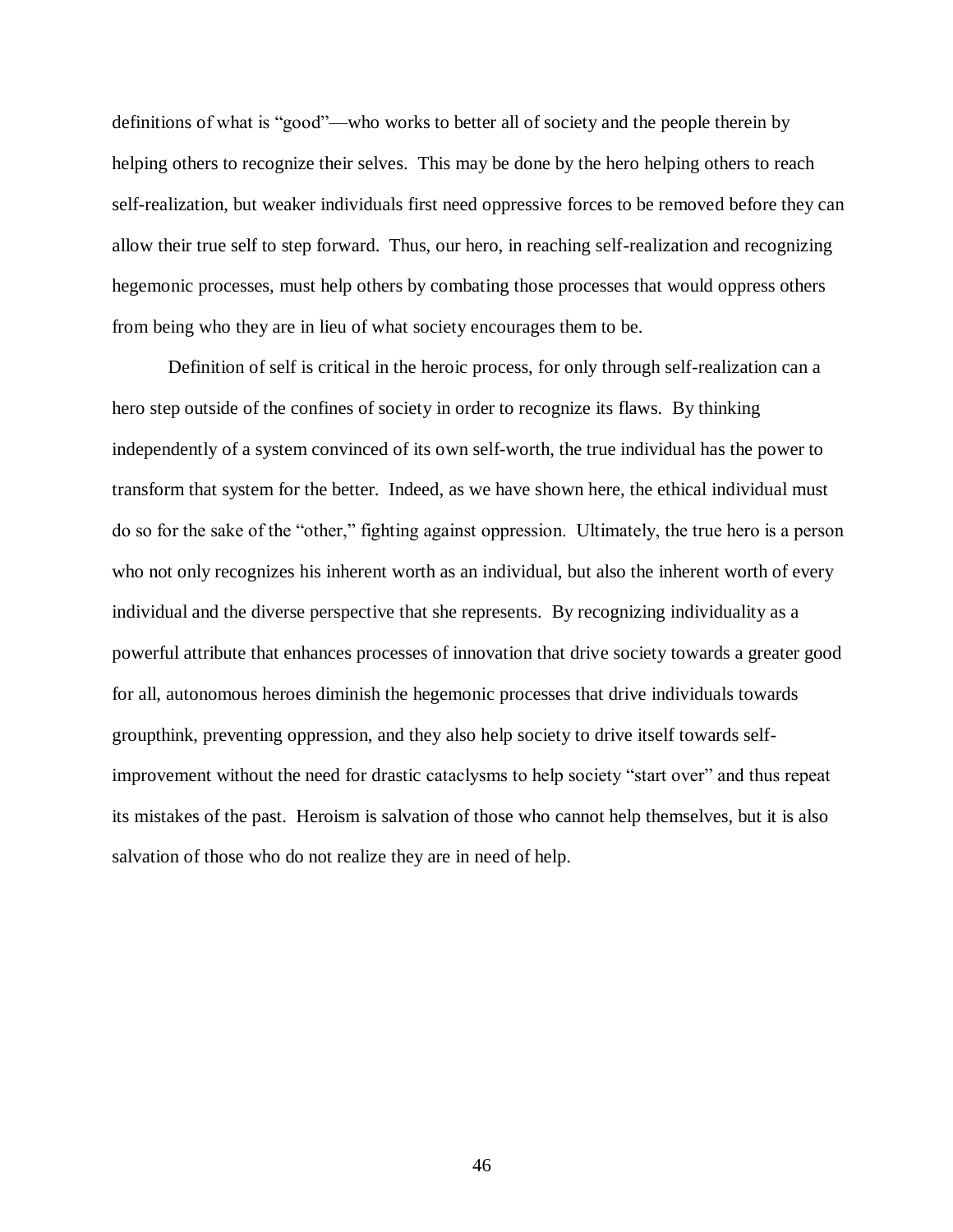## **Notes**

 $\overline{a}$ 

<sup>46</sup> Nietzsche, Friedrich. "Thus Spoke Zarathustra." *Nietzsche and the Death of God.* P. 119

<sup>47</sup> James, William. "The Will to Believe." P. 96

 $\Phi$  This may be why so many individuals discuss the 'masks' they wear in society—because they are conscious of the fact that who they have been shaped to be is not in fact who they truly are inside.

<sup>48</sup> Nietzsche, Friedrich. "Thus Spoke Zarathustra." P. 86

<sup>49</sup> Arnett, Ronald C. "Paulo Freire's Revolutionary Pedagogy: From a Story-Centered Narrative-Centered Communication Ethics." P. 160

<sup>42</sup> Sartre, Jean-Paul. *Existentialism is a Humanism*. P. 41

<sup>43</sup> Camus, Albert. *The Stranger*. P. 127

<sup>44</sup> James, William. "The Moral Philosopher and the Moral Life." *Essays in Pragmatism.* P. 65

<sup>45</sup> Sartre, Jean-Paul. *Existentialism is a Humanism*. P. 66

 $\Phi$  Imagine the power then, of a society of true, autonomous individuals who work in solidarity, but independently of one another to present as much of a diverse perspective as a nation of divided "others," but with the aim of betterment for all of society.

<sup>&</sup>lt;sup>50</sup> Nietzsche, Friedrich. "Thus Spoke Zarathustra." P. 87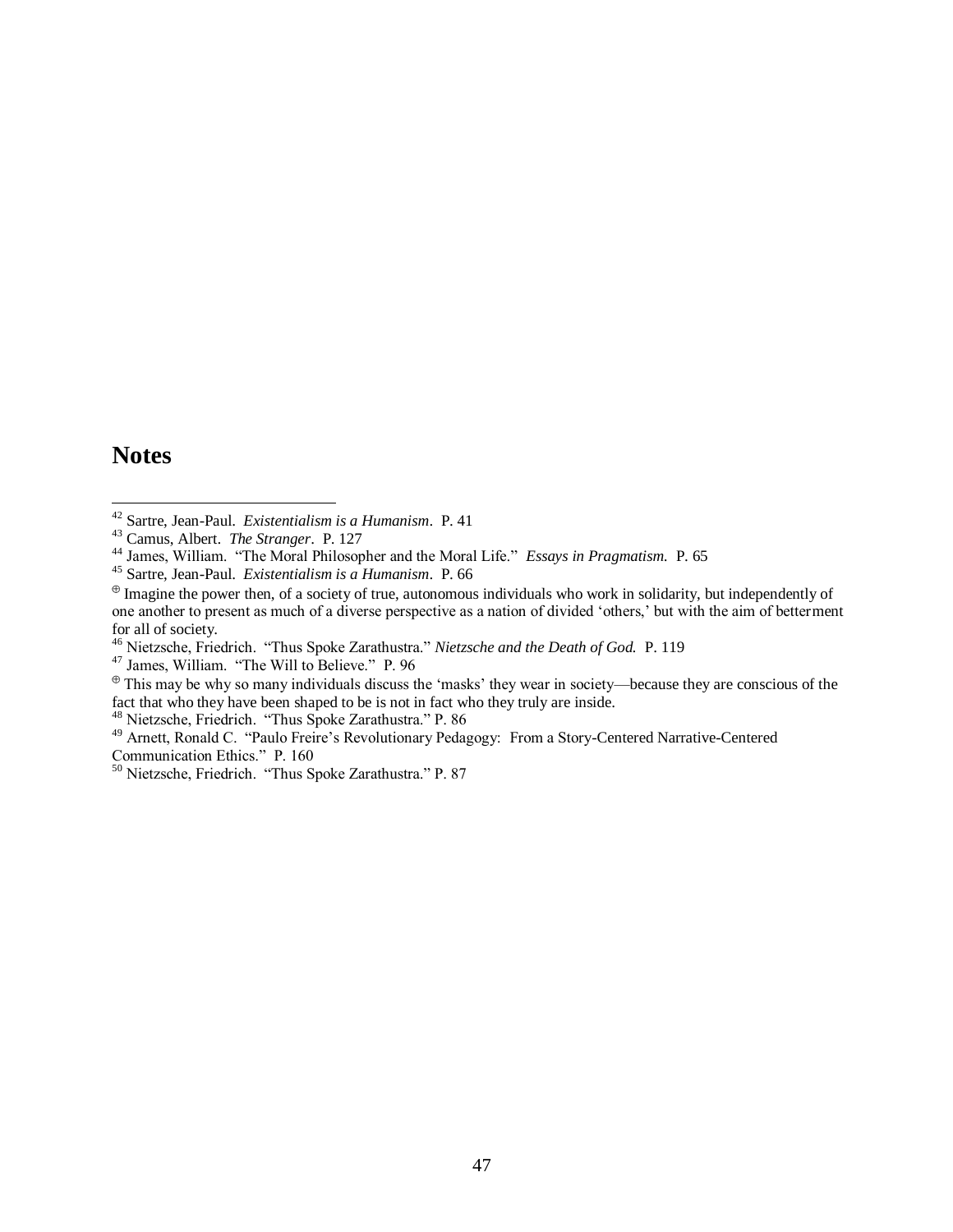## Chapter 4: Villainous Heroism: Mirror of Society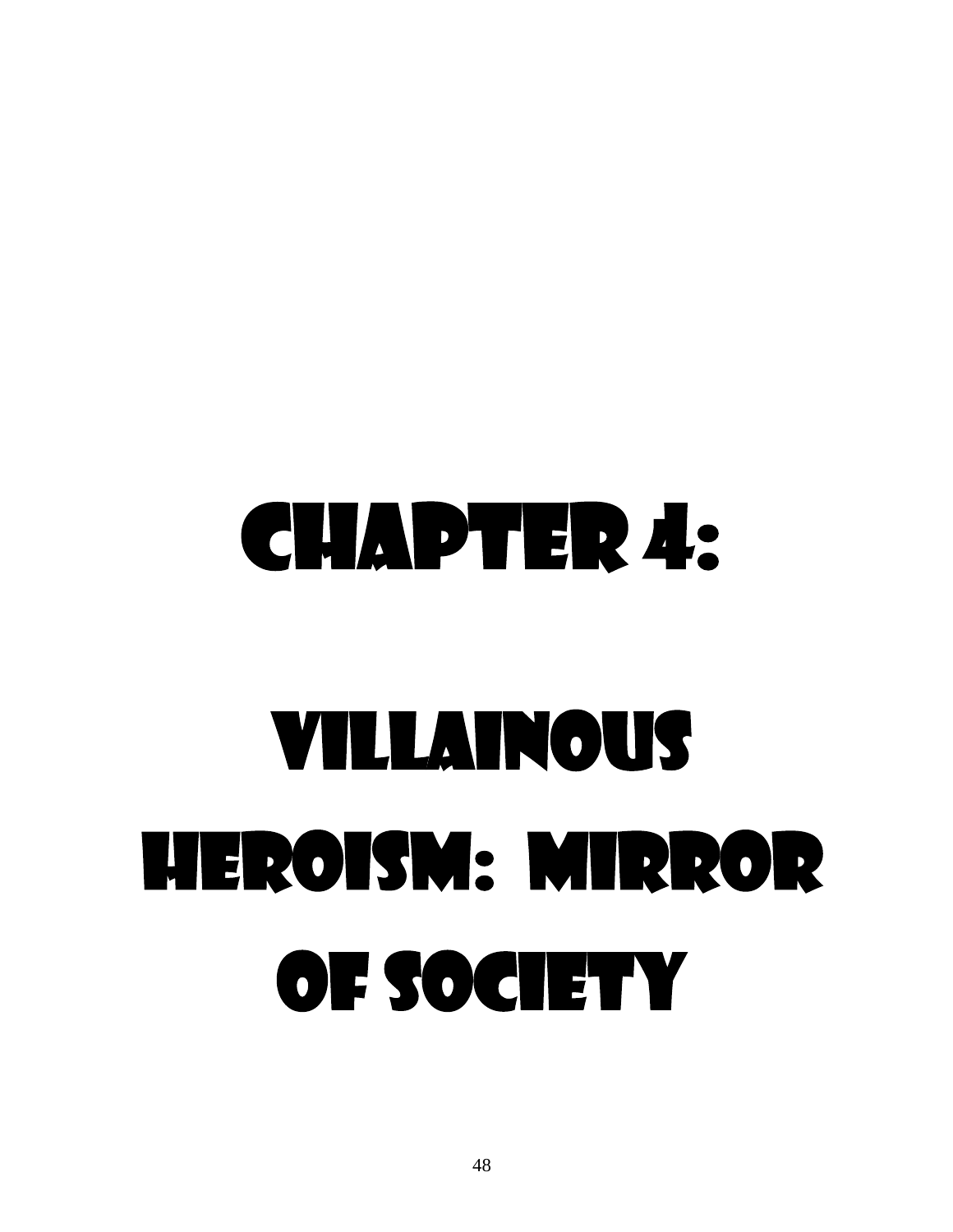One of the most critical attributes of the self-sacrificing heroes outlined here in this essay is that these heroes are originally perceived as villains. Numerous characters throughout the course of history have fulfilled this role as autonomous individuals who sought to overthrow a system of hegemony by challenging it, and were subsequently chastised and despised for it, only to be recognized as heroes by society many years later. Martin Luther serves as a valuable example—portrayed as an enemy of the Church for criticizing it to the point of division, he is now viewed as an ethical reformist who elicited the flawed political intrigues of  $15<sup>th</sup>$  century Catholicism. Luther"s sacrificed his reputation in an attempt to help better the Church, and like many such heroes who dare to challenge the systems of which they are a part, he was viewed as an enemy of the system for many years thereafter. Autonomous heroes of history like Luther sacrificed a great deal for the sake of getting their message out, and were only viewed as the heroes they were many years after their deaths. Still more of these heroic figures exist in fictional stories that drive into the heart of mankind for the sake of elaborating on our characteristic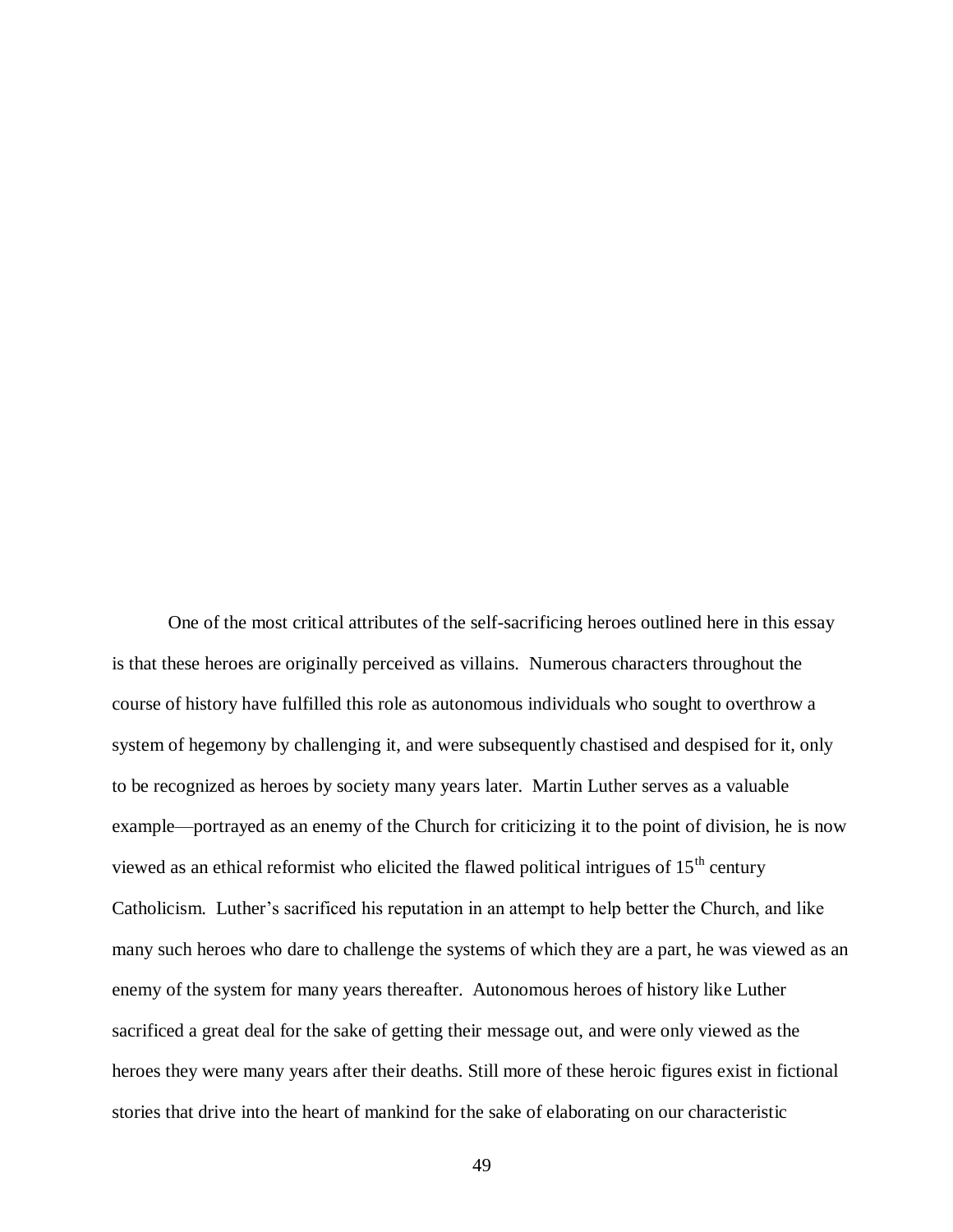weaknesses. Regardless of their historic or fictional origins, each of these characters contributes towards the overall perception of what the ideal self-sacrificing hero ought to be.

History has demonstrated that those who challenge governmental systems of oppression are the first to be chastised for their efforts, and one of the best examples of this is the story of Socrates. A sage-like figure in democratic Athens, Socrates taught that such worldly pursuits as wealth and athleticism were fleeting, whereas virtues were eternal. The Athenian government encouraged admiration of those who succeeded materialistically, and indeed, a politician"s interest lay in securing increasing financial stability for himself and his family. Lawful regulation of men's actions, and encouragement of individual's self-pursuit was what made Athens great during its time, for the governmental system encouraged men to follow their own hearts, and empowered them to do so by having an influence in the governmental process. As Foucault tells us,

Among the Greeks and Romans […] concern with the self and care of the self were required for right conduct and the proper practice of freedom, in order to know oneself […] as well as to form oneself, to surpass oneself, to master the appetites that threaten to overwhelm one.<sup>51</sup>

Indeed, Athens" system encouraged such individuality as to function as a stable, yet mostly peaceful state surrounded by other cities in turmoil, because its citizens were content to pursue their own goals, and as long as they continued such pursuits, Athenian democracy—in a political as well as economic sense—flourished. Care for the individual fostered care for the society, and thus both flourished. However, as all societies, Athens was founded upon an original system of morals and values that, once undermined, would represent the end of the government as it stood. This is the reason that eventually, Socrates is accused of "corrupting" the Athenian youth, for his purpose in cultivating virtue undermines the pragmatic purpose of Athenian democracy.

Stanley Fish asserts that it is the moral responsibility of one who believes he is right to assert his perspectives "with a vengeance"<sup>52</sup> upon others, which is what the Athenian government eventually does in sentencing Socrates to death. However, other scholars contend that in the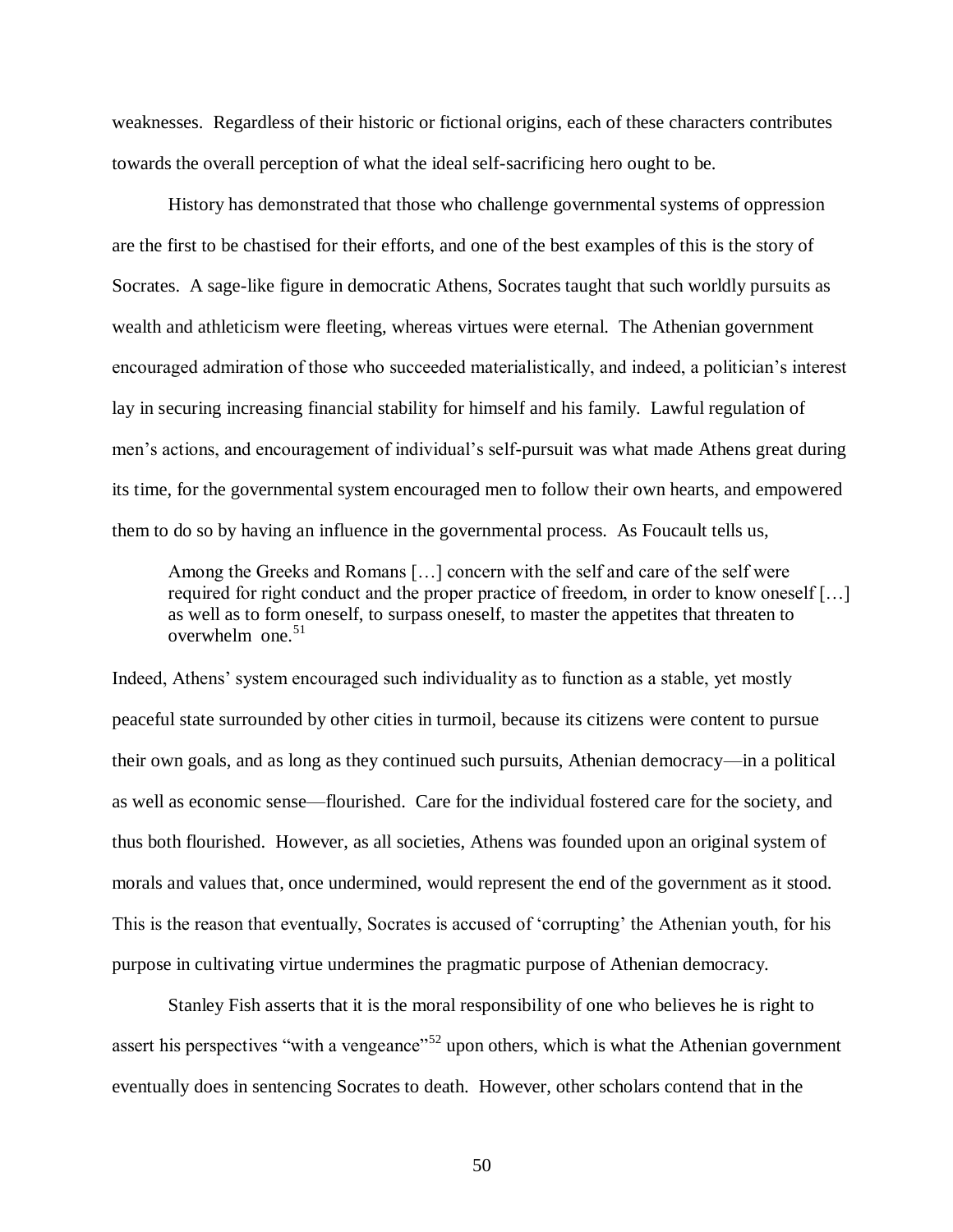pursuit of ultimate truth, which was the aim of Socrates and the Athenian politicians, one must be open and willing to listen to and accept the ideas of others as potential truths within themselves.<sup>53</sup>

In his trial, Socrates contends,

I spend my whole life in going about and persuading you all to give your first and chiefest care to the perfection of your souls, and not till you have done that to think of your bodies, or your wealth; and telling you that virtue does not come from wealth, but that wealth, and every other good thing which men have, whether in public, or in private, comes from virtue. If then I corrupt the youth by this teaching, the mischief is great.<sup>54</sup>

His stance is that in teaching the youth of Athens to pursue something more than the material gains of life and politics, he has cultivated the truest Athenian citizen the government could ask for. The individuality promoted by democracy encourages citizens to pursue higher truths for themselves, and in exercising this freedom, Socrates has discovered that higher truth resides in contemplation and thought rather than in the gathering of possessions and power. Ultimately, he engages in this higher contemplation only to discover that his thoughts extend beyond himself and, in order to attain their fullest potential, must be shared with the minds of others. As he has been encouraged to share his voice in a democratic society that believes in pursuing the greatest good through the concept of the marketplace of ideas,  $\theta$  by fully engaging the concept of freedom of an Athenian citizen and exercising his individuality, Socrates fulfills his duty as a moral citizen. His only error, then, lies in the assumption that the Athenian society truly exists according to its philosophical intent, rather than its pragmatic one.

Schauer's criticism of the marketplace of ideas resides within the impracticality of a fully rational society. He understands that complete rationality does not exist "for the public at large,"<sup>55</sup> and thus for the sake of pragmatism, advocates that some opinions must be suppressed for society's good. In a parallel context, pragmatism outweighs the philosophical aims of the Athenian government, for practicality within society demands materialistic pursuits in order to maintain a functioning economy. As such, rather than extol Socrates for his brilliance in exercising his democratic voice to contribute to the general Athenian conception of truth, the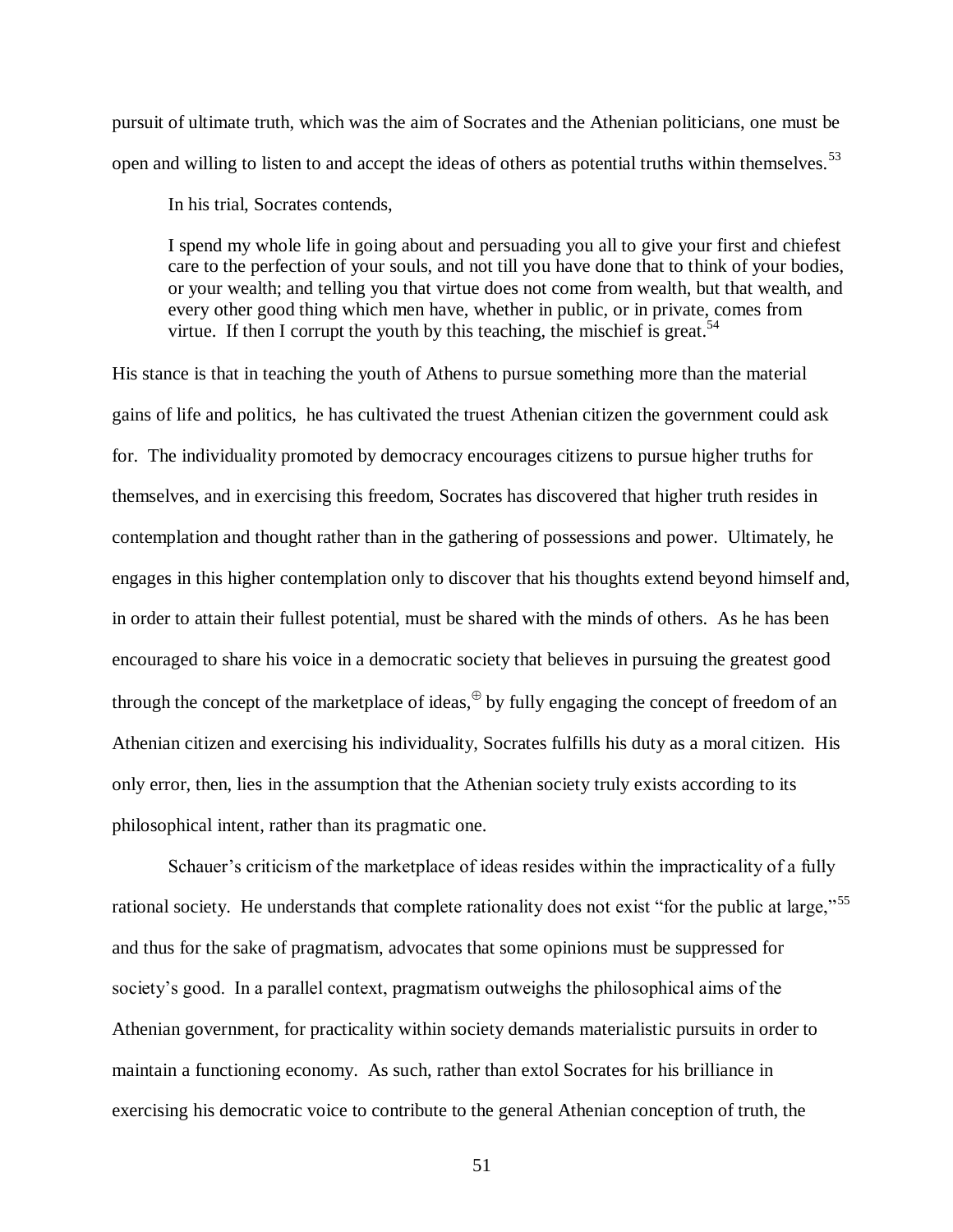politicians condemn Socrates as a corrupting force who misleads good citizens on their paths toward greatness. In asserting philosophical virtues over political gains, Socrates undermines the power structure of Athens and turns society on its head so far as its methodologies for functioning from a political, economic, religious, and social standpoint. Pragmatism overrules his pursuit of truth, and thus Socrates, in seeking to become a hero to his society by liberating it from the shadowy falsities of materialism, becomes perceived as a villain who corrupts the youth of his fair city, because he advocates a level of dedication to truth that his society finds unrealistic and dangerous. His undoing is in being the ultimate citizen, because he pursues society"s ideals instead of its reality.

In the end, Socrates dies for "the good of Athenian society" so far as the political leaders of Athens are concerned, because in ending his life, they put an end to the threat to their livelihood that he represents. Athenian society cannot coexist with Socrates" pursuit of truth, although it does maintain that truth can only be attained through pursuit of knowledge and dialogue. In other words, Athens divines a means by which to attain truth, and even asserts to provide that means through a democratic government where society is founded upon the notions of rationality and dialogue. However, the fundamental assumptions of that foundation limit the society to rationality and dialogue only so far as those ideals do not inhibit functionality. As soon as open thought and participation in the democratic process become a hindrance to society functioning with the underlying assumptions of how a society ought to function, that openness vanishes and gives way to a society of boundaries and rules.

Every society is composed of countless hegemonic structures, and one of the fundamental hegemonies from which Socrates sought to escape in Athens was the hegemony of pragmatism over idealism. Ultimately, the higher truth is the aim of both the Athenian politicians and Socrates, but the hegemonic structure laid down with the foundation of Athens placed pragmatism first, because it is pragmatism alone that preserves society from failure. As a true self-sacrificing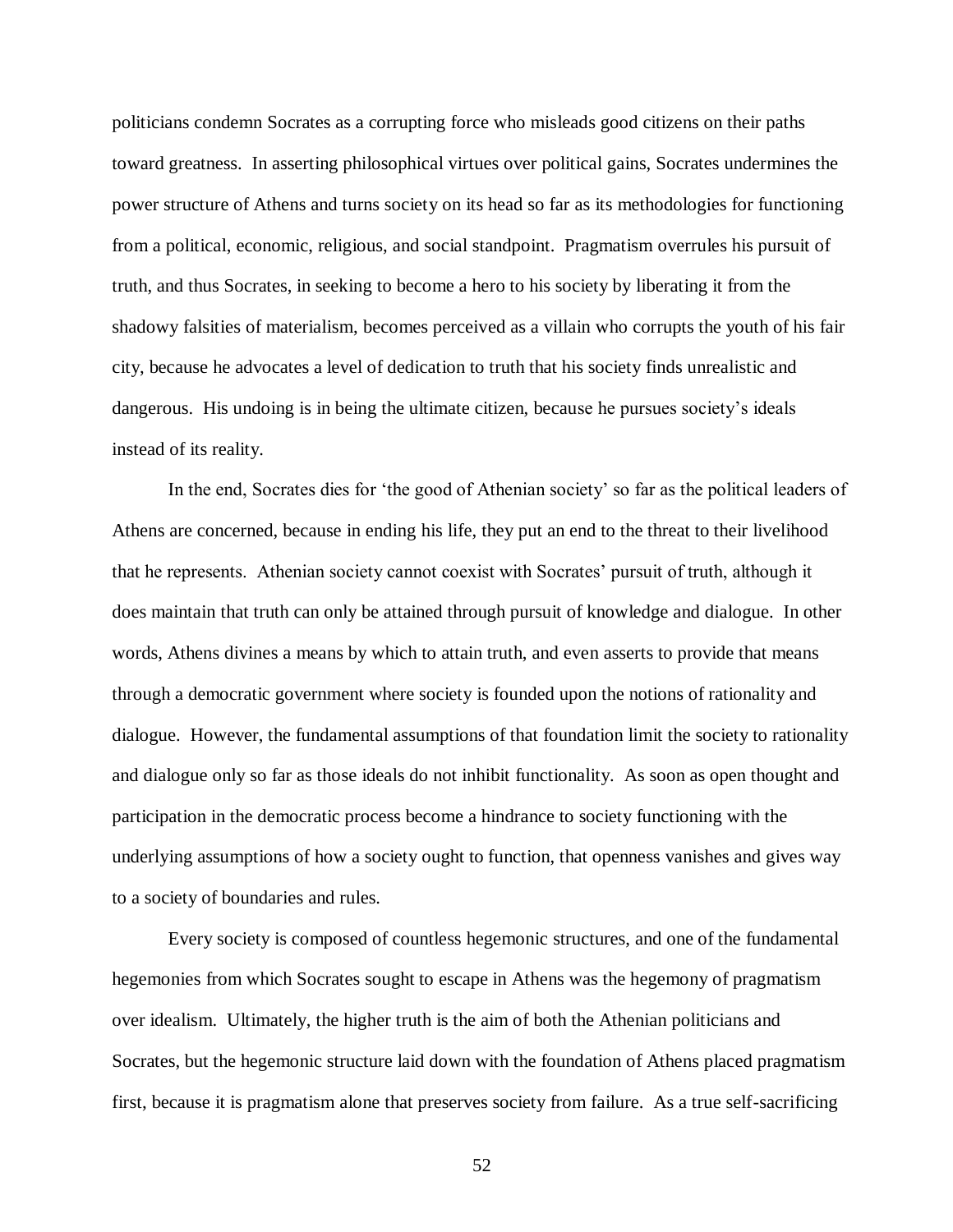hero, Socrates defied that hegemonic structure, challenged it, and lost. He became perceived as a villain, not by all of the Athenians, but by their leaders who recognized the importance of pragmatism and placed the survival of society above its definition as a truth-pursuing society. Clearly such practicality is not a crime, for it represents preservation of the people—a lofty goal, indeed, for supposedly self-serving politicians. Guardini suggests that Socrates' case is not a matter of right and wrong, but rather a matter of right vs. right and who has the authority to assert one over the other.<sup>56</sup> Athens' hypocrisy therefore, lies in using that power to oppress the type of free-thinking it claims to condone, and Socrates' only 'crime' is in asserting those claims to their fullest extent, living as a true Athenian who puts the pursuit of truth and the common good above all else.

Socrates exemplifies our self-sacrificing hero in the contexts of defying society in order to better it, and being despised for attempting to undermine the false hegemonic structures that construct everyday existence in order to free others to pursue a greater purpose. However, one must not overlook the fact that Socrates is able to accomplish this goal from within the society, without every needing to step outside of it and transcend its bounds. He defies Athenian rationality through rational arguments, using the same discourse that constructs Athenian life, but challenging it nonetheless. In some ways, this is much more difficult than challenging a society from without, but in others it is much easier. Socrates challenges the assumptions that the ultimate pursuits of life are based on materialism, yet he never escapes the material benefits of having grown up in Athenian wealth. Despised only by leaders for endangering their way of life, Socrates dies a villain to very few, because his challenge to society is not great, it merely represents a way of thinking that those in power are not prepared to accept. Those who truly matter—his disciples—see Socrates as a hero from the start, and thus they preach his message of the pursuit of truth, purporting it to be the greatest pursuit and listening to none who would challenge them. Thus Socrates' followers engage in their own, newly-defined hegemony in search for Socrates'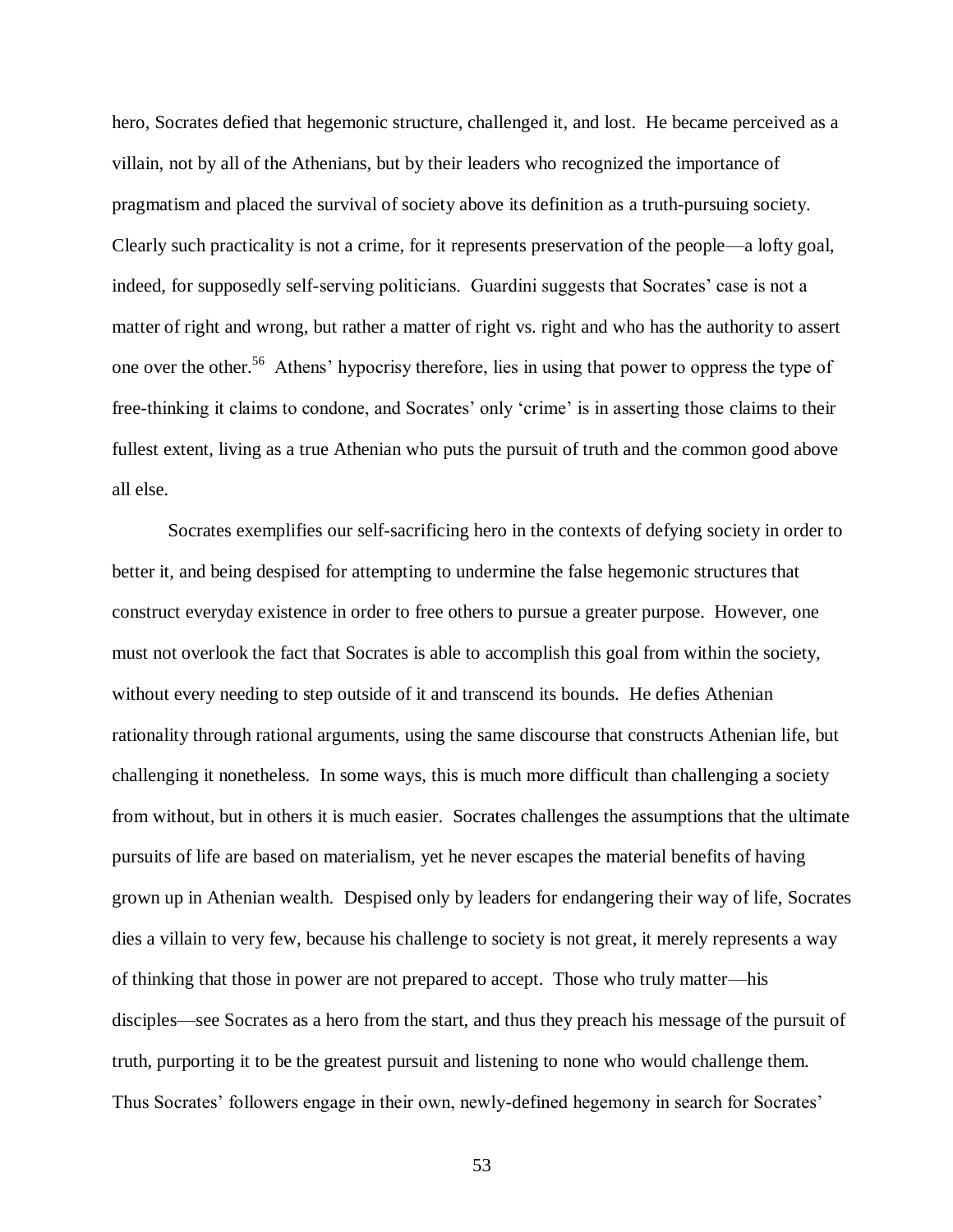intent instead of the significance of his actual message that truth can be discovered through rational dialogue, and it truly is the highest pursuit of all. The story of Socrates is one of selfsacrifice and heroism, but this heroism does not delve deeply enough to capture the ideals of this essay.

One of the most historical figures who pursued a greater good through less-than-ideal actions was Qin Chi Huang Ti—the first emperor of China. History describes very little of Huang Ti"s personal motivations, but Quentin Tarantino"s film *Hero* portrays the emperor in a fictional, but ideal mystical light. Perceived as a tyrant by even his closest advisors, Huang Ti begins his conquest as one of many kings in his region. A brilliant military tactician, he ravages the towns and cities of his numerous rivals, forcing his opponents into submission one by one. This ultimately wins him the hatred of countless warriors, including four assassins who risk their very lives to see Huang Ti killed. However, as one assassin named Broken Sword prepares to deliver the death blow to the tyrannical king, he looks into Huang Ti"s eyes and sees the king"s true intent. He allows Huang Ti to live, as does the hero "Nameless," once they realize that Huang Ti, while malicious and tyrannical, seeks to unite the kingdoms in order to end all wars between his people and others. For the sake of uniting all of the land, he willingly takes on the mantle of the villain, slaughtering hundreds of thousands, leaving enemies and burned villages in his wake, but in the end, as history tells us, it leads to the unification of China, and the founding of a great nation where war is no longer the rule, but the exception to everyday life.

Although Huang Ti"s challenge to hegemonic structures in his society is very different from that of Socrates, his mission is no less heroic. Whereas Socrates challenges the predominant notions of materialism through rhetoric, Huang Ti challenges the predominant notions of continuous war. Just like other societies trapped in hegemonic ideals discussed previously, the kingdom of Qin and other surrounding nations have mentally embraced war as a necessary part of life. Caught up in retributive battles based on retribution for more battles in the past, each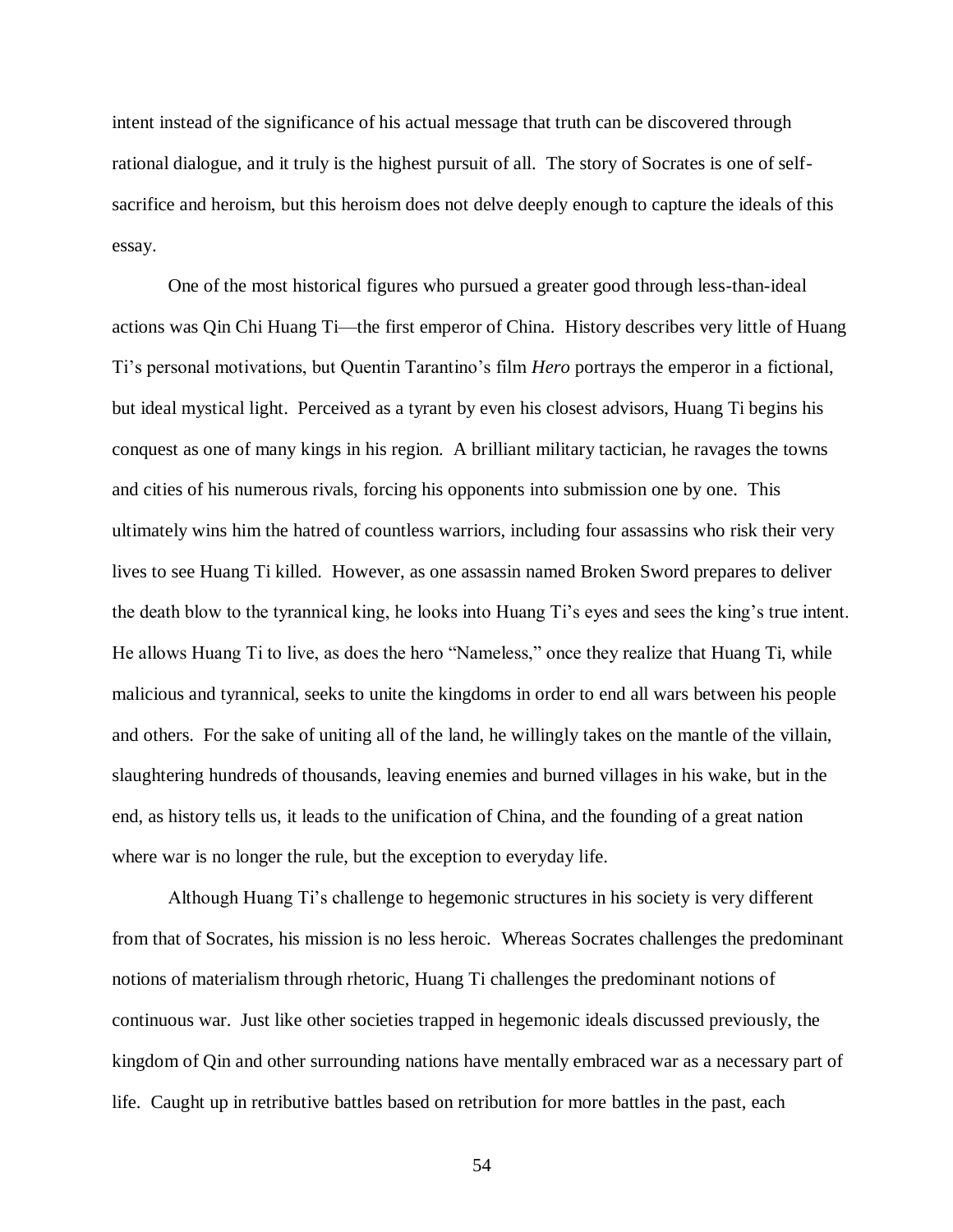kingdom fights ceaselessly with one another because every citizen has adopted the hegemonic ideal, as Brenda Allen suggests, that, "that's the way we do things around here."<sup>57</sup> Citizens of Qin, as well as previous kings of Qin fall into this pattern of thought. They never look past the hegemony that constructs the pattern to realize that reform will not come from continuing to fight one retribution battle after another, but rather from stepping outside of that pattern and mastering the entire region under one unified dominion instead of a conglomeration of regions that cannot coexist autonomously. Qin Chi Huang Ti finally challenges this ideology by refusing to be satisfied with mere vengeance and instead taking his war to a more global level such that his enemies will not return to stab him in the back.

Like Socrates, Huang Ti fails to step outside of the structure from which he seeks to liberate his society, for he commits to warlike action to end war—hypocrisy, in its truest sense. Nonetheless, Huang Ti also takes another critical step beyond Socrates, in that he willingly goes so far to challenge the structure of which he is a part that he becomes society"s enemy in society"s eye. In *Hero*, the king even acknowledges that the people closest to him "regard [him] as a tyrant," and he willingly accepts that role for the betterment of all. He knows that uniting the land will bring the greatest benefit to his people overall, but that such a task must be purchased with the blood of countless innocents. Huang Ti sacrifices his very soul, becoming the "evil" that he condemns in order to pursue a greater good, demonstrating dedication, in the truest sense, to his cause. Socrates is not willing to compromise himself for the benefit of others, and indeed, he does not need to. However, Huang Ti makes the ultimate sacrifice by recognizing that even though the very people he is trying to save may hate him, he will take the role of the villain and the tyrant for their sake.

Huang Ti's sacrifice is especially unique because it justifies evil for the sake of a greater good. Is a hero then, any person who challenges society"s norms by committing evil acts? Is Hannibal Lector a hero? Is Osama bin Laden? I would not go so far as to say so. We must always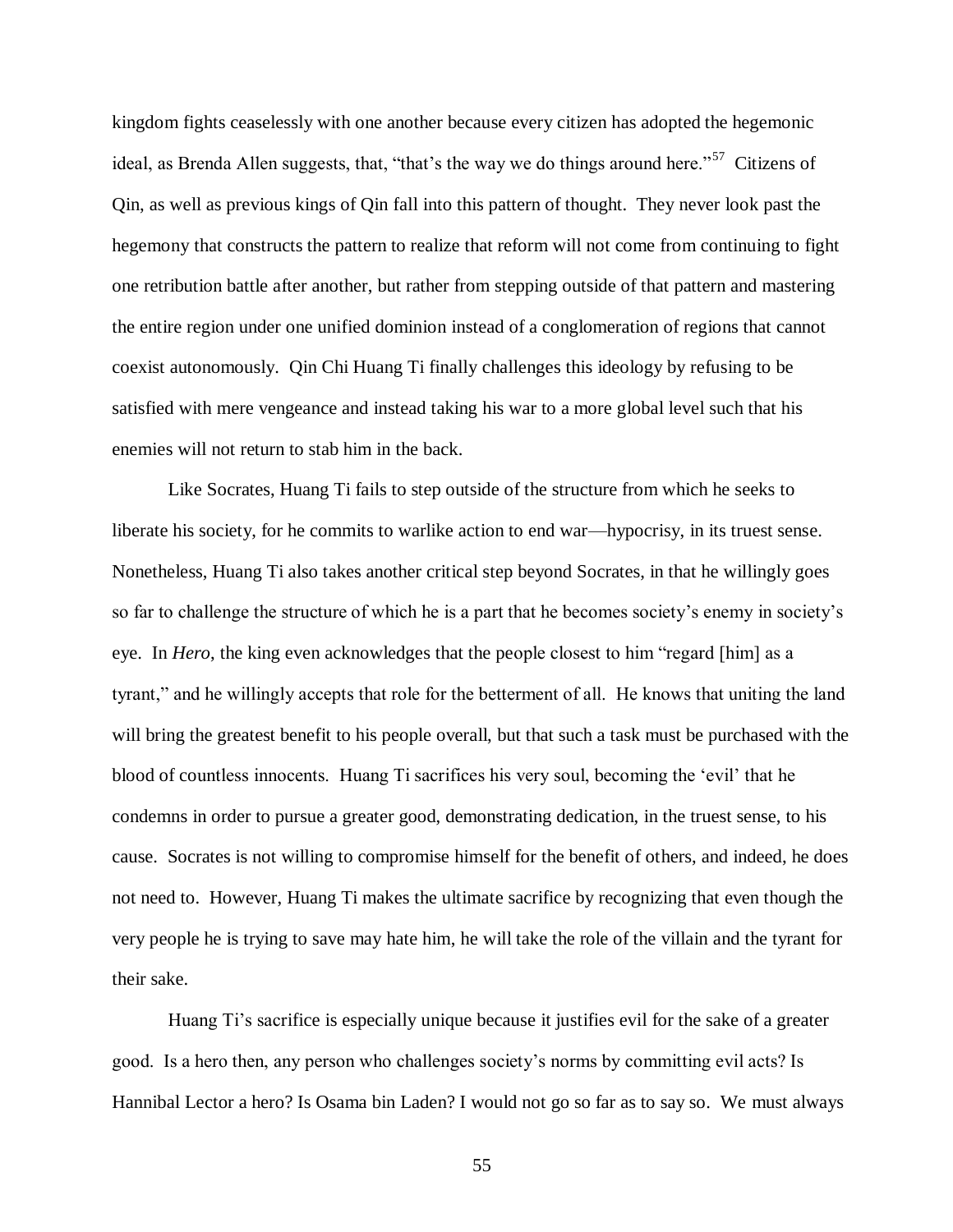keep in mind the ethical components of a hero as constructed at the beginning of this essay, that ultimately, a hero is a moral person that, as Heller suggests, prefers "suffering injustice (being wronged) to committing injustice (doing wrong),"<sup>58</sup> who always keeps in mind a personal conception of the responsibility to the "other" who constructs us. A hero fights against the oppression of others $\theta$  out of a sense of moral responsibility and awareness of others before oneself. Historically it is impossible to determine whether Huang Ti"s actions were moral—and therefore heroic—but even in the fictional contexts of Quentin Tarantino"s *Hero* we must ask ourselves whether Huang Ti"s pursuits are made out of an awareness for the sufferings of others, or rather out of his personal sense of suffering from the harms of war. It appears to me that the case falls into the latter category: Huang Ti is still not an ideal hero, because he does not necessarily commit to all-out war for the good of his people, but for his own sense of security. Indeed, an ideal hero might have sought conquest without bloodshed so as to promote the greatest good for all, but he does go one step further in willingly becoming the villain to his society, if only so that society itself would be made better by his actions. Socrates argues against the judgment brought upon him, but still accepts his society for what it is; in contrast, Huang Ti defies his.

At this point, when we find ourselves questioning the importance of morality in a selfsacrificing hero, we should turn to a hero whose morality is considered by many to be unquestionable: Jesus Christ. Whether taken in a historical context or a mythical one, the story of Jesus of Nazareth advocates peace and understanding far above any notions of hostility or retribution. Indeed, Jesus exemplifies our self-sacrificing hero *because of* his peacefulness, for many of his challenges to the authority figures in Rome resounded on the harsh treatment of those who were already suffering—such as beggars, prostitutes and thieves. Jesus called his followers to forgive and be merciful, whereas Roman authorities called its citizens to punish their criminals without mercy. Thus, Jesus preached a message of love in place of condemnation, of peace in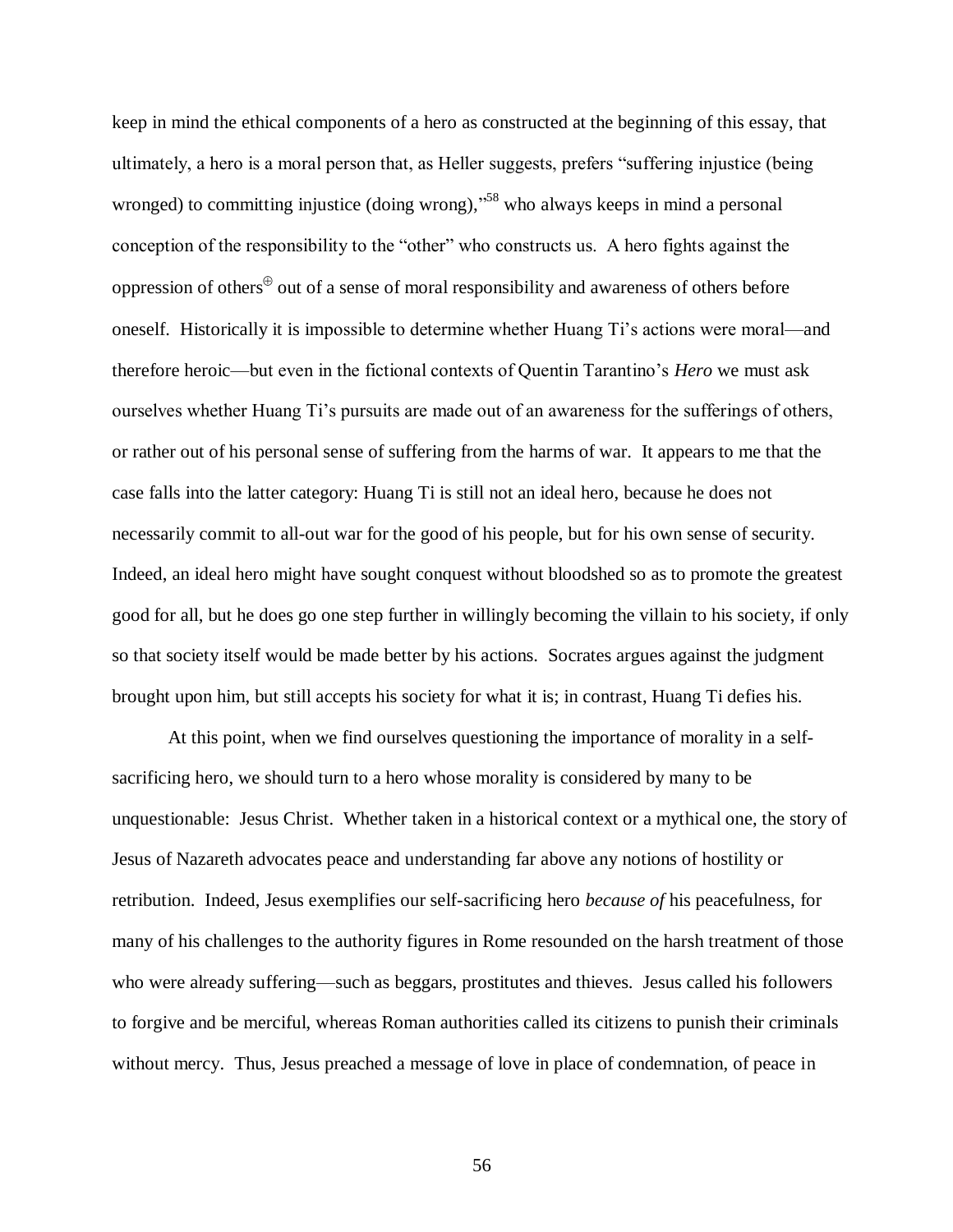place of hostility, and of forgiveness in place of chastisement, all for the sake of betterment within oneself and of one"s neighbors.

Just as in the case of Athens and Socrates, the Romans were not wrong to advocate something different from our heroic figure. Indeed, religious history would have us perceive Roman society as a malicious and evil empire, but one must remember that Rome flourished with great technology, innovation, and social movements for a reason: its societal construction functioned. The punishments that Jesus preached against were harsh in Roman society to deter criminals from repeating their offense, which made Roman citizens feel like they lived in a safe world in which they were free to go about their daily lives without fear of being mugged or murdered. As Moore says, "horrible cruelty was appropriate and necessary to combat morally horrible and socially dangerous crimes."<sup>59</sup> Castigation maintained order in a free society and encouraged tremendous wealth, prosperity, and growth. Fostered by this prosperity, Jesus grew to recognize that the hegemonic structure of Rome could lead to humanity"s self-destruction if that system could not be changed, for the abuse of power is as potentially damaging as the lack thereof. Thus, he took it upon himself to rationalize mercy in the minds of his brethren, to preach peace as the ultimate end for all wars, and to teach forgiveness as the path towards Paradise, for every person in this world has been wronged by another, and in turn every person has wronged another. Pursuit of retribution is what ultimately leads to the vicious circle of wars and poverty; escape from it must come about by another means.

Jesus" recognition of a hegemonic structure within society is perhaps one of the most prominent in recorded history, for his was a method that escaped the cultural norms of thousands of years of western civilization. He truly epitomizes the ideal of escaping a hegemonic structure and defying it in an attempt to re-form society into something better. Indeed, his defiance of Roman culture is what eventually led to his execution, which inevitably causes us to view him as the ultimate self-sacrificing hero. However, in examining Jesus, we must keep in mind that, like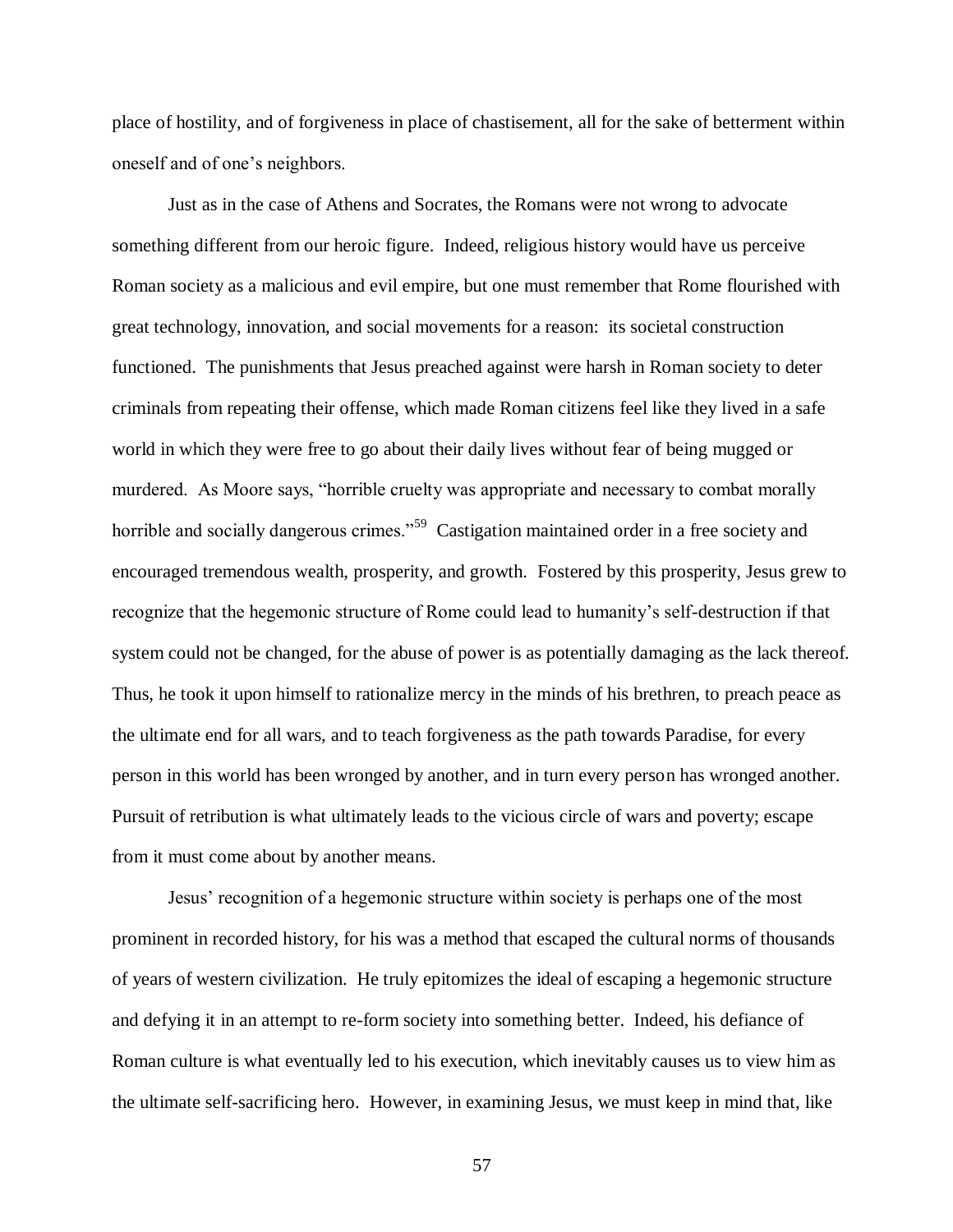Socrates, Jesus was not entirely opposed by general society. Tales of Jesus record numerous followers who traveled with him and spread his message, and many more who preached it after his death, birthing the religion of Christianity. He is a hero who stepped outside of the dominant paradigm of society in order to reform it, but Jesus was far from an exile within his own community. Unlike Qin Chi Huang Ti, who incurred the hatred of his own people and lived in solitude amidst his own courtiers, Jesus was admired and revered by many throughout the course of his life because he never transcended the boundaries of acceptability, challenging his followers to redefine their existence through a different lens, but rather, he marched to the beat of the Roman citizens" drum and left words in his midst to propagate postmortem. Jesus" sacrifice is different because the sacrifice of his "self" only includes his physical "self"—for that is what inspired defiance and reform in his followers.

In the second chapter of this essay, we examined the significance of the "self" and its discovery in defining the self-sacrificing hero. Jesus Christ nearly captures the ideal selfsacrificing hero, except that the "self" that he gives is less than all of his "self" as it has been described. Self-sacrificing heroes such as Jesus have been revered throughout the centuries for their courageousness in facing death for their beliefs, Socrates being another excellent example. However, the purpose of this essay is not to reemphasize the glory of such heroism, but rather to examine a different type of heroism that is too-often overlooked: that of women and men who sacrifice the entirety of their selves—the hidden essences that extend to their very souls, such that even they might perceive themselves as evil in the end, for they are willing to take on the burden of sin for themselves, that others need not. It is said by Christians that Jesus took the burden of the sins of humankind upon himself at his death, despite never having sinned himself, and he is certainly a hero, in the truest sense for doing so, but Jesus never endangered his own soul by being perceived as a villain for the greater good. He never risked spending eternity in Hell so that his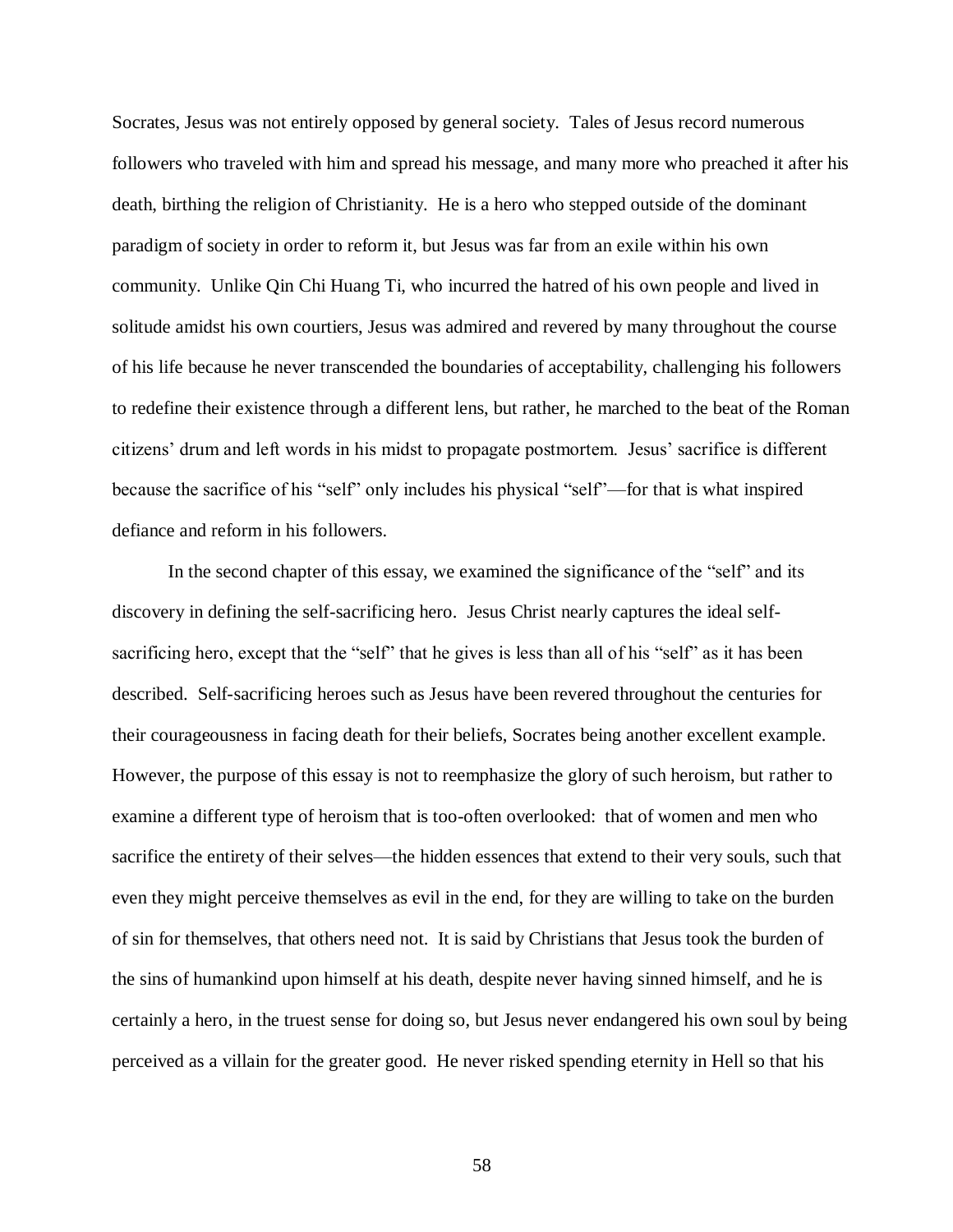followers would not have to. The biblical Jesus led his followers to a greater world, so he did not sacrifice his own eternity for their sake; our self-sacrificing hero would.

Contrasting with the mortal self-sacrifice of Jesus Christ, and paradoxically a fictional tale about one of Jesus" followers, one of the most inspiring tales of a truly "self"-sacrificing hero that comes to mind is Miguel Unamuno"s San Manuel Bueno. The priest of a small Catholic village in Spain, Don Manuel inspires the lives of countless people around him by demonstrating the utmost faith in God and His divine mercy and compassion. Drawn to the priest's spirituality, the story's narrator, Angela, commits herself to the service of the Church, and attempts to convert her atheist brother Lazzaro to Christianity for fear of his soul. Don Manuel helps Lazzaro to come to terms with the existence of God by confessing that he—a priest—does not believe in God, either. When confronted with the notion that he is living a lie and will probably spend eternity in Hell for his lack of faith, Don Manuel essentially tells Angela that while he does not believe in God, he does have faith in the belief in God—the notion that belief in God brings out the betterment of human kind. Don Manuel, knowing that if he is wrong, he is sacrificing his soul, commits what he knows is a sin—lying—for the sake of promoting a greater good in the lives of the people around him. He improves the entire village through his inspiration, however false it may be, and thus sacrifices himself to their cause.

Don Manuel overcomes the orthodoxy of traditional Christian faith by adhering to its overall message while ignoring some of its moral tenements and topical criteria. Regular practices of almsgiving and forgiveness instill in Don Manuel"s Christian followers the notions of serving others before oneself, reinforcing Jesus" message of love through blind action. While beneficial to society, these actions reflect hegemony within the society through consistent and unquestioned some might say "mindless"—benevolence. The other Christians in Don Manuel's village are charitable to one another, not because they believe in charity, but because they believe that God has instructed them to be charitable. This type of naïve acceptance without consideration of the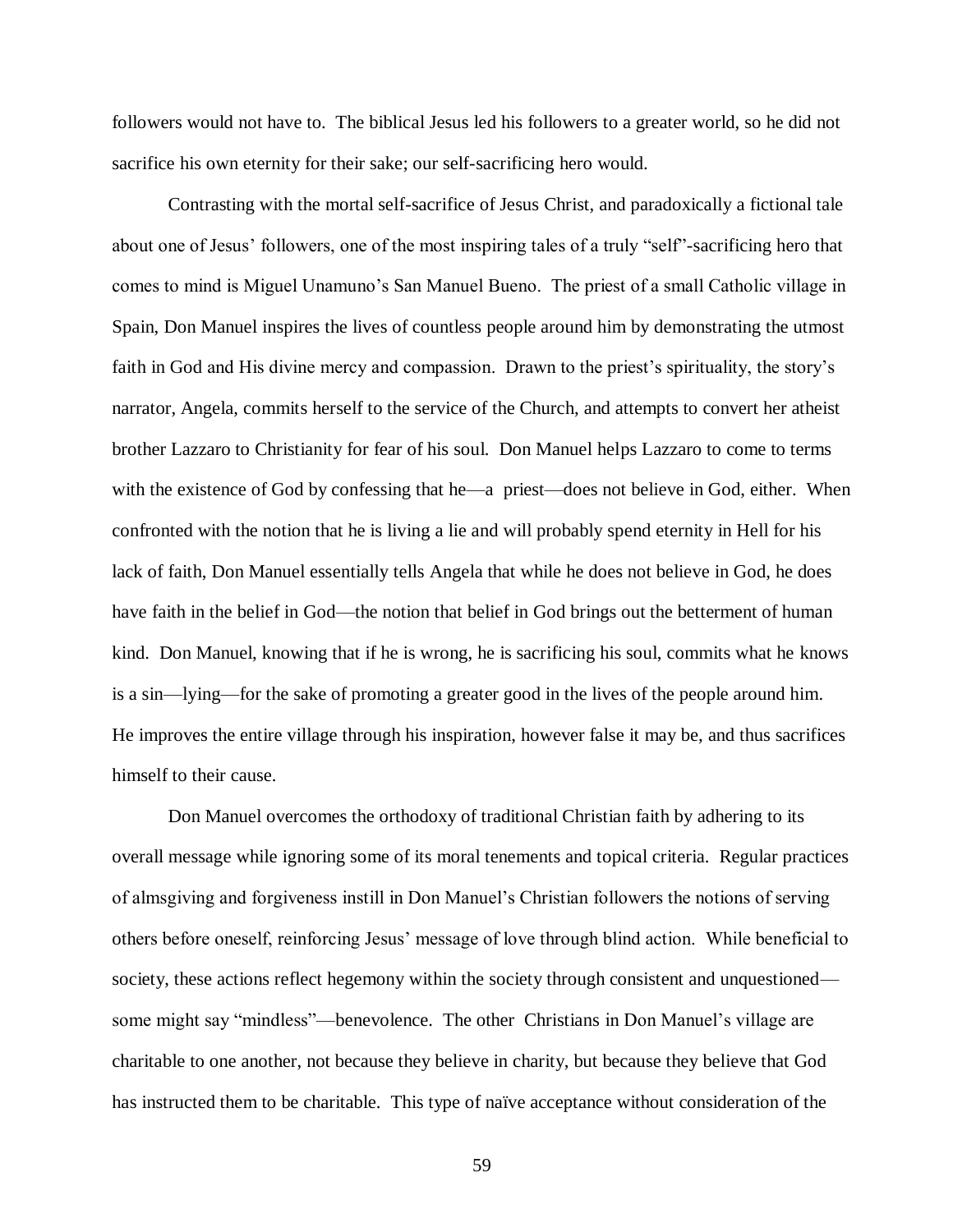hegemonic structures that constructed the ideals in the first place is precisely what autonomous individuals overcome, which is why Don Manuel serves as a prime example of a self-sacrificing hero. Aware of the potentiality of the non-existence of God, and unable to verify either way, Don Manuel transcends the societal paradigm and steps outside of it to justify goodness towards others on his own terms. Autonomously, he discerns a reason to assert goodness towards his fellow human beings—for the sake of goodness itself—and commits to maintain the hegemonic structure, not because he blindly follows it, but because he believes that enforcement of blind Christianity attains the same goals that he wishes to achieve. Exhibiting the process of self-analysis and discovery of the hegemonic structures within society that originally created his notions of selfidentity, Don Manuel discovers an autonomous self within until he manages to transcend those hegemonies and utilize his newly empowered 'self' for the greater good. Such is the idea behind finding the true "self" in order to become our type of self-sacrificing hero.

Unamuno"s portrayal of San Manuel Bueno brings to light a new notion of self-sacrifice, in that it demonstrates to us the value of becoming evil in others" eyes, earning condemnation from those one is attempting to save. In Unamuno"s tale, only Angela and Lazzaro know of Don Manuel's secret atheism, and the latter is inspired by it, while the former does not know whether to berate or admire Don Manuel for it. Regardless, Don Manuel"s contributions to the lives of others are unquestionably benevolent. Ought God to condemn him to Hell for demonstrating Christian values against his own inclination, or is such morality in the face of adversity to be rewarded? Don Manuel lies, knowing that to lie is a sin; he lives the life of an atheist, knowing that to do so is to condemn himself to the inferno. However, given that he does not believe in the afterlife, we may struggle to define whether or not he is truly self-sacrificing. Don Manuel really has nothing to lose by lying to the populace, at least in his view, because there is no Hell for him to suffer in. He may commit any sins he deems worthwhile for the "betterment" of life on earth, without fear of repercussions, so is there truly any sacrifice involved? In asking this question, we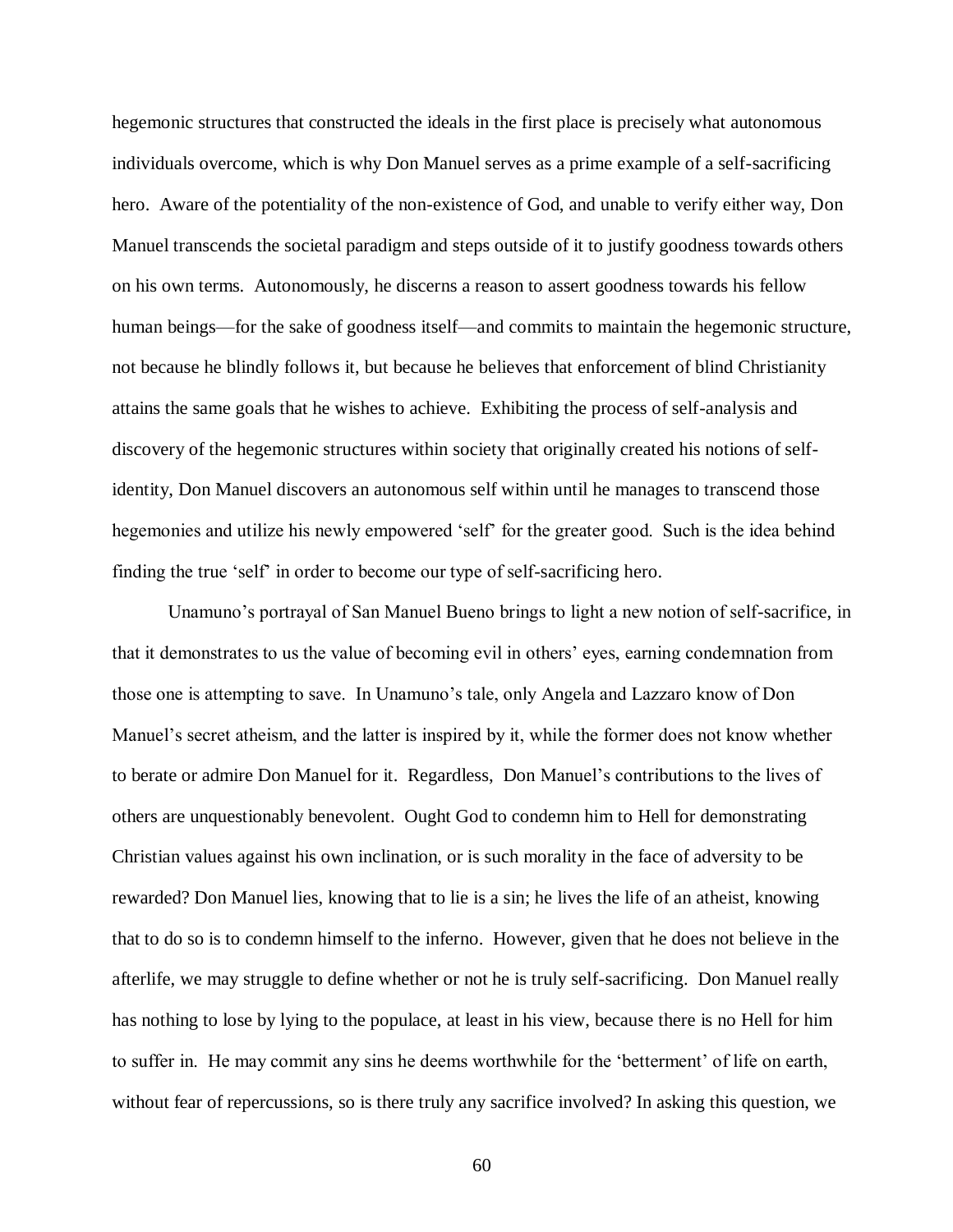must not undermine the legitimacy of his life"s sacrifice, for if there is no Heaven to look forward to, then Don Manuel dedicates his life toward helping his fellow human beings without a chance to gain anything for himself. If he cannot ascend to a paradise, then Don Manuel"s mortal existence is all that he has. He purposefully dedicates this limited existence towards helping others; to undermine that sacrifice is to overlook his admirable sincerity in believing that the best meaning in life is to contribute toward another"s. Still, Don Manuel"s absolute dedication towards assisting the people in his village illustrates his willingness to live up to his personal principles by stepping outside of the hegemonic structure of religion and still practicing benevolence toward others, but it does not demonstrate any sense of willingness to challenge that structure at the cost of one"s existence and moral sense of self.

Perhaps a better example of Don Manuel's sacrifice is Dostoevsky's Grand Inquisitor from *The Brothers Karmazov*. Believing in God and Jesus, this cardinal places the savior Himself in prison after witnessing several miracles. He confronts Christ and tells Him that He is no longer needed—that He in fact, is evil for His expectations of man. The Grant Inquisitor and his fellow clergymen, out of benevolence—Christ"s demonstrated mercy—believe that that it is unethical for God to expect weak men to follow Him. A chosen elect might reach Him, but would He really damn the rest? The Grand Inquisitor says, "Man was created a rebel; and how can rebels be happy?"<sup>60</sup> It is in the nature of how humankind was created that they should sin, so God, having created them, would be wicked indeed to punish humanity for rebelling against His covenant. Instead of preaching Christ"s Word as it has been recorded, The Grand Inquisitor and other clergymen preach Christ"s message of love—which they deem to be His most important message, and lie about the rest. They claim to the populace that everyone can reach Heaven—they can even sin, so long as they place the burden of their sins upon the clergy. The inquisitor and his followers love the people, even more than Jesus—they claim—because they love *all* of the people, not just a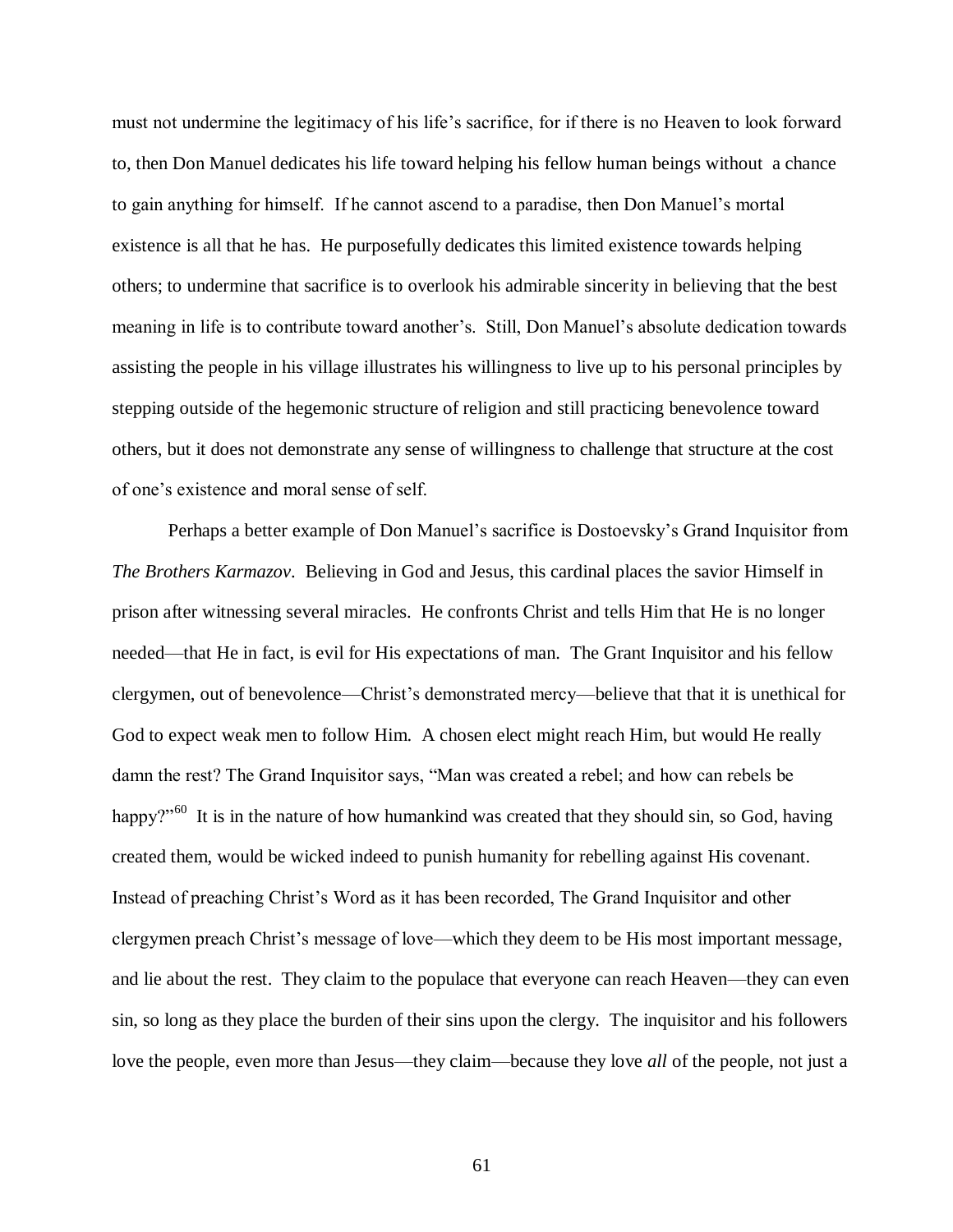select group of those strong enough to resist temptation. Demonstrating more love than Jesus Christ Himself, the Grand Inquisitor dares God to damn him for that.

The Grand Inquisitor and other clergymen from Dostoevsky"s story transcend the hegemony of traditional Christianity in order to interpret Christian values to their fullest extent. Unlike Don Manuel, these religious leaders hold no illusions that their lies will not condemn them in the afterlife, and yet, the Grand Inquisitor steps forward and challenges Jesus to damn him for his efforts. Loving his fellow human beings enough to make their lives better with hope for a good afterlife, he lies to them, potentially condemning himself to Hell, and misleading the people who trust him. Spitting in the face of the foundation of his faith—Christ—the Grand Inquisitor willingly embraces the part of a villain in order to spare his followers the torturous realization that their faith will be insufficient to save them in the end, for most of them are too weak and incapable of following God"s covenants as laid down. He steps outside the orthodoxy of Christianity in order to better Christianity as a progressive method towards peace and love between human beings. In so doing, he takes on the role of an evil man who would steal the free will of others in exchange for their happiness, but is this really a sin? He claims that Jesus does not love His children enough to lead them into Paradise, and thus He deserves no praise. On the other hand, the Grand Inquisitor embraces all of God"s children and endures the pains of sin for their sakes. Sacrificing everything for the happiness of others, the Grand Inquisitor appears to be an ideal selfsacrificing hero.

The Grand Inquisitor's dedication to the underlying messages of love and compassion of Christianity parallels Socrates" dedication to Athens" underlying message of individuality. Constructed by hegemonic systems that promote autonomy, individuals such as the Grand Inquisitor flourish in Dostoevsky"s story to challenge the paradigms of Christianity just like Don Manuel—taking the ultimate message one step farther and in so doing, undermining many of the fundamental action-based assumptions of what an ideal Christian should look like. We have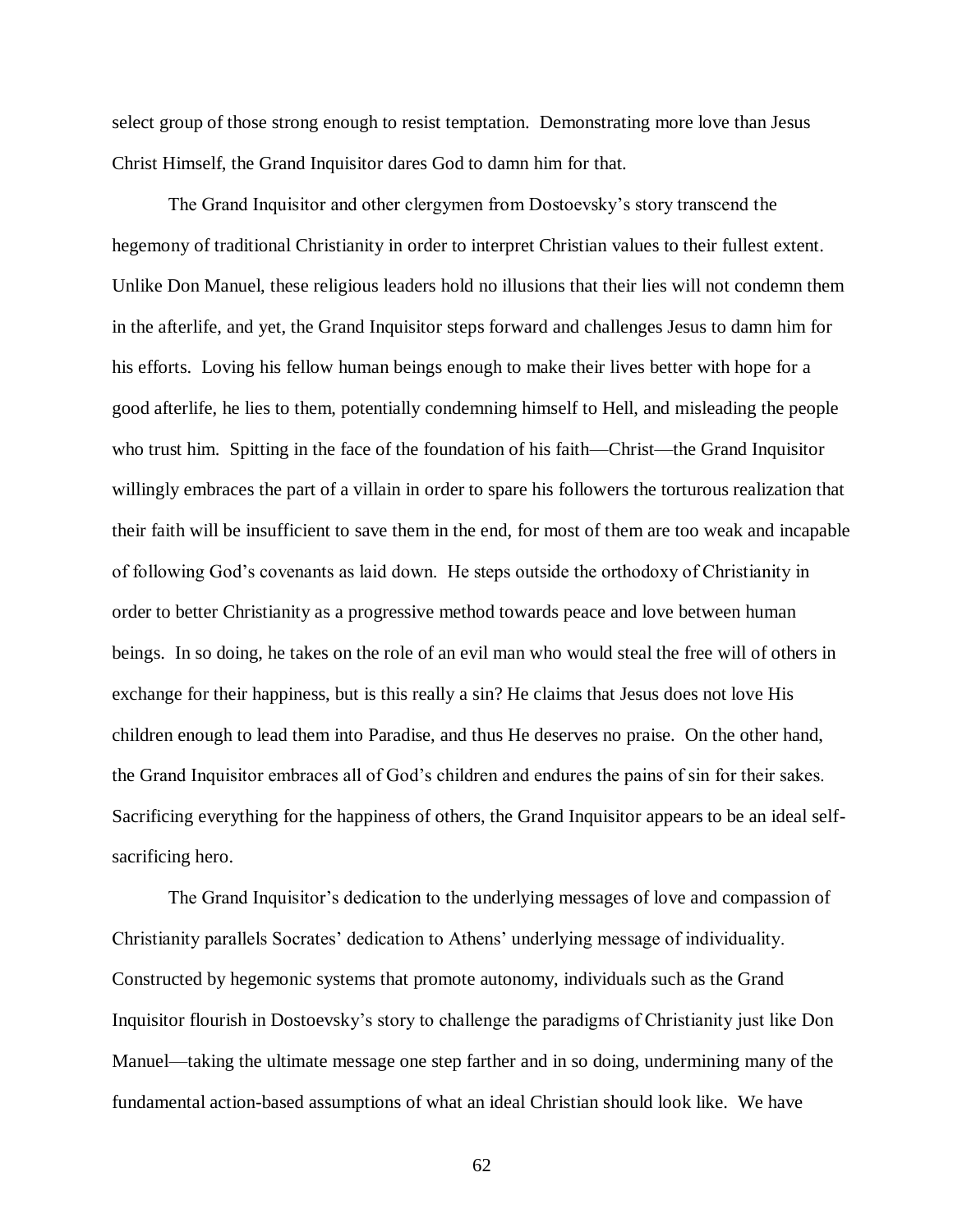already discussed the preference of solidarity over autonomy that unites Christian followers in Dostoevsky"s tale to the point where they permit the Grand Inquisitor to reject their own savior. The Grand Inquisitor even says, "This craving for *community* of worship is the chief misery of every man individually and of all humanity from the beginning of time,"<sup>61</sup> but his personal transcendence of this pattern is what distinguishes the Grand Inquisitor as a hero. Fully aware of the hegemonic structures that comprise his society, he rejects Christ"s preference of the "strong" over the 'pitiful<sup> $62$ </sup> and chooses to embrace all people as children to be loved. This is in accordance with the hegemonic ideals of Christianity, but not its hegemonic practices. Thus, the Grand Inquisitor demonstrates the nature of heroism ideally by illustrating the significance of defying the societal system of which he is a part, for the sake of enhancing its message and overall purpose in the end.

Nonetheless, one major problem with the self-sacrificing heroism of Don Manuel and the Grand Inquisitor is that the populace does not know what sacrifice they are making. By definition, the type of self-sacrificing hero outlines thus far must not only transcend hegemony in order to define the self and challenge that hegemony from outside of its construct, but they must also lead others to see this hegemony for what it is and lead those others to self-awareness. Don Manuel and the Grand Inquisitor skirt this responsibility by lying to their followers, further entrenching the populace that they are both trying to free in an entirely new hegemonic structure that is centralized around them instead of religion. This oppression is no different from the oppression that the supposed heroes are fighting—it is just another wolf in sheep's clothing. Unamuno's Don Manuel and Dostoevsky"s Grand Inquisitor lack the "hero" aspect of self-sacrificing heroes because they do not lead their fellow human beings out of oppression; they merely oppress their followers in a whole new way. Such behavior suggests a cyclic existence of oppressors, whereby the hero of one generation becomes the tyrant of the next, but the point of a truly self-sacrificing hero is not to reshape society according to her desires. The point is merely for the hero to expose the oppressive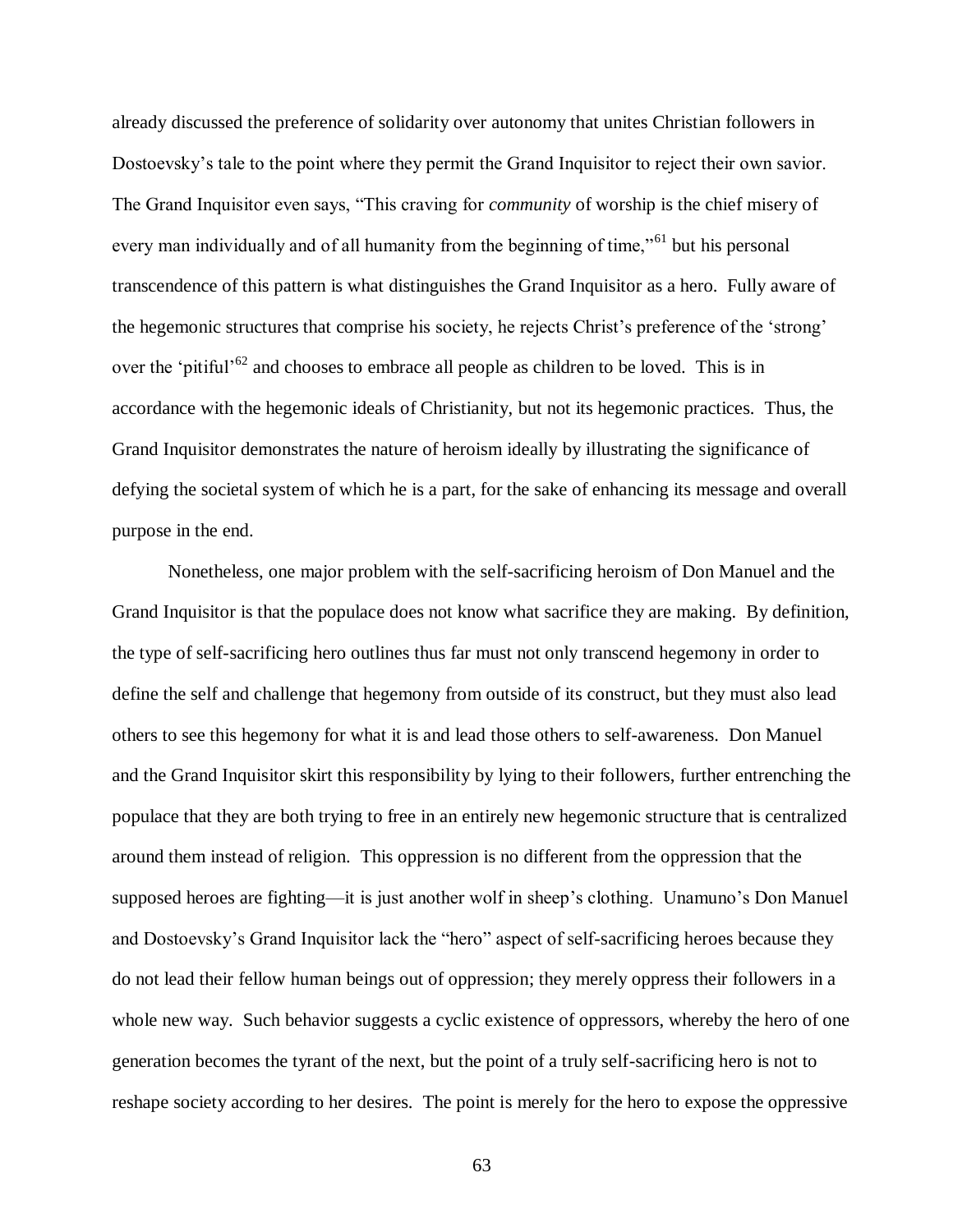hegemonic structures within her society and help to instigate reform of those structures. A hero is not the leader of a new society, merely the harbinger of change in an archaic one.

Perhaps one of the best examples of a self-sacrificing hero who deconstructs the flaws of his society but refuses to influence the construction of a new society is the character V from the film *V for Vendetta*. Dedicated to the concepts of freedom and equality upon which his country was originally founded, V engages the new government of post-apocalyptic Great Britain in order to win these ideals back from tyranny. V transcends the hegemony of the new government by escaping from one of its facilities for torturing and holding the "usual undesirables" and living in solitude to hone his personal skills that he will eventually use to challenge and overthrow the "prominent Party members."

Introducing himself to the population of London by blowing up an important government building, V then broadcasts a televised message that exposes the oppressive government for what it is and drives the citizens of London to confront this oppression by joining him in a political uprising one year from the date of his message. V then murders a series of political figures who created the viral apocalypse that drove London"s citizens into fear and panic so that those individuals could exploit that fear in order to establish a new government with them in charge. The deaths of these political figures encourage citizens to begin taking a stand, and ultimately, when every household in London empties out into the streets donning V's Guy Fawkes costumes, the absence of those political heads prevents the military from massacring the populace. In other words, V leads the citizens of London to freedom from hegemony not only by encouraging them to stand up for themselves, but also by making the personal sacrifice of his own righteousness in order to protect the citizens from harm and carry out the work that they are unwilling and unable to.

Evey—the woman who spends several months underground with V—demonstrates the subversion of the populace that makes V"s sacrifice necessary. At the beginning of the film when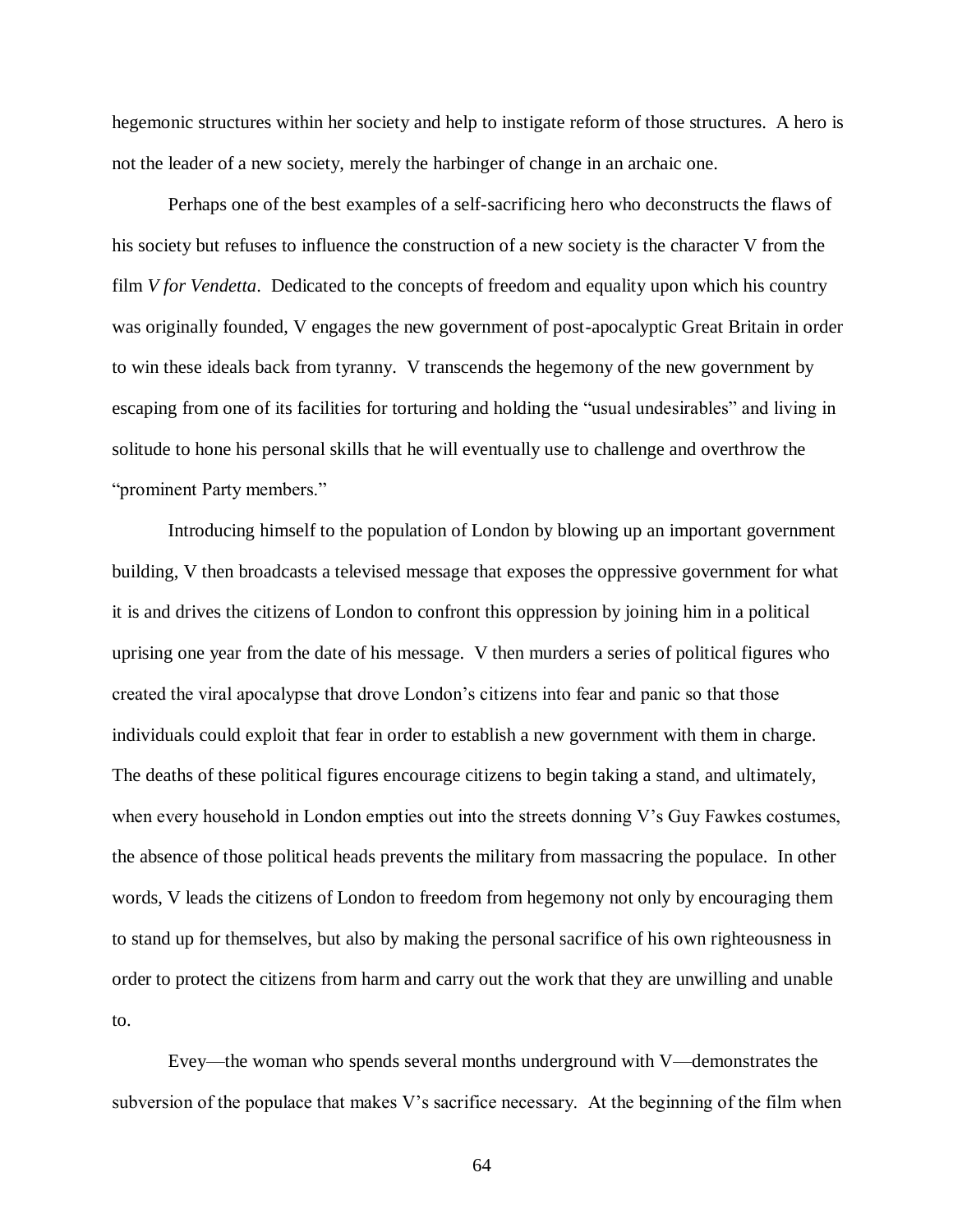Evey is on her way to a friend"s house for a casual date, she is confronted by three "fingermen" elect officers of the government charged with keeping Londoners in line. Once she learns their identity, Evey is unwilling to defend herself from being raped and instead gives out a cry for help—a cry that no other Londoner heeds for fear of retribution, except for V. Fear has driven compliance into Evey and the other citizens of London—they turn their heads the other way when members of the government act unjustly for fear of reprisal. After helping V by spraying mace in the face of a detective who would have shot our hero, she says, "I shouldn"t have done that. I must have been out of my mind!" To which V responds by asking, "Is that what you really think, or is that what they would want you to think?" Evey has no response because she does not recognize the hegemonic structure that has prevented her from standing up from herself in the past and continues to do so in the present.

Just like the "mask" that autonomous individuals recognize when they begin to define their independent selves, Evey and other Londoners don a separate, public identity in the face of government power. This changes only when the autonomous hero V confronts that distinction and defies it, acting in accordance with his inner sentiments that run contrary to the government rather than in line with hegemonic expectations. Indeed, as if to demonstrate to the people of London that distinctions between outward appearances and inward beliefs has become necessary, V wears a real mask in his public appearances to prevent others from discovering his identity. In other words, his choice to don a physical mask presents a symbolic realization to the people of his country that for self-protection, every citizen must pretend to be something they are not, which is equated to childish costume-wearing fantasies rather than mature societies.

V ultimately confronts London"s hegemonic governmental system of oppression by defying the notions of security and control upon which the new government was founded defying public curfew, blowing up a building under the vigilant eyes of the city"s officers, and overtaking a television station to deliver an uncensored message. His methods unquestionably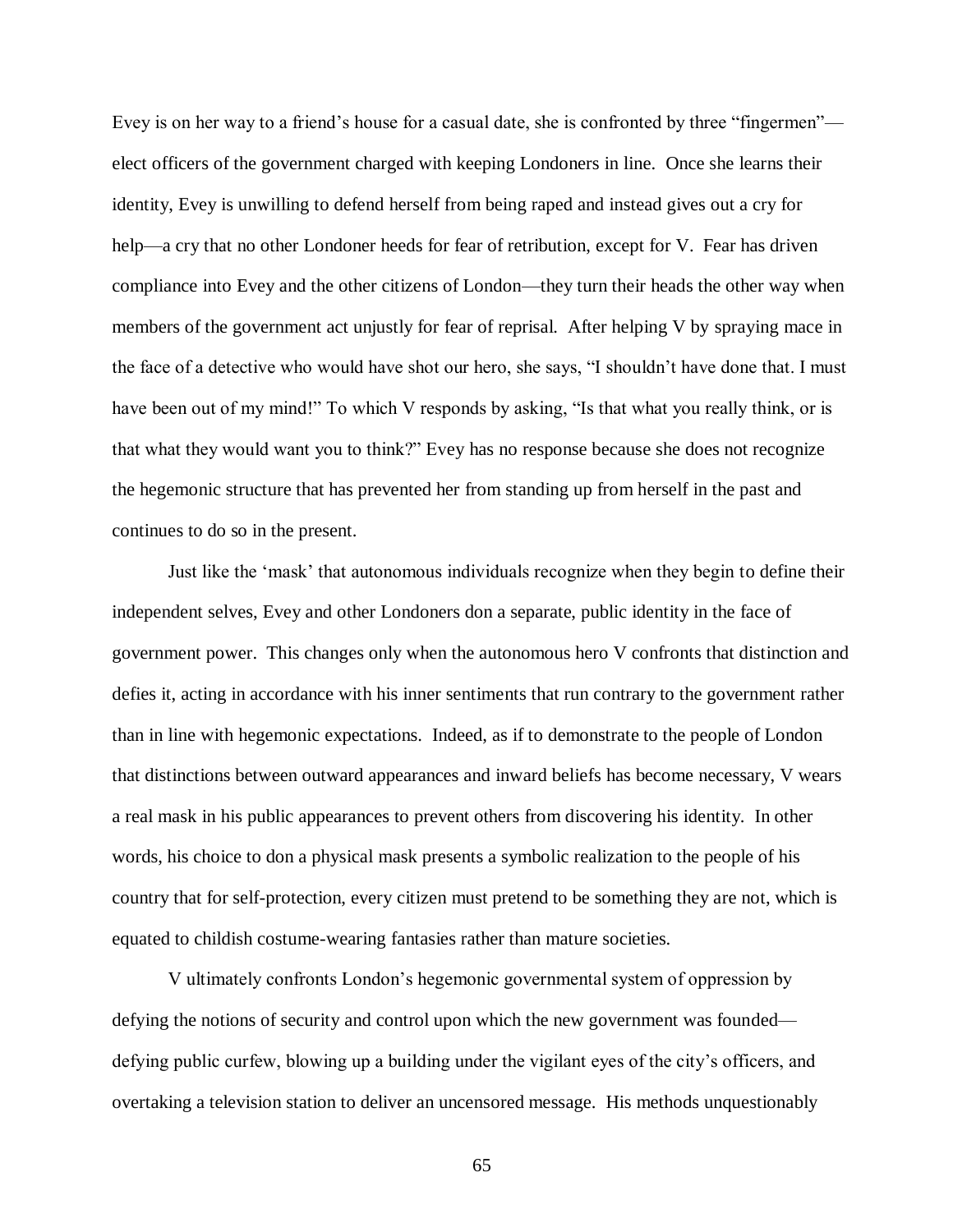shake the sensibilities of the people caught up in the hegemonic system—as reflected by Evey"s response to his murder of Lewis Prothero and her calling him "a monster"—but also serve their purpose of undermining the system itself through brute force and popular persuasion. He becomes a villain in the eyes of many for murdering those who stand in his way, but in serving as a villain to the existing society, V becomes a hero to the future society that will not be so dominated by oppressive governmental figures.

Like Qin Chi Huang Ti, V willingly dons the mantle of a villain in the eyes of the populace in order to accomplish a greater good, but he also demonstrates the ethical awareness of Jesus and Socrates by not focusing his killing efforts on the populace itself. Whereas Huang Ti sent his personal armies face-to-face with enemy troops to convert many nations into a unified one through bloodshed, V instead spares the two clashing armies of civilians and military from a bloody confrontation by severing the political heads of the government, preventing the military from putting a quick and violent end to the uprising of the people. Unlike Don Manuel and the Grand Inquisitor, he shares his intentions with the people of London through a televised broadcast, unveiling the hegemony that he has grown to recognize and encouraging others to go beyond that oppressive system. He does not ask the people—as Huang Ti does—to sacrifice themselves to overcome this oppression, but rather takes that burden upon himself, going so far as to be viewed as a "murderer" and "terrorist" by the very people he is trying to save—at least as we perceive the views of the people through the media. Like Jesus, he challenges a hegemonic system by stepping outside of it and encouraging others to do the same, but unlike Jesus—and like our other heroic examples—he accepts the mantle of a "villain" by committing bloody acts of murder that even he considers to be heinous.  $\mathbb{P}$  V sacrifices his soul for the sake of others—dirties his hands so that the hands of the rest of the populace may remain clean—then gives his life so that his tainted actions will not tarnish the new nation he has helped to create.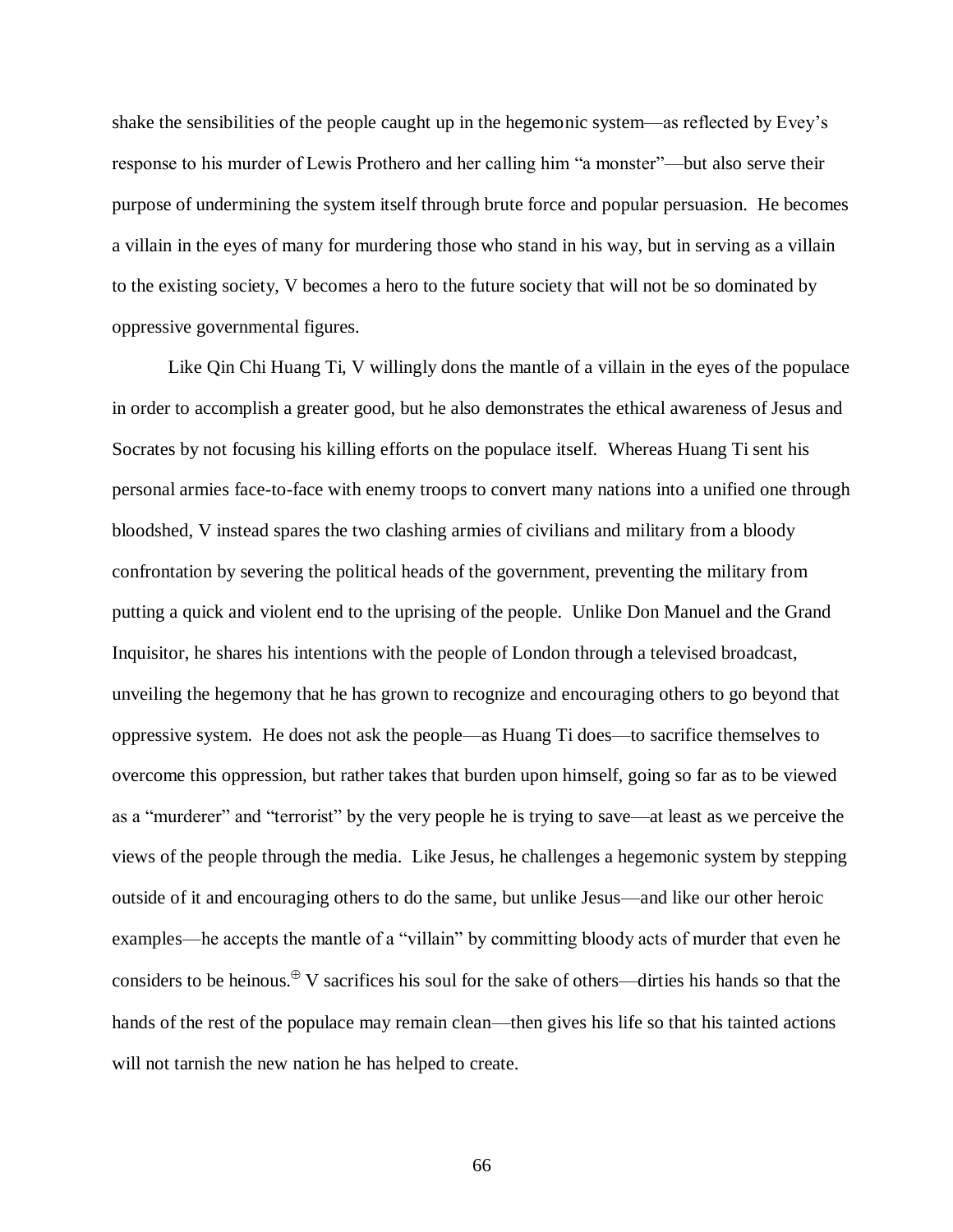Perhaps the only thing that makes V"s character as a self-sacrificing hero imperfect is the fact that his actions as a hero, by the time the film engages, are long overdue. Even though the media portrays V as a villain by claiming that he uses violent weapons "against unarmed civilians in order to broadcast a message of hate," and referring to him as a "terrorist" and a "murderer," the fact remains that at the end of the film when the citizens of London are called to stand beside V to watch the destruction of Parliament, every home shown on the camera is empty, because every citizen in London has shown up in support of V"s revolution. V has become the self-sacrificing hero too late in the sense that it takes very little convincing to sway the populace in his favor—the populace already recognizes the oppressive hegemonic structure of the government and has simply failed to act. Our ideal self-sacrificing hero confronts hegemony when it is still too subliminal to be recognized, when the populace itself is unaware of its own oppression such that they would prefer to destroy the hero than allow her to destroy the hegemonic system. The positive attributes of hegemony are too tempting to suggest immediate overthrow, and V"s position as a hero merely demonstrates that nobody was willing to stand up to tyranny sooner.

There is no specific model that comes to mind for the ideal self-sacrificing hero that this essay describes, but that does not mean the heroes mentioned above are to be discounted for their efforts. Socrates, Qin Chi Huang Ti, Jesus, Don Manuel, the Grand Inquisitor and V all represent self-sacrificing heroes, and they should be recognized as such by modern society. However, we must recall that Socrates, Jesus and V were mostly disliked by societal leaders rather than the populace, suggesting that their challenging to hegemonic structures were not entirely revolutionary, whereas Don Manuel and the Grand Inquisitor led their followers from one hegemony into another, diminishing their value as heroes in the first place, while Huang Ti lacked the moral component critical to comprising our self-sacrificing hero. Still, Qin Chi Huang Ti, the Grand Inquisitor, Don Manuel and V all demonstrate the fundamental characteristic of unabashed amorality—in one sense or another—for the sake of leading others out of hegemony to a greater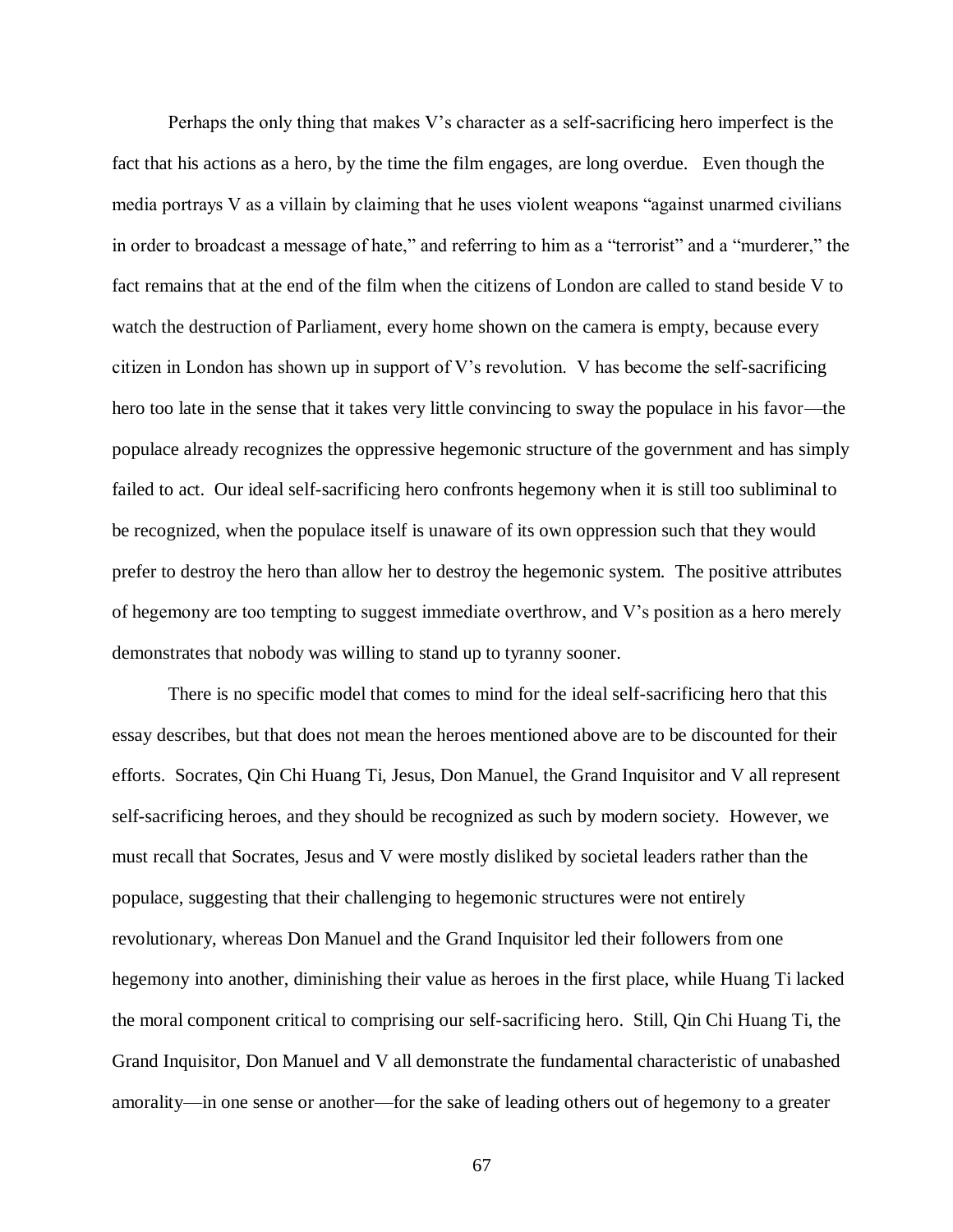good. Heroes such as Jesus and Socrates were honored in their respective times and are honored now by their self-sacrifice, but the point of this essay is to demonstrate the honorability of heroism as demonstrated by these others.

Mind, this is not to undermine the importance of heroes such as Socrates and Jesus. Indeed, perhaps Jesus was beloved by so much of the populace not because He lacked the dedication to His principles of changing the world for the better, but because His methods of nonviolence were more persuasive than those of Qin Chi Huang Ti or V. Similarly, Socrates lives on in the hearts of scholars mainly because of his peaceful resignation to his fate; one could argue that if he had challenged Athenian hegemony more forcefully, we might not remember him at all. The types of self-sacrifice that we already honor are still valid and critical to constructing changes for reform in society, but what of those heroes who are willing to put their souls on the line for the greater good?

The ideal self-sacrificing hero is one who finds the true "self" at his core and recognizes the oppressive hegemonic structures that exist in her society, then uses her new knowledge to free others from oppression, even at the cost of the self that she has found. She has the morality of Socrates and Jesus, but the dedication of the Grand Inquisitor, Don Manuel and V, and the openness and timeliness of Qin Chi Huang Ti. A truly dedicated self-sacrificing hero gives everything at a time when it is inconvenient for other members in society to recognize the need for change, so that she instigates change when it is most important. Hegemonic structures entrench themselves through normalization, and the purpose of the self-sacrificing hero is to be that bold face that steps out from the crowd to cry out in opposition. Those who follow the rules of the system inevitably will protect it and thus condemn the hero, but that only makes the hero's role all the more important. Her role is to unsettle the founded beliefs of blind followers and lead them to changes for a better world. Ideally, she would be as self-aware as Socrates, as forceful as Huang Ti, as unique in perspective as Jesus, as dedicated as Don Manuel, as defiant as the Grand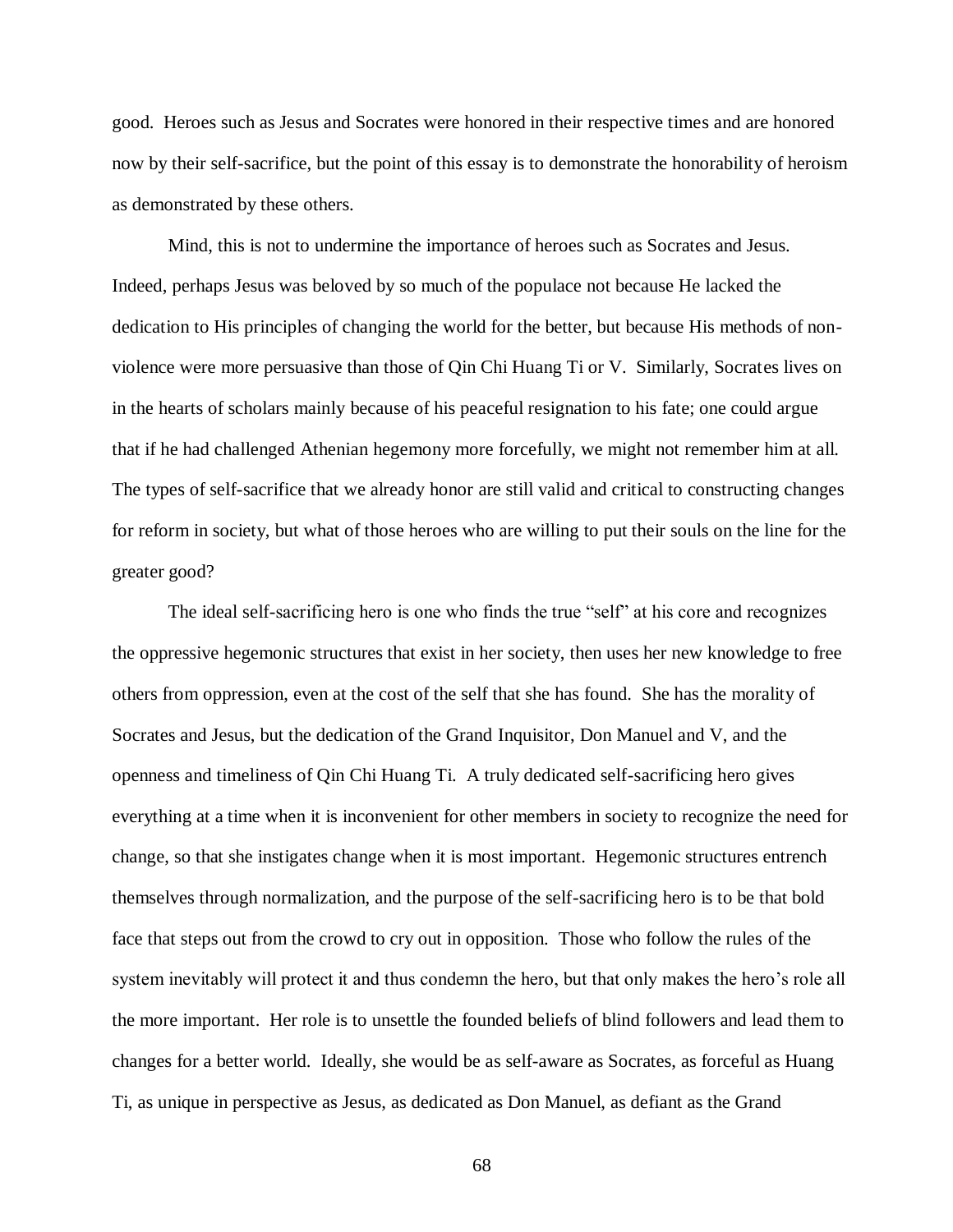Inquisitor, as altruistic as V, and would possess the morality described by philosophers, committing to all action for the sake of others at the cost of all that one can hope to give—if necessary.

It is typical of society to chastise and oppress the abnormal, for that is how societies construct a common identity. Nonetheless, is it necessary to condemn diversity for the sake of self-identification? Current processes of normalization are inherently oppressive, and that oppression extends especially to those individuals who dare to stand out and label hegemonic structures as "oppressive." Their boldness meets with resistance, whether from the structure of power—as in the cases of Socrates, Jesus, and V—or from the populace itself that the heroes are trying to reform—as in the case of Huang Ti. However, is it necessary to resist them, or ought they to be recognized as the heroes they are, sacrificing self for others in a demonstration of dedication towards the betterment of society as a whole? Just because he lacks the non-violent tendencies of Jesus, V is no less valuable to the citizens of London as an instrument of reform. Just because they lie to the people they are attempting to help, and defy normal sensibilities of morality, Don Manuel and the Grand Inquisitor demonstrate no less dedication to truth than Socrates. These men are self-sacrificing heroes, and they illustrate a different kind of sacrifice greater in magnitude, in some regards—than even Jesus, because they sacrifice more than life in pursuing change for the greater good; they sacrifice their souls and entire selves for their cause. Such is the kind of heroism rarely recognized in modern society, though it truly is the instrument of reform that brings society towards a higher plane of existence.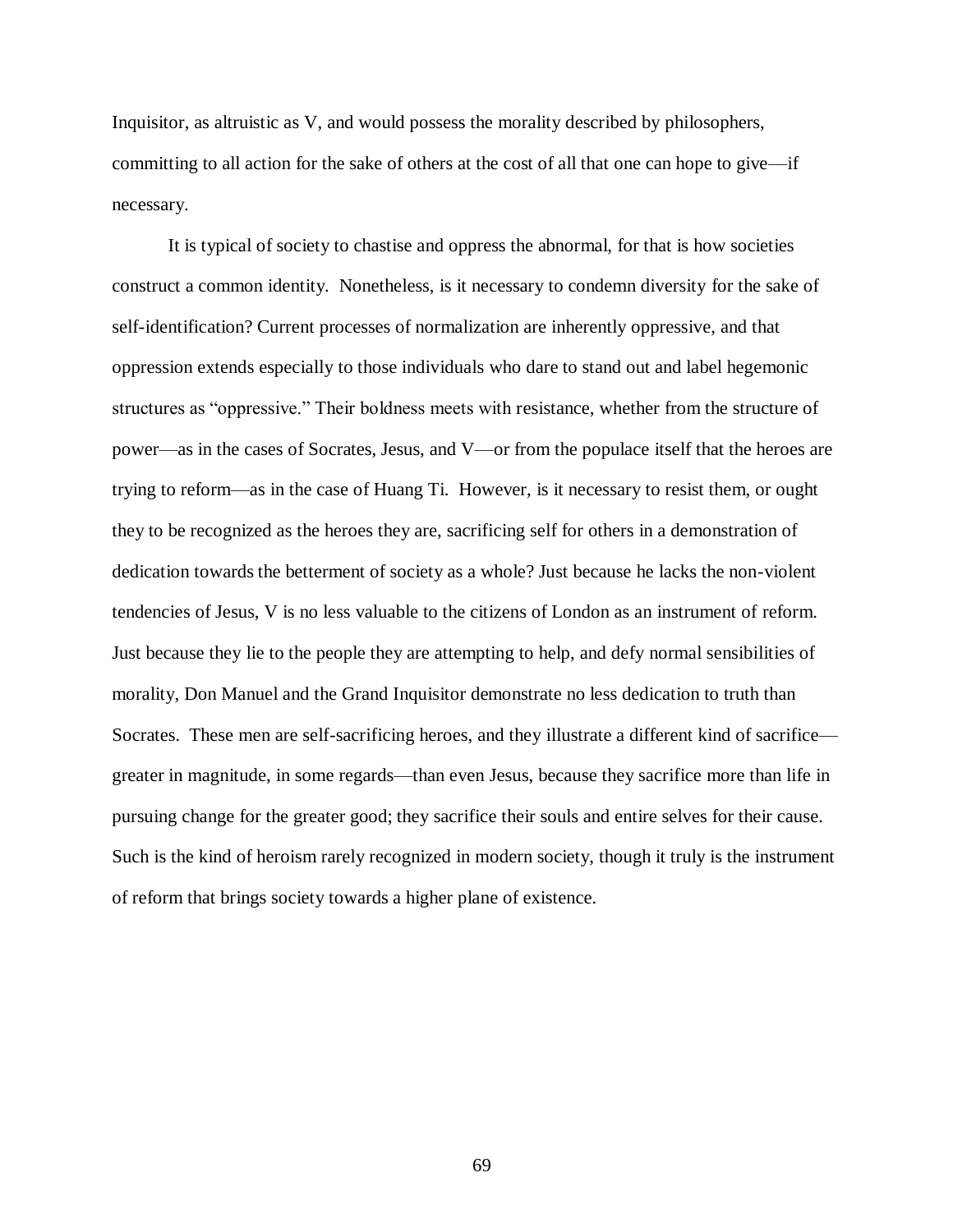### **Notes**

 $\overline{a}$ 

<sup>51</sup> Foucault, Michel. *Ethics: Subjectivity and Truth*. P. 285

<sup>&</sup>lt;sup>52</sup> Fish, Stanley. "There's No Such Thing As Free Speech, And It's a Good Thing, Too." *There's No Such Thing As Free Speech, And It's a Good Thing, Too.*

<sup>53</sup> Schauer, Frederick. Allen, David S. and Robert Jensen, eds. *Freeing the First Amendment*. P. 15

<sup>54</sup> Guardini, Romano. "Apology." *The Death of Socrates*. P. 47

 $\bullet$  This is a notion that Schauer explains as the "survival theory" of truth, whereby, upon hearing all possible perspectives concerning the truth, the rational people within a society will weed out the irrational falsities purporting to be truth, and thus arrive at ultimate truth through presentation, observation, and dialogue. Such a process involves fundamental assumptions of a rational society that recognizes truth for what it is (essentially, that truth is "selfevident"), which Schauer ultimately criticizes. However, he admits that within a society of rational thinkers, it might be possible to engage in such a process and thus arrive at truth in the end. Schauer, Frederick. Allen, David S. and Robert Jensen, eds. *Freeing the First Amendment*. P. 26

<sup>55</sup> Schauer, Frederick. Allen, David S. and Robert Jensen, eds. *Freeing the First Amendment*. P. 26

<sup>56</sup> Guardini, Romano. "Apology." *The Death of Socrates*. P. 44

<sup>57</sup> Allen, Brenda. *Difference Matters: Communicating Social Identity.* P. 28

<sup>58</sup> Christians, Clifford G. "The Social Ethics of Agnes Heller." *Moral Engagement in Public Life: Theorists for Contemporary Ethics*. P. 279

Recall Freire

<sup>59</sup> Moore, Barrington, Jr. "Cruel and Unusual Punishment in the Roman Empire and Dynastic China." *International Journal of Politics, Culture and Society.* P. 731

<sup>60</sup> Dostoevsky, Fyodor. *The Grand Inquisitor*. P. 5

<sup>61</sup> Id. P. 9

<sup>62</sup> Id. P. 5

 $\Phi$  As demonstrated by his throwing the mask into the mirror after Evey calls him "a monster"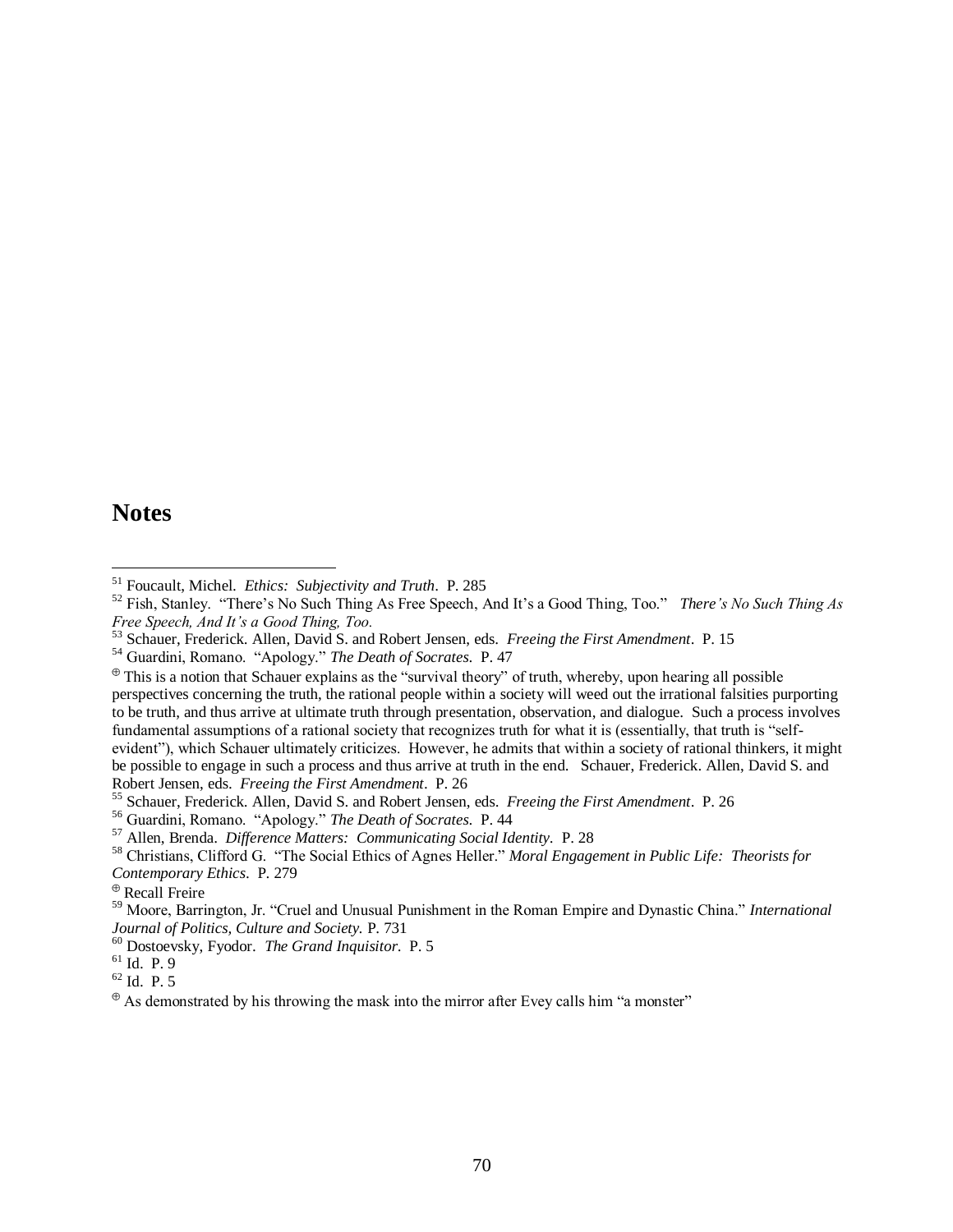# Chapter 5 Reverence for the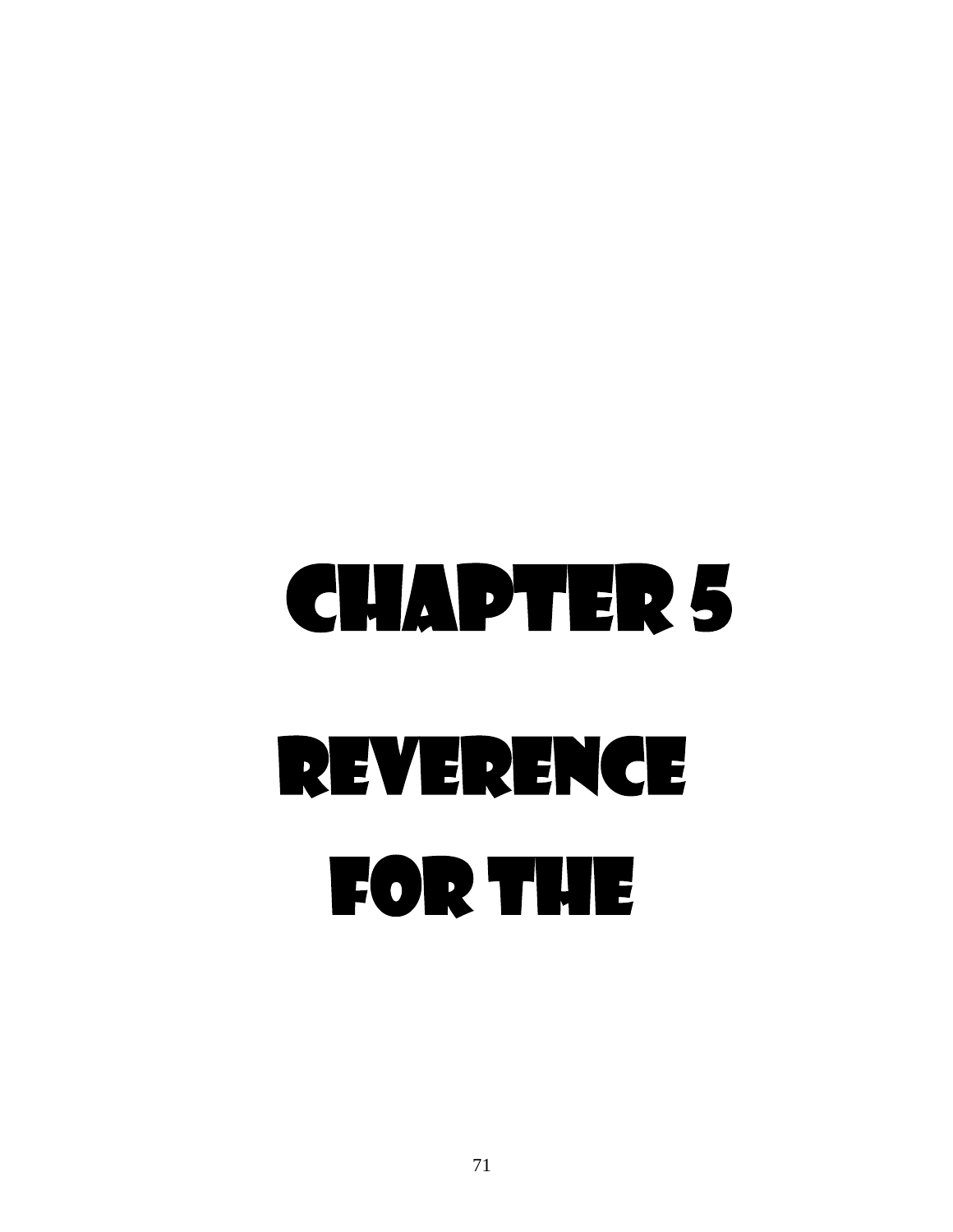## Self-Sacrificing Villain

Throughout the course of this essay, we have examined the transformation of the hero in parallel to societal perceptions. Originally, the hero was a mythical figure of celestial origins who altered his surroundings using supernatural powers, then later the hero became a social outcast who overcame adversity under divine guidance to transform the world around him using his natural skills and abilities. Finally, the hero was viewed as a typical individual who overcame normality and self-transformed into something more powerful, then used this ability to alter the world of others. We have examined the process of this latter hero extensively, from the processes of hegemony that inscribe his original notions of "normality" to his realization of autonomy and subsequent ideal interactions with his society. Hegemony is a real force utilized by societies to establish common identities, and thus inherently suppresses individuality, creating forms of societal oppression. Self-sacrificing heroes are the individuals who identify these hegemonic systems upon comparison of the self to society and arrive at a realization that processes of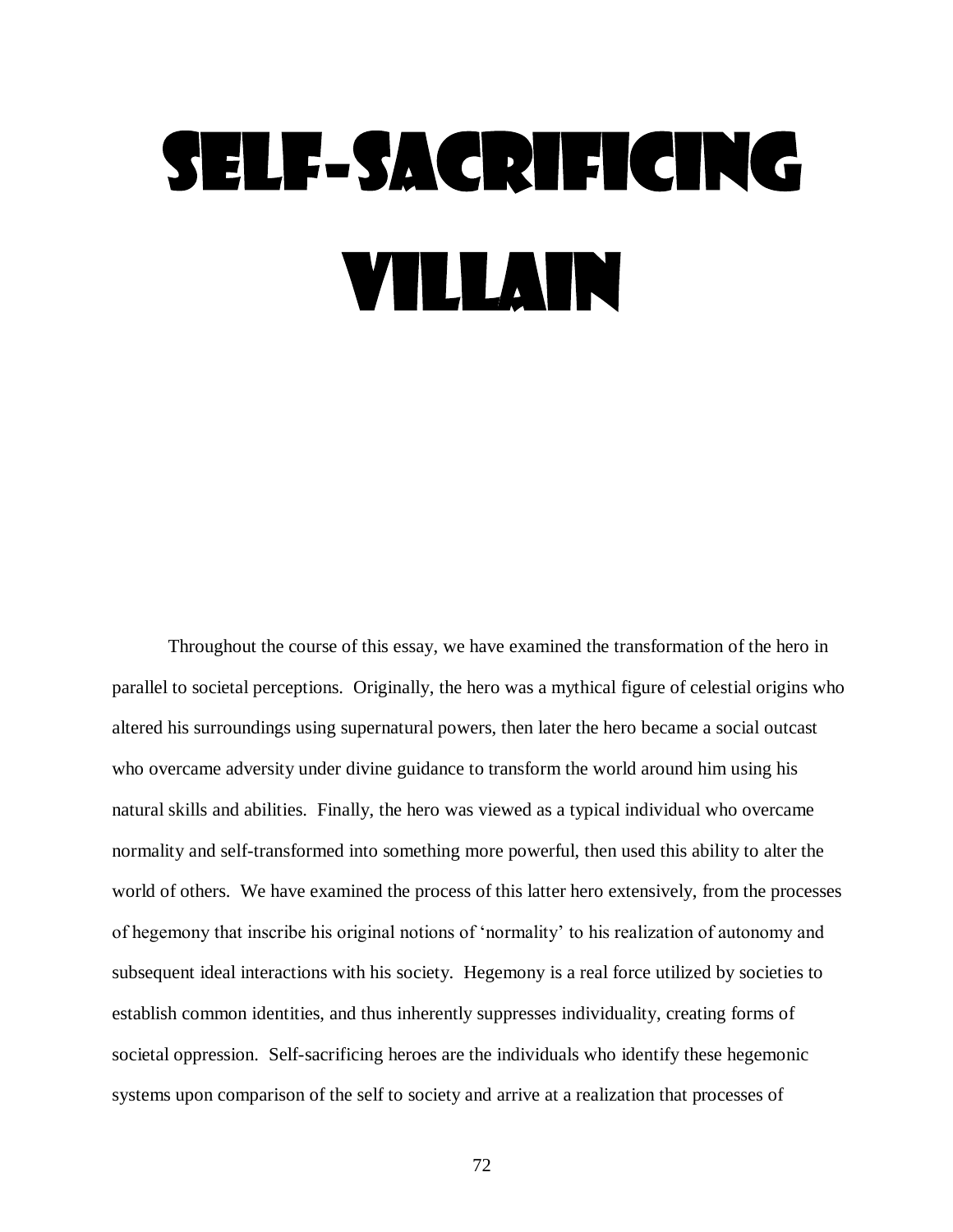normalization are inherently oppressive and damaging to societies existing in an ever-transforming world, since innovation begins with diversity in perspectives. These individuals exist autonomously and thus contribute a true "self" to society that has the capability of examining societal practices from an outside perspective. Their autonomy allows them to see the fallibility of "invincible" societies and thus help those societies to improve in anticipation of future challenges, but this ability earns our autonomous heroes naught but scorn for their inability to 'fit the mold.'

Heroes such as Martin Luther, Jesus, and Dr. Martin Luther King, Jr. are renowned for their sacrifices because they placed themselves in danger by challenging authoritative figures in history to follow the will of the populace, risking their lives and reputations so that others might benefit from their actions. However, what is recognized from individual-to-individual—that the best of friends are those that challenge us to be better people—does not typically apply in a societal context. The media and public opinion denounce individuals who dare to speak out and claim the populace is wrong, such as the example of Qin Chi Huang Ti taking matters into his own hands and establishing peace in his geographical region by force. Heroes who take matters into their own hands and challenge the people in this world to make it a better place meet with resistance and must ultimately sacrifice themselves if they are to get their message out, because the hegemonic systems that they must defy in order to instigate reform dominate the actions that the populace takes to defend its solidarity, and thoughts that influence them.

Repeatedly, I have mentioned this connection between solidarity and oppressive hegemony, but is oppression a necessary requisite to social cohesion? We regard solidarity in a positive light because human beings can accomplish more when unified, particularly because disunity frequently leads to conflicts, which negate the efforts of every society. Nonetheless, when an individual submits her will to that of a single entity for the greater good, is this any less noble than an individual who chooses social exile and self-sacrifice for the same cause? The purpose here is not to insinuate that hegemony and social cohesion are inherently bad, but that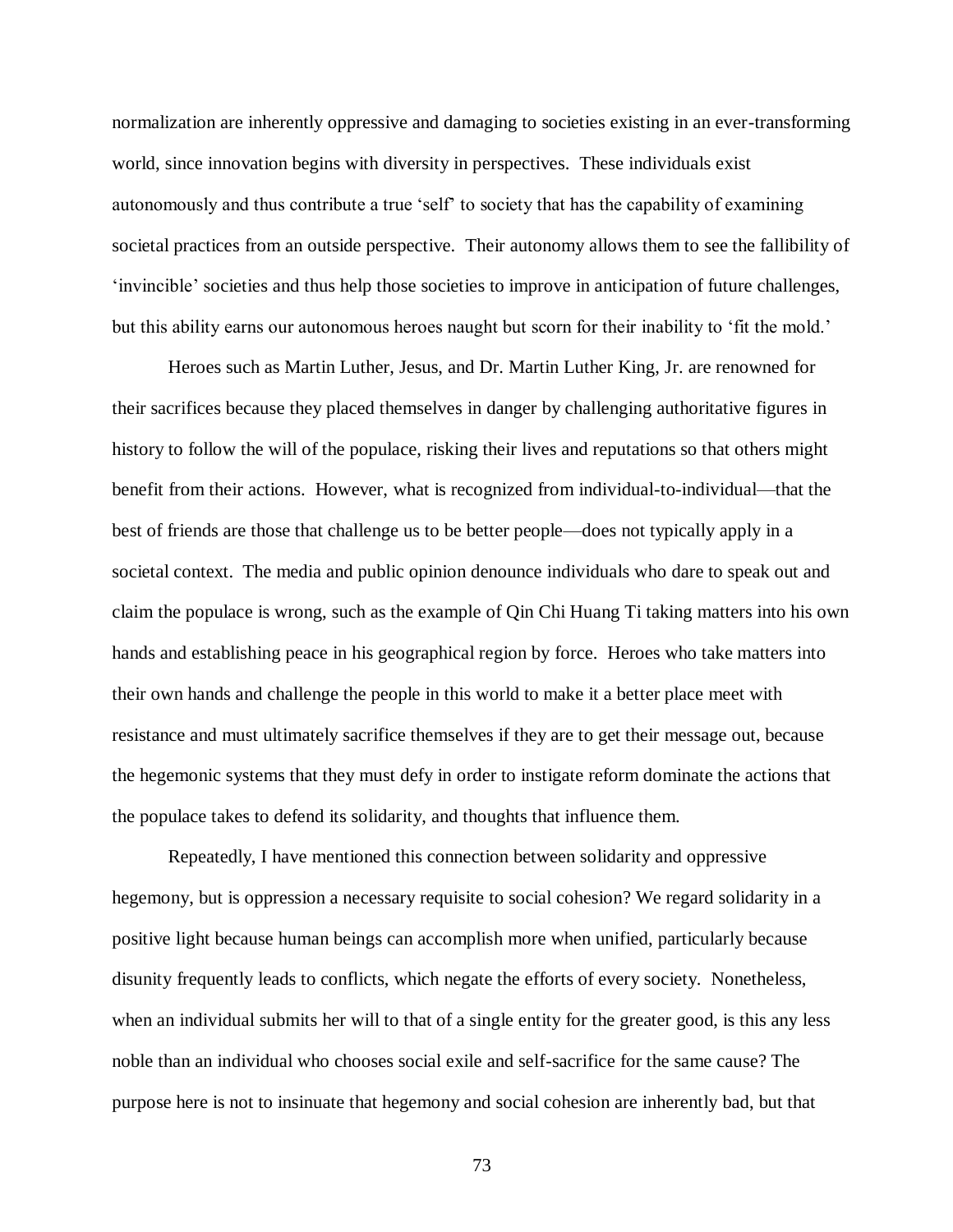linking these two positive attributes to a concept as self-deprecating—from a societal standpoint as oppression is unnecessary and damaging to notions of progress and innovation. To submit to the hegemony of language is not to inherently negate the value of other forms of communication, unless that submission automatically entails disdain for that which is different from the perceptual norm. Individuals who have not been exposed to people with mental retardation often react negatively towards individuals with mental disabilities because they have accepted the paradigm of what "normal" is without considering that what is "abnormal" has inherent worth as well. Normalization does not necessarily insinuate that individuals that do not fit within the box of "normality" should be devalued, so long as those who accept processes of normalization maintain an open mind. Thus, when a mentally retarded individual confronts the hegemonic perceptions of a "normal" individual and challenges her notions of the inherent "rightness" associated with normality, that 'normal' individual ought to remain open to this challenge to her methods of thinking and be willing to constantly restructure her perspective.

Adaptability is just as relevant to the individual psyche as it is to society, for only through adaptation do individuals grow, as well as the societies of which they are a part. If experiences and alternative viewpoints did not consistently undermine individual perceptions, then those perceptions would never change and thus the individual would never grow wise to his everchanging world. Restructuring of one"s perspective, as we have already examined, leads to further understanding of the self, as well as further understanding of society and the diverse individuals that it consists of. Negotiations between combating nations involve a deep understanding of one"s own societal perspective, as well as a deep understanding of one"s opponents. Only through deep understanding between diverse perspectives can common ground be established in order to link those two perspectives together that they may grown together in the future. We understand the world around us better by understanding the people in it, including ourselves, and through this understanding, we learn to transform this world for the better.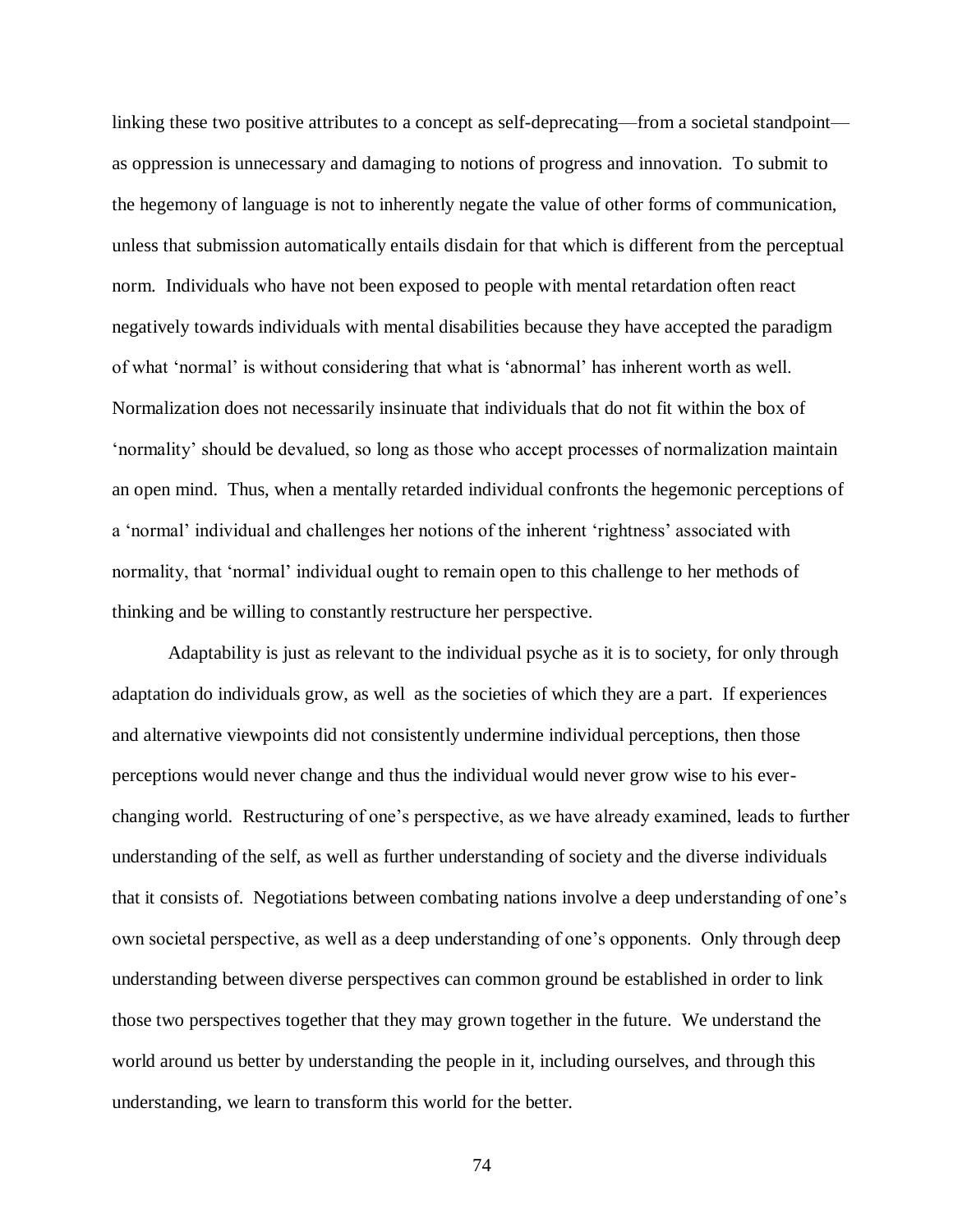Autonomous individuals serve the same purpose as the mentally retarded individual mentioned above, except that their role is more likely intentional. Like the mentally retarded individual who challenges the naïve perceptions of a "normal" individual, the autonomous individual defies expectations and proves that diversity is a positive attribute. Differences enlighten understanding, and autonomous individuals who choose to be heroes have the responsibility of demonstrating this through their actions. To bring an idea to light that many other members of the populace share, but that the people in society do not share is difficult and worthy of note. However, still more valuable are those individuals willing to step forward and challenge the sensibilities of every person around them, to step outside of the paradigms of society and reevaluate hegemonies in light of individuality, to defy oppression in the guise of normality and encourage others to understand more of themselves for the benefit of all. Self-sacrificing heroes willingly don the mantle of the villain by assuming the role on behalf of others and thus allowing others to see the villains within themselves without ever having to dirty their hands with disgrace. These heroes transform us by holding themselves up as a mirror to society and transmuting the image there in accordance with their self-knowledge to help us see ourselves in a better light. They are not 'evil' in the sense that they have no philosophical conception of what is right or wrong—indeed, as we have said before, self-sacrificing heroes *must* have a moral center in order to be deemed heroic—but rather, they are "evil" in the sense that they take the burden of sin upon themselves and give their souls for the sake of others.

A truly self-sacrificing hero recognizes the dangers of groupthink tendencies and automatic, unthinking dedication to social hegemonies. She does everything in her power to defy it and help others to see the potential in reality if only they would be willing to accept change for the better. Change is a frightening concept to individuals; it is what prevents many from engaging in the self-examination process that helps them to find autonomy, because it alienates the self from society in the sense that it causes individuals to perceive themselves and their surrounding world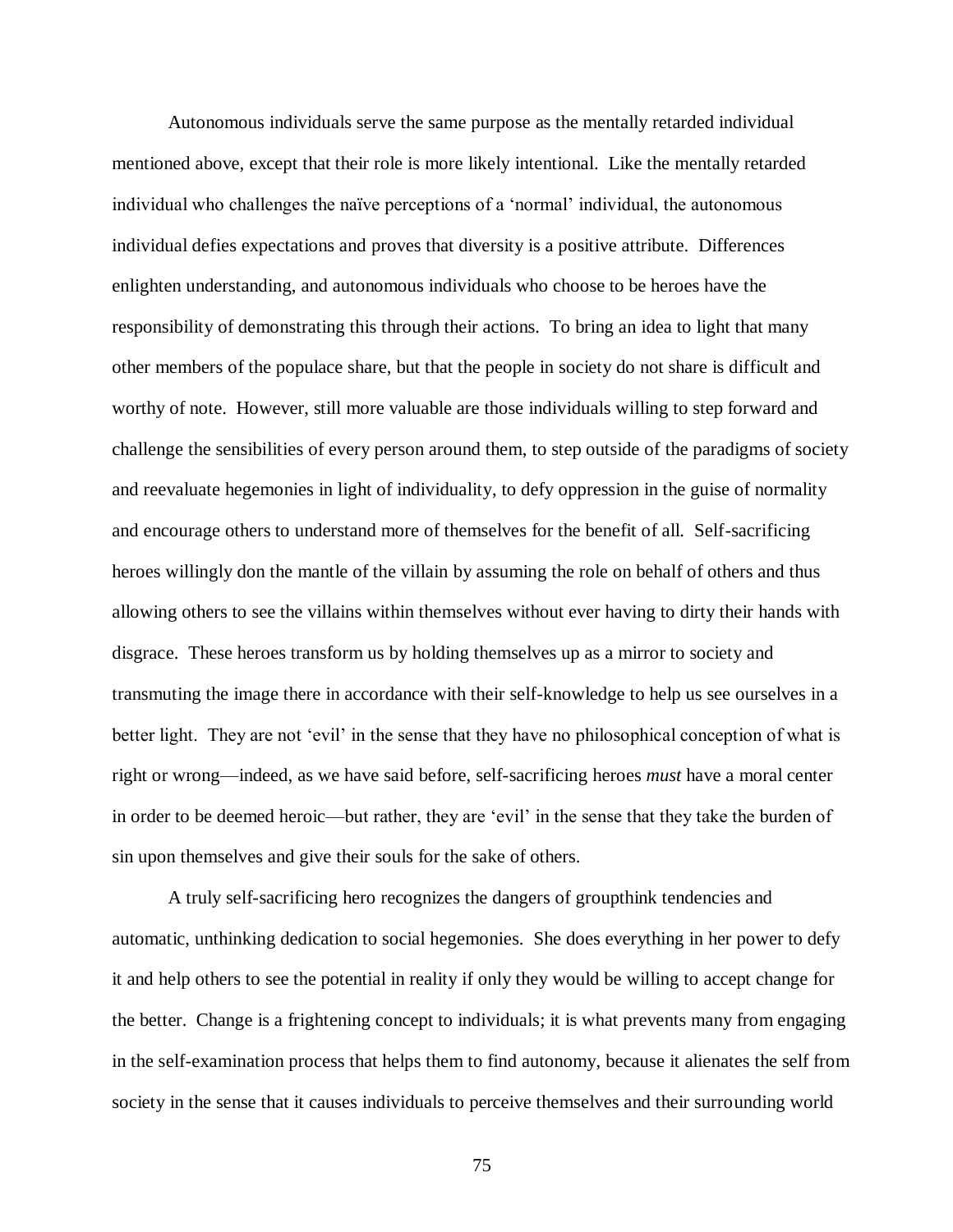in an entirely different light. This new perception can unveil horrific realizations of how awful this world is, which is why so many are loathe to attain it, but only through this perception of the world as flawed can we ever hope to change it for the better. Harbingers of change such as our autonomous individuals have not been appreciated in ancient societies, and they are still not appreciated today, for they compel us to look beyond our naïve notions that the world is more pleasant than it truly is, and they require us to either accept that reality and thus lose our right to hope, or to act on that perception, which is much more difficult than leading a tranquil life of apathy.

Self-sacrificing heroes defy the sensibilities of normal individuals for the sake of a better world. Theirs is an autonomous perception of the world as it is: flawed, and ugly, but filled with potential. They do not conform to the oppressive hegemonies of society, nor do they permit others to do so. Instead, they confront the reality that is existence by finding their true selves and extending those selves outwards to encompass true conceptions of abstract concepts, including those of right and wrong, of justice, of love, and of hope. These heroes recognize that helping others to find this realization is more important than maintaining their personal essences of selfrighteousness, and thus they willingly sacrifice themselves for that goal. Imperfect examples shown above illustrate the difficulties of a truly self-sacrificing hero, but ultimately, these individuals do exist, and the problem is not that they are truly villains, but that society perceives them as such.

The epitome of the self-sacrificing hero we have outlined in this essay is a self-aware individual who transforms the world around him for the better because of his self-perceived moral obligation towards others. This individual defies the hegemonies that imprison the consciousnesses of others in society by unveiling the existence and malignancy of those hegemonies to the individuals they imprison. At the risk—even certainty—of losing himself, this hero who has transcended the realm of normal understanding reenters the world to save those who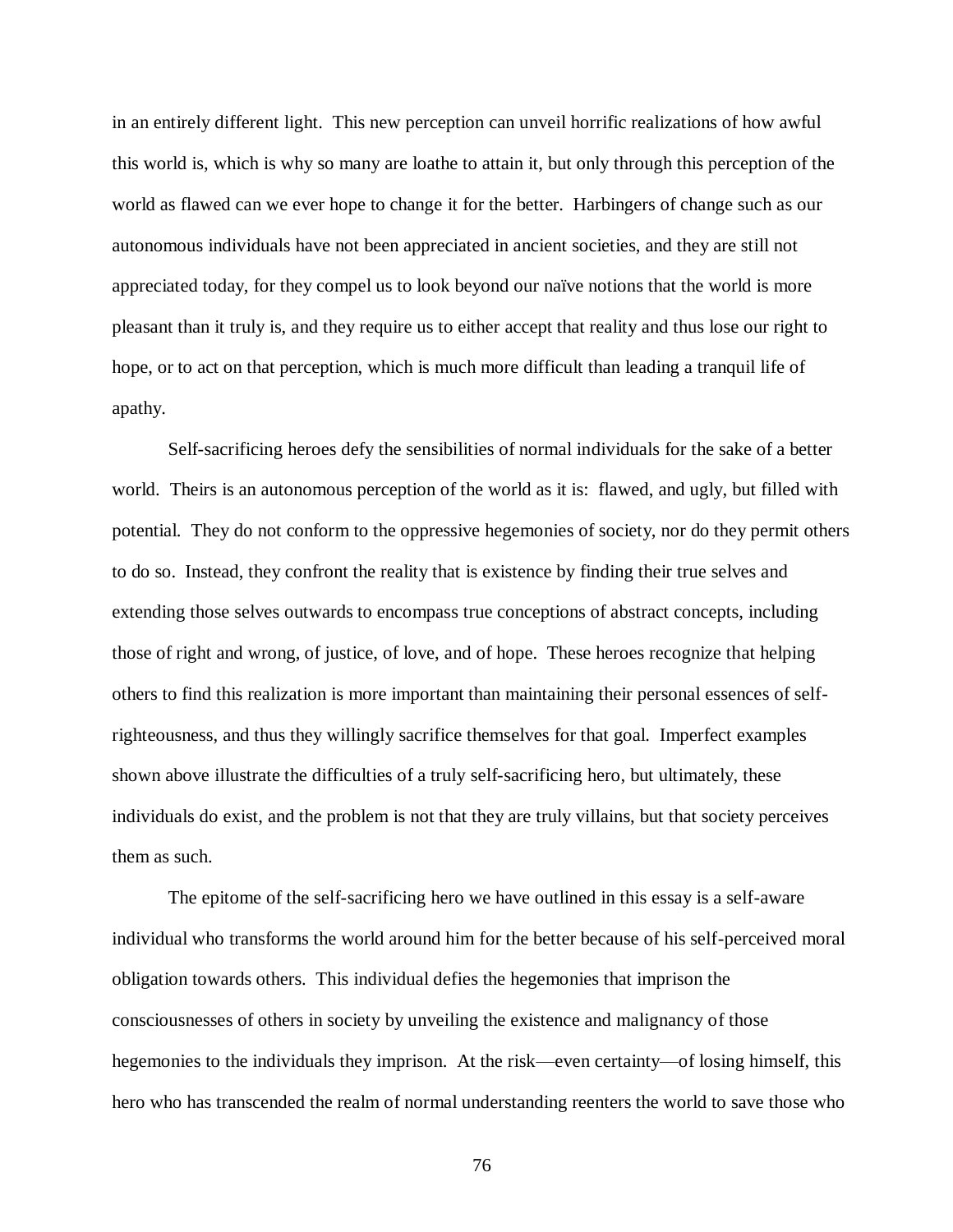are still ignorant. This self-sacrificing hero is the freed prisoner from Plato"s *Allegory of the Cave*. Enlightened by the realization that the world is more than shadows on the wall, this autonomous individual frees his fellow prisoners to show them what reality truly is, and is summarily executed for defying those other prisoners' sensibilities. Modern society still plays the part of those ignorant prisoners—chastising those who would dare to say society is imperfect for the sake of promoting its goodness—and the time has come to change.

Occasionally, self-sacrificing heroes of the past are regarded as people who were "ahead of their time," such as Voltaire, whose pessimistic criticism of the French system of government did not correspond with optimistic views of his time, and thus he was subsequently imprisoned and exiled.<sup>63</sup> Will our modern society be perceived in the future as we today perceive the society of 18<sup>th</sup> century France? How many brilliant minds do we suppress in favor of solidarity over betterment of ourselves? The time has come to cease suppressing the voice of the enlightened one and to perceive morally-centered autonomous individuals for what they truly are. The harbingers of change are not the villainous demons of uncertainty that society frequently portrays them as; rather, they are self-sacrificing heroes who aid the innovation of the world today in order to better the world of tomorrow.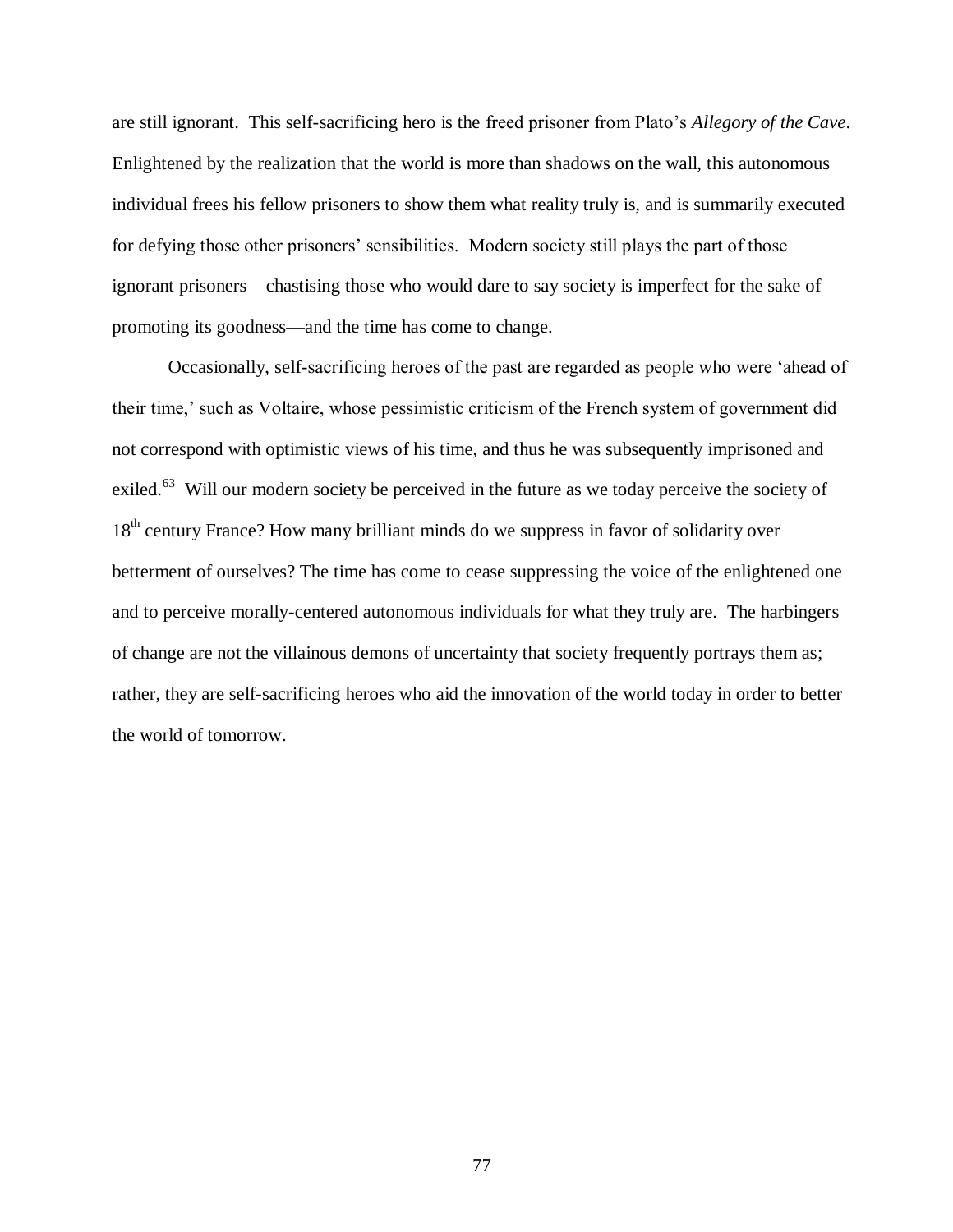### **Notes**

 $\overline{a}$ 

 $\overline{\phantom{0}}$ 

<sup>63</sup> Butt, John. Introduction. *Candide*.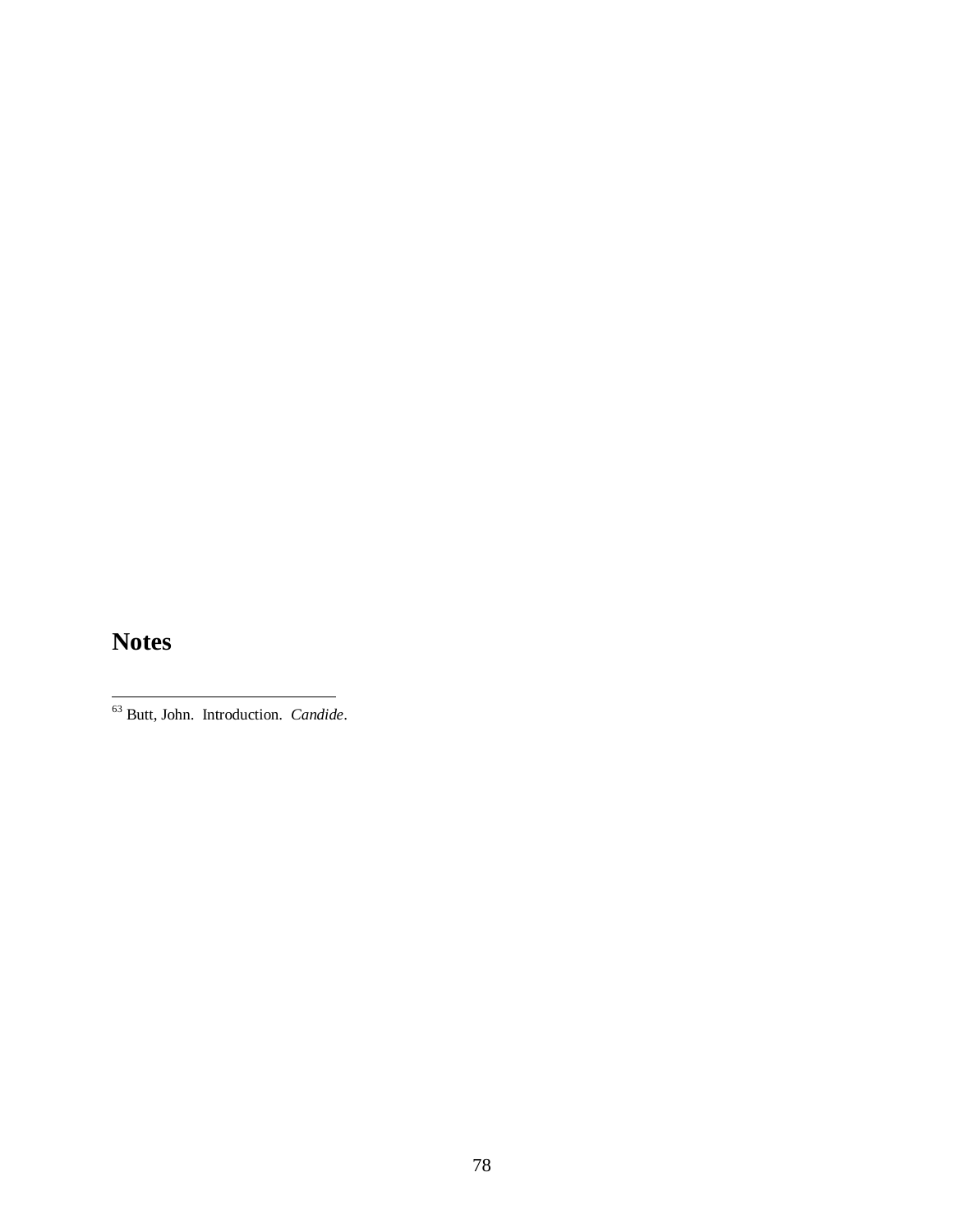#### Works Cited

- Agnew, John. *Hegemony: The New Shape of Global Power*. Philadelphia: Temple University Press, 2005.
- Allen, Brenda. *Difference Matters: Communicating Social Identity.* Long Grove, IL: Waveland Press, 2004.
- Arnett, Ronald C. "Paulo Freire"s Revolutionary Pedagogy: From a Story-Centered Narrative-Centered Communication Ethics." *Moral Engagement in Public Life: Theorists for Contemporary Ethics*. Eds. Sharon L. Bracci and Clifford G. Christians. New York: Peter Lang Publishing, 2002. 150-170.
- Butt, John. Introduction. *Candide*. By Voltaire. Trans. John Butt. New York: Penguin Books, 1947. 7-15.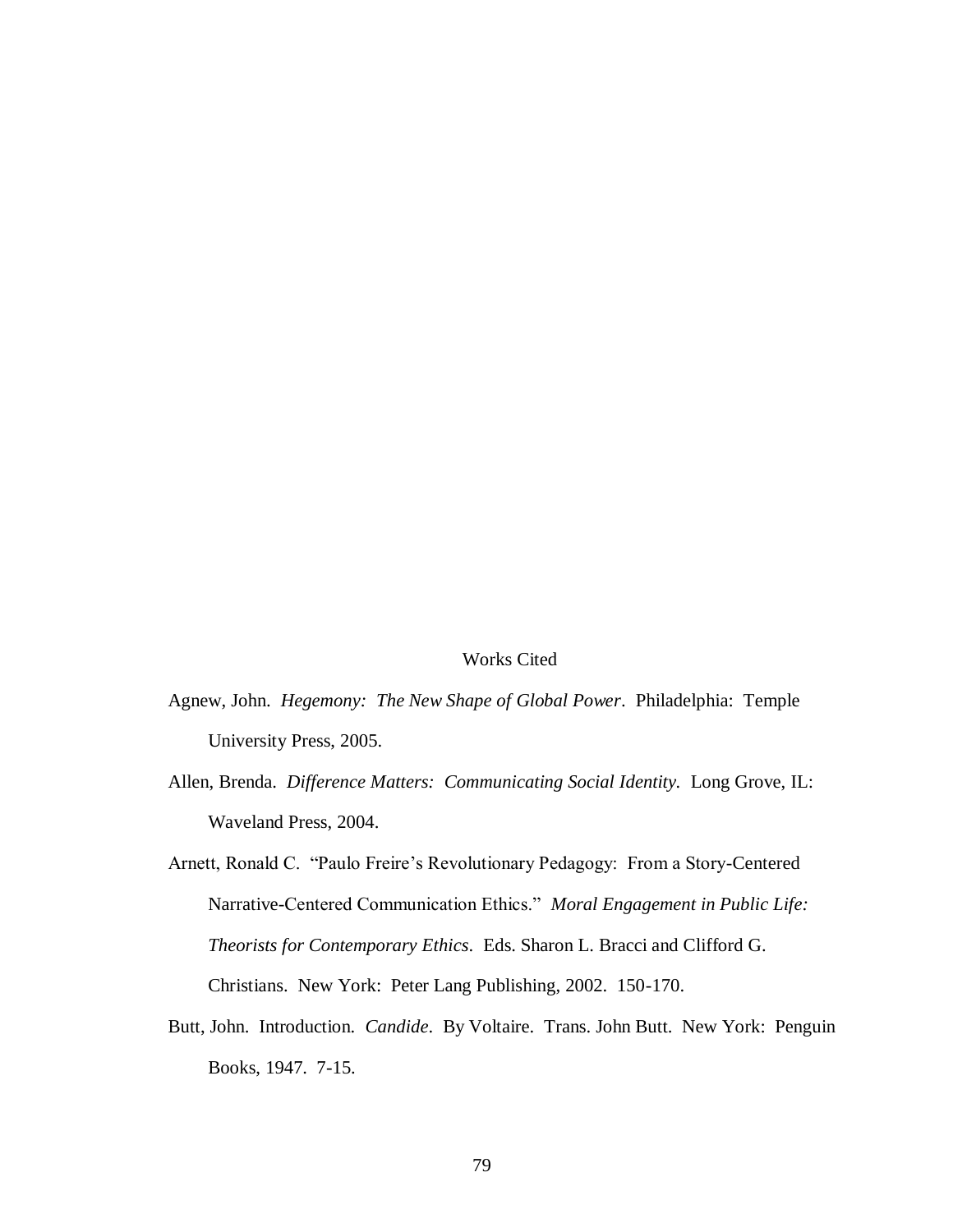Campbell, Joseph. *The Hero with a Thousand Faces*. New York: Bollingen Foundation Inc., 1949.

Camus, Albert. *The Stranger*. New York: Random House, 1942.

- Christians, Clifford G. "The Social Ethics of Agnes Heller." *Moral Engagement in Public Life: Theorists for Contemporary Ethics*. Eds. Sharon L. Bracci and Clifford G. Christians. New York: Peter Lang Publishing, 2002. 53-72.
- Cooper, Martha and Carole Blair. "Foucault"s Ethics." *Moral Engagement in Public Life: Theorists for Contemporary Ethics*. Eds. Sharon L. Bracci and Clifford G. Christians. New York: Peter Lang Publishing, 2002. 257-276.
- Dostoevsky, Fyodor. *The Grand Inquisitor*. Trans. Constance Garnett. New York: Continuum Publishing, 1956.
- Fish, Stanley. "There's No Such Thing as Free Speech, and It's a Good Thing, Too." *There's No Such Thing as Free Speech, and It's a Good Thing, Too. United States of* America: Oxford University Press, 1994.
- Foucault, Michel. *Ethics: Subjectivity and Truth*. Trans. Robert Hurley and others. Ed. Paul Rainbow. New York: New Press, 1994.
- Freire, Paulo. *Pedagogy of the Oppressed*. New York: Continuum International Publishing Group, 2008.
- Guardini, Romano. *The Death of Socrates*. "Apology." Cleveland: World Publishing Company, 1948. 27-69.
- Heilbroner, Robert L. and William Milberg. *The Makings of Economic Society*. 11<sup>th</sup> edition. Upper Saddle River, NJ: Prentice Hall, 2002.
- James, William. "The Moral Philosopher and the Moral Life." *Essays in Pragmatism.* New York: Hafner Publishing, 1948. 65-87.